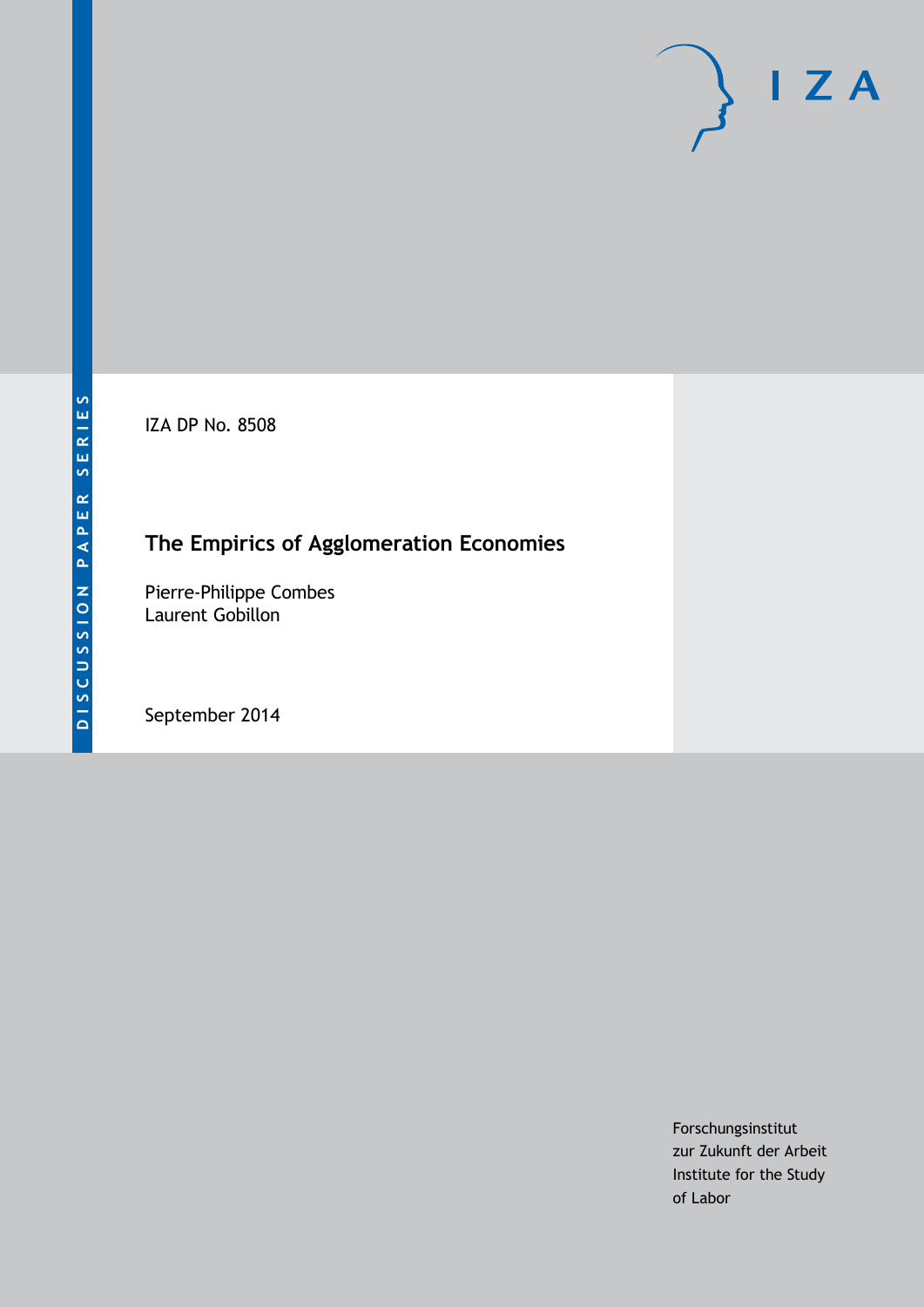# **The Empirics of Agglomeration Economies**

## **Pierre-Philippe Combes**

*Aix-Marseille University (Aix-Marseille School of Economics), CNRS & EHESS, Sciences Po and CEPR*

### **Laurent Gobillon**

*INED - Paris School of Economics, CEPR and IZA*

## Discussion Paper No. 8508 September 2014

IZA

P.O. Box 7240 53072 Bonn **Germany** 

Phone: +49-228-3894-0 Fax: +49-228-3894-180 E-mail: [iza@iza.org](mailto:iza@iza.org)

Any opinions expressed here are those of the author(s) and not those of IZA. Research published in this series may include views on policy, but the institute itself takes no institutional policy positions. The IZA research network is committed to the IZA Guiding Principles of Research Integrity.

The Institute for the Study of Labor (IZA) in Bonn is a local and virtual international research center and a place of communication between science, politics and business. IZA is an independent nonprofit organization supported by Deutsche Post Foundation. The center is associated with the University of Bonn and offers a stimulating research environment through its international network, workshops and conferences, data service, project support, research visits and doctoral program. IZA engages in (i) original and internationally competitive research in all fields of labor economics, (ii) development of policy concepts, and (iii) dissemination of research results and concepts to the interested public.

IZA Discussion Papers often represent preliminary work and are circulated to encourage discussion. Citation of such a paper should account for its provisional character. A revised version may be available directly from the author.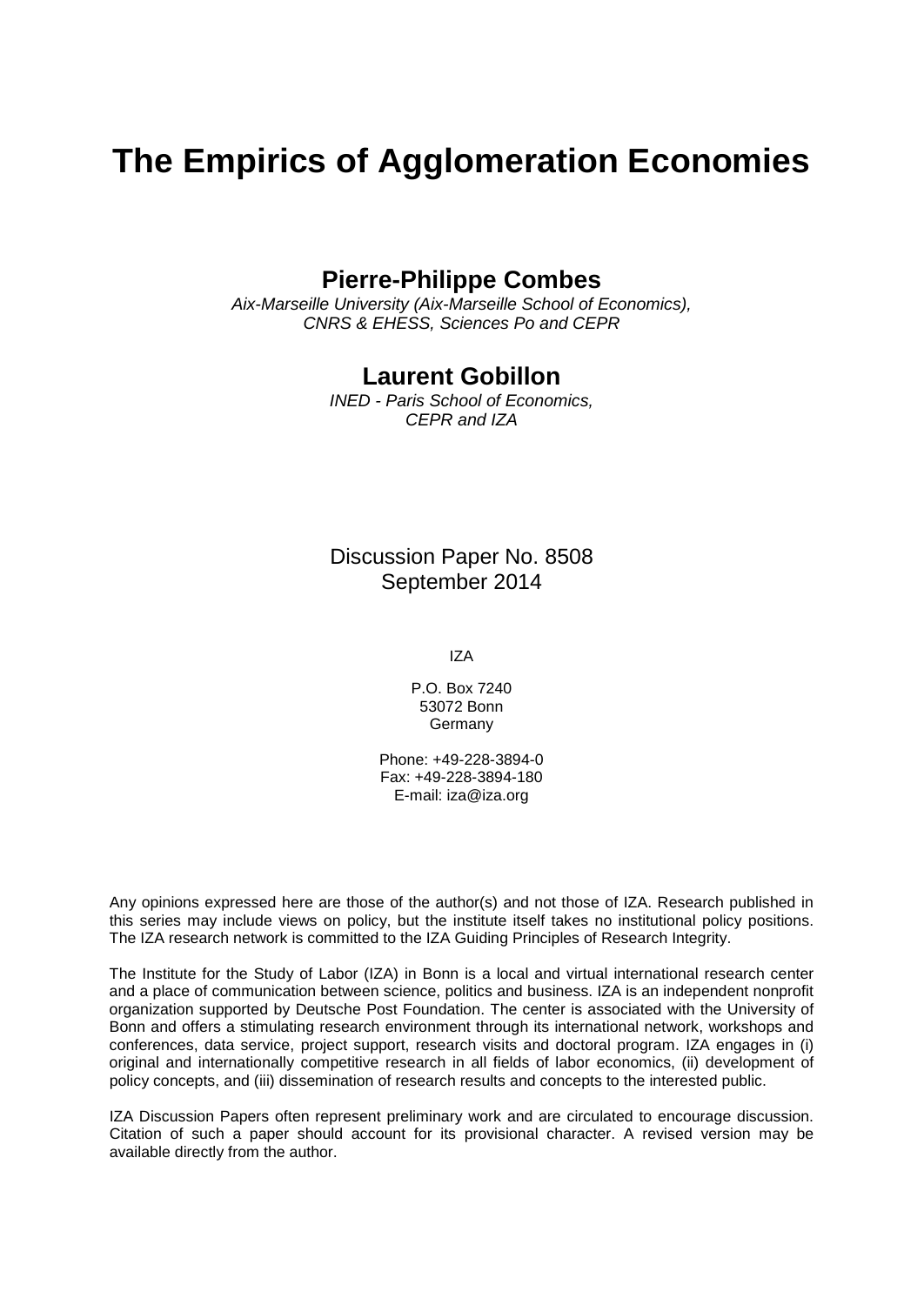IZA Discussion Paper No. 8508 September 2014

## **ABSTRACT**

## **The Empirics of Agglomeration Economies[\\*](#page-2-0)**

We propose an integrated framework to discuss the empirical literature on the local determinants of agglomeration effects. We start by presenting the theoretical mechanisms that ground individual and aggregate empirical specifications. We gradually introduce static effects, dynamic effects, and workers' endogenous location choices. We emphasise the impact of local density on productivity but we also consider many other local determinants supported by theory. Empirical issues are then addressed. Most important concerns are about endogeneity at the local and individual levels, the choice of a productivity measure between wage and TFP, and the roles of spatial scale, firms' characteristics, and functional forms. Estimated impacts of local determinants of productivity, employment, and firms' locations choices are surveyed for both developed and developing economies. We finally provide a discussion of attempts to identify and quantify specific agglomeration mechanisms.

JEL Classification: R12, R23, J31

Keywords: agglomeration gains, density, sorting, learning, location choices

Corresponding author:

Laurent Gobillon Institut National d'Etudes Démographiques 133 Boulevard Davout 75980 Paris cedex 20 France E-mail: [laurent.gobillon@ined.fr](mailto:laurent.gobillon@ined.fr)

<span id="page-2-0"></span>\* This paper was prepared for the *Handbook of Urban and Regional Economics*, vol. 5, Gilles Duranton, Vernon Henderson, Will Strange (eds.), to be published by Elsevier, 2015. We are grateful to Gilles Duranton, Vernon Henderson, Jeffrey Lin, Steve Ross, and William Strange, as well as participants at the Handbook conference at the Wharton School of the University of Philadelphia for useful comments and discussion. Financial support from the Agence Nationale de la Recherche, grants ANR-11-BSH1-0014 and ANR-12-GLOB-0005, is gratefully acknowledged.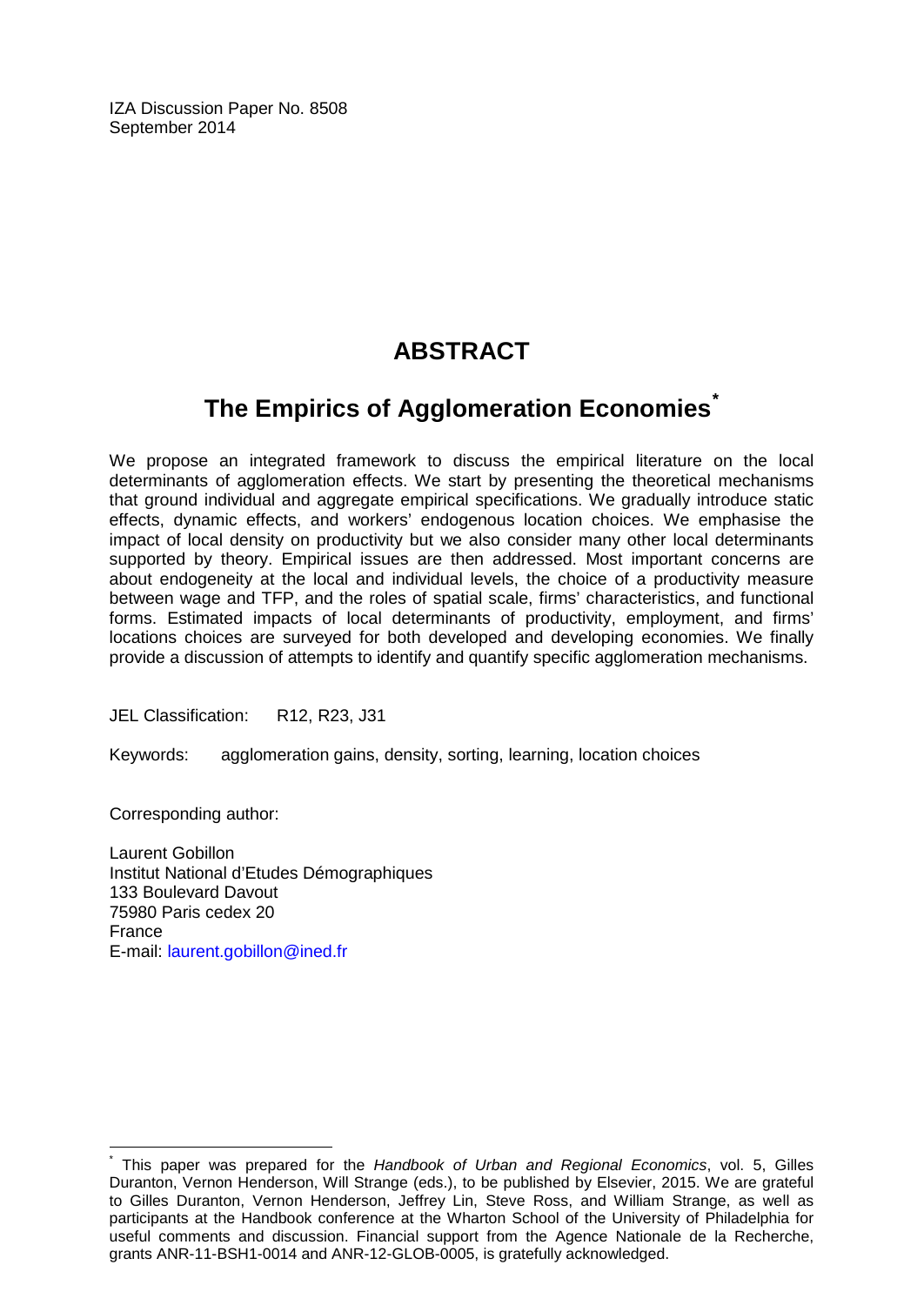## Contents

| $\mathbf{1}$ | Introduction                                                                                                                                                                                                                                                                                                                                                                                        | $\boldsymbol{2}$                                                                 |
|--------------|-----------------------------------------------------------------------------------------------------------------------------------------------------------------------------------------------------------------------------------------------------------------------------------------------------------------------------------------------------------------------------------------------------|----------------------------------------------------------------------------------|
| $\bf{2}$     | Mechanisms and corresponding specifications<br>2.1<br>Separate identification of skills and local effects<br>2.1.1<br>2.1.2<br>2.2<br>Extending the model to local worker-firm matching effects<br>2.3<br>2.4                                                                                                                                                                                       | $\bf{5}$<br>$\bf 5$<br>$\overline{5}$<br>13<br>15<br>19<br>21                    |
| 3            | Local determinants of agglomeration effects<br>Density, size and spatial extent of agglomeration effects $\ldots \ldots \ldots \ldots \ldots$<br>$3.1\,$<br>3.2<br>3.3                                                                                                                                                                                                                              | 23<br>24<br>27<br>31                                                             |
| 4            | <b>Estimation strategy</b><br>4.1<br>4.2<br>4.3<br>4.3.1<br>4.3.2<br>Instrumentation with historical and geological variables $\hfill\ldots\ldots\ldots\ldots\ldots$<br>4.3.3<br>4.3.4<br>4.4<br>4.5<br>Spatial scale $\ldots \ldots \ldots \ldots \ldots \ldots \ldots \ldots \ldots \ldots \ldots$<br>4.5.1<br>4.5.2<br>Functional form and decreasing returns to agglomeration<br>4.5.3<br>4.5.4 | 34<br>35<br>37<br>38<br>39<br>39<br>41<br>43<br>44<br>46<br>46<br>47<br>48<br>49 |
| 5            | Magnitudes for the effects of local determinants of productivity<br>5.1<br>5.2<br>5.3<br>Market access effect evaluated using natural experiments<br>5.4<br>Specialisation and diversity $\dots \dots \dots \dots \dots \dots \dots \dots \dots \dots \dots$<br>5.5<br>5.6<br>5.7<br>Developing economies $\ldots \ldots \ldots \ldots \ldots \ldots \ldots \ldots \ldots \ldots \ldots \ldots$     | 50<br>51<br>$55\,$<br>58<br>59<br>61<br>62<br>63                                 |
| $\bf{6}$     | Effects of agglomeration economies on outcomes other than productivity<br>6.1<br>From productivity externalities to employment growth $\dots \dots \dots \dots$<br>6.1.1<br>6.1.2<br>Total employment, specialisation, diversity, and human capital<br>6.1.3<br>6.2<br>6.2.1<br>6.2.2<br>6.2.3                                                                                                      | 66<br>66<br>66<br>71<br>72<br>73<br>74<br>75<br>78                               |
| 7            | Identification of agglomeration mechanisms<br>Labour mobility, specialisation, matching, and training $\ldots \ldots \ldots \ldots \ldots$<br>7.1<br>7.2<br>Industrial spatial concentration and co-agglomeration<br>7.3                                                                                                                                                                            | 79<br>80<br>$82\,$<br>87                                                         |
| 8            | Conclusion                                                                                                                                                                                                                                                                                                                                                                                          | 89                                                                               |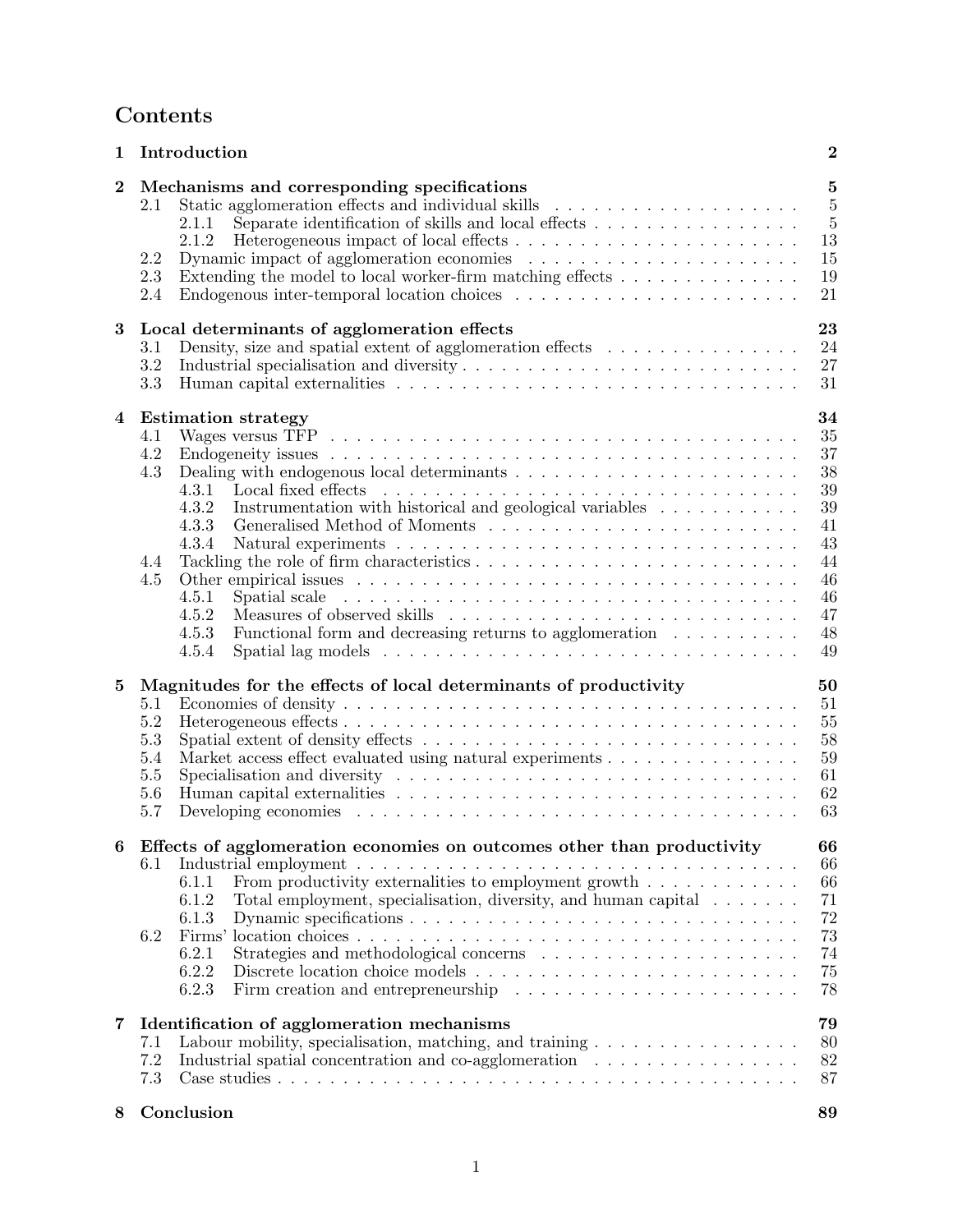#### 1 Introduction

Ongoing urbanisation is sometimes interpreted as an evidence of gains from agglomeration that dominate its costs, otherwise firms and workers would remain sparsely distributed. One can imagine, however, that the magnitude of agglomeration economies depends on the type of workers and industries, as well as on the period and country. This is a first motivation to quantify agglomeration economies precisely, which is the general purpose of the literature reviewed in this article. Moreover, firms' and workers' objectives, profit and utility, are usually not in line with collective welfare or the objective that some policy makers may have in particular for productivity or employment. Even if objectives were identical, individual decisions may not lead to the collective optimum as firms and workers may not correctly estimate social gains from spatial concentration when they choose their location. Generally speaking, an accurate estimation of the magnitude of agglomeration economies is required when one tries to evaluate the need for larger or smaller cities. If one were to conclude that the current city size distribution is not optimal, such an evaluation is necessary for the design of policies (such as taxes or regulation) that should be implemented to influence agents' location choices towards the social optimum. Lastly, many a priori a-spatial questions can also be indirectly affected by the extent to which firms and workers relocate across cities, as for instance inequalities among individuals and the possible need for policies to correct them. Typically, inequality issues might be less severe when workers are mobile and they rapidly react to spatial differences in the returns to labour. Addressing such questions requires beforehand a correct assessment of the magnitude of agglomeration economies.

Agglomeration economies is a large concept that includes any effect that increases firms' and workers' income when the size of the local economy grows. The literature proposes various classifications for the different mechanisms behind agglomeration economies, from Marshall (1890) who divides agglomeration effects into technological spillovers, labour pooling, and intermediate input linkages, to the currently most used typology proposed by Duranton and Puga (2004) who rather consider sharing, matching, and learning effects. Sharing effects include the gains from a greater variety of inputs and industrial specialisation, the common use of local indivisible goods and facilities, and the pooling of risk; matching effects correspond to improvement of either the quality or the quantity of matches between firms and workers; learning effects involve the generation, diffusion, and accumulation of knowledge. Ultimately one would like an empirical assessment of the respective importance of each of these components. Unfortunately, the literature has not reached this goal yet and we will see that there are only rare attempts to distinguish the various channels behind agglomeration economies. They are mostly descriptive and we present them at the end of this article. We choose rather to detail the large literature that tries to evaluate the overall impact on local outcomes of spatial concentration, and of a number of other characteristics of the local economy such as its industrial structure, its labour force composition or its proximity to large locations. In other words, what is evaluated is the impact on some local outcomes of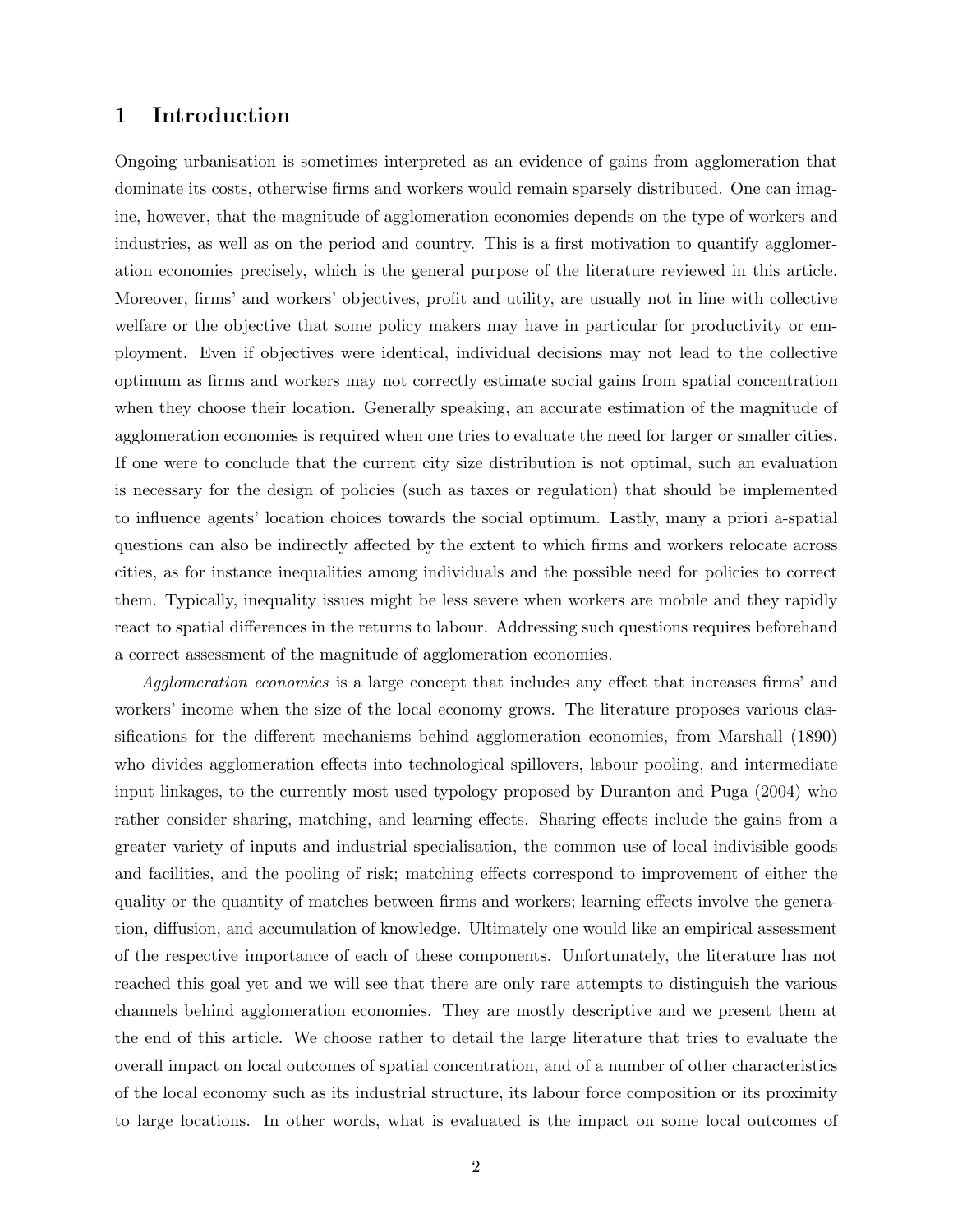local characteristics that shape agglomeration economies through a number of channels, not the channels themselves. Local productivity and wages have been the main focus of attention but we also present the literature that studies how employment and firm location decisions are influenced by local characteristics.

When estimating the overall impact of a local characteristic, such as the impact of local employment density on local productivity, it is not possible to know whether the estimated effect arises mostly from sharing, matching or learning mechanisms, or from all of them simultaneously. Most positive agglomeration effects can also turn negative above some city size threshold, or induce some companion negative effects, and one cannot say whether some positive effects are partly offset by negative ones, as only the total net impact is evaluated. Moreover, while some mechanisms imply immediate static gains from agglomeration, other effects are dynamic and influence local growth. We take into account all these theoretical issues in our framework of analysis, as this is required to correctly choose relevant empirical specifications, correctly interpret the results and discuss estimation issues. Crucially, even if the effects of mechanisms related to agglomeration economies are not identified separately, knowing for instance by how much productivity increases when one increases the number of employees per square meter in a city is crucial for the understanding of firms' and workers' location choices or for the design of economic policies.

We will see that the role of some local characteristics is already not that trivial to evaluate. Beyond some interpretation issues that we will detail, the main difficulty arises from the fact that one does not seek to identify correlations between local characteristics and a local outcome but causal impacts. Basic approaches can lead to biased estimates because of endogeneity concerns at both the local and individual levels. Endogeneity issues at the local level arise from either aggregate missing variables that influence both local outcomes and local characteristics, or reverse causality as better average local outcomes can attract more firms and workers in some locations, which in turn affects local characteristics. Endogeneity issues at the individual level occur when workers self-select across locations according to factors that cannot be controlled for in the specification, typically some unobserved abilities, or when they choose their location depending on the exact individual outcome that depends on individual shocks that can be related to local characteristics. Dealing with these various sources of endogeneity is probably the area where the literature has made the greatest progress over the last decade. It is not possible any more to evaluate the determinants of local outcomes without addressing possible endogeneity issues. Therefore we largely discuss the sources of endogeneity and the solutions proposed in the literature.

Since various agglomeration mechanisms are at work and the impact of many local characteristics on different local outcomes has been studied, it is necessary to first clarify the theories that are behind the specifications estimated in the literature. Section 2 starts from a simple model and the corresponding specification that emphasises the determinants of local productivity. This model is then progressively extended to encompass additional mechanisms, moving from static specifica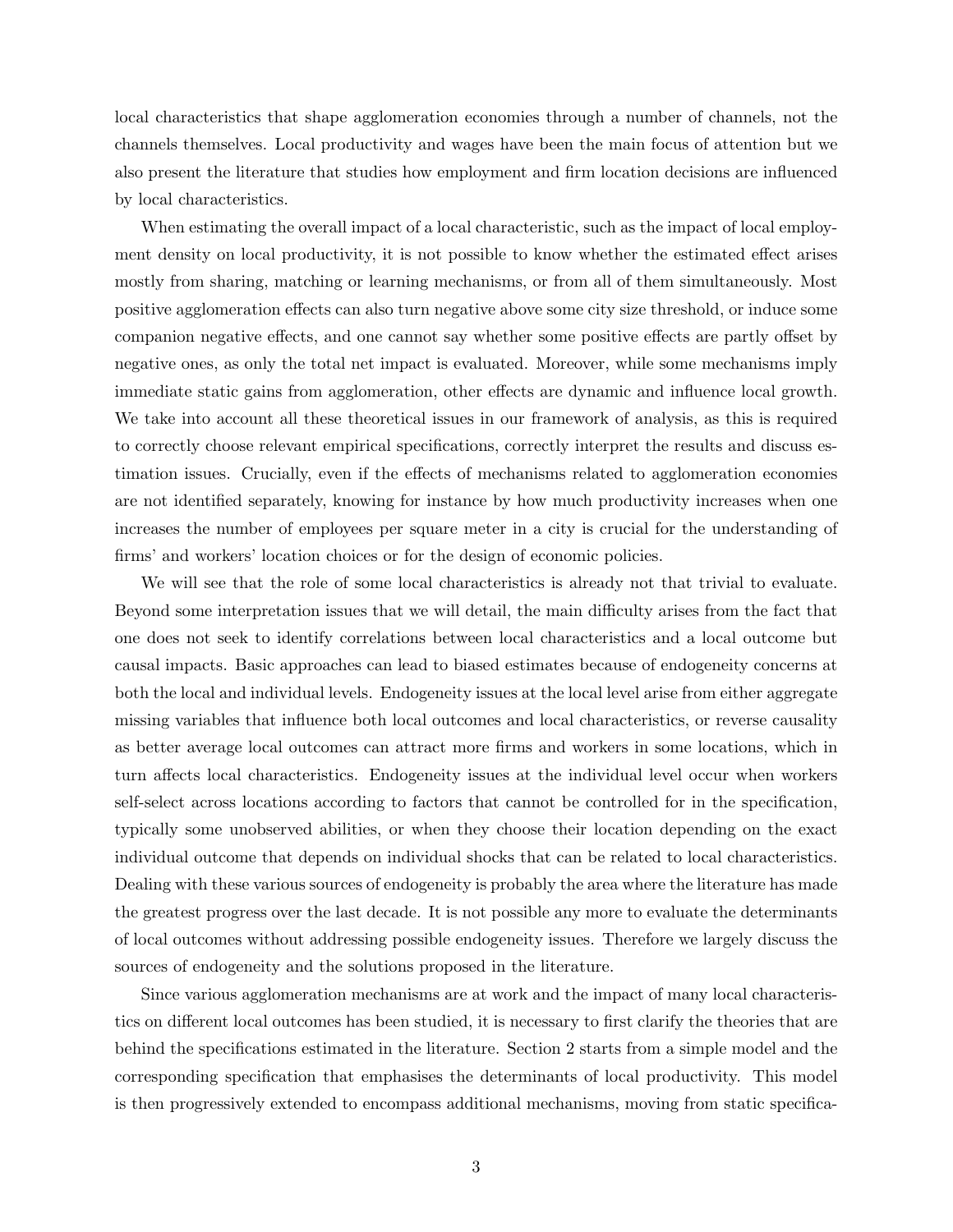tions to dynamic frameworks, while stressing the role of individual characteristics and individual location choices. This approach helps to clarify some of the endogeneity issues. Section 3 presents all the local characteristics whose impact on productivity is studied in the literature, and relates them to theory. With such a theoretical background in mind, we systematically discuss a series of empirical issues in Section 4, mostly endogeneity concerns at the local and individual levels, as well as the solutions proposed to tackle them. We also discuss the choice of a productivity measure between wage and TFP, and the roles of spatial scale, firms' characteristics, and functional forms. Magnitudes of estimated agglomeration effects on productivity are presented in Section 5, which covers in particular the effect of density, its spatial extent, and some possible heterogeneity of the impact across industries, skills, and city sizes. The section also presents the results of the most recent studies, which use a structural approach or exploit natural experiments, as well as results on the role of the industrial structure of the local economy (namely industrial specialisation and diversity) and human capital externalities. Recent results for developing economies are detailed separately as magnitudes are often not the same as for developed countries and their study is currently in expansion. In Section 6, estimated agglomeration effects on employment and firms' location choices instead of productivity are discussed, after starting with considerations related to theory and the choice of a relevant empirical specification. Finally, Section 7 presents attempts to identify the channels through which agglomeration economies operate. The identification of such channels is one of the current concerns in the literature.

The organisation of our article does not follow the development of the field over time. The literature started with the ambitious goal of estimating the impact of a large number of local determinants on employment growth at the city-industry level (Glaeser et al., 1992; Henderson et al., 1995). However, acknowledging some possibly serious interpretation and endogeneity concerns, the literature then became more parsimonious, focusing on static agglomeration effects on local productivity only (such as Ciccone and Hall, 1996; Glaeser and Maré, 2001; Combes et al., 2008a). This was also made possible thanks to the availability of new datasets with a panel dimension at the individual level. More recent contributions incorporate additional effects such as the dynamic ones already suggested in the previous literature (see De La Roca and Puga, 2012), or consider richer frameworks through structural models involving endogenous location choices and different sources of heterogeneity across firms and workers (such as Gould, 2007; Baum-Snow and Pavan, 2012). We make the choice to start with a simple but rigorous framework to analyse the effects of local determinants of productivity, which we then extend. Most of the contributions of the literature are ultimately encompassed, and this includes earlier ones focusing on employment growth. When referring to magnitudes of the effects, we focus more particularly on contributions later than those surveyed in Rosenthal and Strange (2004) but we refer to earlier contributions when they are relevant and useful.

Still, there are a number of related topics that we do not cover, mostly because they involve too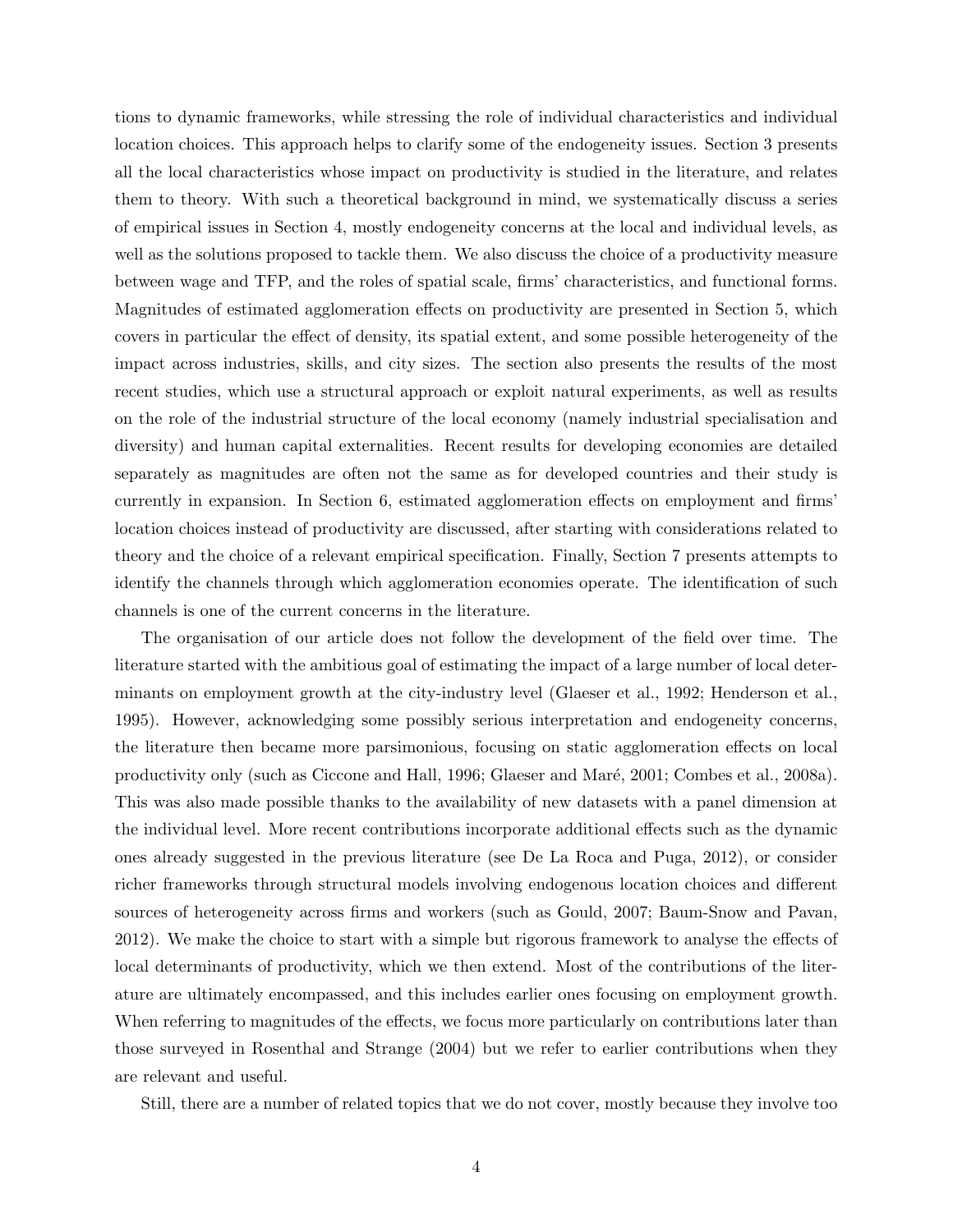much material and the handbook editors made the choice of devoting separate chapters to them. In particular, a specific case where the effect of an agglomeration mechanism can be identified is technological spillovers and the links between agglomeration and innovation. This topic is covered by Carlino and Kerr (2015) who also discuss the literature on agglomeration and entrepreneurship, as it is often grounded on technological spillovers. Similarly, we do not cover the literature on the interactions between agglomeration economies and place-based policies, since it is considered in Neumark and Simpson (2015). Finally, we do not present the various attempts made to measure spatial concentration. Nevertheless, we refer to spatial concentration indices in the last part of the survey as some papers use them in regressions to attempt to identify mechanisms of agglomeration economies.

#### 2 Mechanisms and corresponding specifications

It is not possible to discuss the estimation of agglomeration economies without first clarifying the theories and underlying mechanisms that are assessed empirically by the literature. This section presents these theories so that we can then correctly interpret estimates and discuss possible estimation issues.

#### 2.1 Static agglomeration effects and individual skills

#### 2.1.1 Separate identification of skills and local effects

Earlier literature studies agglomeration economies at an aggregate spatial level, the region or the city. An outcome in a local market is typically regressed on a vector of local variables. In this section, we focus mostly on the impact of the logarithm of density on the logarithm of workers' productivity, measured by nominal wage. This corresponds to the relationship considered by Ciccone and Hall (1996) who had a large impact on the recent evolution of the literature. The role of other local determinants such as market access, industrial diversity, or specialisation has also been considered, and will be detailed in Section 3. Other local outcomes such as industry employment growth or firms' location choices will be discussed in Section 6.

Let us first consider a setting without individual heterogeneity among firms and workers. Let  $Y_{c,t}$  be the output of a representative firm located in market c at date t. The firm uses two inputs, labour  $L_{c,t}$ , and other factors of production  $K_{c,t}$ , such as land, capital or intermediate inputs. The profit of the firm is given by:

$$
\pi_{c,t} = p_{c,t} Y_{c,t} - \omega_{c,t} L_{c,t} - r_{c,t} K_{c,t},\tag{1}
$$

where  $p_{c,t}$  is the price of the good produced,  $\omega_{c,t}$  is the wage rate on the local labour market, and  $r_{c,t}$  is the unit cost of non-labour inputs. Suppose that the production function is Cobb-Douglas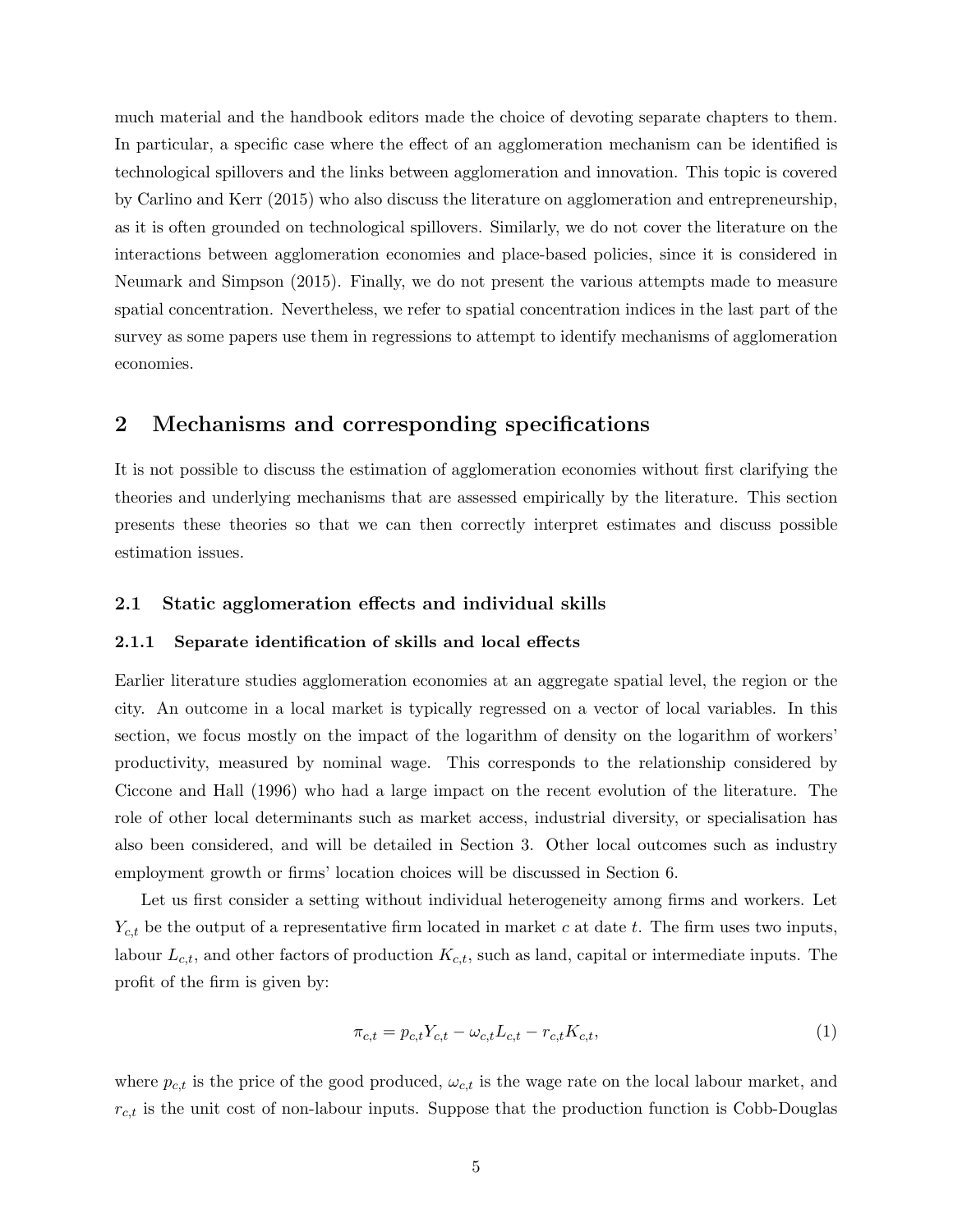and can be written as:

$$
Y_{c,t} = \frac{A_{c,t}}{\alpha^{\alpha} \left(1 - \alpha\right)^{1 - \alpha}} \left(s_{c,t} L_{c,t}\right)^{\alpha} K_{c,t}^{1 - \alpha},\tag{2}
$$

where  $0 < \alpha < 1$  is a parameter,  $A_{c,t}$  is the local total factor productivity, and  $s_{c,t}$  corresponds to local labour skills. As long as all local firms and workers are assumed to be identical, these quantities depend on c and t only. In turn, this is also the case for  $p_{c,t}$ ,  $w_{c,t}$ , and  $r_{c,t}$ . Indeed, in a competitive equilibrium, an assumption we discuss below, the first-order conditions for the optimal use of inputs reduce to:

$$
w_{c,t} = \left(p_{c,t} \frac{A_{c,t}}{(r_{c,t})^{1-\alpha}}\right)^{\frac{1}{\alpha}} s_{c,t} \equiv B_{c,t} s_{c,t}.
$$
 (3)

The local average nominal wage depends on labour skills,  $s_{c,t}$ , as well as on a composite local productivity effect,  $B_{c,t}$ . This equation is enough to encompass almost all agglomeration effects that the literature has considered. If one goes back as far as to Buchanan (1965), cities are places where firms and consumers share indivisible goods such as airports, universities, hospitals, which generate a first type of agglomeration economies. In that case, the composite labour productivity effect,  $B_{c,t}$ , and therefore the local average wage, are higher in larger cities because  $A_{c,t}$  is larger due to the presence of local (public) goods. This corresponds to a first type of pure local externality in the sense that it is not mediated by the market. A second type of pure local externality, very different in nature, emerges when spatial concentration induces local knowledge spillovers that make firms more productive, as put forward in early endogenous growth models such as Lucas (1988). Again, this type of mechanism makes  $A_{c,t}$  larger in larger cities. For the moment, we implicitly assume that all these effects are instantaneous and affect only current values of  $A_{c,t}$ . This is an important restriction that we discuss further below.

Economists have also emphasised a number of agglomeration mechanisms operating through local markets, sometimes referred to as 'pecuniary externalities'. Because access to markets is better in larger cities, the price of goods there,  $p_{c,t}$ , can be higher, and the costs of inputs  $r_{c,t}$ , lower. Both effects again make  $B_{c,t}$  larger.<sup>1</sup> Ultimately, one would like to assess separately whether pure externalities or local market effects play the most significant role on local productivity, or whether, among market effects, local productivity gains arise from price effects mostly related to goods or inputs. However, such assessments are difficult and a large part of the empirical literature

<sup>&</sup>lt;sup>1</sup>When firms sell to many markets,  $p_{c,t}$  corresponds to the firm's average income per unit sold, which encompasses trade costs, and the present analysis can easily be extended, as shown by Combes (2011). Let  $Y_{c,r,t}$  denote the firm's exports to any other market r. Output value is the sum of the value of sales on all markets,  $p_{c,t}Y_{c,t}$  = firm's exports to any other market r. Output value is the sum of the value of sales on all markets,  $p_{c,t}Y_{c,t} = \sum_{r}(p_{c,r,t} - \tau_{c,r,t})Y_{c,r,t} = (\sum_{r}(p_{c,r,t} - \tau_{c,r,t})\phi_{c,r,t}) Y_{c,t}$  where  $p_{c,r,t}$  is the firm's price on market r,  $\$ trade costs paid by the firm to sell on market r, and  $\phi_{c,r,t} = \frac{Y_{c,r,t}}{Y_{c,t}}$  is its share of output that is sold there. As a result,  $p_{c,t} = \sum_{r} (p_{c,r,t} - \tau_{c,r,t}) \phi_{c,r,t}$  is the average of the firm's prices over all its markets net of trade costs and weighted by its share of sales on each market. The closer to large markets the firm is, the lower the trade costs and the higher this average price. Similarly when firms buy inputs from many markets, the closer these markets are, the lower the firms' average unit cost of inputs,  $r_{c,t}$ .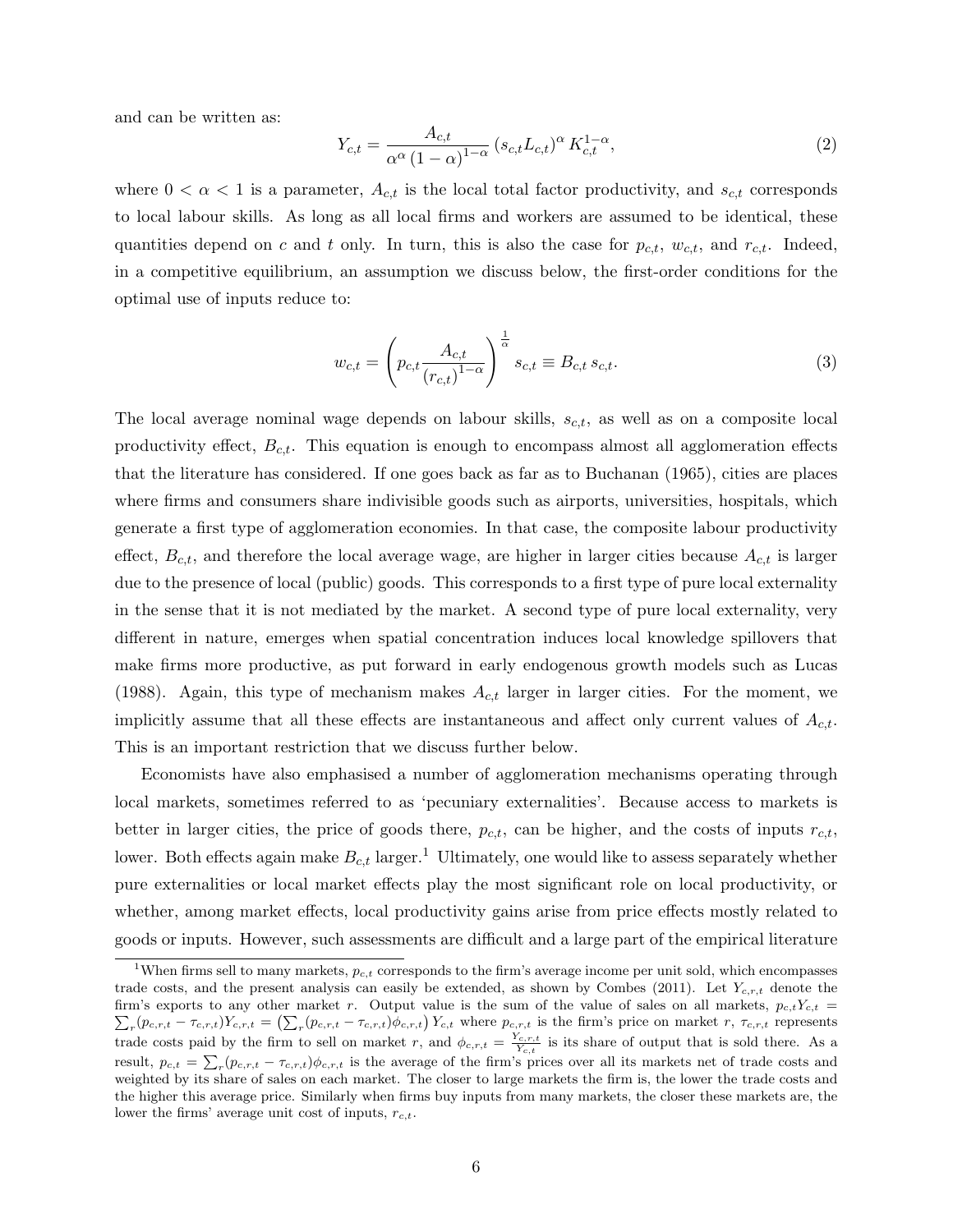on agglomeration economies simply quantifies the overall impact on productivity of characteristics of the local economy. The previous discussion shows in particular that the positive correlation between wage and density can result from pure externalities as well as effects related to good or input prices.

Furthermore, city size generates not only agglomeration economies but also dispersion forces. Typically, the cost of inputs that are not perfectly mobile,  $r_{c,t}$ , with land at one extreme, is higher in larger cities. If competition is tough enough relative to the benefits from market access in large cities, the price of goods there  $p_{c,t}$  can be lower than in smaller cities. Congestion on local public goods can also emerge, which reduces  $A_{c,t}$ . Note also that if local labour markets are not competitive, the right-hand side in Equation (3) should be multiplied by a coefficient that depends on the local bargaining power of workers. If workers have more bargaining power in larger cities, their nominal wages are higher, and this constitutes an agglomeration effect. Alternatively, a lower bargaining power in larger cities is a dispersion force. The correlation between wage and density only reflects the overall impact of both agglomeration economies and dispersion effects. While the net effect of spatial concentration is identified, it is not the case of the channels through which it operates. Conversely, if one wants to independently quantify the impact of market effects operating through  $r_{c,t}$  and  $p_{c,t}$ , a strategy is required involving controls for pure externalities arising for instance from the presence of local public goods or local spillovers.

One can also consider the inclusion of controls for dispersion forces if data on local traffic congestion or housing/land prices for instance are available. This is a start to disentangling agglomeration economies and dispersion forces. Importantly, the motivation for introducing housing/land prices is their influence on the costs of inputs and not compensation for low or high wages in equilibrium such that workers are indifferent between places as in Roback (1982). Indeed, we are focusing here on the determinants of productivity and not on equilibrium relationships. Typically, land price is expected to have a negative impact on nominal wage in accordance with equation (3), while the equilibrium effect implies a positive correlation between the two variables. As wages and land prices are simultaneously determined in equilibrium, controlling for land or housing prices can lead to serious endogeneity biases difficult to deal with (see the discussion below in section 4). This suggests that, if land represents a small share of input costs, which is usually the case, it is probably better not to control for its price in regressions.

Testing the relevance of a wage compensation model and quantifying real wage inequalities between cities are interesting questions but they require considering simultaneously the roles of nominal wages, costs of living and amenities. These questions are addressed in a burgeoning literature in expansion (Albouy, 2009; Moretti, 2013) which we briefly discuss in conclusion. As far as the effect of agglomeration economies on productivity only is concerned, nominal wage constitutes the relevant dependent variable and there is no need to control for land prices as illustrated by our model.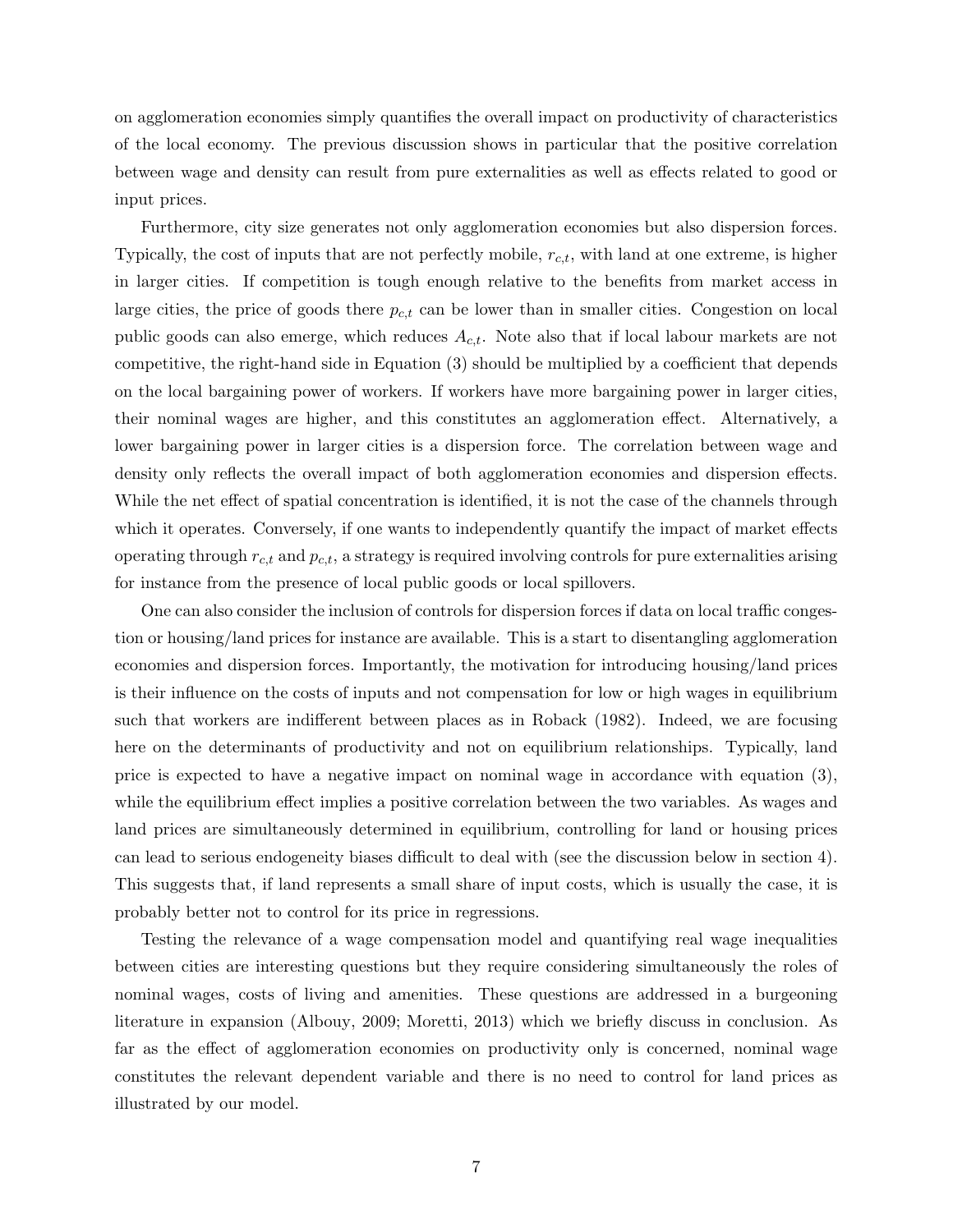Let us turn to the role of local labour skills, captured in Equation (3) by  $s_{c,t}$ . If workers have skills that are not affected by their location, typically inherited from their parents or acquired through education, one definitively does not want to include the effect of skills among agglomeration economies, since it corresponds to a pure composition effect of the local labour force and not an increase in productivity due to local interactions between workers. It is possible that, for reasons not related to agglomeration economies, higher skills are over-represented in cities. This can arise for instance if skilled workers value city amenities (related for instance to culture or night life) more than unskilled ones or if, historically, skilled people have located more in larger cities and transmit part of their skills to their children who stay there. If the estimation strategy does not control for the selection of higher skills in cities, other local variables such as density capture their role, and the impact of agglomeration economies can be overstated. Alternatively it is also possible that people are made more skilled by cities, through stronger learning effects in larger cities, or that skilled people generate more local externalities, as suggested by Lucas (1988). In that case, not controlling for the skill level in the city is the correct way for capturing the total agglomeration effect due to a larger city size. A priori, both the composition effect and the agglomeration effect can occur, and a local measure of skills or education can capture both. The aggregate approach at the city level discussed here does not consider individual heterogeneity and does not allow the separate identification of the two effects. This is its first important limit and an individual data approach is more useful for that purpose as detailed below.

Finally, a crucial issue is the time span of agglomeration effects. One can accept that productivity and then wages adjust very quickly to variations in market-mediated agglomeration effects (operating through changes in  $r_{c,t}$  and  $p_{c,t}$ ), but they definitely do not for variations of most pure local externalities that can affect  $A_{c,t}$  and  $s_{c,t}$ . Therefore the literature tends to distinguish between static and dynamic agglomeration effects. When agglomeration effects are static,  $B_{c,t}$ is immediately affected by current values of local characteristics but not by earlier values. This means that a larger city size in a given year affects local productivity only that year, and that any future change in city size will instantaneously translates into a change in local productivity. By contrast, recent contributions simultaneously consider some possible long-lasting effects of local characteristics that are called dynamic effects. We focus here on static affects and introduce dynamic effects from Section 2.2 onwards.

Let us turn now to a first empirical specification encompassing static agglomeration effects where the logarithm of the composite productivity effect,  $B_{c,t}$ , is specified in reduced form as a function of the logarithm of local characteristics and some local unobserved effects. Average local skills,  $s_{c,t}$ , are specified as a log-linear function of local education and again some local unobserved terms. The sum of all unobserved components is supposed to be a random residual denoted  $\eta_{c,t}$ . Denoting  $y_{c,t}$  the mesure of the local outcome, here the logarithm of local wage, we obtain from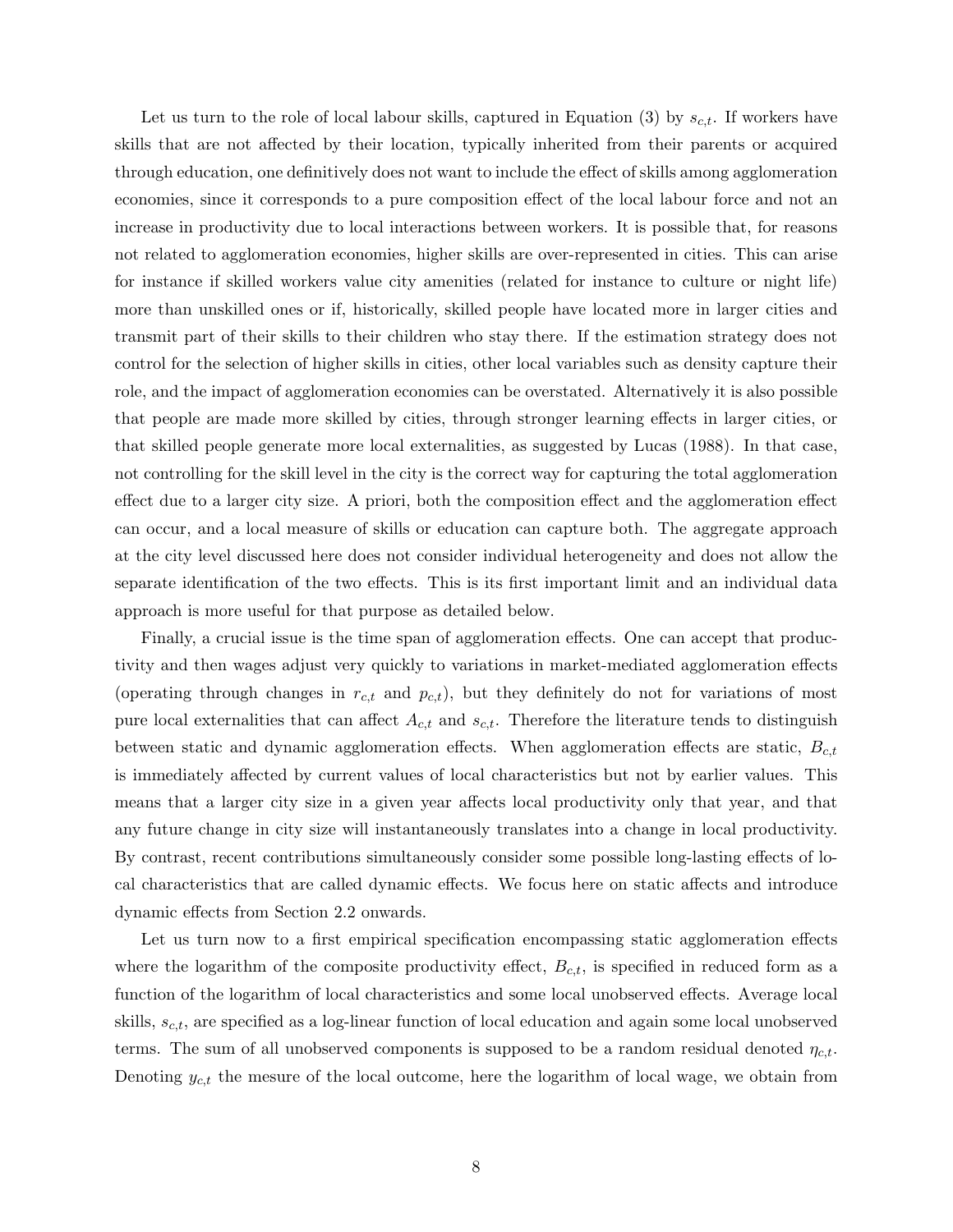equation (3) the specification:

$$
y_{c,t} = Z_{c,t}\gamma + \eta_{c,t},\tag{4}
$$

where  $Z_{c,t}$  includes local variables for both the composite productivity effect and local skills. If explanatory variables reduce to the logarithm of density, it is assumed that local skills variables capture only skill composition effects and that there is no correlation between the random component and density, then the ordinary least square (ols) estimate of the elasticity of productivity with respect to density,  $\gamma$ , is a consistent measure of total net agglomeration economies. This elasticity is crucial from the policy perspective even if the channels of agglomeration and dispersion forces are not identified. For instance, a value for  $\gamma$  of 0.03 means that a city twice as large (knowing that a factor of 10 is often obtained for the inter-quartile of local density in many countries) has  $2^{0.03} - 1 \approx 2.1\%$  greater productivity, because of either pure local externalities or market agglomeration effects that dominate dispersion effects of any kind.

As mentioned in the introduction, the usual goal of the empirical works is to identify causal impacts, i.e. what would be the effect on local outcomes of changing some of the local characteristics. Beyond other endogeneity concerns discussed below, a first issue with specification (4) is that density can be correlated with some of the local unobserved skill components entering the residual. For instance, proxies for local skills such as diplomas may not be enough to capture all the skills that affect productivity. If unobserved skills are randomly distributed across locations, the ols estimate of  $\gamma$  is a consistent estimator of the magnitude of agglomeration economies. Alternatively, if unobserved skills are correlated with density, there is an endogeneity issue and the ols estimate of  $\gamma$  is biased.

Unobserved skills can be taken into account with individual panel data. This requires to extend our setting to the case where workers are heterogeneous. We assume now that local efficient labour is given by the sum of all efficient units of labour provided by heterogeneous workers, i.e.  $s_{c,t}L_{c,t} = \sum_{i\in\{c,t\}} s_{i,t}\ell_{i,t}$  where  $\ell_{i,t}$  is the number of working hours provided by individual i and  $s_{i,t}$ is individual efficiency at date t. The wage bill is now  $\sum_{i\in\{c,t\}} \omega_{i,t} \ell_{i,t}$ , where  $w_{i,t}$  is the individual wage. Profit maximization leads to

$$
w_{i,t} = B_{c,t} s_{i,t}.\tag{5}
$$

Let  $X_{i,t}$  be time-varying observed individual characteristics and  $u_i$  an individual fixed effect to be estimated. We make the additional assumption that individual efficiency can be written as the product of an individual-specific component  $\exp(X_{i,t}\theta + u_i)$  and of a residual  $\exp(\epsilon_{i,t})$  reflecting individual- and time-specific random effects. Here,  $u_i$  captures the effects of individual unobserved skills which are supposed to be constant over time. Taking the logarithm of (5) and using the same specification of agglomeration effects as for (4) gives:

$$
y_{i,t} = u_i + X_{i,t}\theta + Z_{c(i,t),t}\gamma + \eta_{c(i,t),t} + \epsilon_{i,t},
$$
\n
$$
\tag{6}
$$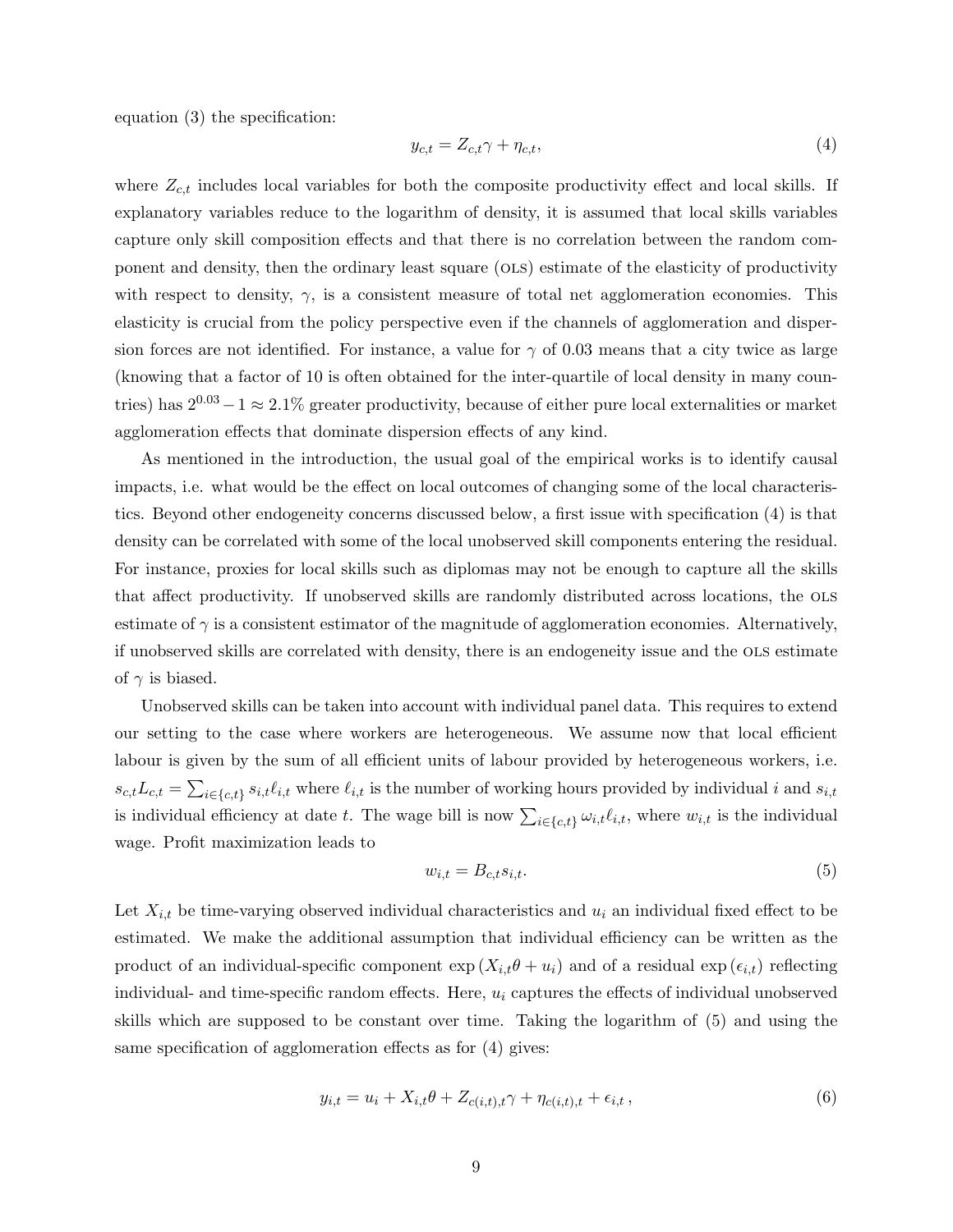where  $y_{i,t}$  is the individual local outcome, here the logarithm of individual wage at date  $t$ , and  $c(i, t)$  is the labour market where individual i is located at date t. Note that we implicitly assume a homogeneous impact of local characteristics  $\gamma$  across all workers, areas and industries. Heterogeneous impacts are considered in Subsection 2.1.2. For now, we consider that individual fixed effects are here only to capture unobservable skills although we will discuss in Subsection 2.2 the fact that they can also capture learning effects that may depend on city size.

The use of individual data and the introduction of an individual fixed effect in specification  $(6)$  were first proposed by Glaeser and Maré  $(2001)$ , and this should largely reduce biases due to the use of imperfect measures of skills. Most importantly, the individual fixed effect makes it possible to control for all the characteristics of the individual shaping their skills that do not change over time and the effect of which can be considered to be constant over time. They include education, which is often observable, but also many other characteristics that are more difficult to observe such as the education of parents and grand-parents, the number of children in the family, mobility during childhood, or personality traits. Since the individual fixed effects are allowed to be correlated with local variables such as density, one can more safely conclude that the effects of local characteristics do not capture some composition effects due to sorting on the individual characteristics.

The second advantage of individual data is that the local average of any observed individual characteristic can be introduced in the set of local variables simultaneously with the individual characteristic itself if it is time-varying or with the individual fixed effect. In particular, while the individual fixed effect controls for the individual level of education, one can consider in  $Z_{c,t}$  the local share of any education level to assess whether highly skilled workers exert a human capital local externality on other workers.<sup>2</sup> The estimated effects of local variables such as density then correspond to agglomeration economies other than education externalities. As discussed above, such a distinction cannot be made when using aggregate data.

The sources of identification of local effects can be emphasised by considering specification (6) in first difference, which makes the unobserved individual effect disappear. For simplicity's sake, consider only two terms in the individual outcome specification such that  $y_{i,t} = Z_{c(i,t),t} \gamma + u_i$  where  $Z_{c,t}$  only includes density. For individuals staying in the same local market c at two consecutive dates, the first difference of outcome is given by  $y_{i,t} - y_{i,t-1} = (Z_{c,t} - Z_{c,t-1}) \gamma$ , and time variation of density within the local market for instance participates to the identification of the density effect, γ. For individuals moving from market c to market c', we have:  $y_{i,t} - y_{i,t-1} = (Z_{c',t} - Z_{c,t-1}) \gamma$ , and both spatial and time variations of density contribute to identifying the density effect. If there is no mover, agglomeration economies are still identified, but from time variations for stayers only. This is because there is a single parameter to estimate and averaging the first-differenced outcome equation of stayers at the local-time level, one gets  $Z \times (T-1)$  independent relationships where

<sup>&</sup>lt;sup>2</sup>The interpretation based on externalities requires further caution. It is discussed in Section 3.3.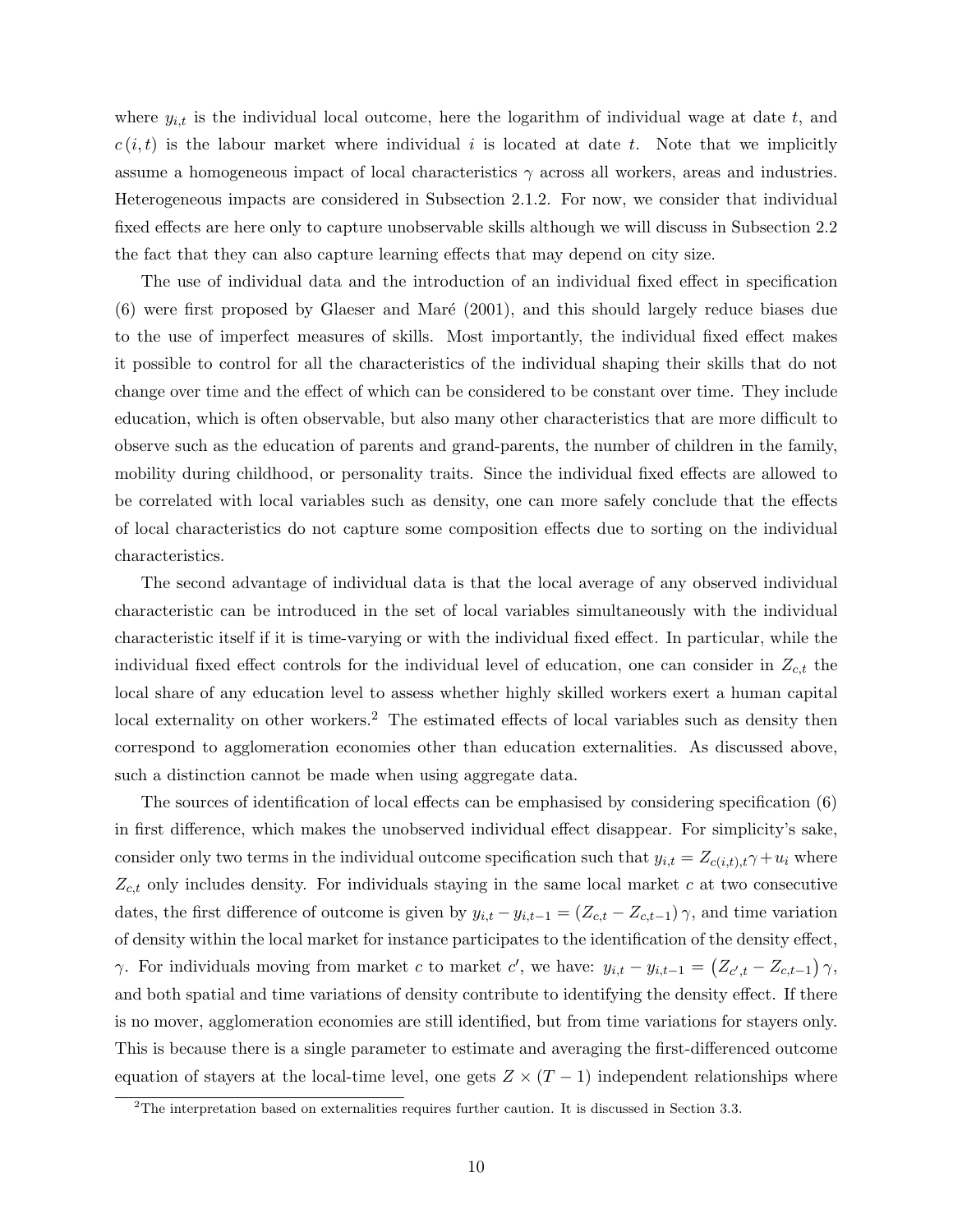Z is the number of local markets.

Note that we assume for the moment that the specification is the same for stayers and movers, i.e. that the individual parameters  $\theta$ , the effects of local characteristics  $\gamma$ , and the distributions of random components are identical. Should this assumption be questioned, one could choose to estimate (6) separately on the subsamples of stayers and movers since identification is granted for each sub-sample, and one could in turn use the separate estimates to test the assumption of homogeneity between the two groups.

Specification (6) can be estimated directly by ols once written in first difference (or projected in the within-individual dimension) to remove the individual fixed effects, but the computation of standard errors is an issue. Indeed, the covariance matrix has a complex structure due to unobserved local effects and the mobility of workers across labour markets. For mobile individuals, the first difference of the specification includes two different unobserved local shocks,  $\eta_{c',t}$  and  $\eta_{c,t-1}$ , and the locations of those shocks  $(c \text{ and } c')$  vary across mobile individuals, even for those initially in the same local market because they may not have the same destination after they move. There is thus no way to sort individuals properly to get a simple covariance matrix structure and to cluster standard errors at each date by location. It is tempting to ignore unobserved local effects but this can lead to important biases of the estimated standard errors for effects of local variables as shown by Moulton (1990).

Alternatively, it is possible to use a two-step procedure that both solves this issue and has the advantage of corresponding to a more general framework. Consider the following system of two equations:

$$
y_{i,t} = u_i + X_{i,t}\theta + \beta_{c(i,t),t} + \epsilon_{i,t}, \qquad (7)
$$

$$
\beta_{c,t} = Z_{c,t} \gamma + \eta_{c,t}, \qquad (8)
$$

where  $\beta_{c,t}$  is a local-time fixed effect that captures the role of any location-time variable whether it is observed or not. The introduction of such fixed effects capturing local unobserved components makes the assumption of independently distributed shocks more plausible. The specification is also more general since it takes into account possible correlations between local-time unobserved characteristics and individual characteristics. There are thus fewer possible sources of biases and this in turn should lead to a more consistent evaluation of the role of local characteristics.

Estimating this model is more demanding in terms of identification, and having movers between locations is now required. Assume for simplicity's sake that the first equation of the model is given by  $y_{i,t} = \beta_{c(i,t),t} + u_i$ . When one rewrites this specification in first difference for non-movers and movers, one gets  $y_{i,t} - y_{i,t-1} = \beta_{c,t} - \beta_{c,t-1}$  and  $y_{i,t} - y_{i,t-1} = \beta_{c',t} - \beta_{c,t-1}$ , respectively. There is one parameter  $\beta_{c,t}$  to be identified for each location at each date. If there is no mover, one wishes to average the specification at the local-time level for stayers as before but ends up with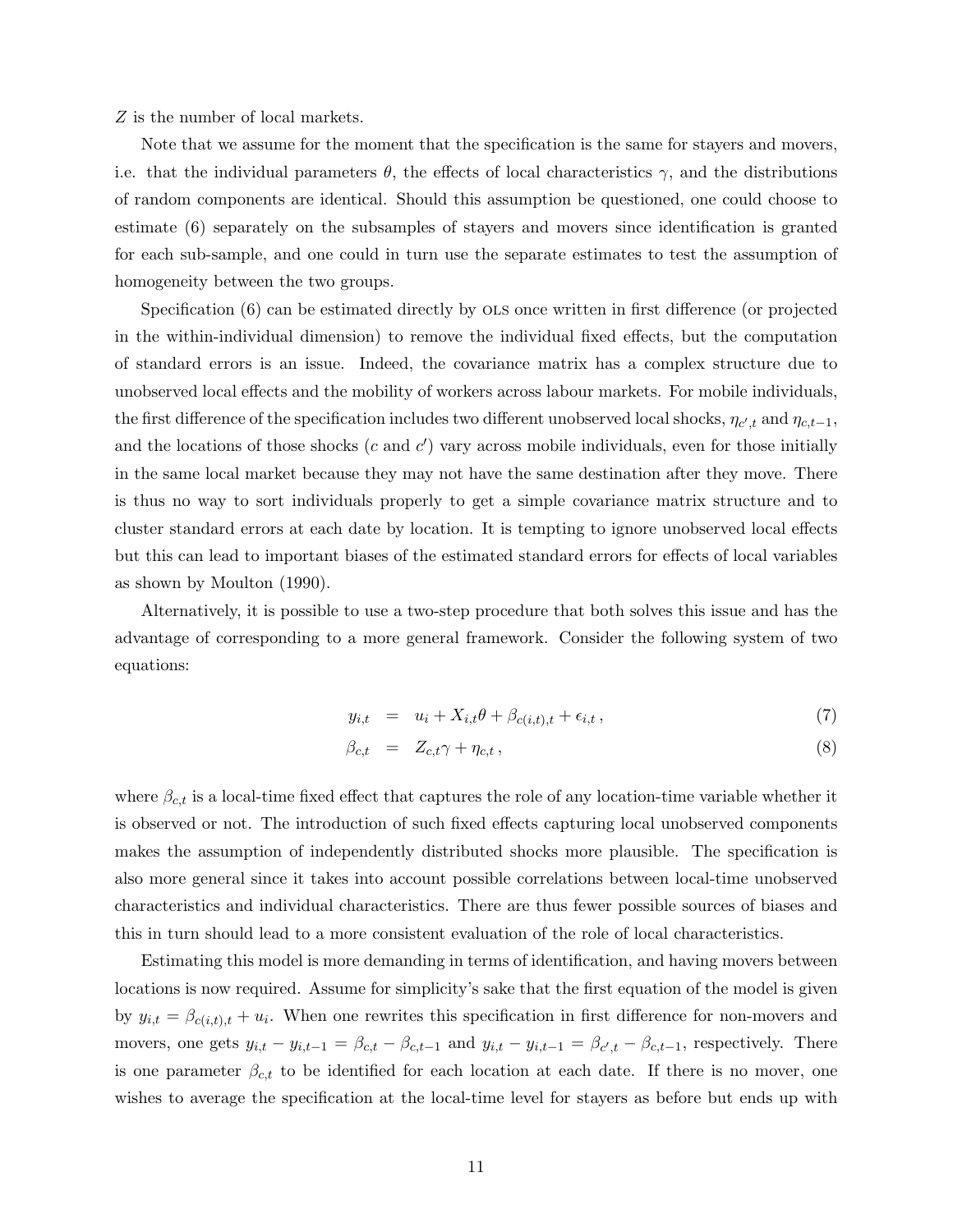$(Z-1) \times T$  independent relationships whereas there are  $Z \times T$  parameters to estimate. In other words, one can identify the time variations of local effects for any location but not their differences between locations.

By contrast, when there are both stayers and movers, identification is granted as it can be shown in a way similar to a difference-in-differences approach. The difference of the wage time variation between a mover to  $c'$ , denoted i', and a non-mover i initially in the same location c is given by  $(y_{i',t} - y_{i',t-1} - (y_{i,t} - y_{i,t-1})) = \beta_{c',t} - \beta_{c,t}$ . For any pair of locations, the difference in wage growth between movers and non-movers identifies the difference of local effects between the two locations. Moreover, the wage growth of stayers identifies the variation of local effects over time as before. All parameters  $\beta_{c,t}$  are finally identified when local markets are well inter-connected through stayers and flows of movers, up to one that needs to be normalised to zero as differences do not allow the identification of levels. Inter-connection means that any pair of location-time couples,  $(c, t)$  and  $(c', t')$ , can be connected through a chain of pairs of location-time couples  $(j, \tau)$ and  $(j', \tau + 1)$  such that there are migrants from j to j' between dates  $\tau$  and  $\tau + 1$  if  $j \neq j'$ , or stayers in j between the two dates if  $j = j'.^3$  In other words, assuming that there are some migrants between every pair of locations in the dataset, we have  $Z^2 \times (T-1)$  independent relationships and only  $Z \times T - 1$  parameters to estimate. Crucially, the assumption that the specification is identical for both movers and stayers is now required, otherwise identification is not possible. Alternatively, more structural approaches can help to some extent to solve the identification issue and we present them in Section 2.4.

Note finally that in practice specification (7) is estimated in a first step. Panel data estimation techniques such as within estimation are used because considering a dummy variable for each individual to take into account the fixed effect  $u_i$  would be too demanding for a computer. The estimates of  $\beta_{c,t}$  are then plugged into equation (8). The resulting specification is estimated in a second stage using linear methods, including one observation for the location-time fixed effect normalised to zero. The sampling error on the dependent variable, which is estimated in first stage, must be taken into account in the computation of standard errors, and it is possible to use Feasible General Least Squares (fgls) (see Combes et al., 2008a, for the implementation details). A more extensive discussion on the estimation strategy addressing endogeneity issues is presented in Section 4, but we first augment the model to consider the role of more sophisticated agglomeration mechanisms.

<sup>3</sup> If local markets are not all inter-connected, groups of fully inter-connected location-time couples must be defined ex-ante such that location-time fixed effects are all identified within each group up to one being normalised to zero. For more details, the reader may refer to the literature on the simultaneous identification of worker and firm fixed effects in wage equations initiated by Abowd et al. (1999).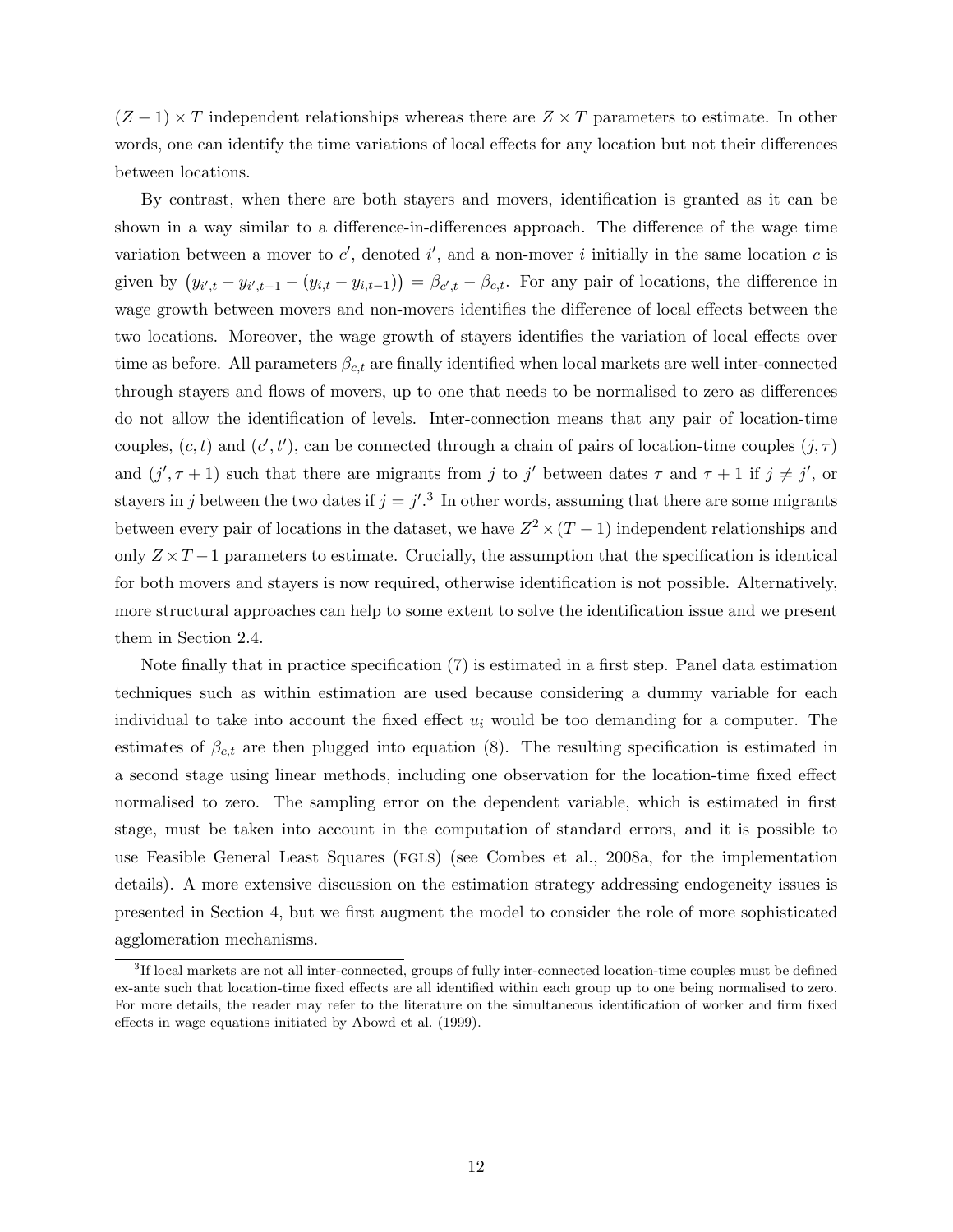#### 2.1.2 Heterogeneous impact of local effects

The profit maximisation we conduct above to ground our specification emphasises that agglomeration effects may relate to pure externalities, or to good or input price effects. Obviously, the magnitude of these channels may differ across industries. For instance, the impact of density may be greater in high-tech industries due to greater technological externalities, and good or input price effects depend on the level of trade costs within each industry. The consideration of agglomeration mechanisms that are heterogeneous across industries simply requires extending the specification such that:

$$
y_{i,t} = u_i + X_{i,t}\theta + Z_{c(i,t),t}\gamma_{s(i,t)} + \eta_{c(i,t),s(i,t),t} + \epsilon_{i,t}
$$
\n(9)

where  $s(i, t)$  is the industry where individual i works at time t,  $\gamma_s$  is the effect of local characteristics in industry s, and  $\eta_{c,s,t}$  is a location-industry-time shock. This specification can be estimated in several ways. The most straightforward one consists of splitting the sample by industry and implementing the approach proposed in Section 2.1.1 for each industry separately. Nevertheless this means that the coefficients of individual explanatory variables as well as individual fixed effects are not constrained to be the same across industries, which may or may not be relevant from a theoretical point of view. This also entails a loss of precision for the estimators. An alternative approach consists of considering among explanatory variables some interactions between density, or any other local characteristic, and industry dummies, and estimating the specification in the within-individual dimension as before to recover their coefficients which are the parameters  $\gamma_s$ .

Again estimated standard errors may be biased due to heteroskedasticity arising from locationindustry-time random effects,  $\eta_{c,s,t}$ . To deal with this issue, it is possible to consider a two-step approach which makes use of location-industry-time fixed effects,  $\beta_{c,s,t}$ , in the following system of equations:

$$
y_{i,t} = u_i + X_{i,t}\theta + \beta_{c(i,t),s(i,t),t} + \epsilon_{i,t} \tag{10}
$$

$$
\beta_{c,s,t} = Z_{c,t}\gamma_s + \eta_{c,s,t} \tag{11}
$$

Location-industry-time fixed effects are estimated with OLS once equation (10) has been projected in the within-individual dimension, as previously when estimating location-time fixed effects. They are identified up to one effect normalised to zero provided that all locations and industries are well inter-connected by workers mobile across locations and industries.<sup>4</sup> Their estimators are plugged into equation (11) which is estimated in a second step.

Importantly, introducing the industry dimension increases the number of local characteristics that can have an agglomeration effect. It has become common practice to distinguish between

<sup>&</sup>lt;sup>4</sup>As before, groups of fixed effects should be defined ex-ante if not all locations and industries are properly interconnected. Of course, the larger the number of industries, the more likely location-industry-time fixed effects are not all identified.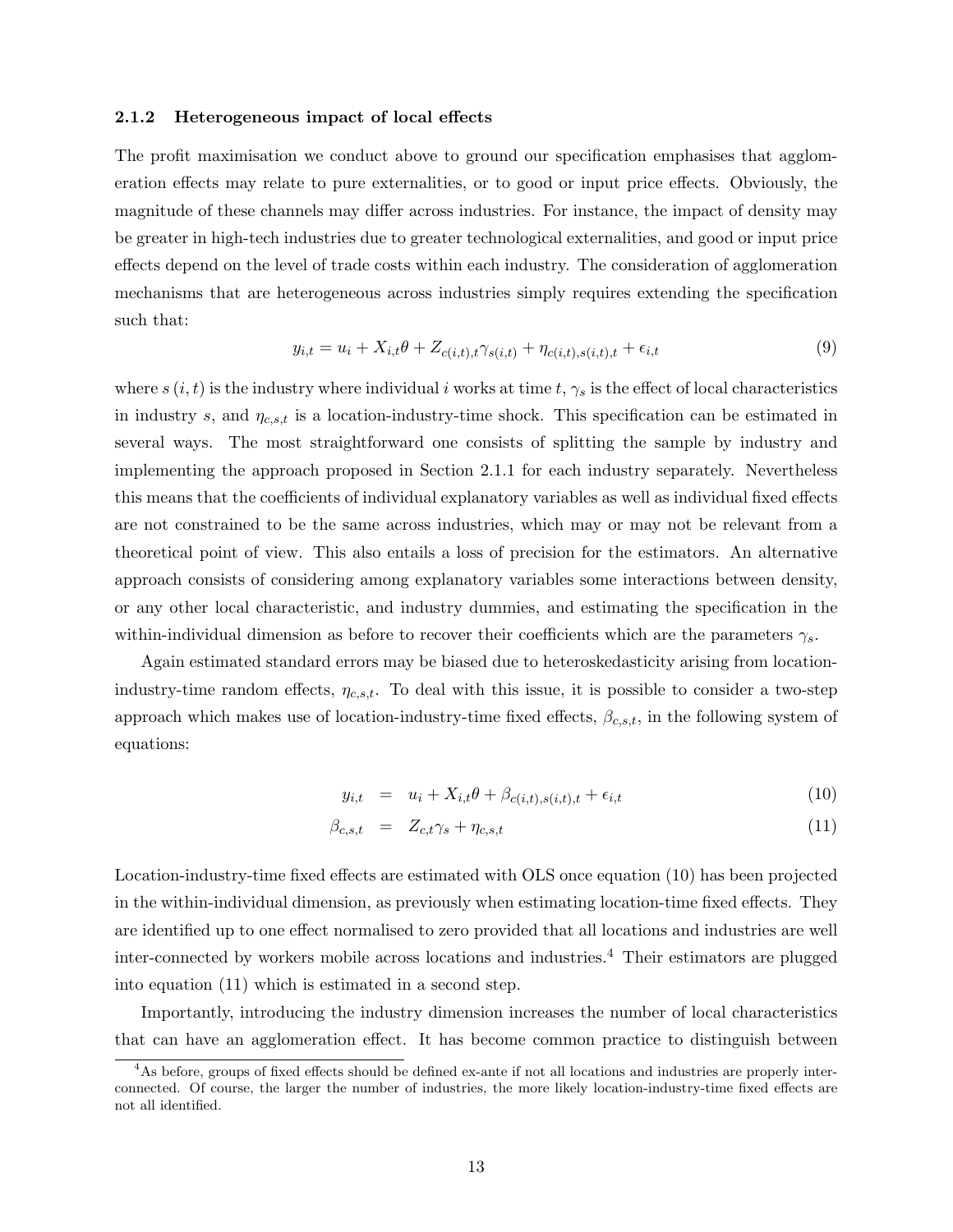urbanisation economies and localisation economies. Whereas urbanisation economies correspond to externalities arising from characteristics of the location such as density, localisation economies correspond to externalities arising from characteristics of the industry within the location. The determinants of agglomeration economies considered in the literature thus depend only on location for urbanisation economies and on both location and industry for localisation economies. The local determinant of localisation economies most often considered is specialisation, which is defined as the share of the industry in local employment. While the use of density makes it possible to assess whether productivity increases with the overall size of the local economy, the use of specialisation allows the assessment of whether it increases with the local size of the industry in which the firm or worker operates. The pure externalities and market externalities distinguished above can operate at the whole location scale or at the industry-location level. In line with these arguments, one may rather want to estimate in the second stage the following specification:

$$
\beta_{c,s,t} = Z_{c,t}\gamma_s + W_{c,s,t}\delta_s + \eta_{c,s,t} \tag{12}
$$

where  $W_{c,s,t}$  are determinants of localisation economies including specialisation and  $Z_{c,t}$  are the determinants of urbanisation economies. All the local characteristics considered in the literature are detailed in Section 3.

One estimation issue is that the number of fixed effects to estimate in the first stage increases rapidly with the number of locations and we are not aware of any attempt to estimate the proposed specification. As an alternative, one can mix strategies as proposed by Combes et al. (2008a) and estimate:

$$
y_{i,t} = u_i + X_{i,t}\theta + \beta_{c(i,t),t} + W_{c(i,t),s(i,t),t}\delta_{s(i,t)} + \epsilon_{i,t}
$$
\n(13)

$$
\beta_{c,t} = Z_{c,t} \gamma + \eta_{c,t} \tag{14}
$$

This model is less general than (10) and (12) since unobserved location-industry-time effects are not controlled for in the first step and determinants of urbanisation economies are assumed to have a homogeneous impact across industries in the second step (as  $\gamma$  does not depend on industry). Still, heterogeneous effects of determinants of localisation economies are identified in the first stage on top of controlling for unobserved location-time effects.

It is also easy to argue from theory that agglomeration effects are heterogeneous across different types of workers. Some evidence suggests for instance that more productive workers are also the ones more able to reap the benefits from agglomeration (see for instance Glaeser and Maré, 2001; Combes et al., 2012c; De La Roca and Puga, 2012). A specification similar to (9) can be used to study for instance the heterogeneous effect of density across diplomas. One would simply consider diploma-specific coefficients for density instead of industry-specific ones. However, diplomas usually do not change over time. When using a two-step procedure, this implies that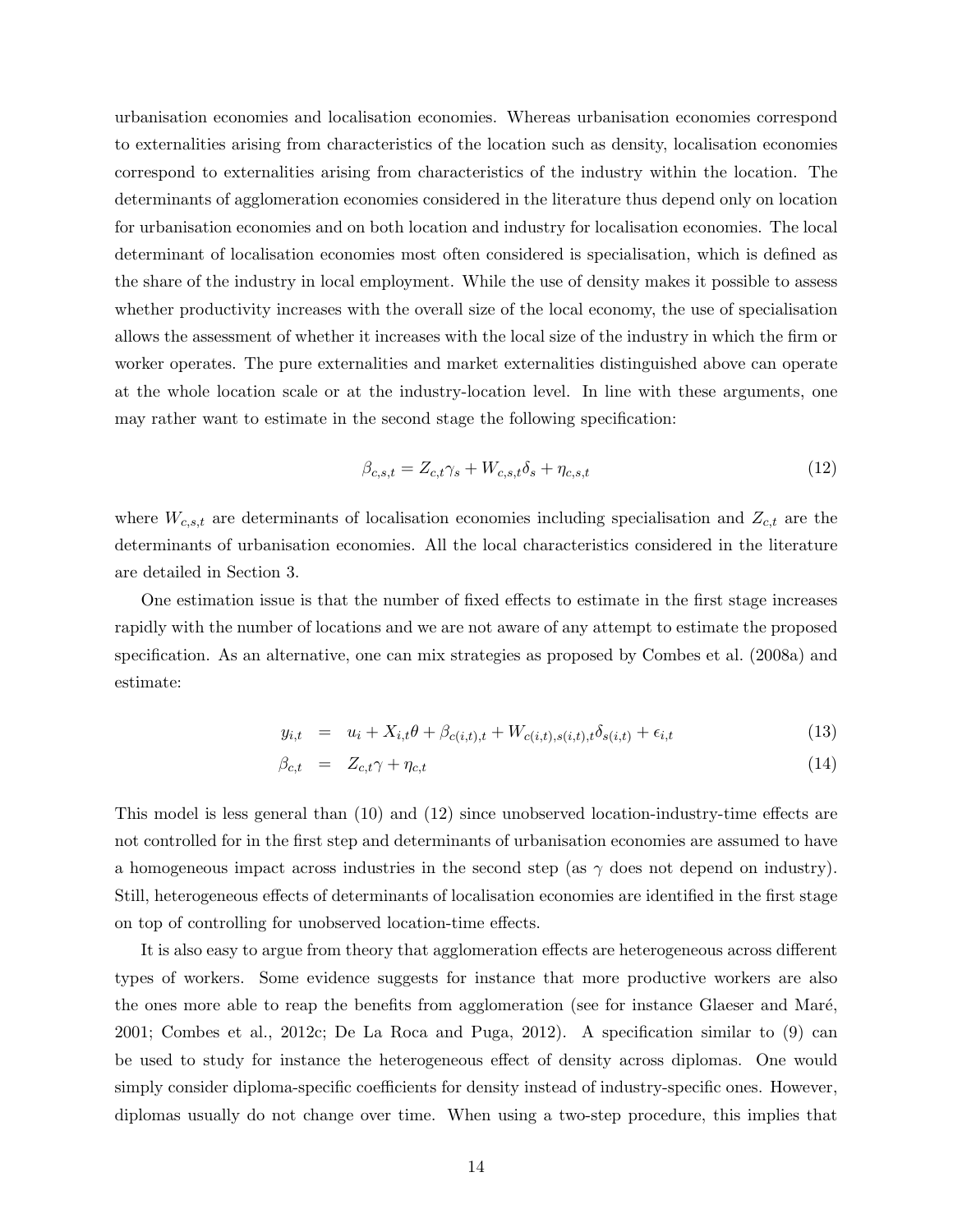one local-diploma-time fixed effect must be normalised to zero for each diploma. The alternative strategy of estimating the two-step procedure on each diploma separately is not much less precise than it was for industries since all the observations of any given individual are in the same diploma sub-sample, and there is thus a unique individual fixed effect for each worker to be estimated.

However diplomas may not be enough to fully capture individual skill heterogeneity. One may wish to consider that the effect of density is specific to each individual as in the following specification:

$$
y_{i,t} = u_i + X_{i,t}\theta + Z_{c(i,t),t}\gamma_i + \eta_{c(i,t),t} + \epsilon_{i,t}
$$
\n(15)

where  $\gamma_i$  is an individual fixed effect. Parameters can be estimated using an iterative procedure.<sup>5</sup> For a given value of  $\theta$ , one can regress  $y_{i,t} - X_{i,t} \theta$  on  $Z_{c(i,t),t}$  for each individual. This gives some estimates for  $\gamma_i$  and  $u_i$ . Then,  $\theta$  is estimated by regressing  $y_{i,t} - Z_{c(i,t),t}\gamma_i - u_i$  on  $X_{i,t}$ . The procedure is repeated using the parameter values from previous iteration until convergence.

One can further extend the model and consider that location in general, and not density alone, has a heterogeneous effect on the local outcome. One considers in this case an interaction term between a local fixed effect and an individual fixed effect. This amounts to saying that it is not the effect of density but rather the combined effect of all local characteristics, whether they are observed or not, which is heterogeneous across individuals. The first step of the two-step procedure in this case becomes:

$$
y_{i,t} = u_i + X_{i,t}\theta + \beta_{c(i,t),t} + \delta_{c(i,t),t}v_i + \epsilon_{i,t}
$$
\n
$$
(16)
$$

with the identification restriction that  $\sum_i v_i = 0$  and one of the local terms  $\delta_{c,t}$  is normalised to zero. As before, the specification can be estimated with an iterative procedure. The estimators of parameters  $\delta_{c,t}$  are regressed in second step on local variables to assess the extent to which agglomeration economies influence the local return of unobserved individual characteristics. An additional extension to make the specification even more complete would consist of having the coefficients of individual characteristics depend on the individual. Note that as there are many individual-specific effects entering the model in a non-additive way, the time span should be large for the estimations to make sense and there is no guarantee that a large number of periods is enough for the parameters to be properly estimated. In any case, most specifications in this subsection are material for future research.

#### 2.2 Dynamic impact of agglomeration economies

So far, we have considered that agglomeration economies have an instantaneous effect on productivity and then no further impact in the following periods. In fact, agglomeration economies can be dynamic and have a permanent impact such as when technological spillovers increase local productivity growth or when individuals learn more or faster in larger cities as suggested by Lucas

 $5$ This procedure is inspired from Bai (2009) who proposes such a procedure to estimate factor models.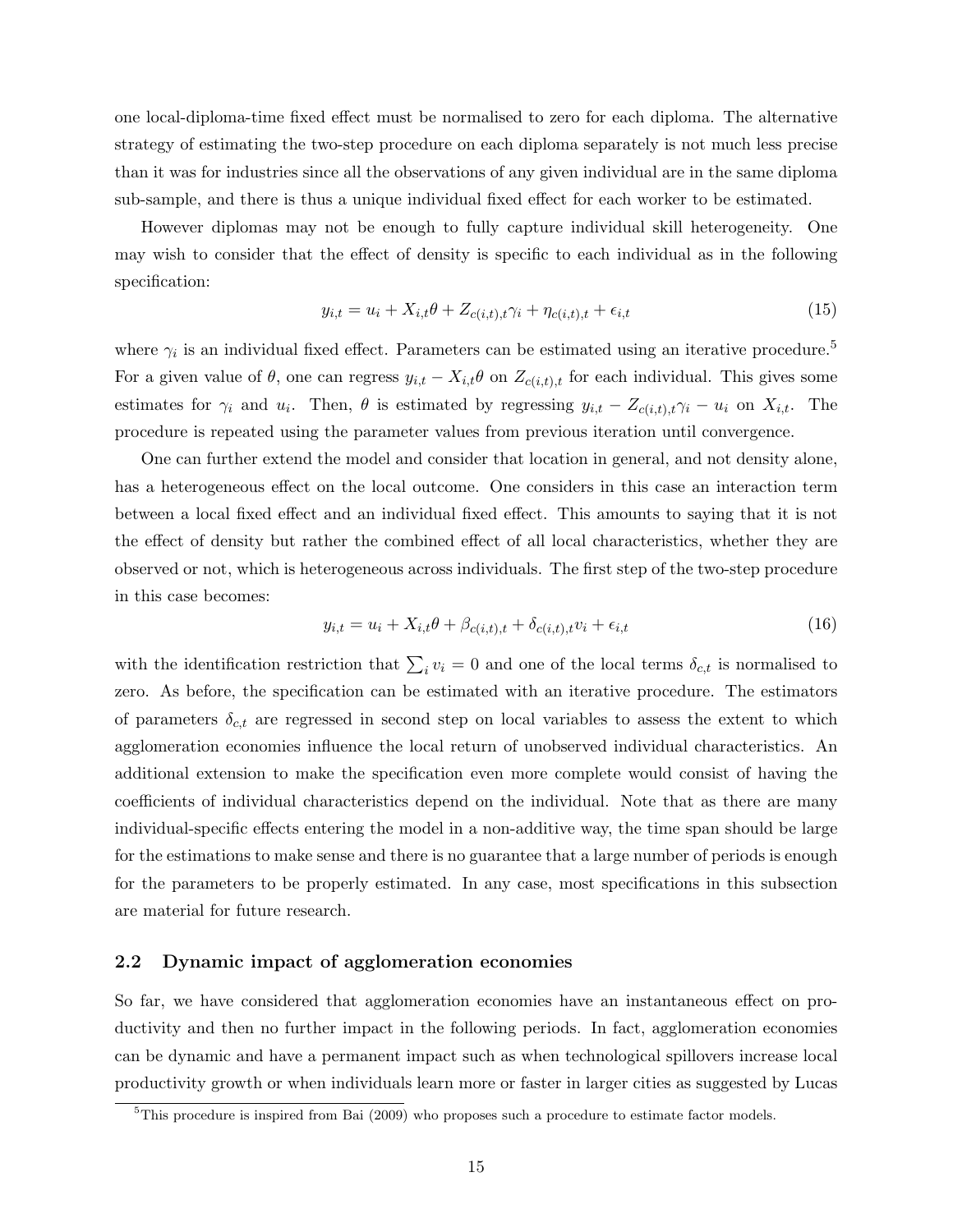(1988). One can even argue that when an individual moves from a large city to a smaller one, they can transfer part of their productivity gains from agglomeration to the new location and be more productive than other individuals who have not worked in a large city. In that case, dynamic effects operate through the impact of local characteristics on the growth of  $A_{c,t}$  and  $s_{i,t}$  which are involved in equation (5). One can also consider dynamic effects operating through  $p_{c,t}$  and  $r_{c,t}$ . For instance, agglomeration can facilitate the diffusion of information about the quality of goods and inputs, and this in turn can have an impact on price variations across periods (for instance when prices are chosen by producers under imperfect competition). Therefore, even if dynamic effects relate more plausibly to technological spillovers and learning effects, market agglomeration economies can also present dynamic features. As a result, identification issues are like those for static agglomeration economies and one usually estimates only the overall impact of dynamic externalities and not the exact channel through which they operate. Note that the literature that first tried to identify agglomeration effects on local industrial employment, which dates back to Glaeser et al. (1992) and Henderson et al. (1995), adopts this dynamic perspective from the very beginning. We present this literature in Section 6.1.

We explain in this section how the previous productivity specifications can be extended to encompass dynamic effects. The distinction between static and dynamic effects was pioneered by Glaeser and Maré (2001) and we elaborate the discussion below from their ideas and those developed by De La Roca and Puga (2012) which is currently one of the most complete studies on the topic. For a model with static local effects only (ignoring the role of time-varying individual and industry characteristics), written as  $y_{i,t} = u_i + \beta_{c(i,t),t} + \epsilon_{i,t}$ , the individual productivity growth rate is simply related to the time difference of static effects:

$$
y_{i,t} - y_{i,t-1} = \beta_{c(i,t),t} - \beta_{c(i,t-1),t-1} + \varepsilon_{i,t},
$$
\n(17)

where  $\varepsilon_{i,t}$  is an error term.<sup>6</sup> Dynamic local effects in their simplest form are introduced by assuming for  $t \geq 1$ :

$$
y_{i,t} - y_{i,t-1} = \beta_{c(i,t),t} - \beta_{c(i,t-1),t-1} + \mu_{c(i,t-1),t-1} + \varepsilon_{i,t}.
$$
\n(18)

where  $\mu_{c,t-1}$  is a fixed effect for city c at date t-1 which corresponds to city c impact on productivity growth between  $t - 1$  and  $t$ , and thus captures dynamic local effects. Interestingly, this implies:

$$
y_{i,t} = y_{i,0} + \beta_{c(i,t),t} + \sum_{k=1}^{t} \mu_{c(i,t-k),t-k} + \zeta_{i,t},
$$
\n(19)

where  $\zeta_{i,t}$  is an error term. This equation includes the past values of local effects and shows that dynamic effects, even when they affect only the annual growth rate of a local outcome, do have a

<sup>&</sup>lt;sup>6</sup>In this article, we consider that  $\varepsilon_{i,t}$  is a generic notation for the residual and use it extensively in different contexts.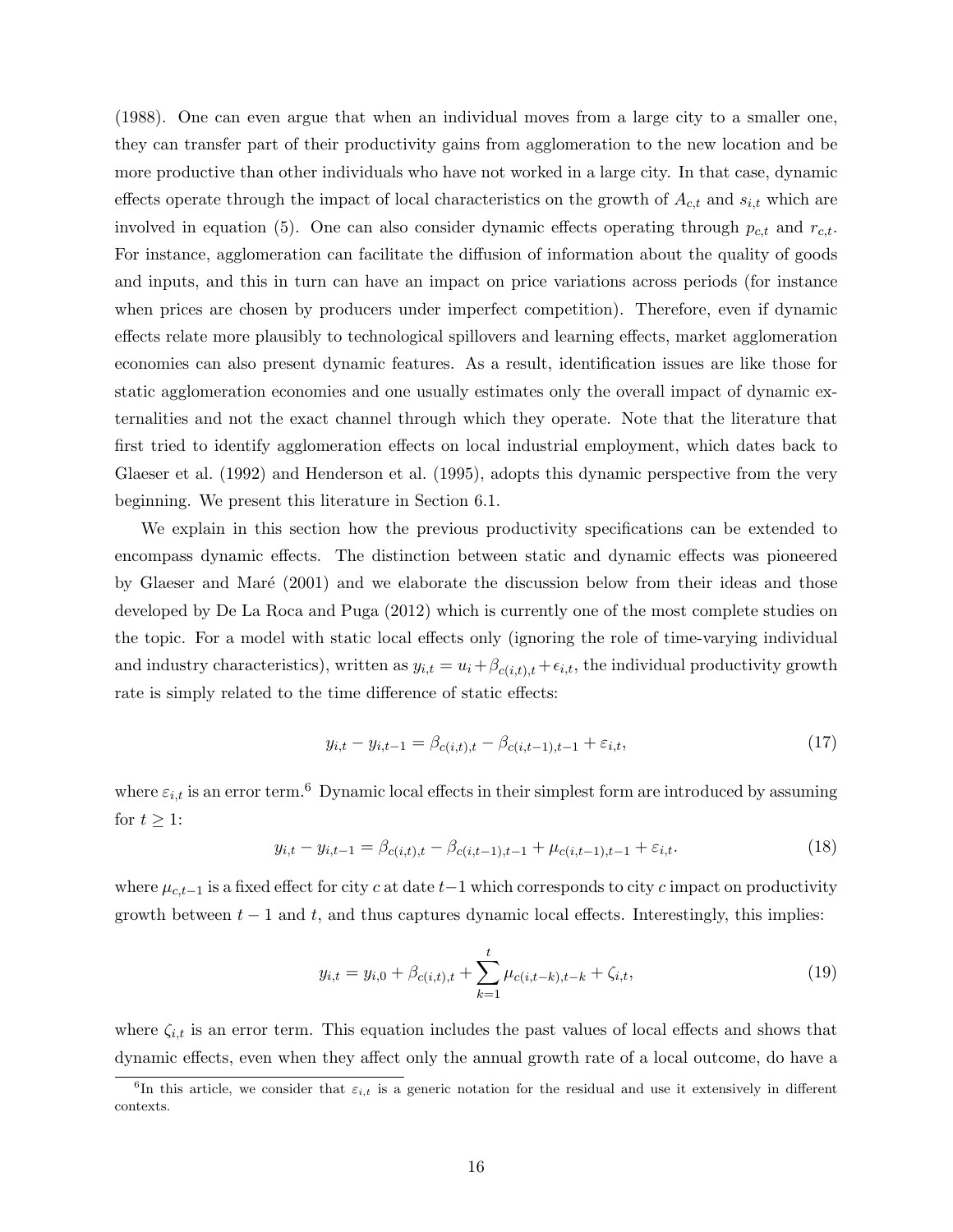permanent impact on its level. Nevertheless, we have made some major assumptions to reach this specification. We now detail them and discuss how to relax them.

A first implicit assumption is that dynamic effects are perfectly transferable over time. For instance, knowledge does not depreciate even after a few years. To consider depreciation, one could introduce in (18) some negative effects of past city terms  $\mu_{c(i,t-1),t-k}$ ,  $k > 1$  with coefficients lower than one in absolute value, and this would lead to an auto-regressive specification such that terms  $\mu_{c(i,t-1),t-k}$  have an effect attenuated with a time lag when the model is rewritten in level.

Importantly, specification (19) makes more sense for individuals who stay in the same location than for movers. Dynamic local effects might also depend on where individuals locate at period t, and therefore on the destination location for movers. Individuals in a large city probably do not benefit from the same productivity gains from learning effects whether they move to an even larger city or to a smaller city (or if they stay where they are). In other words, dynamic gains are not necessarily fully transferable between locations, and the degree of transferability can depend on the characteristics of locations. Therefore, it might be more relevant to assume that dynamic effects depend on both the origin and destination locations and rewrite the specification of local outcome as:

$$
y_{i,t} = y_{i,0} + \beta_{c(i,t),t} + \sum_{k=1}^{t} \mu_{c(i,t-k),c(i,t),t-k} + \zeta_{i,t}.
$$
 (20)

where  $\mu_{j,c,\tau}$  is a fixed effect for being in city j at date  $\tau < t$  and in city c at date t. The problem is that the number of parameters to be estimated for dynamic effects becomes very large (the square of the number of locations times the number of years in the panel). Moreover, restrictions on parameters must be imposed for the model to be identified. This can be seen for instance when writing the model in first difference for workers staying in the same location between dates  $t - 1$ and t, for which  $c(i, t-1) = c(i, t)$ :

$$
y_{i,t} - y_{i,t-1} = \beta_{c(i,t),t} - \beta_{c(i,t-1),t-1} + \mu_{c(i,t-1),c(i,t),t-1} + \varepsilon_{i,t}.
$$
\n(21)

The evolution of the static agglomeration effect cannot be distinguished from the dynamic effect (and this is also true when considering movers instead of stayers). When one observes the productivity variation of stayers, one does not know whether it occurs because static local effects changed or because some dynamic local effects take place.

De La Roca and Puga (2012) make some assumptions that grant the identification of the model and significantly reduce the number of parameters to be estimated. They assume that static and dynamic effects do not change over time, i.e.  $\beta_{c,t} = \beta_c$  and  $\mu_{j,c,t-k} = \mu_{j,c}$ . Under these assumptions,  $\mu_{c,c}$  captures both the dynamic effect and the evolution of static effects. This can be seen from equation (21) where the evolution of static effects would be now fixed to zero. This should be kept in mind when assessing the respective importance of static and dynamic effects, as this cannot be done from the relative explanatory power of  $\beta_c$  and  $\mu_{j,c}$ . Under these assumptions,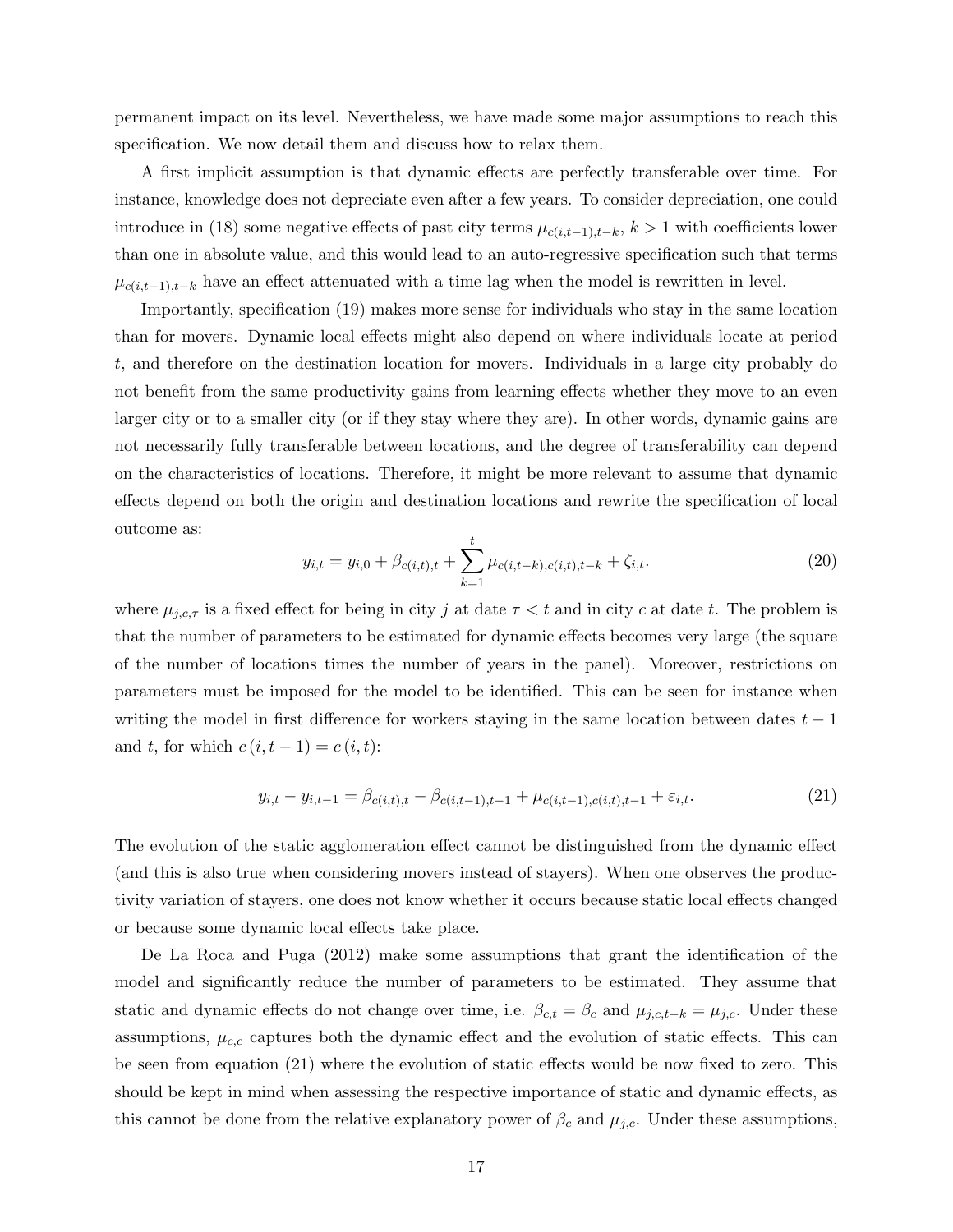it is also possible to rewrite the specification in a more compact form introducing the number of years the individuals have spent in each location:

$$
y_{i,t} = u_i + X_{i,t}\theta + \beta_{c(i,t)} + \sum_j \mu_{j,c(i,t)} e_{i,j,t} + \epsilon_{i,t},
$$
\n(22)

where  $e_{i,j,t}$  is the experience acquired by individual i until period t in city j (the number of years they spent there until date t), and  $\mu_{j,c}$  captures the value of one year of this experience when the worker is located in city c. One can test whether the  $\mu_{j,c}$  are statistically different from each other when c varies for given j, i.e. whether location-specific experience can be transferred or not to the same extent to any location, as was assumed in (19). One can also quantify the respective importance of the effects  $\beta_c$  and  $\mu_{c,c}$  keeping in mind that it does not correspond to the respective importance of static and dynamic effects. Earlier attempts to evaluate dynamic effects on wages by Glaeser and Maré  $(2001)$ , Wheeler  $(2006)$  and Yankow  $(2006)$  correspond to constrained and simplified versions of this specification, typically distinguishing only the impact on wage growth of moving or not moving to larger cities.

It is then possible in a second stage to evaluate the extent to which dynamic effects depend on the characteristics of the local economy, and assess whether transferability relates to the density of the destination location. One can consider the specification:

$$
\mu_{j,c} = Z_{j,\bullet} \left( \psi + Z_{c,\bullet} v \right) + \zeta_{j,c} \tag{23}
$$

where  $Z_{j,\bullet}$  is the average over all periods of a vector of location-j characteristics including density. In this specification, the effect of density in the location where learning took place is a linear function of variables entering  $Z_{c,\bullet}$ , such as density. Clearly, all these dynamic specifications can be extended to encompass some heterogeneity across industries in the parameters of local variables, and possibly some localisation effects.

An alternative approach that takes into account time variations in static and dynamic effects may consist of estimating density effects in one stage only, first specifying:

$$
\beta_{c,t} = Z_{c,t} \gamma + \eta_{c,t} \tag{24}
$$

$$
\mu_{j,c,t} = Z_{j,t} (\psi + Z_{c,t} v) + \zeta_{j,c,t}, \tag{25}
$$

and then plugging these expressions into equation (20). This gives a specification where coefficients associated with the different density terms can be estimated directly with linear panel methods. A limitation of this approach is again that it is difficult to compute standard errors taking into account unobserved local shocks because workers' moves make the structure of the covariance matrix of error terms intricate when the model is rewritten in first difference or in the within dimension. On the other hand, the separate explanatory power of static and dynamic agglomeration effects is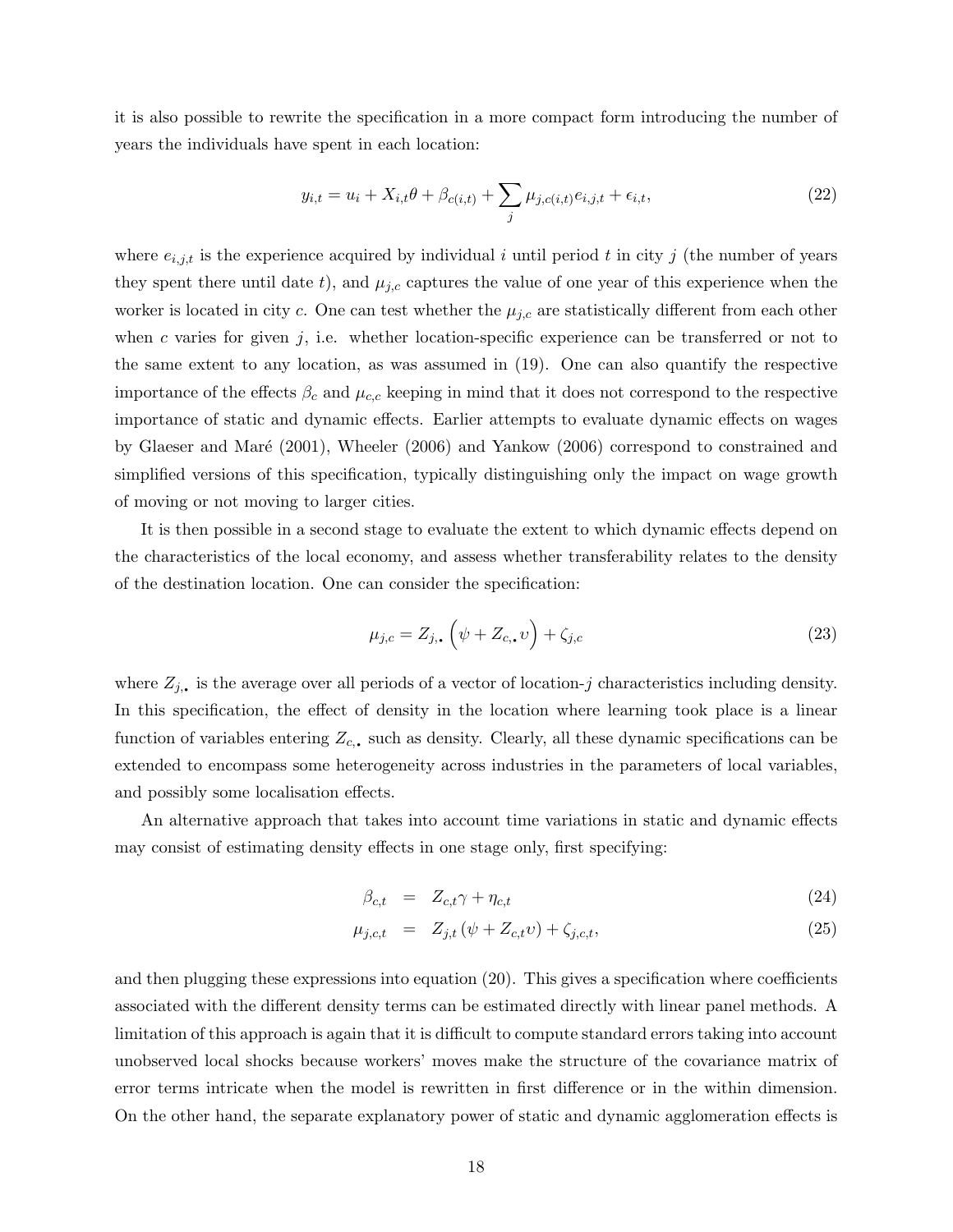better assessed.

Finally, it is possible to generalise the framework to the case where both static and dynamic effects are heterogeneous across individuals. Specification (20) becomes:

$$
y_{i,t} = u_i + X_{i,t} \theta + \beta_{c(i,t),t} + \delta_{c(i,t),t} v_i + \sum_{k=1}^t \left( \mu_{c(i,t-k),c(i,t),t-k} + \lambda_{c(i,t-k),c(i,t),t-k} r_i \right) + \epsilon_{i,t}, \quad (26)
$$

where  $v_i$  and  $r_i$  are individual fixed effects verifying the identification assumption  $\sum_i v_i = \sum_i r_i =$ 0. Parameters can be estimated imposing additional identification restrictions such as the fact that static and dynamic effects do not depend on time, and using an iterative procedure as in previous subsections. Note that such a specification has not been estimated yet. One of the closest attempts is De La Roca and Puga (2012) who restrict the spatial dimension to three classes of city sizes only (which prevents the second stage estimation and only allows them to compare the experience effect over the three classes). Importantly, they also make the further (strong) assumption that the impact of individual heterogeneity is identical for both static and dynamic effects, i.e.  $v_i = r_i$ . D'Costa and Overman (2014) is another attempt elaborating on De La Roca and Puga (2012). They estimate the specification in first differences while allowing for  $v_i \neq r_i$ , but they exclude movers to avoid having to deal with between-city dynamic effects.

#### 2.3 Extending the model to local worker-firm matching effects

Marshall (1890) was among the first to emphasise that agglomeration can increase productivity by improving both the quantity and quality of matches between workers and firms on local labour markets (see Duranton and Puga, 2004, for a survey of this type of mechanism). The better average quality of matches in larger cities can be considered as a static effect captured by the local fixed effects  $\beta_{c,t}$  estimated in previous subsections. The matching process in cities can also yield more frequent job changes, which can boost productivity growth. This dynamic matching externality can be incorporated into our framework considering that at each period  $t$ , a worker located in  $c$ receives a job offer with probability  $\phi_c$  to which is associated a wage  $\tilde{y}_{i,t}$ . One assumes that workers change jobs within the local market at no cost and they accept a job offer if the associated wage is higher than the one they would get if they stayed with the same employer. To ease exposition, we suppose that migrants do not receive any job offer at their origin location but receive one at the destination location once they have migrated. The probability of receiving such an offer is supposed to be the same as that of stayers in this market. We also assume for the moment that there is no other dynamic effect than through job change. For workers receiving an offer, the wage at time t is  $y_{i,t} + \Delta_{i,t}$  where  $y_{i,t}$  is given by equation (7) and  $\Delta_{i,t} = \max(0, \tilde{y}_{i,t} - y_{i,t})$ . The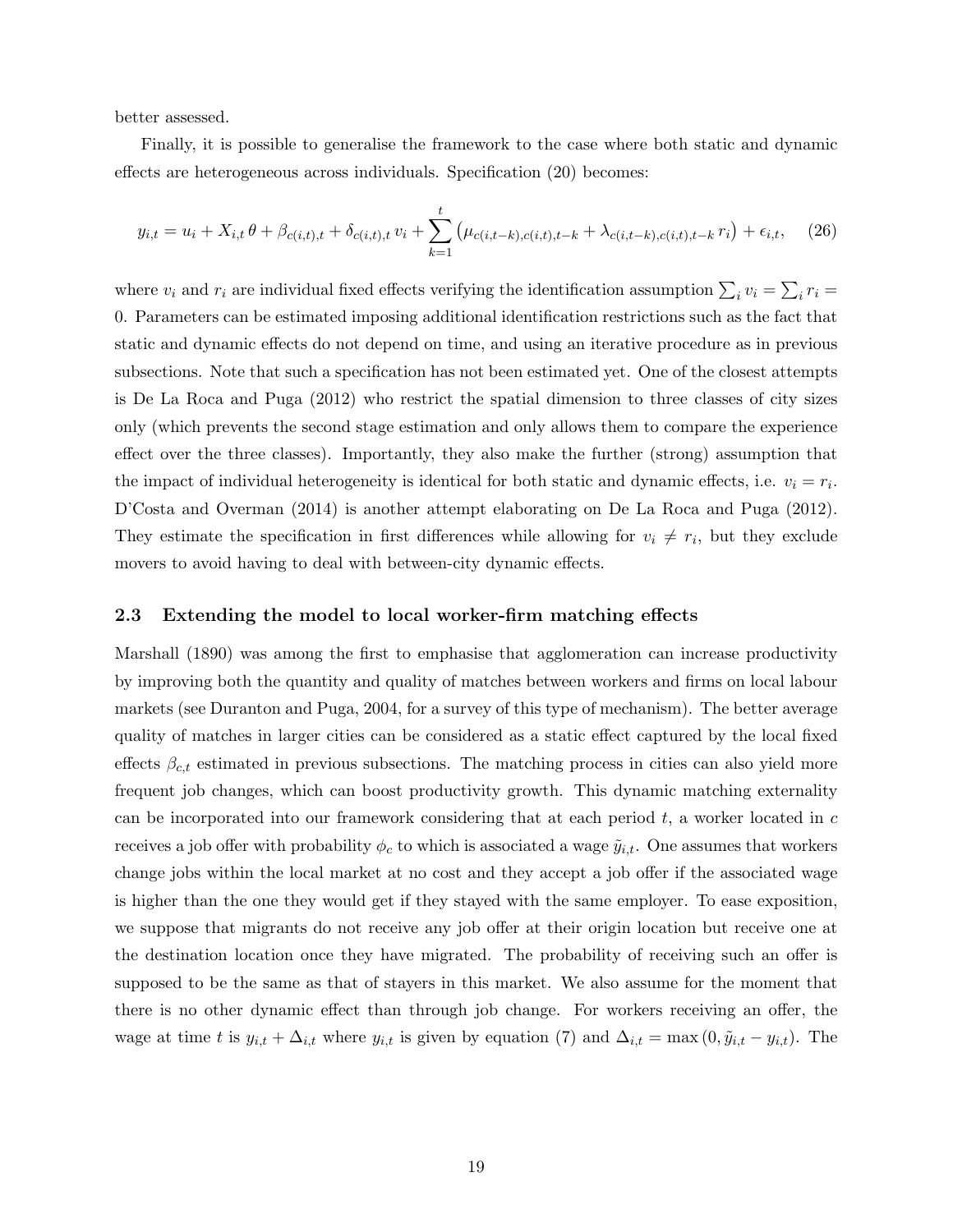individual outcome is then given by:

$$
y_{i,t} = u_i + X_{i,t}\theta + \beta_{c,t} + \sum_{\tau=1}^{t-1} 1_{\{O(i,\tau)=1\}} \Delta_{i,\tau} + \epsilon_{i,t}
$$
 (27)

where  $O(i, \tau)$  is a dummy variable taking the value one if individual i has received a job offer between dates  $\tau - 1$  and  $\tau$ , and zero otherwise.

For workers keeping the same job in location  $c$  between the two dates, there is no dynamic matching gain and wage growth verifies:

$$
y_{i,t} - y_{i,t-1} = (X_{i,t} - X_{i,t-1})\theta + \beta_{c,t} - \beta_{c,t-1} + \varepsilon_{i,t},
$$
\n(28)

where  $\varepsilon_{i,t} = \epsilon_{i,t} - \epsilon_{i,t-1}$ .

For workers changing jobs within location c, improved matching induces a wage premium  $\Delta_{i,t}$ and wage growth can be written as:

$$
y_{i,t} - y_{i,t-1} = (X_{i,t} - X_{i,t-1})\theta + \tilde{\beta}_{c,t} - \beta_{c,t-1} + \nu_{i,t},
$$
\n(29)

where  $\tilde{\beta}_{c,t} = \beta_{c,t} + E(\Delta_{i,t} | i \in (c, t-1), i \in (c, t))$  is the sum of the local fixed effect for stayers keeping their jobs and the expected productivity gain when changing job, and the new residual is  $\nu_{i,t}=\varepsilon_{i,t}+\Delta_{i,t}-E\left(\left.\Delta_{i,t}\right|i\in\left(c,t-1\right),i\in\left(c,t\right)\right).$ 

For workers changing job between two locations  $c$  and  $c'$ , wage growth can be expressed as:

$$
y_{i,t} - y_{i,t-1} = (X_{i,t} - X_{i,t-1})\theta + \beta_{c',t}^c - \beta_{c,t-1} + \nu_{i,t},
$$
\n(30)

where  $\beta_{c',t}^c = \beta_{c,t} + E(\Delta_{i,t} | i \in (c, t-1), i \in (c', t))$  is the sum of the local fixed effect for stayers keeping their jobs in the destination location and the expected productivity gain when changing jobs from city c to city  $c^{\prime}$ .<sup>7</sup> This gain may depend on both cities as it could be related for instance to the distance between them or their industrial structure.

The difference in local effects from separate wage growth regressions for stayers changing jobs and stayers keeping the same job provides an estimate of the matching effect since  $\beta_{c,t} - \beta_{c,t} =$  $E(\Delta_{i,t}|i \in (c,t))$ . If changing jobs increases productivity through improved matching, this difference should be positive for any location c. If agglomeration magnifies such dynamic matching effects, the probability of changing jobs should increase with density, and the difference  $\tilde{\beta}_{c,t} - \beta_{c,t}$ should be larger in denser areas. More generally, to assess which local characteristics are determi-

<sup>7</sup> In fact, workers may move and take a wage cut if they expect future wage gains. This kind of inter-temporal behaviour cannot be taken into account in a static model as here but it can in the dynamic framework developed in the next subsection.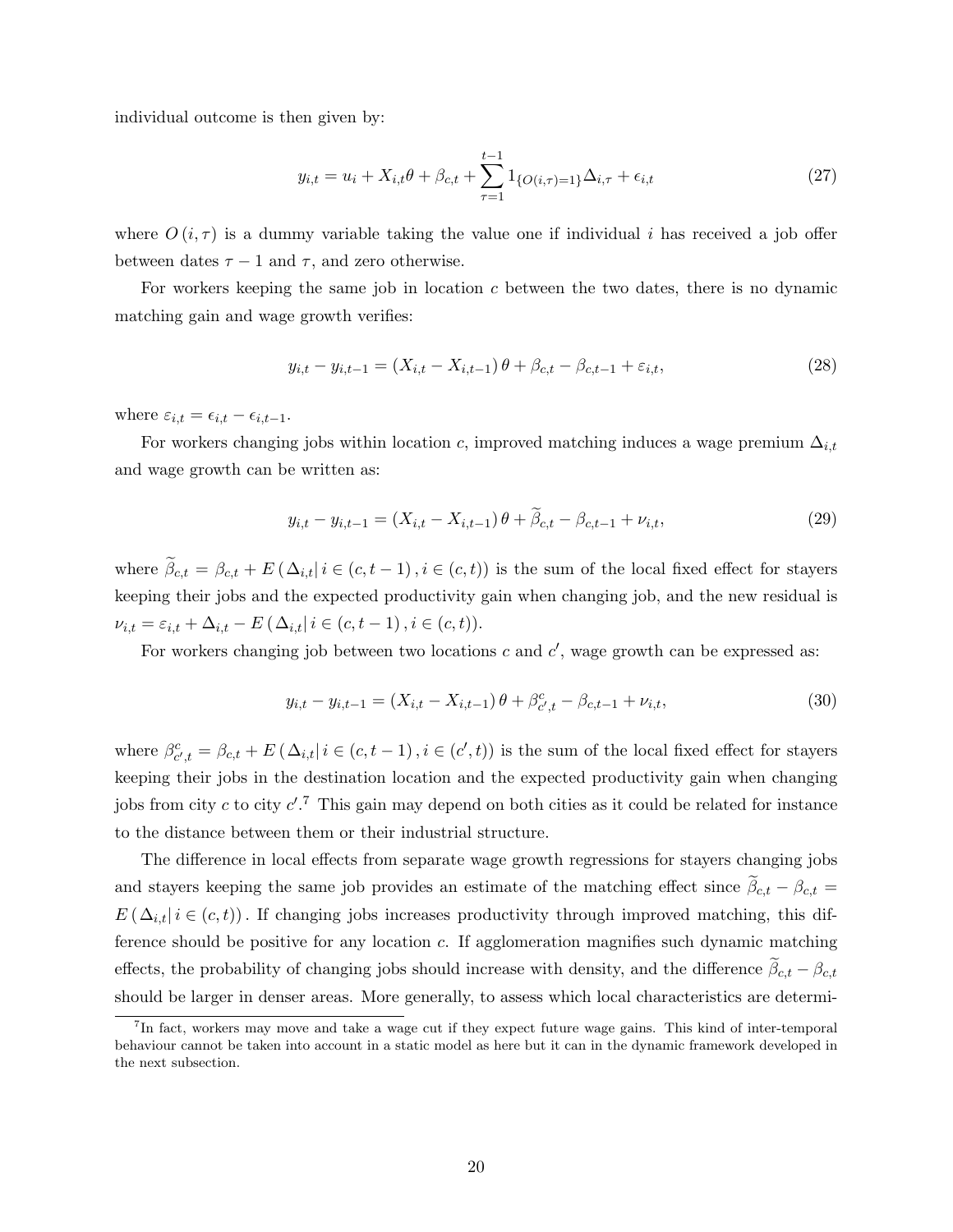nants of dynamic matching effects, one can run the second-step regression:

$$
\beta_{c,t} - \beta_{c,t} = Z_{c,t} \Phi + \eta_{c,t} \,. \tag{31}
$$

where  $Z_{c,t}$  is a vector of local characteristics. Such a model has not been estimated yet but Wheeler (2006) is one of the closest attempts to do so. Due to the small size of its data set, the author of this article cannot identify the role of local time fixed-effects but his strategy on the panel of workers changing job is equivalent to directly plugging (31), with local market size as the single local characteristic, into the difference between (28) and (29) to assess by how much the matching effect increases with local market size.

Exploiting wage growth for workers changing both job and city is more intricate, and an important assumption which needs to be made (and was implicitly made in previous sections) is that the location choice is exogenous. In order to get consistent estimates of local effects when movers are used as a source of identification, the location choice should not depend on individuallocation shocks on wages conditional on all the explanatory variables and parameters in the model<sup>8</sup>. This assumption is disputable since workers often migrate because they receive a good job offer in another local labour market, or because they had a bad original match with their firm. By the same token, we can argue that job changes are endogenous for both movers and non-movers, and this affects the estimates of local effects obtained for specifications in this sub-section. As this concern is certainly important, it may be wise to use another kind of approach that explicitly takes into account the endogeneity of location and job choices. This can be done with a dynamic model at the cost of imposing more structure on the specification that is estimated. We now turn to this kind of structural approach, building on the same underlying background.

#### 2.4 Endogenous inter-temporal location choices

So far, we have considered static and dynamic agglomeration effects within a static framework where workers' location choices are strictly exogenous: Workers do not take into account wage shocks due to localised job opportunities in their migration or job change decisions. When workers do consider alternative job opportunities when making their decisions, it is also likely that they are forward-looking and take into account all future possible outcomes in alternative locations. As shown by Baum-Snow and Pavan (2012), it is possible to introduce static and dynamic agglomeration effects in a dynamic model of location choices that takes these features into account.<sup>9</sup> Nevertheless, identification is achieved thanks to the structure of the model and it is sometimes difficult to assess which conclusions would remain under alternative assumptions. For simplicity's

<sup>&</sup>lt;sup>8</sup>This assumption is discussed at greater length from an econometric point of view in Section 4.2.

<sup>9</sup>Gould (2007) also proposes a dynamic model where school attendance too is endogenous. See also Beaudry et al. (2014) for a dynamic model with search frictions and wage bargaining with static agglomeration effects but no dynamic agglomeration effects.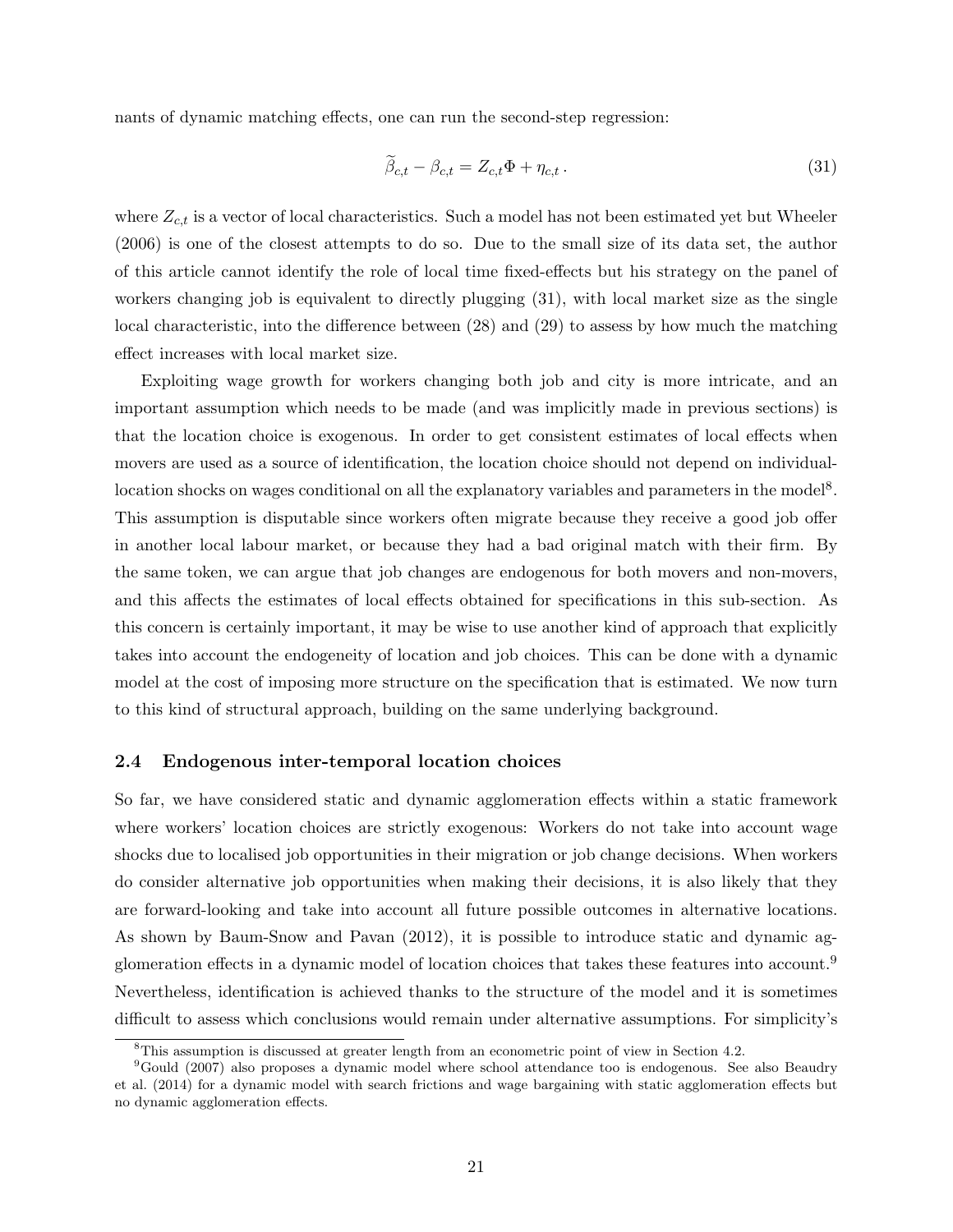sake, we present the main mechanisms of the model for employed workers and consider that there is no unemployment and no consumption amenities, these assumptions being relaxed in Baum-Snow and Pavan (2012). Unemployment can easily be added considering that there is an additional state for workers and there are exogenous mechanisms (such as job destruction and job offers) leading to transitions between states. Consumption amenities can be considered by including location-specific utility components that do not affect local wages.

Individual unobserved heterogeneity is modeled as draws in a discrete distribution (instead of individual fixed effects). There are H types of workers indexed by  $h = 1, ..., K$ . Worker i getting a job in location c draws a match  $\varsigma_{i,c}$  in a distribution which is specific to the location. For a given job, the match is drawn once and for all and does not vary over time. The wage of worker i of type  $h(i)$  located in market c and occupying a job with match  $\varsigma_{i,c}$  is a variant of equation (22) given by:

$$
y_{i,c,t} (s_{i,c}) = X_{i,t} \theta + \beta_{h(i),c,t} + \sum_{j} \mu_{h(i),j,c} e_{i,j,t} + s_{i,c} + \epsilon_{i,c,t}
$$
 (32)

where  $\beta_{h,c,t}$  is a static location effect depending on the worker type,  $\mu_{h,j,c}$  is a location-specific experience effect depending on the worker type, and  $\epsilon_{i,c,t}$  is white noise. Note that whereas wage depends on the draw of the white noise, we do not index wage by it to keep notations simple. A crucial difference from the specifications in previous sections is that we now have a specification for the potential outcome in any location  $c$  at each date. Therefore, the wage is now indexed by  $c$ and we write  $y_{i,c,t}$  for any potential wage instead of  $y_{i,t}$  previously for the realised one.

The inter-temporal utility and location choice are determined in the following way. Consider worker i of type  $h(i)$  located in city c at period t. The worker earns a wage  $y_{i,c,t}$  and, at the end of the period, has the possibility to move to another job within the same location or to a different location. Migration to another location can be achieved only if the worker gets a job offer in that location (as we have ruled out unemployment for simplicity). The probability of receiving a job within location c for a worker of type h is denoted  $\phi_{h,c}$ , and the probability of receiving a job in location  $j \neq c$  is denoted  $\phi_{h,c,j}$ . There is a cost C when changing job within the local market. If the worker moves between city c and city j, they have to pay a moving cost  $M_{c,j}$ . Let us denote  $V_{i,c,t}(\varsigma_{i,c})$  the intertemporal utility of an individual located in city c at time t, and occupying a job with match  $\zeta_{i,c}$ . This inter-temporal utility verifies the recursive formula:

$$
V_{i,c,t}(\varsigma_{i,c}) = y_{i,c,t}(\varsigma_{i,c}) + \phi_{h(i),c} E_{\varsigma_c} \max[V_{i,c,t+1}(\varsigma_{i,c}), V_{i,c,t+1}(\varsigma_c) - C]
$$
  
+ 
$$
\sum_{j \neq c} \phi_{h(i),c,j} E_{\varsigma_j} \max[V_{i,c,t+1}(\varsigma_{i,j}), V_{i,j,t+1}(\varsigma_j) - M_{c,j}]
$$
(33)

where expectations are computed over the distributions of all future random terms including the matches  $\varsigma_c$  when one changes jobs within location and  $\varsigma_j$  when one changes jobs by moving to j (but not the realised match  $\varsigma_{i,c}$  for current job). The first term corresponds to the wage earned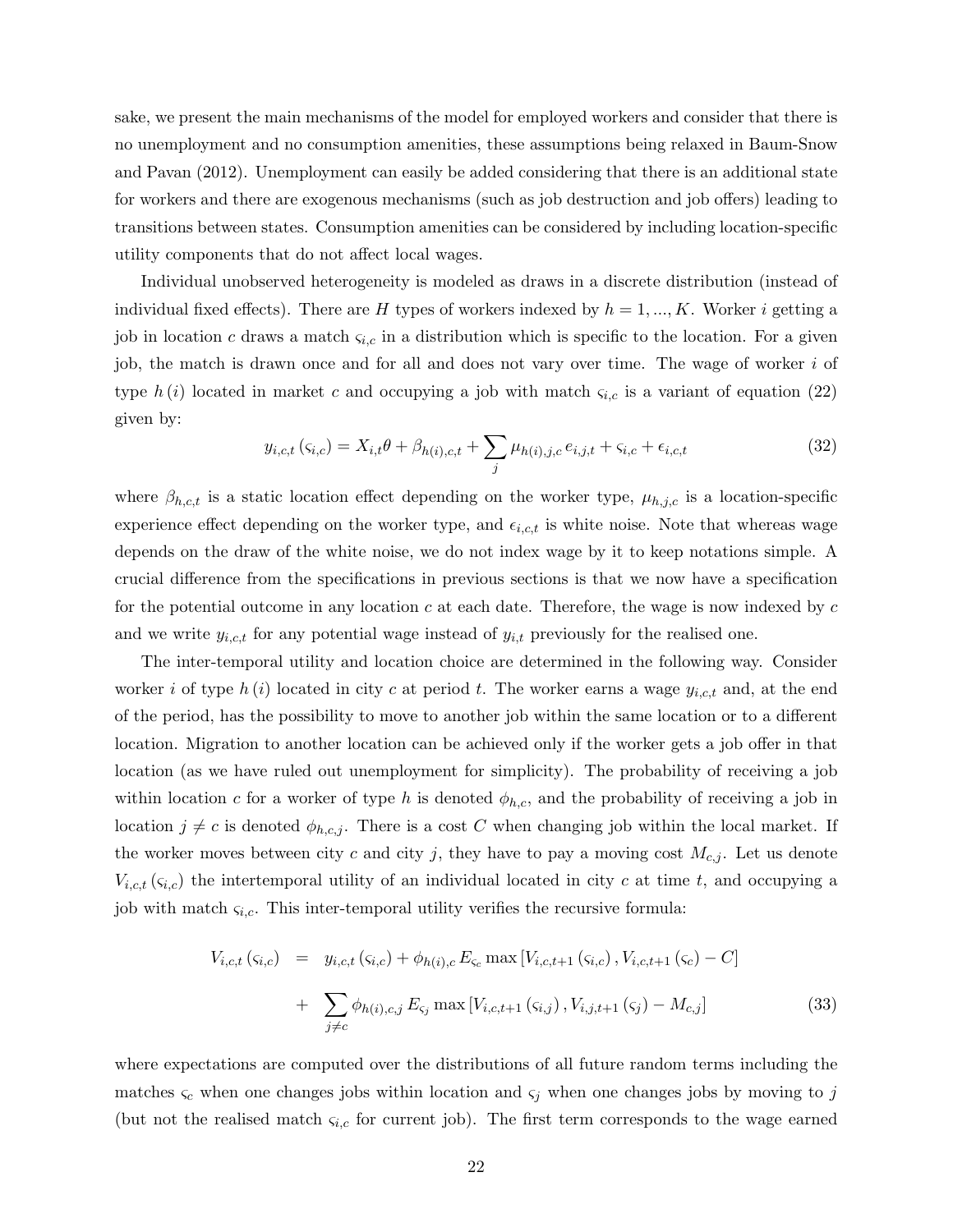at current location. The second term is the expected outcome associated with a possible job offer within current location. It depends on the probability of receiving a job offer and on the expected future inter-temporal utility, which is the one related to the new job if it is worth accepting the offer, or the one related to the current job otherwise. The third term is the expected outcome associated with a possible job offer in other locations. It depends on the probability of receiving a job offer in every location and on the expected future inter-temporal utility related to the location if it is worth moving there, or to the current location otherwise.

The model can be estimated by maximum likelihood after writing the contributions to likelihood of individuals that correspond to their history of events (whether they change jobs, whether they change location, and their wages at each period). The model is parametrised by making some assumptions on the distributions of random and matching components, supposing they follow normal distributions with mean zero and variance to be estimated. Unobserved heterogeneity is modelled through mass points with individuals having some probabilities of being of every type which enter the set of parameters to be estimated. The computation of contributions to likelihood involves the integration over the distribution of unobserved components in line with Heckman and Singer (1984).

Once estimates of the parameters  $\beta_{h,c,t}$ ,  $\mu_{h,j,c}$ ,  $\phi_{h,c}$  and  $\phi_{h,c,j}$  are recovered, a variance analysis can be performed to assess the respective importance of static and dynamic local effects, as well as matching effects. Estimated parameters can also be regressed on density (or any other local variable), to evaluate how they vary with changes in the characteristics of locations. In practice, however, the numbers of locations and related parameters are usually too large for the model to be empirically tractable. An alternative is to aggregate locations by quartile of density and consider that each group is a single location in the model. Once parameters are estimated, it is possible to assess whether they take larger values for groups of denser locations.

Overall, structural approaches modelling jointly location choices and wages are an interesting tool for taking into account the endogeneity of workers' mobility when assessing the impact of local determinants of agglomeration economies, whereas this has never been properly done with linear panel models. Nevertheless, it comes at the cost of making strong assumptions about the structure of the model including parametric assumptions about random terms. More details on structural approaches in urban economics are provided by Holmes and Sieg (2015).

## 3 Local determinants of agglomeration effects

We have already argued that the literature usually estimates the total net impact of local characteristics related to agglomeration economies rather than the magnitude of agglomeration channels (although there are some tentative exceptions that are presented in Section 7). The previous section alludes to some of these local characteristics, in particular employment density. This section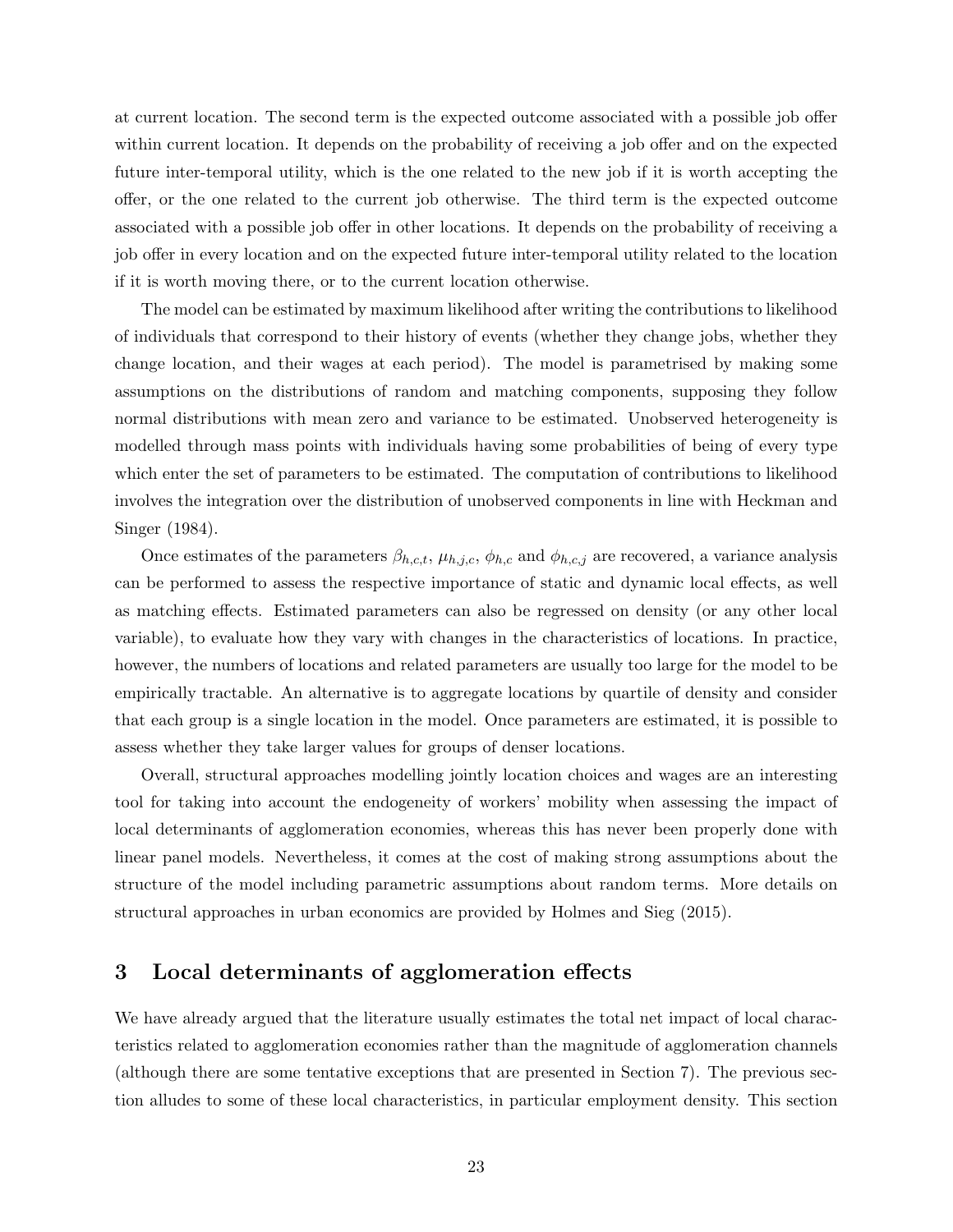details the definitions of all the characteristics that have been considered in the literature and explains to what extent they play a role in agglomeration economies. The outcome on which the impacts of local determinants of agglomeration economies are estimated often refers to a particular industry, either because data aggregated by location-industry are used or because one considers individual outcomes of firms or workers in a given industry. Considering this, two types of local characteristics may be included in the specification, those that are not specific to the industry and shape urbanisation economies, and those that are specific to the industry and shape localisation economies. We show successively how the size of the local market, the industrial structure of the local economy, and the composition of the local labour force can affect agglomeration economies and in turn local outcomes. We will see that in each case there can be both urbanisation and localisation economies.

#### 3.1 Density, size and spatial extent of agglomeration effects

Equation (3) shows which pure and market agglomeration mechanisms involve the size of the local economy. Depending on the mechanism, employment, population, or production can be the most relevant variable to measure local economy size. However, the correlation between these three variables is often too great to allow the identification of their respective effects separately, and one has to restrict analysis to one of them. Results are in general very similar whichever variable is used. Employment is usually preferred to population, first because it better reflects the magnitude of local economic activity, and second because certain other local variables (described below) can be constructed from employment only. Production presents the disadvantage of being more subject to endogeneity issues than employment (see Section 4).

One usually considers models where both productivity and size are measured in logarithm because this eases interpretations, the estimated parameter being an elasticity. This also reduces the possibility of extreme values for the random component of the model and makes its distribution closer to the one of a normal law, which is usually used in significance tests.

Ciccone and Hall (1996) argue that the size of the local economy should be measured by the number of individuals per unit of land, i.e. density. Indeed, there is usually a large heterogeneity in the spatial extent of the geographic units that are used, as these units are often based on administrative boundaries. This can also create arbitrary border effects, an issue related to what the literature calls the Modifiable Areal Unit Problem (MAUP), i.e. the fact that some conclusions reached by empirical works could depend on the spatial classification used in their analyses, in particular the size and shape of the spatial units. Using density should reduce issues about mismeasurement of the size of the local economy, which is in line with Briant et al. (2010) who show that using more consistent empirical strategies largely reduces MAUP concerns.

Importantly, from the theory point of view, depending on the micro-foundations of pure et and market local externalities entering (3), either local density or the level of local employment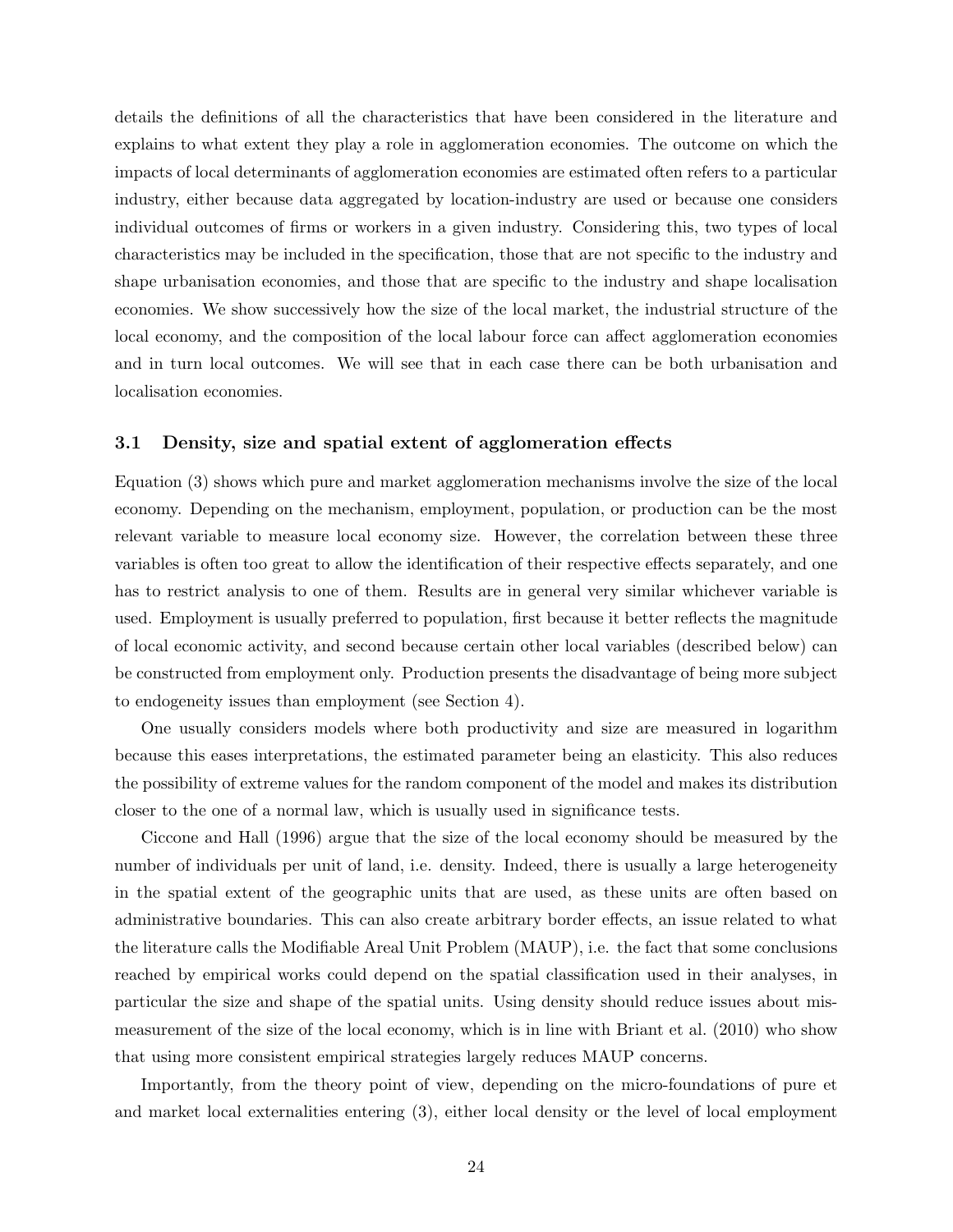can affect the magnitude of the effects at stake. Therefore, there is no reason to restrict the specification to one variable or the other. Typically, if agglomeration gains outweigh agglomeration costs, one expects in general both density and size of the location to have a positive impact on local productivity. When considering variables in logarithm, it is possible and convenient to capture the two effects using density and land area simultaneously (while leaving employment aside). The impact of density, holding land area constant, reflects the gains from increasing either the number of people in the city or the density, while the impact of land area, holding density constant, reflects the gains from increasing the spatial extent of the city (i.e. from increasing both land area and employment proportionally). In a logarithmic specification, any combination of employment and land area identifies the same fundamental parameters but one has to be careful with the interpretation of coefficients, since we have:

$$
\beta \ln den_{c,t} + \mu \ln area_{c,t} = \beta \ln emp_{c,t} + \varrho \ln area_{c,t} \text{ with } \varrho = \mu - \beta. \tag{34}
$$

where  $emp_{c,t}$  is total employment in location c at date t,  $area_{c,t}$  is land area, and  $den_{c,t} = \frac{emp_{c,t}}{area_{c,t}}$  $\overline{area_{c,t}}$ is density. This equation shows that, whereas the effect of total employment for a given land area and the effect of density for a given land area correspond to the same parameter  $\beta$ , the effect of land area for a given total employment  $\varrho$  is equal to the difference between the effect of land area for a given density  $\mu$  and the effect of density  $\beta$ . In fact,  $\rho$  can be negative even when agglomeration gains result from both density and spatial extent. It would be wrong to conclude that there are agglomeration costs from a negative estimated value, or no agglomeration gains from spatial extent from a non-significant estimated coefficient. When using density and land area, agglomeration gains exist when any of the estimated coefficients is significantly positive.

Firms trade with distant markets, and communication exchanges occur between agents located sometimes pretty far apart. A number of studies have attempted to evaluate the spatial extent of local spillovers beyond the strict limits of the local unit. These spillovers can occur for any of the urbanisation and localisation effects considered in this section but most contributions in the literature consider them for local size only. Spatial econometric approaches usually consider spillovers for all the local determinants but at the cost of assuming for all of them an identical influence of distance on spillovers, and making it more difficult to deal with endogeneity issues (see Subsection 4.5.4). A flexible specification where density is considered at various distances from the worker's or firm's location may be envisaged. Typically, one can introduce in the specification many additional variables for density measured at 20, 50, 100, 150, 200 miles, etc., from the location. However, there is sometimes not enough variation in the data to identify so many effects of density. Therefore, some authors follow Harris (1954) and put more constraints on the impact of trade and communication costs by assuming that they increase with the inverse of distance,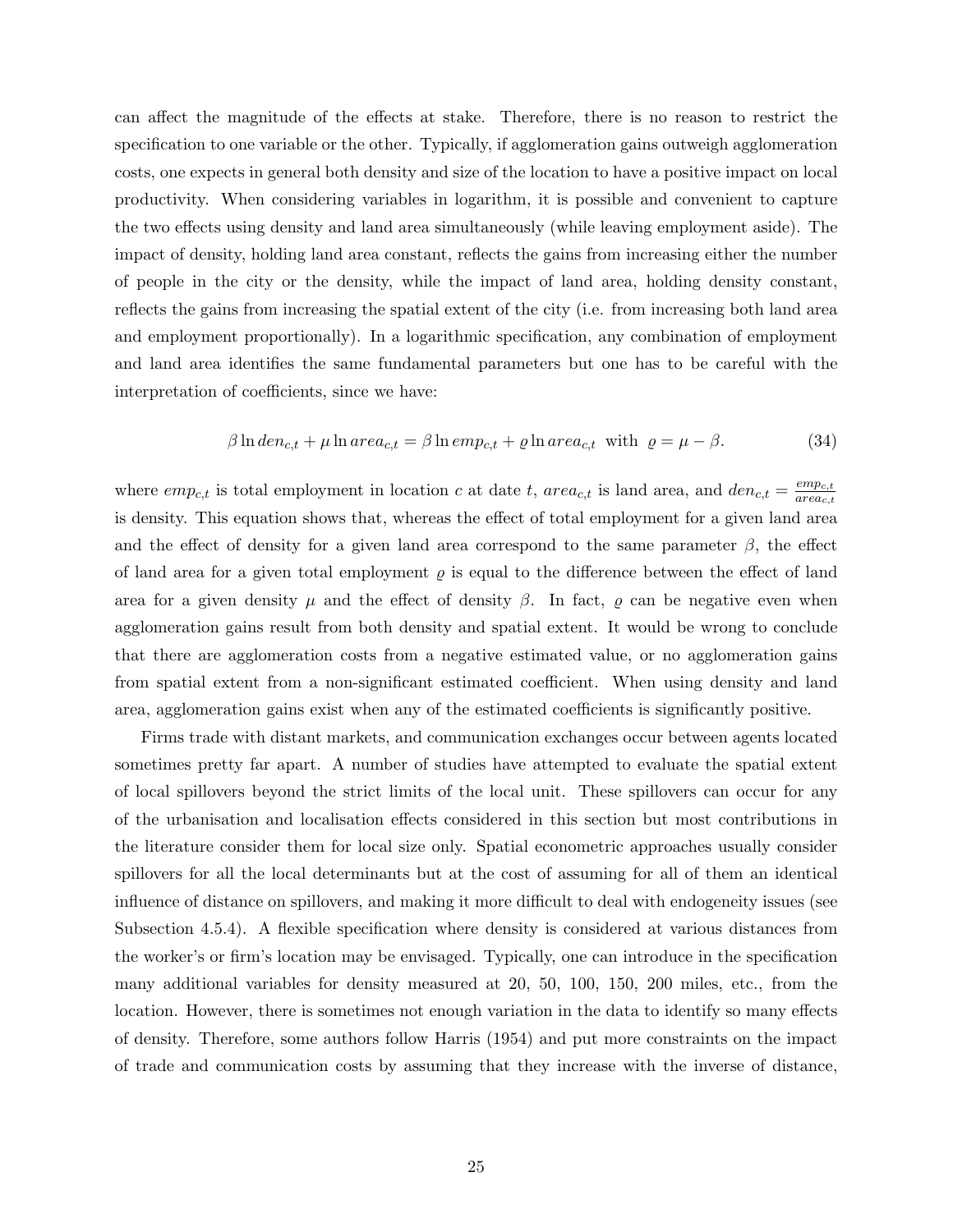which typically leads to Harris's following market potential variable:

$$
MP_{c,t} = \sum_{\ell \neq c} \frac{den_{\ell,t}}{d_{c,\ell}},\tag{35}
$$

where  $d_{c,\ell}$  is the distance between location c and location  $\ell$ .

A number of variants for computing market potential exist since one can consider either population, employment or production, in level or in density form, as measures of market size. Several market potential variables can be considered simultaneously (for instance, one for density and one for land area). One can also refine the way trade and communication costs are assessed by using, instead of as-the-crow-flies distances, real distances by road or real measures of trade and communication costs. Nevertheless, all the corresponding market potential variables are usually highly correlated, as illustrated by Combes and Lafourcade (2005), and the effect of only one of them can actually be identified. If density is used as the measure of the local economy size, computing market potential using densities is more consistent. Importantly, the own location is excluded from formula (35) of Harris market potential to obtain an "external" market potential whose impact can usually be identified separately from the effect of the own location size. In any case, and as for own density, one cannot say whether the impact of market potential is a market-based effect or a pure externality, and more generally which mechanism is at play.

Fujita et al. (1999) emphasise that in economic geography models based on Dixit-Stiglitz monopolistic competition, local nominal wages are an increasing function of a specific variable, called the "structural market access", that closely relates to Harris market potential. Intuitively Dixit-Stiglitz models suggest that Harris's specification needs to be augmented with local price effects to take into account the role of imperfect competition that makes the price of the manufacturing good differ across locations due to its differentiation affecting both its supply and demand. In other words, there is now an impact of locations further away through  $p_{c,t}$  in (3), which is captured by the structural market access variable. Note that the structural market access variable aggregates the effects of sizes of both own and distant locations, and its computation thus requires a consistent measure of trade costs not only between locations, but also within locations. This is a concern by itself as internal trade costs are usually not available in data sets and no fully satisfactory solution has been proposed yet to evaluate them. The most frequent strategy for coping with the issue, which is ad-hoc, consists of assuming that, within a location, trade costs are proportional to the square root of land area.

Interestingly, Redding and Venables (2004) show that in a model where varieties are used as intermediate inputs, another variable very similar to the market access, which may be called the "structural supply access", determines the price of inputs,  $r_{c,t}$ , in (3). The greater the supply access, the lower input prices and the higher nominal wages. Due to the strong link to the theory of the structural market access and the supply access, which makes them dependent on the elasticity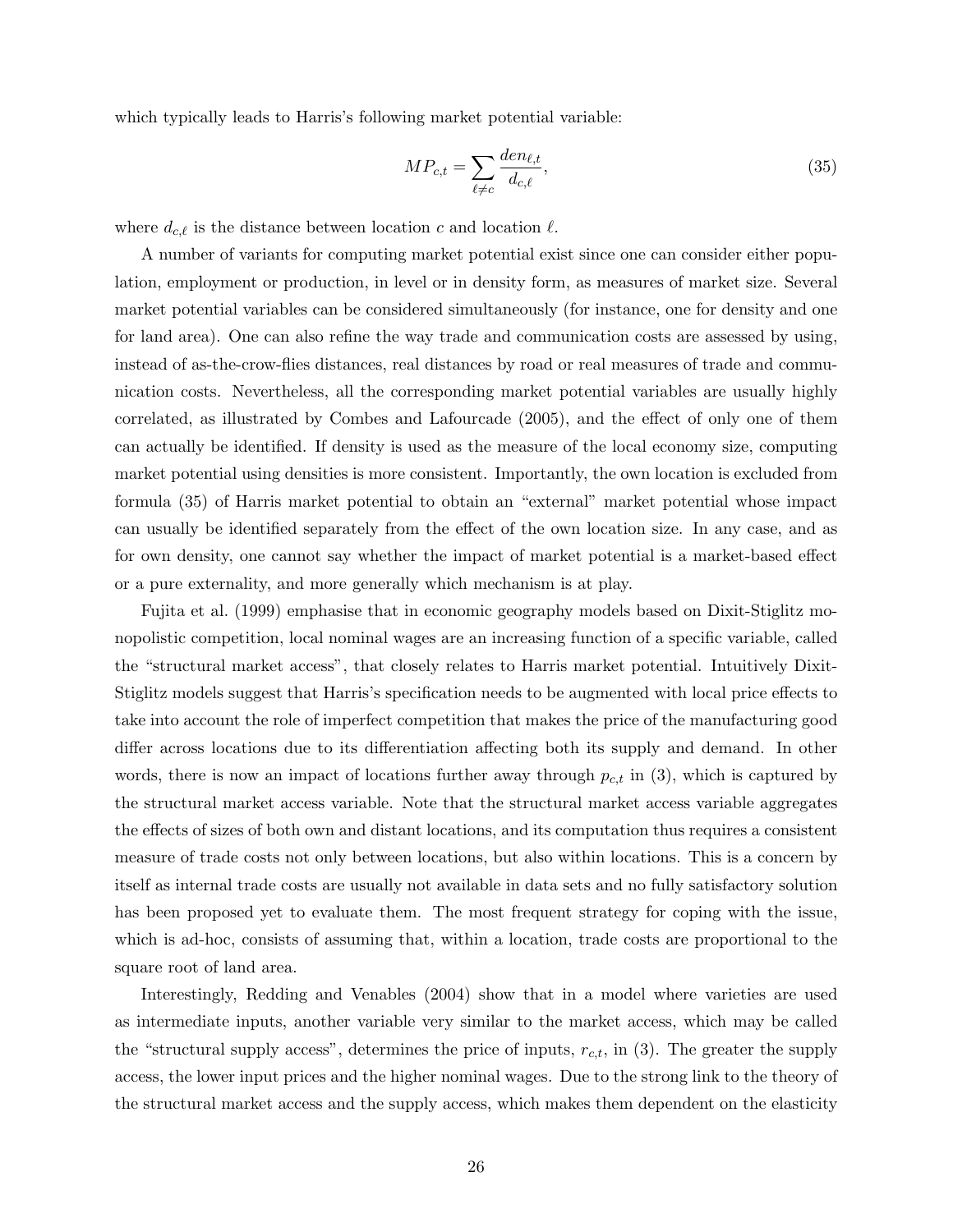of substitution between varieties, for instance, no empirical counterpart can be directly constructed. Hanson (2005) was the first to suggest using also theory to relate market access to observables, and in particular local housing stocks. Redding and Venables (2004) take another route where both market and supply accesses are estimated through a first-step trade gravity equation, and their predictors are then used in a second-step wage equation. Combes and Lafourcade (2011) show that a structural specification encompassing the role of market and supply access in agglomeration economies can also be obtained in a Cournot competition setting.

Unfortunately, structural market and supply access are closely correlated in general, precisely because circular causalities related to agglomeration effects lead households, firms, and intermediate inputs suppliers to choose the same locations.<sup>10</sup> It is therefore difficult to identify their respective effects separately. One also has to keep in mind that the simultaneous presence of knowledge spillovers would suggest adding a standard Harris market potential in the specification, in order to simultaneously take into account pure agglomeration effects coming from the local technological level and labour skills,  $A_{c,t}$  and  $s_{c,t}$ . Nevertheless, it is itself closely correlated with the structural market and supply accesses, and only one of the three variables usually has a significant effect. When structural market access only is considered, one cannot exclude the possibility that it captures agglomeration effects other than those at play in economic geography models à la Dixit and Stiglitz for instance, even if the approach is structural.

#### 3.2 Industrial specialisation and diversity

The theory used to ground the role of location size on local productivity makes it obvious that most effects should be specific to the industry. They depend on structural parameters such as trade and communication costs, the degree of product differentiation, or the degree of increasing returns to scale, which are a priori all specific to the industry. This suggests that, when a reduced form approach is used, heterogeneous effects of density, land area and Harris market potential across industries could be considered, as suggested by Subsection 2.1.2. In other words, the first way of considering the role of local industrial structure is to investigate industry-specific impacts of determinants of urbanisation economies. At the other extreme, theory can be used to construct structural market and supply access variables that are specific to the industry, and which therefore correspond to what is referred to as localisation economies. These are agglomeration effects within the industry, the determinants of which are local characteristics that depend not only on location and date but also industry, the triplet  $\{c, s, t\}$  with previous notations.

Usually, authors do not construct structural market and supply access variables that are specific to the industry because necessary data are not available. Alternatively, one can consider in the

<sup>&</sup>lt;sup>10</sup>Agglomeration economies increase productivity and thus attract firms. This leads to increase the demands of local labour and intermediate inputs as well as wages and input prices, which attract worker and input suppliers. In turn, the inflow of workers and suppliers magnifies productivity gains from agglomeration economies, attracting even more firms, and so on.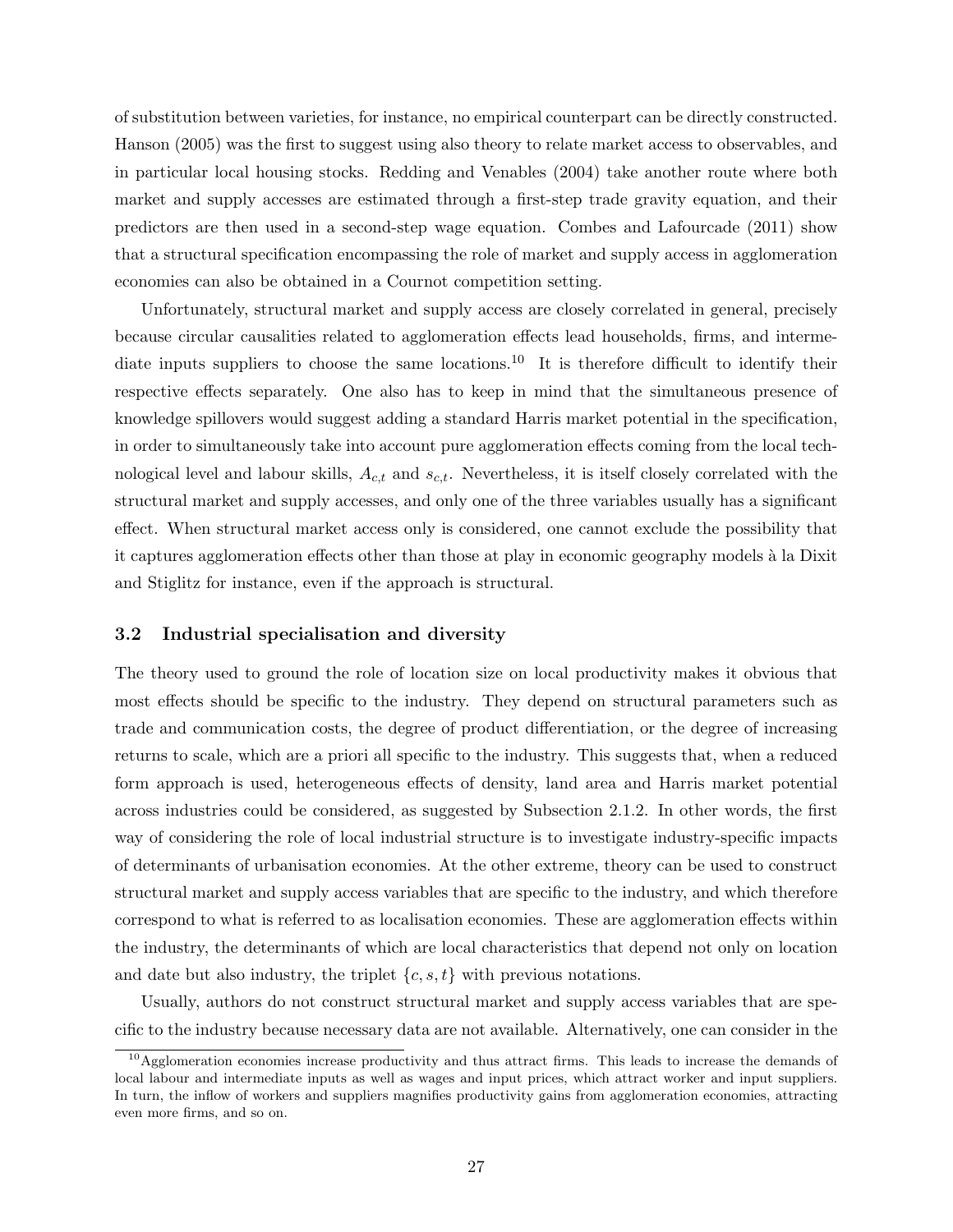specification other variables that characterise the industry within the local economy. One needs to be careful when introducing such variables related to localisation economies in addition to the local economy size variables related to urbanisation economies. Let us first consider the role of the size of the industry within the location. Typically, if all locations had the same share of all industries, the effect of such a variable would not be identified. A location with larger total employment would have more employment in all industries, and higher productivity in an industry could not be attributed more to higher employment in the industry than to higher total employment. Nevertheless, since localisation effects seem to play no role in that case given that all locations have the same industrial composition, one may wish to attribute higher industry productivity in larger cities to higher overall employment in the local economy, i.e. to urbanisation effects. When the industrial share differs across locations for some industries, total and industrial employment are not proportional across locations but one is faced with the same identification issue. Industrial employment can generate productivity gains both when it is higher because total employment at the location is higher, and when the share of the industry is higher for given total employment at the location. These two effects are captured by employment in industry  $s$  in location  $c$  at date  $t, emp_{c,s,t}$ , but they can be distinguished by decomposing this employment into the product of its share within the local economy, a variable often labelled specialisation (or concentration in Henderson et al., 1995), and the local size of the economy:  $emp_{c,s,t} = spe_{c,s,t}emp_{c,t}$ , with

$$
spe_{c,s,t} = \frac{emp_{c,s,t}}{emp_{c,t}}.
$$

To ease interpretation, Combes (2000) argues that in a specification in logarithm, one has to consider total employment (or employment density) next to specialisation. Both these variables are expected to have a positive impact.

Because all variables are in logarithm, the same parameters would also be identified if total employment (or density) and industrial employment (not specialisation) were considered. However, one needs again to be careful with interpretations. We have:

$$
\beta \ln emp_{c,t} + \vartheta \ln spe_{c,s,t} = \varrho \ln emp_{c,t} + \vartheta \ln emp_{c,s,t} \text{ with } \varrho = \beta - \vartheta. \tag{36}
$$

This equation shows that, whereas the effect of specialisation for a given total employment and the effect of industrial employment for a given total employment take the same value  $\vartheta$ , the effect of total employment for given industrial employment  $\rho$  is equal to the difference between the effect of total employment for a given specialisation  $\beta$  and the effect of industrial employment  $\vartheta$ . A non-significant estimate for  $\rho$ , as obtained for instance by Martin et al. (2011) for France, does not imply that there is no urbanisation effect, but rather means that the effects of specialisation and total employment, which are usually both positive, compensate.<sup>11</sup> Finally, note that one could

 $11$ Earlier contributions by Glaeser et al. (1992) and Henderson et al. (1995) also consider the share and not the level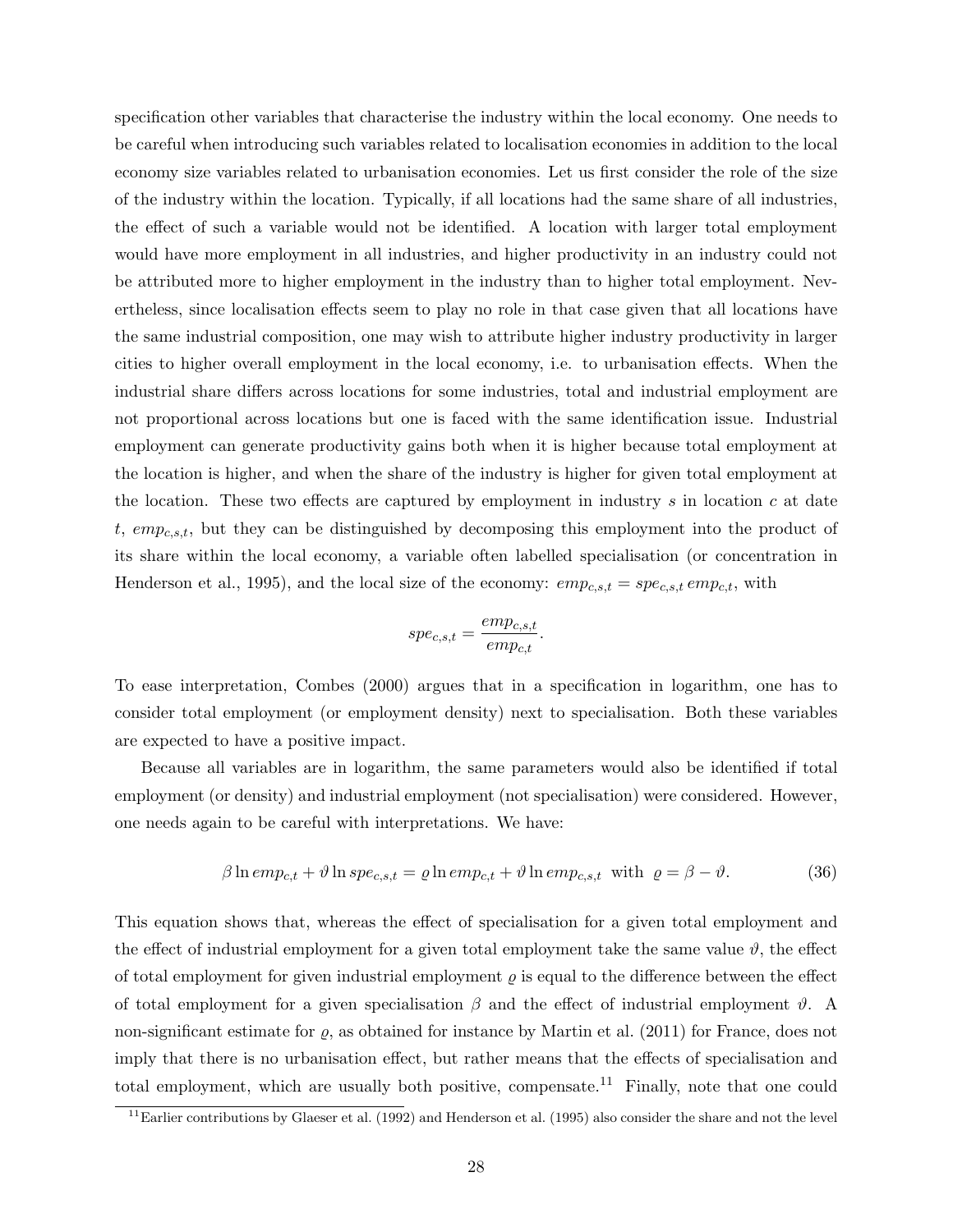consider the density of industrial employment (rather than its level), as we considered the density of total employment and not its level. We do not advise using this specification as it can lead to the same possible mis-interpretations as for the industrial employment level.

Jacobs (1969) made popular the intuition that industrial diversity could be favourable as there could be cross-fertilisation of ideas and transmission of innovations between industries. This has been for instance formalised by Duranton and Puga (2001) and many summary measures of diversity have been proposed. The most used is probably the inverse of a Herfindahl index constructed from the shares of industries within local employment:

$$
div_{c,t} = \left[\sum_{s} \left(\frac{emp_{c,s,t}}{emp_{c,t}}\right)^2\right]^{-1}
$$

.

Since specialisation is also introduced in the specification, interpretation is easier if one removes the own industry from the computation of  $div_{c,t}$ . In that case, whereas specialisation relates to the role of the industry local share, diversity relates the role of the distribution of employment over all other industries, and the two indices clearly capture two different types of mechanisms. In particular, whereas specialisation is a determinant of localisation economies, the Herfindahl index is a determinant of urbanisation economies. Note that when the number of industries is large, it makes little difference to drop the own industry from computations, and the correlation between the Herfindahl indices obtained with and without the own industry is large.

The Herfindahl index has the bad property of taking values largely influenced by the number of units, industries here, from which it is computed. The range of variations of  $div_{c,t}$  is  $[1, S_{c,t}]$ , where  $S_{c,t}$  is the total number of industries active in location c at date t. When detailed industrial classifications are used,  $S_{c,t}$  can vary a lot across locations and the Herfindahl index reflects this number more than the actual distribution of employment between industries. For this reason, Combes et al. (2004) propose assessing the role of industrial diversity by introducing the Herfindahl index in regressions simultaneously with the number of locally active industries meant to capture the unevenness of the distribution of industries over space.

Another solution consists of moving to other types of industrial diversity indices, keeping in mind that all have weaknesses. For example, some authors propose using the so-called Krugman index introduced by Krugman (1991b). The index is sometimes called the Krugman specialisation index, which is misleading since it actually measures an absence of diversity and specialisation refers to another concept as we have just seen. The Krugman index is a measure of distance

of industrial employment to capture localisation economies. However, because these authors study the determinants of industrial employment growth, and not the productivity level, they argue that the level of industrial employment must be simultaneously introduced, and its effect is identified because not all variables are expressed in logarithm. In that case, identification is granted only thanks to non-linearities, and results can be misleading as emphasised by Combes (2000). We return to this point in Section 6.1.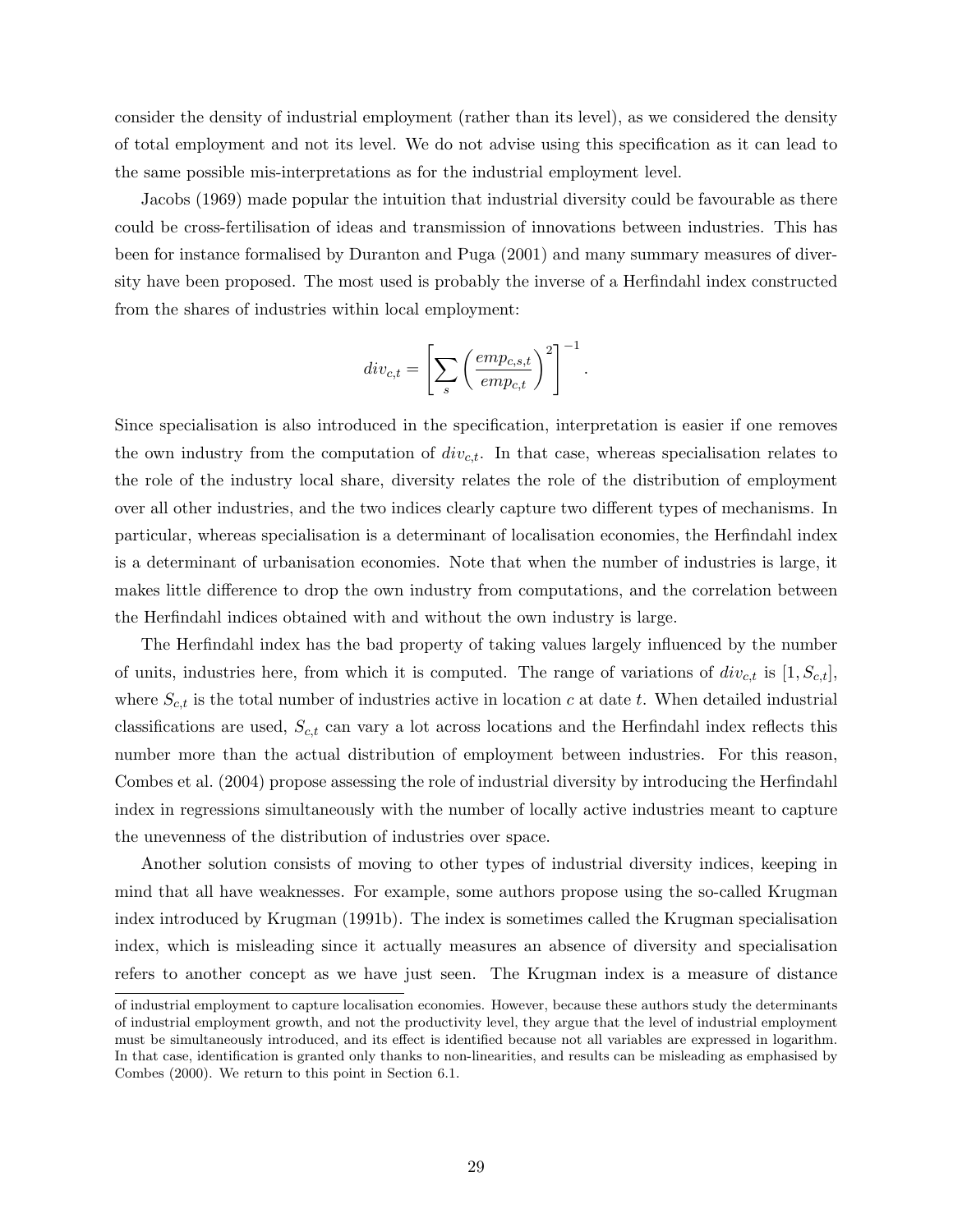between the distributions of industry shares in the location and at the global level:

$$
K\text{-}Index_{c,t} = \sum_{s} \left| \frac{emp_{c,s,t}}{emp_{c,t}} - \frac{emp_{s,t}}{emp_t} \right|,
$$

where  $emp_{s,t}$  is employment in industry s at the global level and  $emp_t$  is total employment.

As the Krugman index can take the value zero, it is not possible to express it in a logarithm form. A diversity index can be constructed as the logarithm of one minus the Krugman index. Note that here diversity is maximal when the local distribution of employment across industries is identical to the global one, while an equal share of employment across all sectors at the local level corresponds to a less diverse situation.

Instead of using own-industry specialisation and diversity variables in a specification, one could introduce a full set of variables corresponding to specialisation in all industries. The coefficients of these variables could depend both on own industry and the industry for which specialisation is computed, so that one ends up with a matrix of coefficients. This way one could identify local externalities within each industry and externalities between any two industries (which would not be constrained to be symmetrical). This would possibly correspond more to what Jacobs (1969) had in mind when she said that a number of other industries have a positive effect on own productivity but certainly not all of them as the diversity indices implicitly assume. The effect of specialisation at distant locations could also be assessed by introducing some Harris market potential variables constructed using industrial employment. However, there may be a lack of variation in the data to identify all the effects in these alternative specifications. Endogeneity issues are also magnified, as explained in more detail in Subsection 4.2. All variables should be instrumented at the same time and this can prove to be very difficult in practice.

Finally, for given local total and industrial employment, another industrial characteristic that may influence the magnitude of localisation economies is whether local industrial employment is concentrated in a small number of firms or evenly split among many firms. Typically large firms could be more able to internalise some of the local effects while small firms would have more difficulty avoiding outgoing knowledge spillovers but could also simultaneously benefit more from spillovers. The local distribution of firm sizes also influences the degree of competition on local input markets and on local non-tradable good markets. With this type of intuition in mind, Glaeser et al. (1992) suggest considering the average firm size within the local industry (in fact they consider its inverse) as an additional determinant of localisation economies:

$$
size_{c,s,t} = \frac{emp_{c,s,t}}{n_{c,s,t}}.
$$

where  $n_{c,s,t}$  is the number of firms in industry s in location c at time t. This variable can also be considered simultaneously with a Herfindahl index computed using the shares of firms within local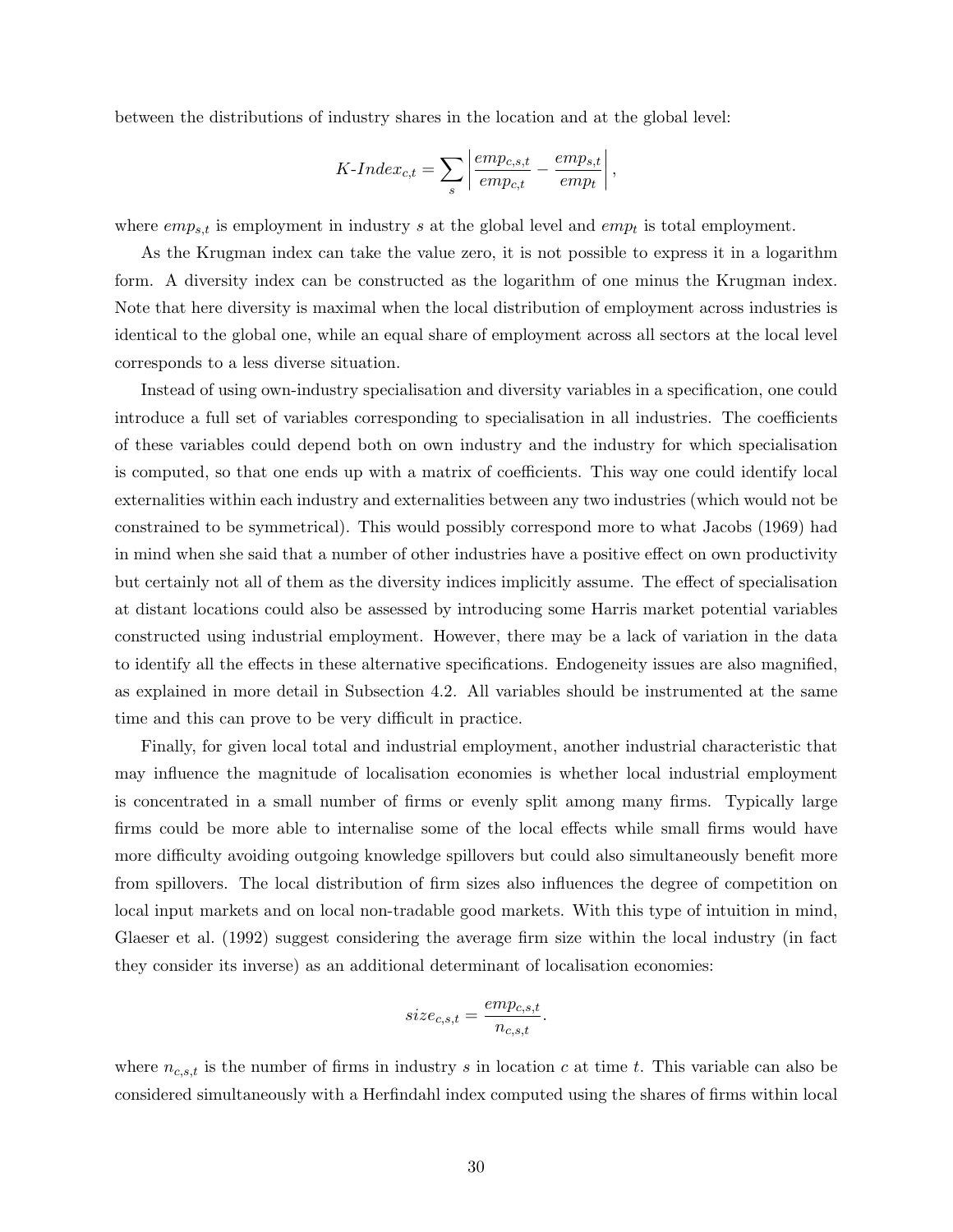industrial employment as proposed by Combes et al. (2004). This index captures local productive concentration and can be written as:

$$
pcon_{c,s,t} = \sum_{j \in \{c,s,t\}} \left(\frac{emp_{j,t}}{emp_{c,s,t}}\right)^2,
$$

where  $empi_{i,t}$  is the employment of plant j. Note that the range of variations of this variable depends on the number of plants active in the local industry  $n_{c,s,t}$ , and this number thus needs to be introduced simultaneously in the specification. Alternatively and more intuitively, one may prefer to introduce instead the average firm size,  $size_{c,s,t}$  (as, when expressed in logarithm,  $spec_{c,s,t}$ )  $size_{c,s,t}$ , and  $n_{c,s,t}$  are collinear).

Importantly, as  $size_{c,s,t}$  and  $pcon_{c,s,t}$  depend on the location choices of firms and their scale of production, which are directly influenced by the dependent variable (local productivity), their use leads to more serious endogeneity concerns than the one of other local characteristics. These concerns are discussed in more detail in Section 4. Absent a solid instrumentation strategy, one should avoid introducing these determinants of localisation economies in the specification.

#### 3.3 Human capital externalities

Another strand of the literature has tried to identify human capital externalities. Local productivity is regressed on an indicator of local human capital, typically the share of skilled workers in local employment or the local ratio between the numbers of skilled workers and unskilled workers. Somewhat surprisingly, other local characteristics capturing agglomeration effects are most often not introduced simultaneously in the regressions except in a few cases such as Combes et al. (2008a). There is no underlying theoretical reason as we saw that the various agglomeration economy channels may depend on all local characteristics. Furthermore, the human capital variable may be correlated with local characteristics which are not controlled for, such as density with which it is usually positively correlated, and therefore it does not capture the effect of human capital only.

Another difficulty arises from the fact that, beyond some human capital externalities, the estimated coefficient for the local share of skilled workers captures the imperfect substitutability between skilled and unskilled workers. When this share increases, both types of workers can benefit from the externalities but unskilled workers benefit from an extra positive effect due to the fact that they become relatively less numerous, which increases their marginal productivity. Conversely, skilled workers are negatively affected by this substitution effect. We illustrate this identification issue by considering the following local production function that extends our previous framework:

$$
y_{c,t} = \left[ \left( A_{c,t}^H H_{c,t} \right)^{\rho} + \left( A_{c,t}^L L_{c,t} \right)^{\rho} \right]^{\frac{\alpha}{\rho}} K_{c,t}^{1-\alpha} \tag{37}
$$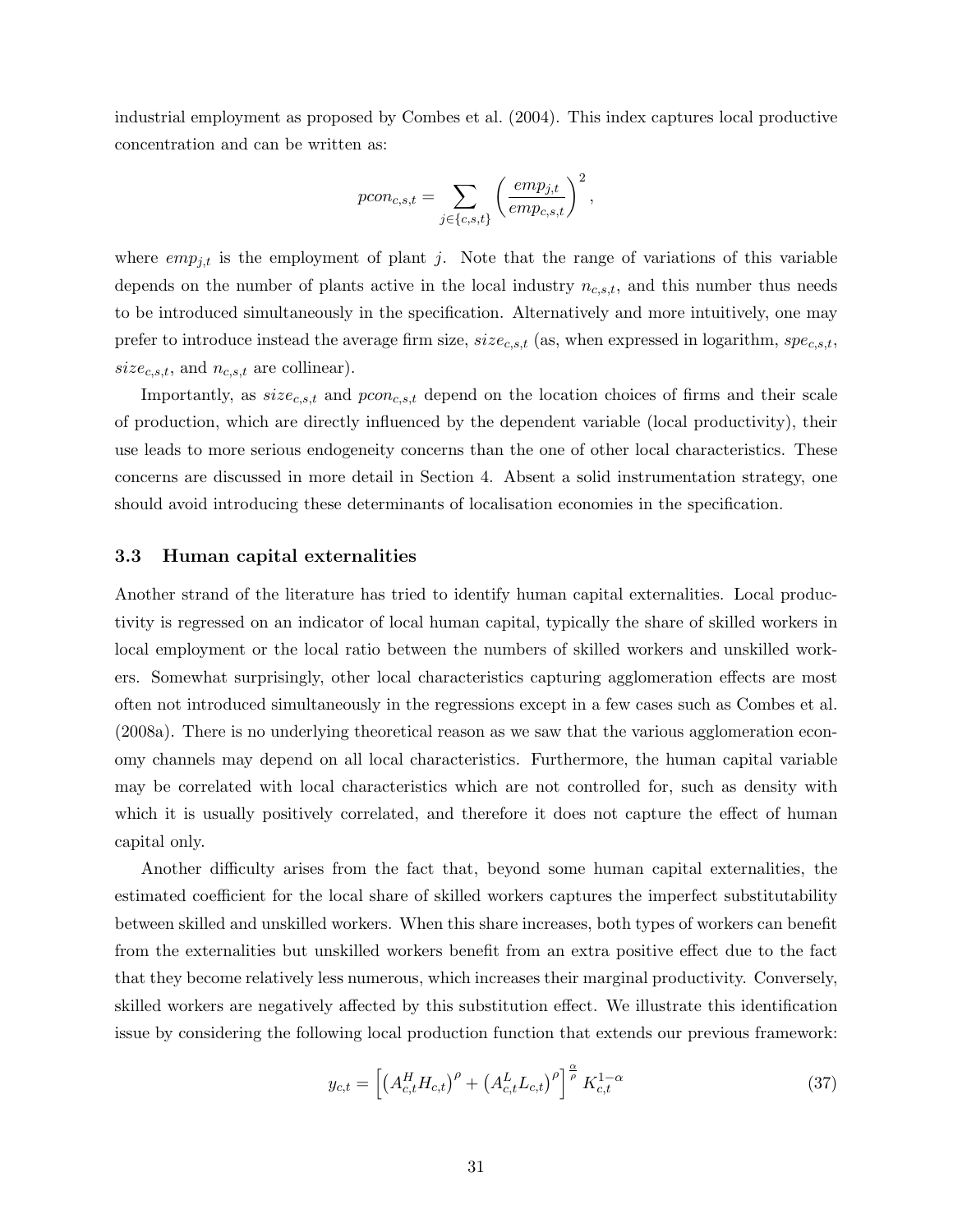where  $A_{c,t}^j$  is the productivity of workers with skills j with  $j = H$  for high-skill workers and  $j = L$ for low-skill workers,  $H_{c,t}$  is the number of high-skill workers,  $L_{c,t}$  is the number of low-skill workers, and  $\rho$  is a parameter such that  $\rho < 1$ . The production function is Cobb-Douglas in labour and other inputs,  $K_{c,t}$ , and the labour component is a CES function in high- and low-skill workers with an elasticity of substitution equal to  $-1/(1-\rho)$ . As previously, workers are counted in terms of efficient units such that:

$$
H_{c,t} = \sum_{i \text{ high-shellled } \in \{c,t\}} s_{i,t} \ell_{i,t}
$$
\n(38)

$$
L_{c,t} = \sum_{i \text{ low-skilled } \in \{c,t\}} s_{i,t} \ell_{i,t}
$$
\n(39)

with  $\ell_{i,t}$  the number of hours worked and  $s_{i,t}$  the number of efficient labour units per hour of individual  $i$  at date  $t$ . As regards the human capital externality, the ratio between the numbers of high-skill and low-skill workers  $S_{c,t} = H_{c,t}/L_{c,t}$  is supposed to influence the productivity of workers differently depending on their skills such that:

$$
A_{c,t}^H = (S_{c,t})^{\gamma^H} \text{ and } A_{c,t}^L = (S_{c,t})^{\gamma^L}.
$$
 (40)

where  $\gamma^j$  captures the magnitude of human capital externalities for workers with skills j. For simplicity's sake, we assume here that  $S_{c,t}$  does not affect any other agglomeration channel, namely the prices of output and other inputs, and that no other local characteristic plays a role. It is possible to solve for wages at the individual level in the same way we did in Section 2 using first-order conditions to determine the optimal use of labour and capital. The wages of high- and low-skill workers,  $w_{i,t}^j$  for  $j = H, L$ , is obtained as:

$$
w_{i,t}^H = \frac{\alpha}{(1-\alpha)^{1-1/\rho}} r_{c,t}^{1-1/\rho} p_{c,t}^{1/\alpha} s_{i,t} \left( A_{c,t}^H \right)^{\rho} \left[ \left( A_{c,t}^H \right)^{\rho} + \left( A_{c,t}^L \right)^{\rho} S_{c,t}^{-\rho} \right]^{\frac{1-\rho}{\rho}}, \tag{41}
$$

$$
w_{i,t}^L = \frac{\alpha}{(1-\alpha)^{1-1/\rho}} r_{c,t}^{1-1/\rho} p_{c,t}^{1/\alpha} s_{i,t} \left( A_{c,t}^L \right)^{\rho} \left[ \left( A_{c,t}^H \right)^{\rho} + \left( A_{c,t}^L \right)^{\rho} S_{c,t}^{-\rho} \right]^{\frac{1-\rho}{\rho}} S_{c,t}^{1-\rho}.
$$
 (42)

The wage elasticities with respect to  $S_{c,t}$  for high- and low-skill workers respectively can be derived as:

$$
\delta_{c,t}^H = \gamma^H - \phi_{c,t} \left( 1 - \rho \right) \left( 1 + \gamma^H - \gamma^L \right) \tag{43}
$$

$$
\delta_{c,t}^{L} = \gamma^{L} + (1 - \phi_{c,t})(1 - \rho)\left(1 + \gamma^{H} - \gamma^{L}\right)
$$
\n(44)

where  $\phi_{c,t}$  is the ratio between the wage bill of high-skill workers and the total wage bill.

Several comments can be made about these elasticities. Most importantly, they do not capture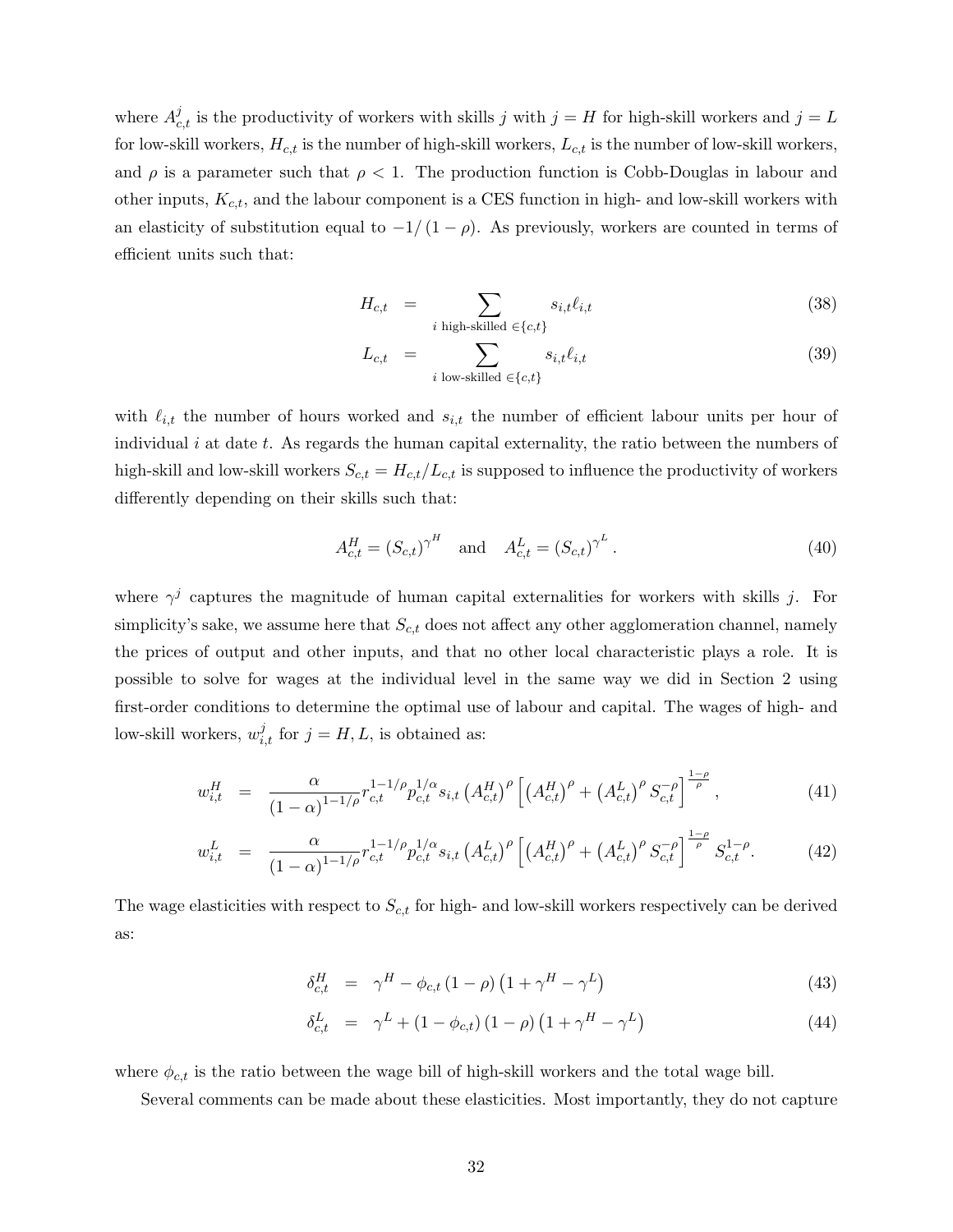the effect of human capital externalities only but also the degree of substitution between high-skill and low-skill workers. Suppose that human capital externalities are present for both types of workers but their impact is greater on high-skill workers than on low-skill workers,  $\gamma^H > \gamma^L$ . In that case, the wage elasticity for low-skill workers with respect to  $S_{c,t}$ ,  $\delta_{c,t}^L$ , is always positive as both the externality and the substitution effects increase their productivity. By contrast, the wage elasticity for high-skill workers,  $\delta_{c,t}^H$ , may be either positive or negative, as the substitution effect goes in the opposite direction from the externality effect. As acknowledged by Moretti (2004b) and Ciccone and Peri (2006), the magnitude of human capital externalities cannot be recovered from simple regressions of the logarithm of wage on  $S_{c,t}$ , even conducted separately for low-skill and high-skill workers. However the specification can be easily augmented to identify both externality and substitution effects.

Wage elasticities  $\delta_{c,t}^H$  and  $\delta_{c,t}^L$  in (43) and (44) vary across locations since there is no reason the wage bill ratio  $\phi_{c,t}$  should be constant over space. This suggests regressing the logarithm of wage not only on the human capital variable  $S_{c,t}$  but also on its interaction with  $\phi_{c,t}$  (while also including in the specification individual fixed effects, individual variables, and local variables affecting other types of agglomeration economies). Regressions should be run separately for highskill and low-skill workers as the coefficients for the two variables are not identical for the two types of workers. According to (43) and (44), one recovers four coefficients that can be used to estimate the three parameters  $\gamma^H$ ,  $\gamma^L$  and  $\rho$ . The model is over-identified, which makes it possible to conduct a specification test.

An alternative approach has been proposed by Ciccone and Peri (2006) but only the average effect of human capital externalities can be recovered and not those specific to each type of workers. We present this approach in a simplified way. The authors first compute a local average wage weighted by the share of each worker type in local employment,  $w_{c,t} = s_{c,t} w_{c,t}^H + (1 - s_{c,t}) w_{c,t}^L$ , with  $s_{c,t}$  the share of high-skill workers in local employment. The elasticity of this average wage with respect to  $S_{c,t}$ , holding  $s_{c,t}$  constant, is given by:

$$
\frac{\partial \log w_{c,t}}{\partial \log S_{c,t}} = \phi_{c,t} \gamma^H + (1 - \phi_{c,t}) \gamma^L.
$$
\n(45)

This relationship is strictly valid for variations over time in the short run in line with the definition of the elasticity. The authors make the approximation that it can be used to study long-run variations of the logarithm of wage between two dates  $t$  and  $t'$  (1970 and 1990 in their application) when the logarithm of  $S_{c,t}$  varies holding constant the local share of workers. More precisely, they first construct a city wage index at date  $t'$  considering the local composition of workers at date  $t$ :

$$
\widetilde{w}_{c,t'} = s_{c,t} w_{c,t'}^H + (1 - s_{c,t}) w_{c,t'}^L \tag{46}
$$

The log-wage difference log  $\widetilde{w}_{c,t'} - \log w_{c,t}$  is then regressed on log  $S_{c,t'} - \log S_{c,t}$  to recover an effect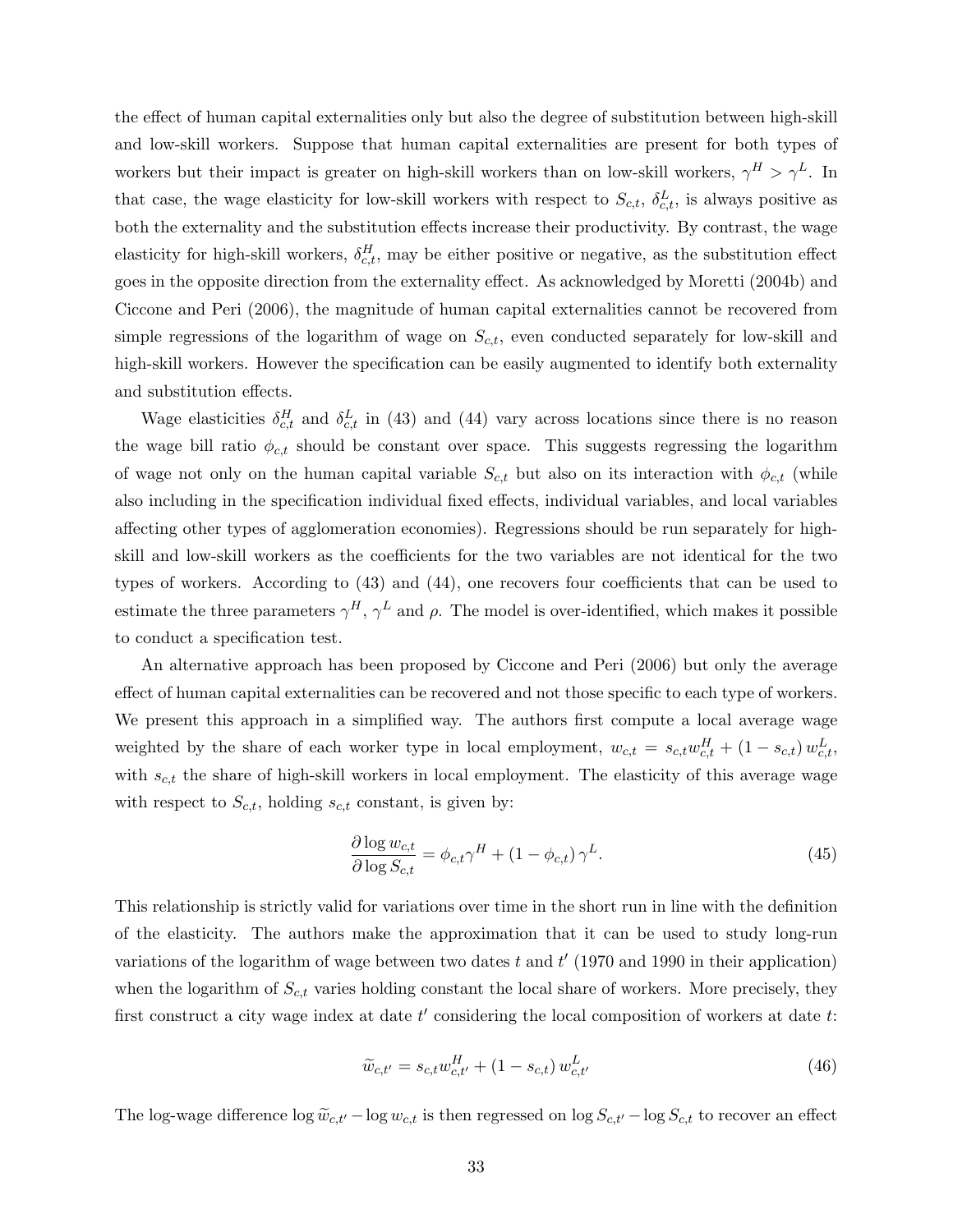supposed to be the weighted average of the effects of human capital externalities given by (45).

What remains unclear is the source of variations over time of  $S_{c,t}$ . Holding the share of highskill workers in total employment  $s_{c,t}$  constant implies that the ratio between the numbers of high-skill and low-skill workers,  $S_{c,t}$ , is constant too. Another issue arises because the right-hand side of (45) is considered to be a constant coefficient whereas it clearly varies across cities since  $\phi_{c,t}$  is specific to the city. Finally, even if the wage  $\widetilde{w}_{c,t'}$  is supposed to be computed fixing the local composition of workers to its value at date  $t$ , its computation involves the wages of both skill groups at date  $t'$ ,  $w_{c,t'}^j$ . These are not the wages that workers would have had when holding constant the composition of employment. Indeed the actual variation of wages between the two dates may have been influenced by the changes in the local composition of workers.

The use of a CES production function emphasizes the role of the elasticity of substitution between high-skill and low-skill workers, which can be recovered from the estimations. It is possible to conduct a similar analysis with a Cobb-Douglas production function although the elasticity of substitution is then fixed and equal to  $-1$  (in particular, we get a Cobb-Douglas specification in our setting when  $\rho$  tends to zero). In that case, local labour cost shares are constant and they are given by the Cobb-Douglas coefficients of the two groups. Nevertheless, the procedure we propose can still be applied if the Cobb-Douglas technology is allowed to differ across locations.

Finally, alternative variables can be considered to measure local human capital externalities, such as the share of high-skill workers in total employment. The choice of a variable ultimately relies on the choice of an ad hoc functional form. For instance, Moretti (2004b) and Combes et al. (2008a) regress the logarithm of individual wages on the local share of high-skill workers in total employment controlling for an individual fixed effect, as well as individual and local characteristics. Even when the specification is estimated separately for high-skill and low-skill workers, the issue remains that only a composite of the externality effect and the substitution effect is identified. To go further and identify separately the two effects, it might be worth augmenting the specifications with the interaction of the human capital variable and the local share of high-skill workers in the wage bill.

# 4 Estimation strategy

Now that the links between theory and empirical specifications, as well as the interpretation of estimated coefficients, have been clarified, we move to a number of empirical issues. First, we discuss the use of TFP rather than nominal wage as a measure of productivity. We then turn to endogeneity issues which emerge when estimating wage or TFP specifications. We present the solutions proposed in the literature to deal with these issues as well as their limits. We finally discuss a series of other empirical issues regarding spatial scale, functional forms, observed skills measures, and spatial lag models.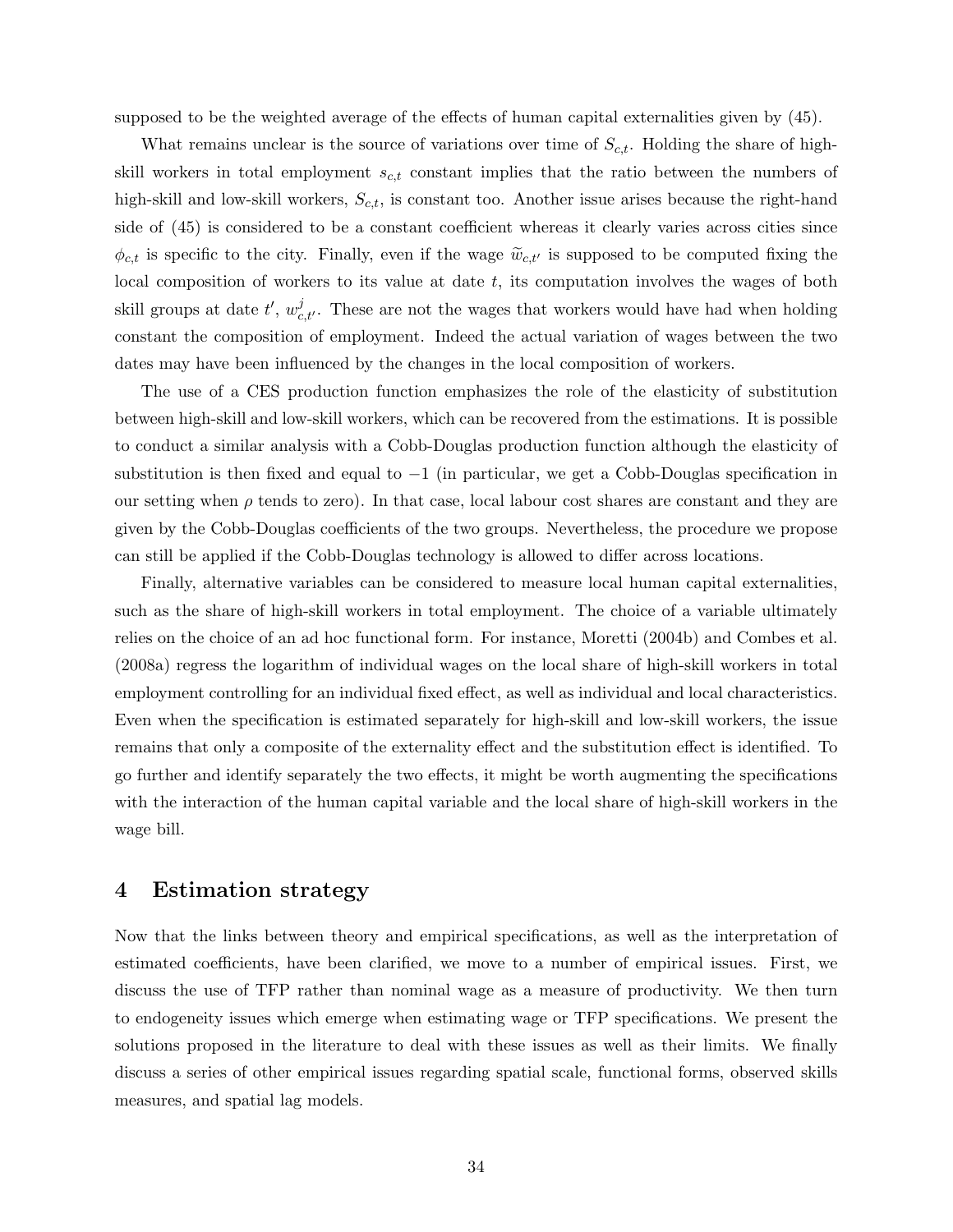#### 4.1 Wages versus TFP

So far, we have mostly considered nominal wage at the worker level as our measure of productivity. Alternatively, one may wish to use a measure at the firm level such as output value or value added. It is possible to derive a specification for such a measure which is consistent with the production function used in Section 2. Let us rewrite the production function at the firm level as:

$$
Y_{j,t} = \frac{A_{c,t}}{\alpha^{\alpha} (1 - \alpha)^{1 - \alpha}} (s_{j,t} L_{j,t})^{\alpha} K_{j,t}^{1 - \alpha},
$$
\n(47)

where j denotes the firm,  $Y_{j,t}$  is the firm output,  $s_{j,t}$  corresponds to average labour skills, which are allowed to vary across firms,  $L_{j,t}$  and  $K_{j,t}$  are labour and other inputs, respectively, while  $A_{c,t}$ is the technological level supposed to be local (we could alternatively consider that it varies across firms within the same local labour market but this does not change the reasoning and we prefer to stick to a simple specification). Output value is given by  $p_{j,t}Y_{j,t}$  where  $p_{j,t}$  is the average income of the firm per unit produced (see Footnote 1 for more details). The logarithm of TFP can be recovered as:

$$
\ln p_{j,t} Y_{j,t} - \alpha \ln L_{j,t} - (1 - \alpha) \ln K_{j,t} = \ln \frac{p_{j,t} A_{c,t} s_{j,t}^{\alpha}}{\alpha^{\alpha} (1 - \alpha)^{1 - \alpha}}.
$$
\n(48)

Equation (48) for TFP is equivalent to (3) in logarithm for wage. It can be used to relate the logarithm of TFP (rather than wage) to some local characteristics, density among others, which determine the channels through which agglomeration economies operate, i.e. the firm price  $p_{j,t}$ , average labour skills  $s_{j,t}$ , and the local technological level  $A_{c,t}$ .

If value added is reported in the data set instead of output value, intermediate consumption can be taken into account in the production function. For instance, consider that production is Leontieff in intermediate consumption denoted  $I_{j,t}$  with share in output a and the Cobb-Douglas function (47):

$$
Y_{j,t} = Min\left(\frac{I_{j,t}}{a}, \frac{A_{c,t}}{\alpha^{\alpha} (1-\alpha)^{1-\alpha}} (s_{j,t} L_{j,t})^{\alpha} K_{j,t}^{1-\alpha}\right).
$$
\n(49)

Profit maximisation yields that intermediate consumption is proportional to production, and this leads to:

$$
\ln (p_{j,t} Y_{j,t} - \nu_{j,t} I_{j,t}) - \alpha \ln L_{j,t} - (1 - \alpha) \ln K_{j,t} = \ln \frac{(p_{j,t} - a\nu_{j,t}) A_{c,t} s_{j,t}^{\alpha}}{\alpha^{\alpha} (1 - \alpha)^{1 - \alpha}}.
$$
 (50)

where the left-hand side is TFP measured now in terms of value added, with  $\nu_{i,t}$  the unit price of intermediate input. This makes it possible to conduct the analysis in a similar way as when TFP is measured in output value. The interpretation of estimated parameters is slightly different since the output price is now net of the unit cost of intermediate consumption.

There are two important differences with a wage analysis, which arise because the term that depends on local characteristics is  $p_{j,t} A_{c,t} s_{j,t}^{\alpha}$  when one considers TFP in output value, whereas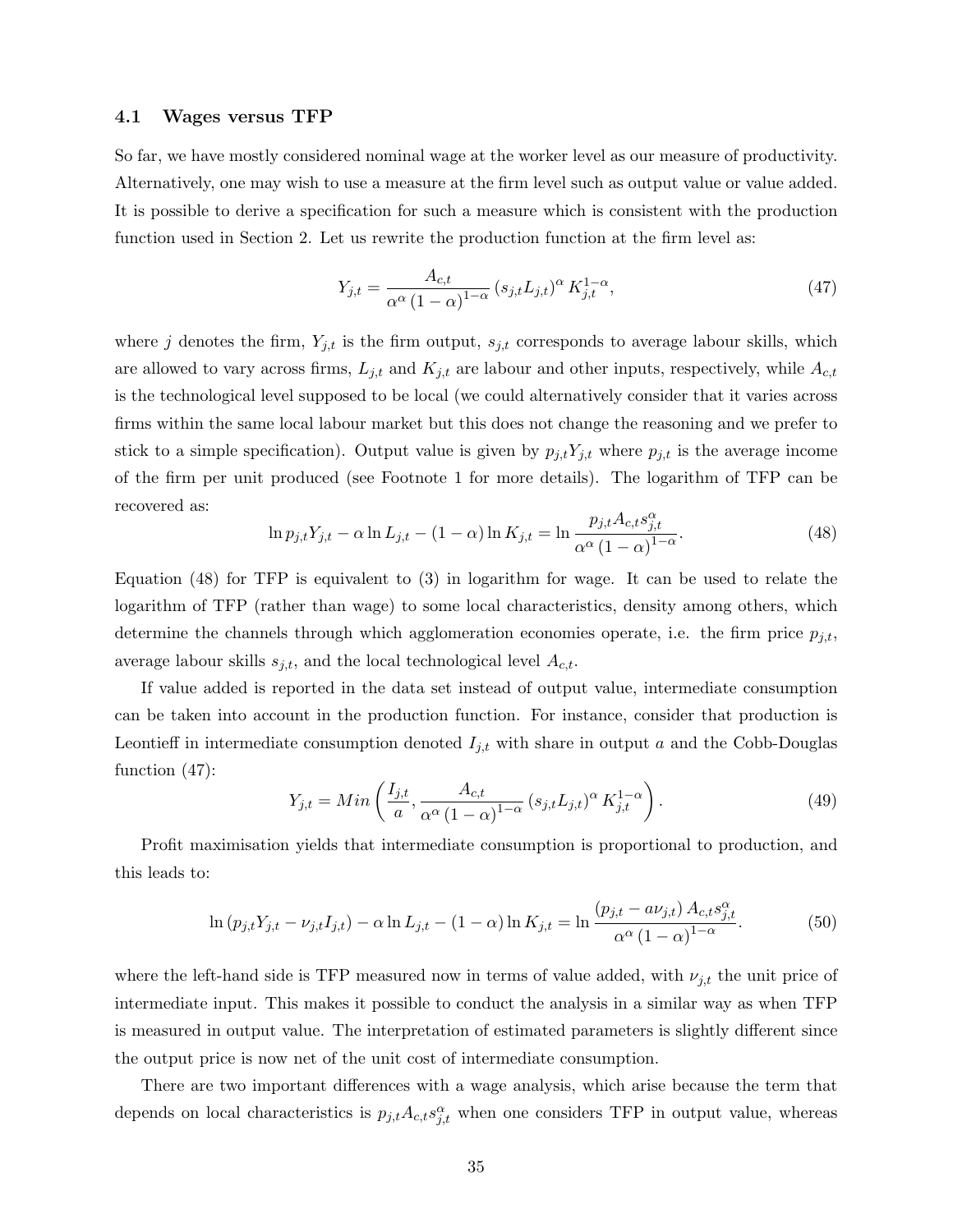it was  $(p_{c,t}A_{c,t}/(r_{c,t})^{1-\alpha})^{1/\alpha} s_{c,t}$  in the case of the nominal wage (see equation 3). The local cost of inputs other than labour does not enter the expression of output value and the determinants of agglomeration economies only capture effects related to technological level, output price, and average skills. This means that land and housing prices no longer play a role. This is clearly an advantage since we saw that the interpretation of the effect of housing price is difficult for wage regressions and the use of this price as an explanatory variable raises serious endogeneity concerns. Moreover, the elasticity of agglomeration economies obtained from TFP regressions must be multiplied by one over the share of labour in the production function  $1/\alpha$  to be directly comparable with the one obtained from wage regressions. For these two reasons, the economic interpretation of the impact of local characteristics is not the same when studying TFP or wage.

It is also important to note that wages are usually only proportional and not equal to labour productivity by a factor that depends on the local monopsony power of the firm. This proportionality factor may be correlated with some local determinants of agglomeration economies but one may wish to avoid considering its spatial variations as part of agglomeration effects. This may be the case when differences in local monopsony power result from differences in institutional features, which occur for instance between countries, and not from differences in the degree of competition on local labour markets. The use of TFP avoids making any assumption about the relationship between the local monopsony power and agglomeration economies. Finally, note that in the framework proposed here, agglomeration effects may operate at the firm level and not only at the local level as in previous sections, since the output price  $p_{j,t}$  and average labour skills  $s_{j,t}$ are now specific to the firm. This may also be considered for wages, but we postpone the related discussion until Section 4.4.

Empirically, an additional concern is that firm TFP, the left-hand side in (48), is not directly observable in data sets and computing its value requires estimating parameter  $\alpha$ .<sup>12</sup> However, output, labour, and other inputs are simultaneously determined by the firm, which causes an endogeneity issue that can potentially bias the estimated coefficient obtained from ordinary least squares. Several methods have been proposed to estimate  $\alpha$  consistently, such as a Generalised Method of Moments (GMM) approach applied to the specification of output value in first difference (to deal with firm unobservables) using lagged values of labour and other inputs as instruments in the spirit of Arellano and Bond (1991) and followers, or sophisticated semi-parametric approaches to control for unobservables which make use of additional information on investment Olley and Pakes (1996) or intermediate consumption (Levinsohn and Petrin, 2003). There is no consensus on a method that would be completely convincing and robustness checks have to be conducted using several alternative approaches.

Moreover, agglomeration variables may be endogenous too for the reasons we develop in the

<sup>&</sup>lt;sup>12</sup>One can relax the assumption of constant returns to scale and also estimate parameters for inputs other than labour without requiring that their total share in input costs is equal to  $1 - \alpha$ .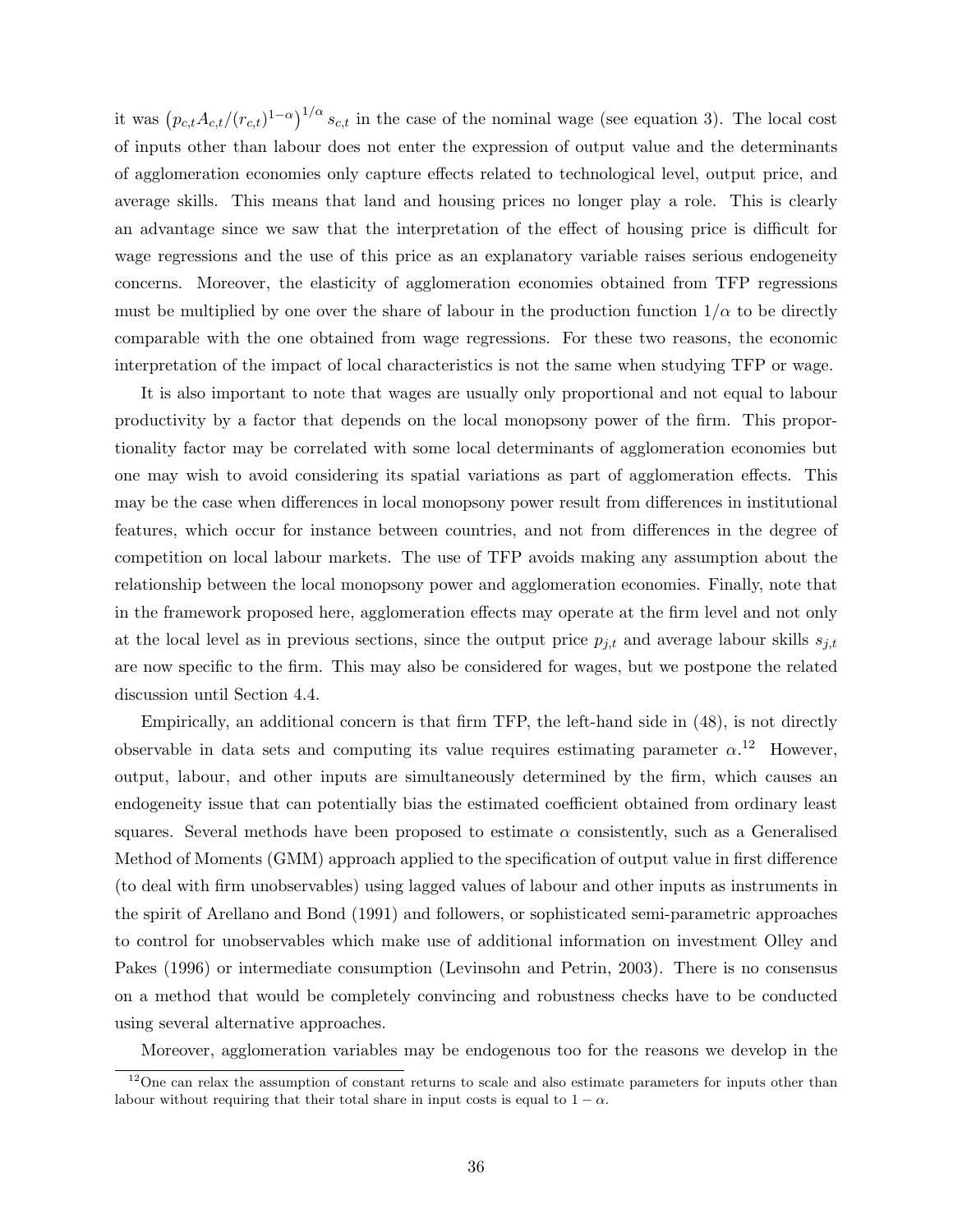next subsection, and this issue needs to be addressed. One way to proceed consists of applying a two-stage approach where the production function is estimated in a first stage with one of the alternative methods we have just cited and no local variable is introduced. Local-time averages of residuals are then computed and regressed in a second-stage on some local characteristics. We detail below approaches to deal with the endogeneity of local characteristics in second stage. Alternatively, local-time fixed effects can be introduced in a first stage and their estimators regressed in a second stage, in the spirit of what was proposed for individual wages (see Combes et al., 2010, for more details). This second approach has the advantage of properly controlling at the individual level for unobserved local shocks that may be correlated with firm variables. A last approach consists in estimating a specification of output value  $p_{j,t}Y_{j,t}$  including both inputs and local characteristics as explanatory variables, instrumenting variables all at once. This was for instance proposed by Henderson (2003) who estimates an output value specification with the generalized method of moments.

# 4.2 Endogeneity issues

We now detail the various endogeneity problems that can occur and approaches that have been proposed to solve them. When estimating the effect of local characteristics on individual outcome, endogeneity can occur both at the individual level and at the local economy level. To see this, we rewrite equation (6) as:

$$
y_{i,t} = u_i + X_{i,t}\theta + \sum_c [Z_{c,t}\gamma + \eta_{c,t}] \, 1_{\{c(i,t) = c\}} + \epsilon_{i,t} \tag{51}
$$

where  $1_{\{c(i,t)=c\}}$  is a dummy variable equal to 1 when individual i locates in c at date t. This expression involves local effects related to observables,  $Z_{c,t}$ , and unobservables,  $\eta_{c,t}$ , on every local markets, and makes explicit the location choice  $1_{\{c(i,t)=c\}}$  which is made at the individual level.

There is an endogeneity issue at the local level when a variable in  $Z_{c,t}$ , density for instance, is correlated with the local random component  $\eta_{c,t}$ . This can happen because of reverse causality or the existence of some missing local variables that affect directly both density and wages. Reverse causality is an issue when higher local average wages attract workers, as this increases the quantity of local labour and thus density. In that case, one expects a positive bias in the estimated coefficient of density (provided that density has a positive effect on wages due to agglomeration economies).

There is a missing variable problem when for instance some local amenities not included in  $Z_{c,t}$  are captured by the local random term and they determine both local density and wages. Productive amenities such as airports, transport infrastructures and universities, increase productivity and attract workers, which makes the density increase. In that case, a positive bias in the estimated coefficient of density is also expected. In line with Roback (1982), consumption amenities such as cultural heritage or social life increase the attractiveness of some locations for workers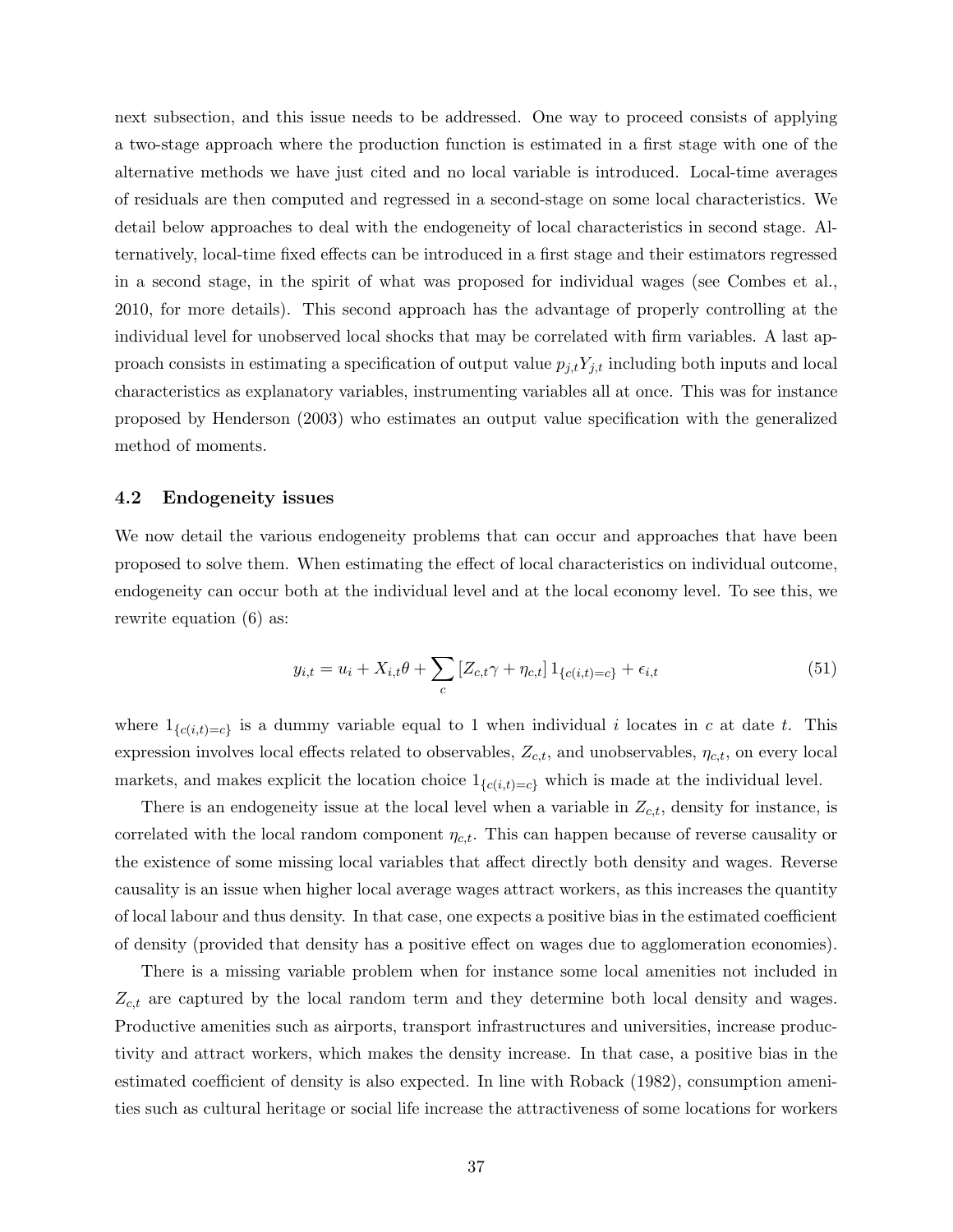and thus make density higher. Such amenities do not have any direct effect on productivity but the increase in housing demand they induce makes land more expensive. As a result, local firms use less land relatively to labour, and this decreases labour productivity when land and labour are imperfect substitutes. This causes a negative bias in the estimated coefficient of density since density is positively correlated with missing variables that decrease productivity.

Finally, the unobserved local term captures among other things the average of individual wage shocks at the local level. This average may depend on density as workers in denser local markets may benefit from better wage offers due for instance to better matching. One may consider that matching effects are part of agglomeration economies and then there is no endogeneity issue. Alternatively, one may be interested solely in the effects of knowledge spillovers and market access for goods captured by density, in which case there is an expected positive bias in the estimated effect of density due to the contamination by matching mechanisms.

Endogeneity concerns can also arise at the individual level when location dummies  $1_{\{c(i,t)=c\}}$ are correlated with the individual error term  $\epsilon_{i,t}$ . This occurs when workers sort across locations according to individual characteristics not controlled for in the specification such as some of their unobserved abilities. We emphasise in Subsection 2.1 the importance of considering individual fixed effects  $u_i$  to capture the role of any individual characteristic constant over time. However, workers might still sort across space according to some time varying unobserved characteristics entering  $\epsilon_{i,t}$ .

Endogeneity at the individual level also emerges when workers' location choices depend on the exact wage that they get in some local markets, typically when they receive job offers associated with known wages. Notice that this type of bias is closely related to matching mechanisms although there is here an individual arbitrage between locations whereas matching effects mentioned earlier rather refer to a better average situation of workers within some local markets. Importantly, as long as individual location decisions depend only on the explanatory terms introduced in the specification, which can go as far as the individual fixed effect, some time-varying individual characteristics such as age, and a location-time fixed effect, there is no endogeneity bias. Combes et al. (2011) details these endogeneity concerns.

# 4.3 Dealing with endogenous local determinants

The literature has mostly addressed endogeneity issues at the local level using several alternative strategies. A simple approach consists of including time-invariant local fixed effects in specifications estimated on panel data to deal with missing local variables constant over time. Some authors instrument the local determinants of agglomeration economies using additional variables such as local historical or geological variables. Estimations with GMM, where lagged values of local determinants themselves are used for instrumentation, have been considered too but their validity relies on stronger assumptions. Finally, other articles exploit natural experiments involving a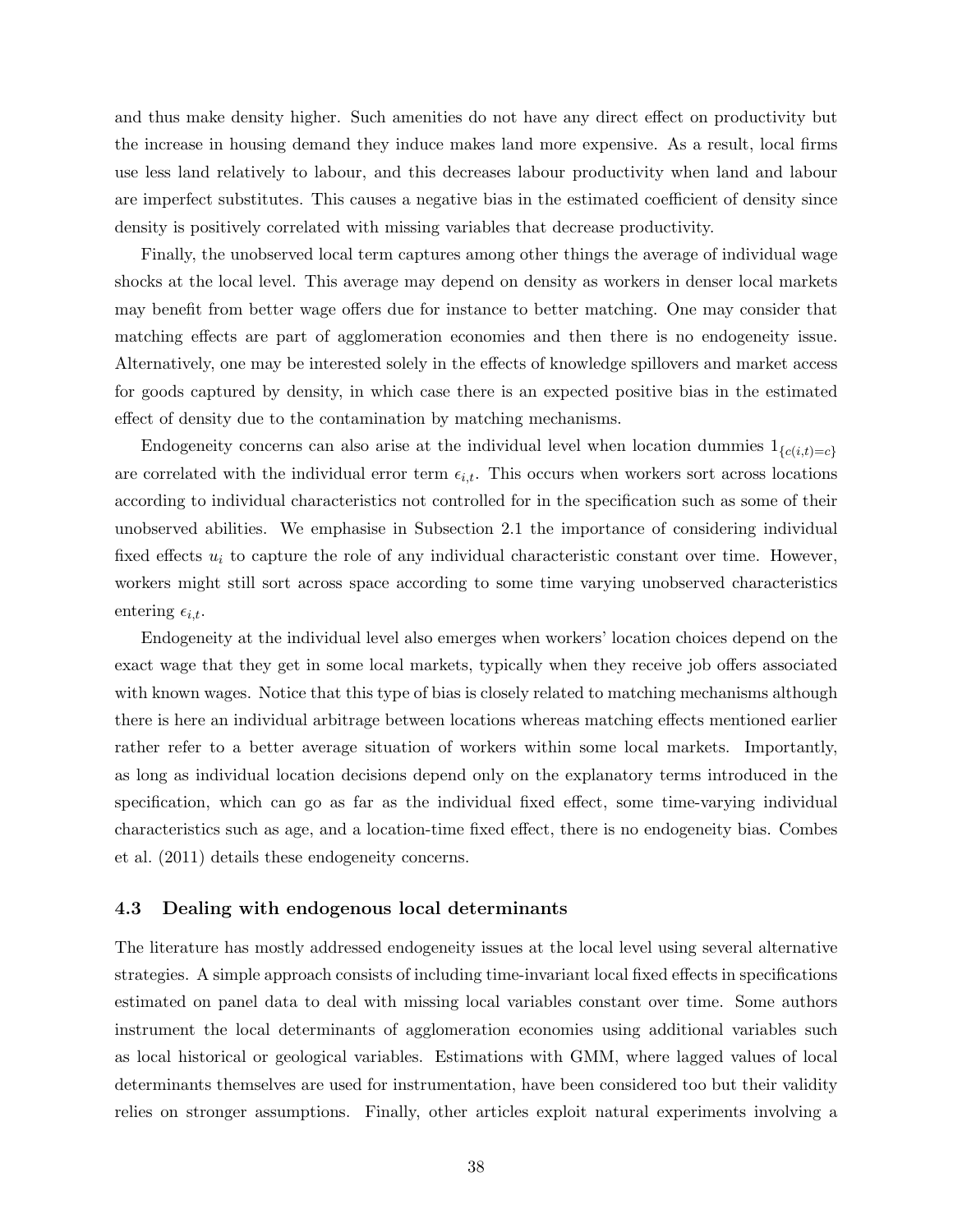shock on local characteristics related to agglomeration economies. This section examines these various strategies. The reader may also refer to the chapter by Baum-Snow and Ferreira (2015) for additional considerations on causality.

By contrast, we are not aware of non-structural contributions dealing with endogeneity at the individual level, to the extent that some concerns would remain in the most complete specifications including both individual and location-time fixed effects. Structural approaches considering dynamic frameworks like those presented in Section 2.4 are clearly a natural direction to go to consider endogenous individual location choices.

#### 4.3.1 Local fixed effects

One reason why local determinants of agglomeration economies can be endogenous is that some missing variables determine them simultaneously with the local outcome. In particular, this is the case when there are missing amenities that affect both local productivity and local population. A strategy for coping with this issue when having panel data at hand is to include local fixed effects in the estimated specification. There are several reasons why this strategy may not work well. First, it does not deal with missing variables that evolve over time: for instance new airports or stations are built or improved over the years depending precisely on their local demand and the performance of local firms and workers. Second, time invariant local fixed effects do not help in solving the endogeneity issue due to reverse causality, such that higher expected wages or productivity in a location attract more firms and workers. Third, identification relies on time variations of the local outcome and local determinants of agglomeration economies only. If the variations of local determinants are mis-measured, which is likely to happen as local determinants are often computed from samples of limited size and variations are often considered only in the short run because the time span of panels is in general pretty short, estimated effects can be highly biased because of measurement errors. This kind of problem can be particularly important for local characteristics which vary little across time, for instance because the economy is close to a spatial equilibrium.<sup>13</sup> Their effect is difficult to identify separately from the role of permanent characteristics that affect productivity without being related to agglomeration economies. Nevertheless, one can try to identify their effect by using an instrumentation strategy applied to a specification in level.

#### 4.3.2 Instrumentation with historical and geological variables

An alternative strategy for coping with endogeneity at the local level consists of finding instruments that deal with both reverse causality and missing amenities. Instruments should verify two conditions: relevance and exogeneity. Instruments are relevant when they are correlated with the instrumented variables  $Z_{c,t}$ , and they are exogenous when they are not correlated with the

<sup>&</sup>lt;sup>13</sup>This does not necessarily mean that they do not shape the magnitude of agglomeration economies.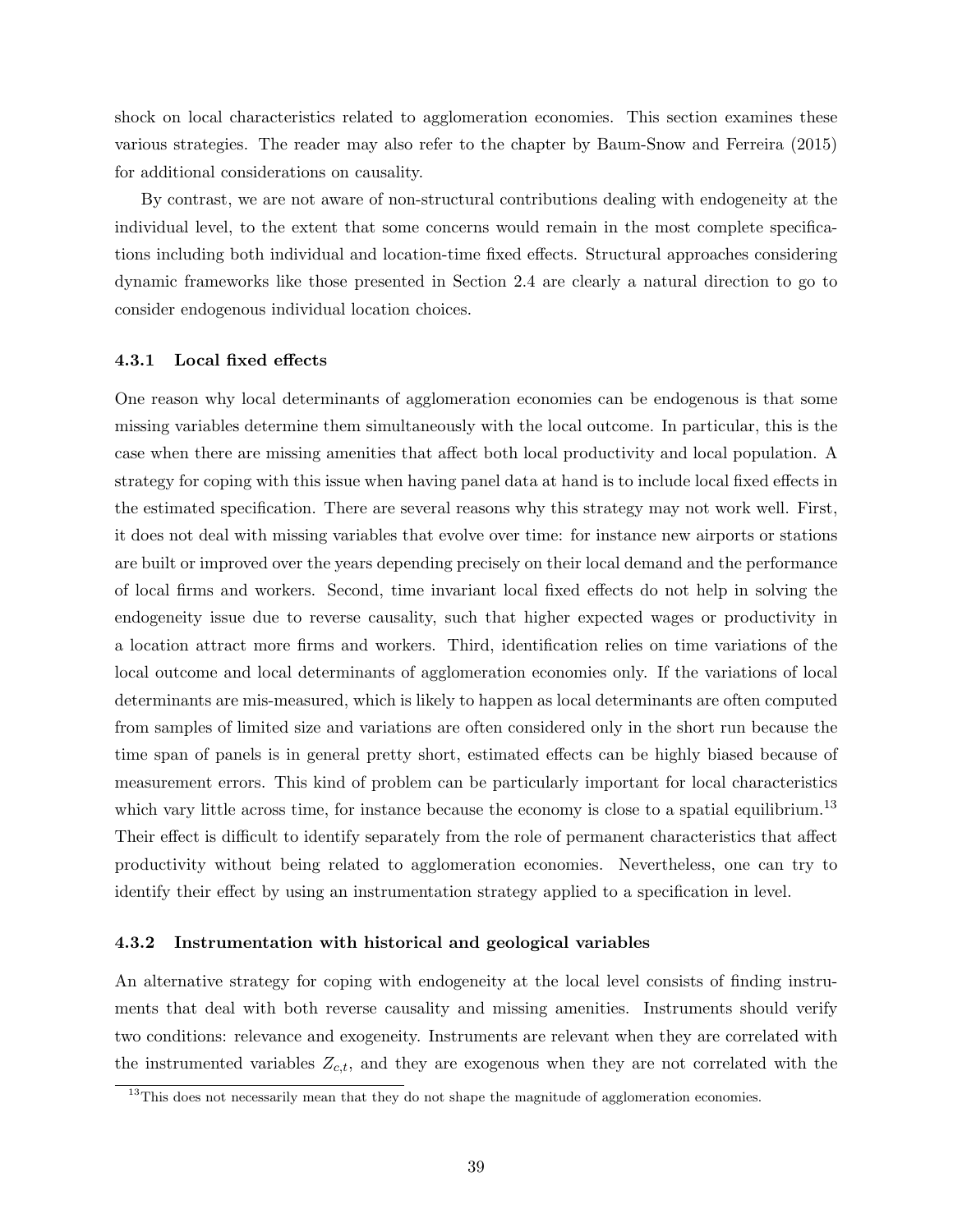aggregate random term  $\eta_{c,t}$ . Two necessary conditions for exogeneity are that instruments are not correlated with missing local variables and not determined by the outcome.

Several sets of instruments have been proposed. The first one consists of historical instruments and more particularly long lagged values of variables measuring agglomeration economies (see Ciccone and Hall, 1996; Combes et al., 2008a). Historical values of population or density are usually considered to be relevant because local housing stock, office buildings and factories last over time and create inertia in local population and economic activity. If lags are long enough (say 150 years), instruments are believed to be exogenous because of changes in the type of economic activities (agriculture to manufacturing then services) and sometimes wars that reshaped the area under study. Local outcomes today are therefore unlikely to be related to components of local outcomes a long time ago that probably affected historical population. However there are local permanent characteristics that may have affected past location choices and still affect local productivity today, such as the centrality of the location in the country, a suitable climate, or geographical features like access to the coast or presence of a large river. If these features are not properly controlled for in regressions, local historical population may not be exogenous.

The second set of instruments consists of geological variables related to the subsoil of the location (see Rosenthal and Strange, 2008; Combes et al., 2010). These variables typically describe soil composition, depth to rock, water capacity, soil erodability, and seismic and landslide hazard. They are believed to be relevant because the characteristics of soils were important for agriculture centuries ago, even millennia ago, and manufacturing and services have then developed where human settlements were already located. They are believed to be exogenous because people may have had only a negligible effect on soil and geology, and these do not influence productivity of most modern activities.

Some authors argue that consumption amenities can be used as instruments since according to the Roback (1982) model, they are relevant because they attract workers and therefore determine local population, and they are exogenous as they would not directly affect local productivity. This is not fully granted, however, because the inflow of workers puts pressure on local land markets, which in turn gives firms incentives to substitute labour for land in the production process, as we have already argued above. As a result, productivity can be affected and consumption amenities are not exogenous. Therefore we advocate using consumption amenities as control variables rather than as instruments when they are available in datasets.

In practice, historical variables are usually found to be extremely relevant instruments, in particular past population, indicating major inertia in the distribution of population over space. Geological variables are also found to be relevant but to a lesser extent and their power to explain instrumented variables is not very high. Exogeneity can only be properly tested by confronting different sets of instruments with each other, under the assumption that at least one set of instruments is valid. Indeed, the Sargan exogeneity test implicitly compares the estimators obtained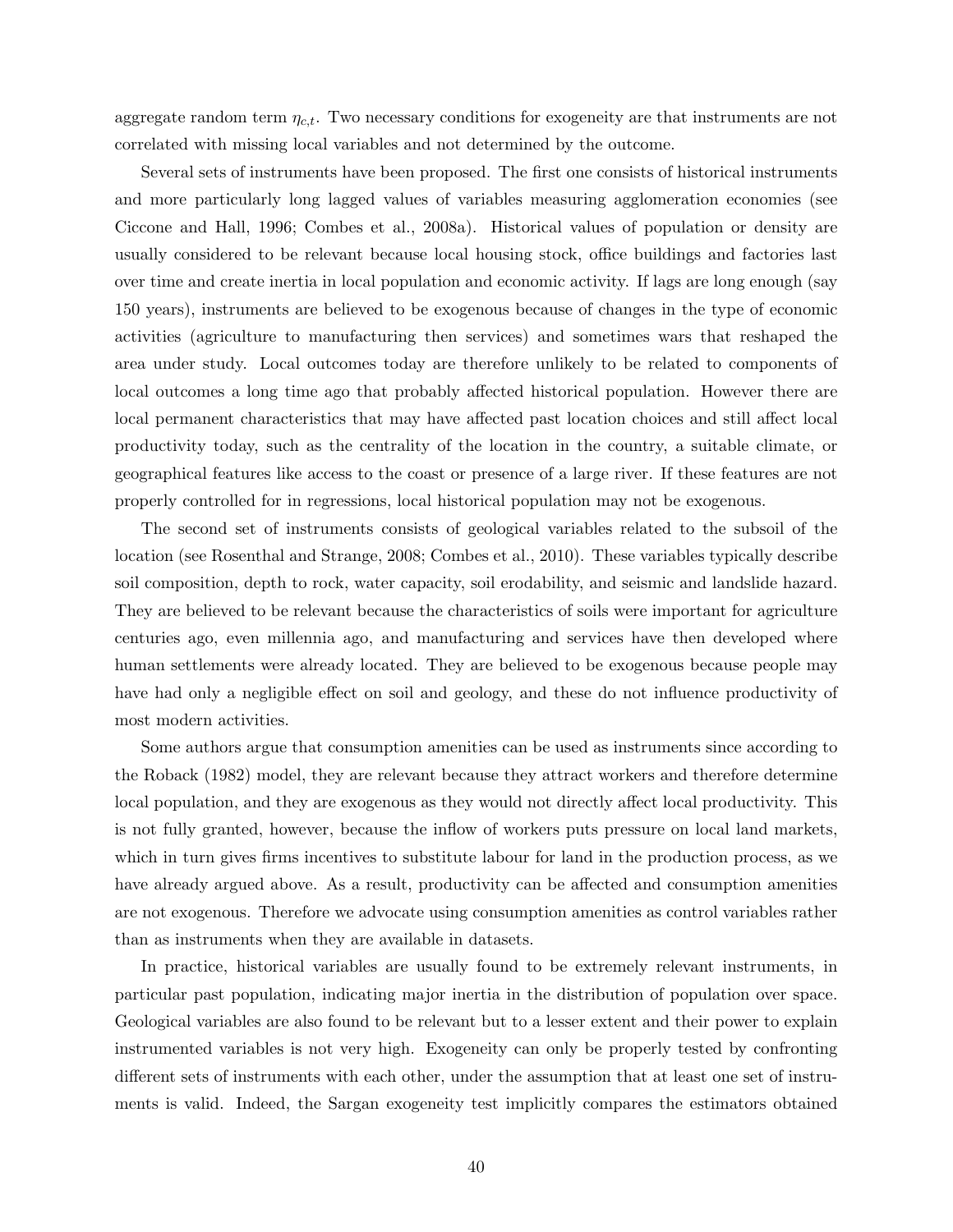with all the alternative combinations of instruments. The test is passed when these estimators are not significantly different from each other. One has to make the assumption that at least one set of instruments is valid such that the instrumental variable estimator obtained with that set of instruments is consistent. Otherwise, the test could be passed with all instruments being invalid and the instrumental variable estimators obtained with the different combinations of instruments all converging to the same wrong value. As an implication, making an exogeneity test using only very similar instruments (for instance population 150, 160 and 180 years ago) is not appropriate since the estimated coefficient could be biased the same way in all cases and the over-identification test would then not reject exogeneity. An over-identification test using different types of instrument which are not of same nature is more meaningful. For instance, it is likely that historical and geological variables satisfy this property: even if geology initially influenced people location choices a very long time ago, many other factors have also determined the distribution of population across space since then and make local historical population a century ago less related to local geology. Some authors, such as Stock and Yogo (2005), have started to develop weak instrument tests that assess whether different instruments have enough explanatory power of their own and can be used together to conduct meaningful over-identification tests. Such tests should be systematically reported.

Lastly, since Imbens and Angrist (1994), it has been emphasised that instrumentation identifies a Local Average Treatment Effect (LATE) only, i.e. an effect specific to the chosen instruments, and not necessarily the average treatment effect (ATE). Some differences between the two occur when instruments differently weight observations, locations here, in regressions. For instance, current total population may be instrumented with historical urban population rather than historical total population because of data availability issues (see Combes et al., 2008a). In that case, the instrument is more relevant for locations with a current population which is large. Indeed, the instrument takes the value zero for all locations with no urban population a long time ago, and still varies with positive value for locations of large size with positive urban population a while ago. Overall, this argues for considering different sets of instruments, testing whether they lead to similar estimates as mentioned earlier, and keeping in mind the arguments developed here for the interpretation of different estimates.

#### 4.3.3 Generalised Method of Moments

A third strategy that has been used to cope with endogeneity issues when having panel data is to use a GMM approach to estimate the specification in first difference while using lagged values of variables as instruments, both in level and first difference. Two main types of specification involving determinants of agglomeration economies have been estimated that way: dynamic specifications of employment at the city-industry level (Henderson, 1997; Combes et al., 2004) and static or dynamic specifications of TFP or wages (Henderson, 2003; Mion, 2004; Graham et al., 2010; Martin et al.,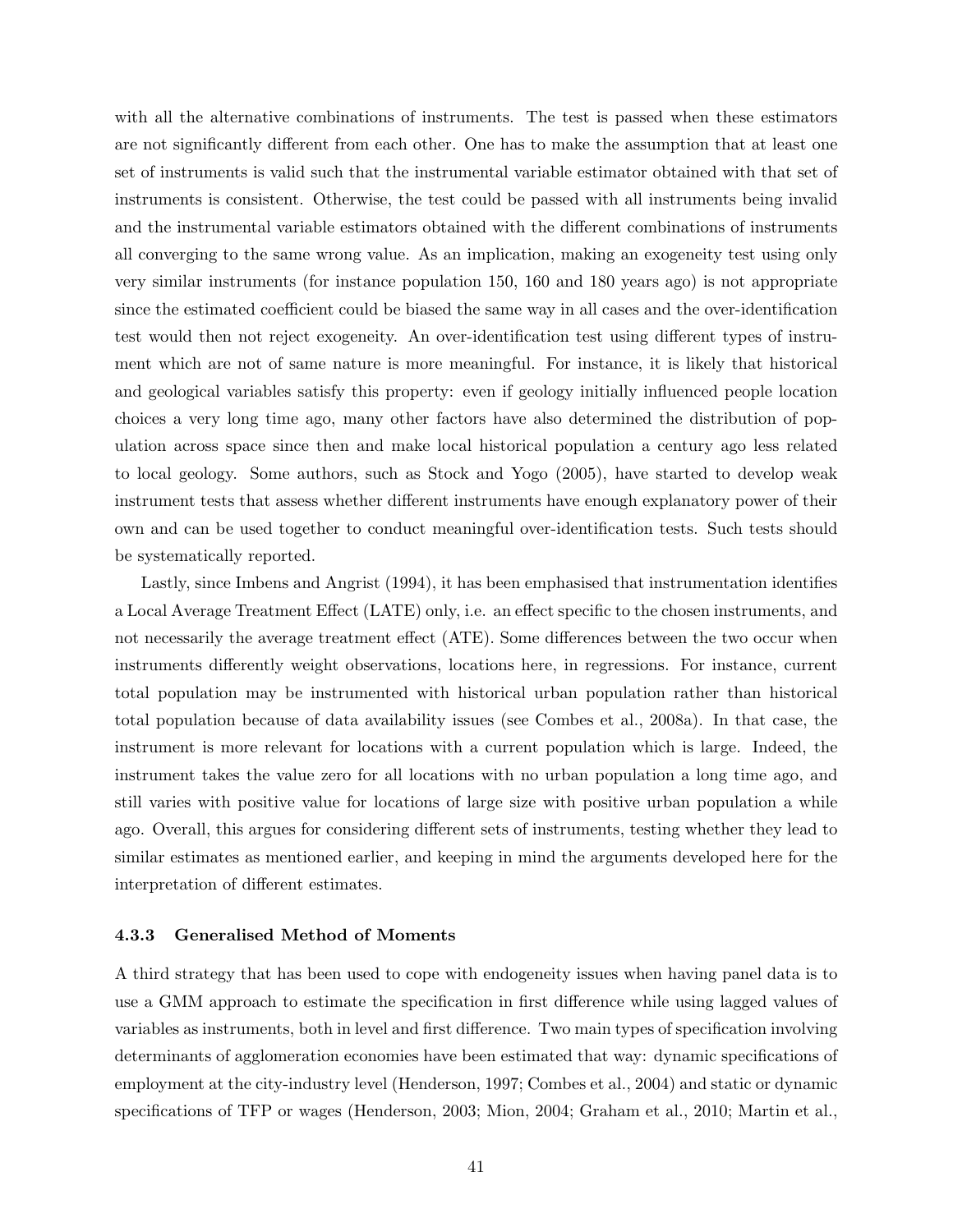2011). As detailed in Subsection 4.1, articles on productivity typically specify in logarithm the firm production or value added as a function of labour, other inputs (usually physical capital), local variables determining agglomeration economies, possibly earlier in time, and a firm fixed effect capturing time-invariant firm and local effects. The specification is rewritten in first difference between t and  $t-1$  to eliminate the firm fixed effect. A similar strategy is implemented at the local level when no firm level data are available. When the effects of all variables are estimated in a single step, first differences of labour, capital and local variables are simultaneously instrumented by their past values in  $t - k$  with  $k \geq 2$ , and/or by their past levels. When a two-step strategy is implemented such that a TFP specification is first estimated and then either local-time averages of residuals or local-time fixed effects are regressed on local characteristics in a second step, the same kind of instrumentation can be implemented at each step. Lastly, an alternative approach has been proposed by Graham et al. (2010) who specify a VAR model where the first equation relates current labour productivity to its past values and those of local characteristics, and additional equations relate current values of local characteristics to their past values and those of productivity. All equations are simultaneously estimated with dynamic GMM and Granger tests are used to assess the presence of reverse causality between productivity and local characteristics.

As detailed in Section 6.1 below, studies of employment dynamics specify city-industry employment at time t as a function of its lags at times  $t - 1, ..., t - k$  with  $k \geq 1$ , other time-varying local characteristics and a city-industry fixed effect. Lags of the dependent variable capture both mean-reversion and agglomeration size effects as argued by Combes et al. (2004), while local characteristics capture other types of agglomeration economies.<sup>14</sup> Again the specification is rewritten in first difference between t and  $t - 1$ , and first-differenced lags of city-industry population are instrumented with past levels before  $t - k$  with  $k \geq 3$ , and other local variables with their value in  $t-2$ .

The approach is valid when the two conditions of relevance and exogeneity of instruments are verified. Relevance of instruments is usually not an issue as there is some inertia in local variables and the time span is usually short (a couple of decades at most). Exogeneity can be the most problematic issue. Take the example of city-industry employment  $y_{z,s,t}$  written in first difference  $\Delta y_{z,s,t} = y_{z,s,t} - y_{z,s,t-1}$  and regressed on its lagged value  $\Delta y_{z,s,t-1}$ . The practice consists in instrumenting  $\Delta y_{z,s,t-1}$  with the past level  $y_{z,s,t-2}$ . Typically, the exogeneity condition is not verified if the shock in the outcome specification, say  $\nu_{z,s,t}$ , is serially correlated. This causes the shock in first difference  $\Delta \nu_{z,s,t}$  to correlate with the employment past level  $y_{z,s,t-2}$ . Industry-city shocks probably last several years and the exogeneity condition is thus unlikely to hold. One may wish to use as instruments more remote past levels  $y_{z,s,t-k}$  with k much larger than two to attenuate the bias but this strategy will also probably fail when the data span 15 or 20 years only. A common practice for testing the validity of the exogeneity condition is to use several lags of the outcome

<sup>&</sup>lt;sup>14</sup>Note that there are specific interpretation issues that are discussed in Section 6.1.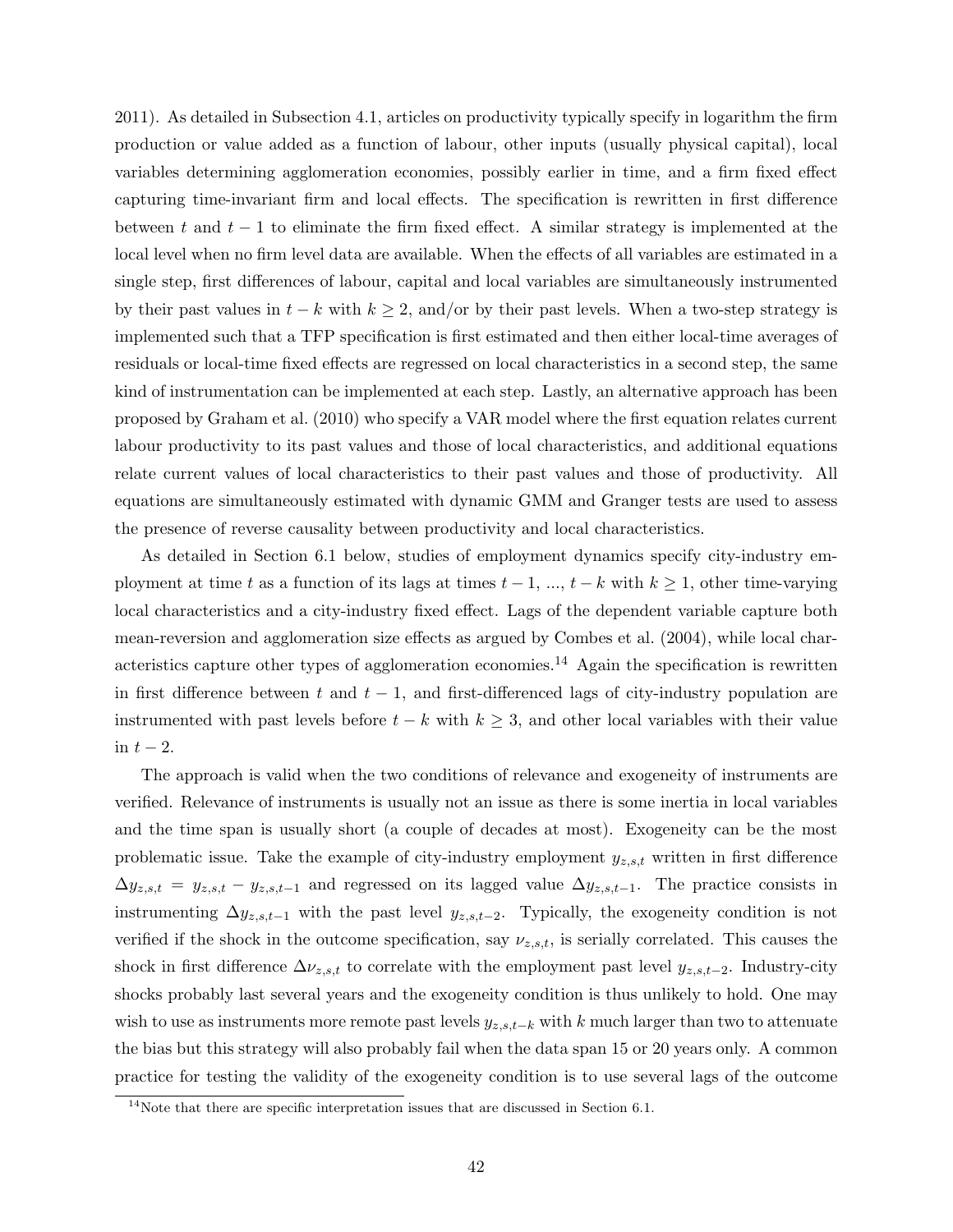before  $t-1$  as instruments and conduct a Sargan exogeneity test. This practice is dubious since the test relies on instruments all from the same source, the dependent variable itself. As suggested earlier, variables of a different kind should be used as instruments together with past values of the outcome for the test to be meaningful. Overall, we advise against relying on approaches based on GMM with lagged values as instruments to identify the role of local determinants on local outcomes.

#### 4.3.4 Natural experiments

Another strategy for dealing with an endogenous local determinant consists of exploiting the context of a natural experiment that has induced a sizeable localised shock on that determinant which is not directly related to the outcome variable. The general idea of the approach is to evaluate the effect of the variable from the comparison of the average variation in outcome in places which have experienced the shock with the average variation in outcome in comparable places which have not. Sometimes, the quantitative value of the shock is not known, and only its effect (i.e. the change in the agglomeration determinant times the coefficient variable) is identified. To see this, consider the aggregate model:

$$
\beta_{c,t} = Z_{c,t}\gamma + \theta_c + \eta_{c,t} \tag{52}
$$

where  $\beta_{c,t}$  is a local outcome such as a location-time fixed effect estimated in first step on individual data,  $Z_{c,t}$  includes the local characteristics that determine agglomeration effects, and  $\theta_c$  is a location fixed effect capturing among others the role of local time invariant characteristics. A common practice is to make the city fixed effect disappear by rewriting the model in first difference:

$$
\Delta \beta_{c,t} = \Delta Z_{c,t} \gamma + \Delta \eta_{c,t} \tag{53}
$$

Beyond the fact that controlling for time invariant local effects can raise measurement issues as discussed above, another problem is that the variation in local variable  $\Delta Z_{c,t}$  may be correlated with the variation in residual  $\Delta \eta_{c,t}$  because of unobserved time-varying amenities or reverse causality. This problem can be circumvented in the case of a natural experiment. Consider that there is a subset denoted tr (for treated) of  $N_{tr}$  locations experiencing a shock, or "treatment", that affects the local variable from date  $\tau$  onwards such that  $Z_{c,t} = \bar{Z}_{c,t} + \phi 1_{\{t \geq \tau\}}$  where  $\bar{Z}_{c,t}$  is the value of the local variable in the absence of shock, and  $1_{\{t\geq \tau\}}$  is a dummy for being affected by the shock. Consider also that there is a subset denoted ntr (for non-treated) of  $N_{ntr}$  locations that do not experience any shock from date  $\tau$  onwards. The difference-in-differences estimator of the effect of the shock between dates  $\tau - 1$  and  $\tau$  is the difference between the average outcomes of the treated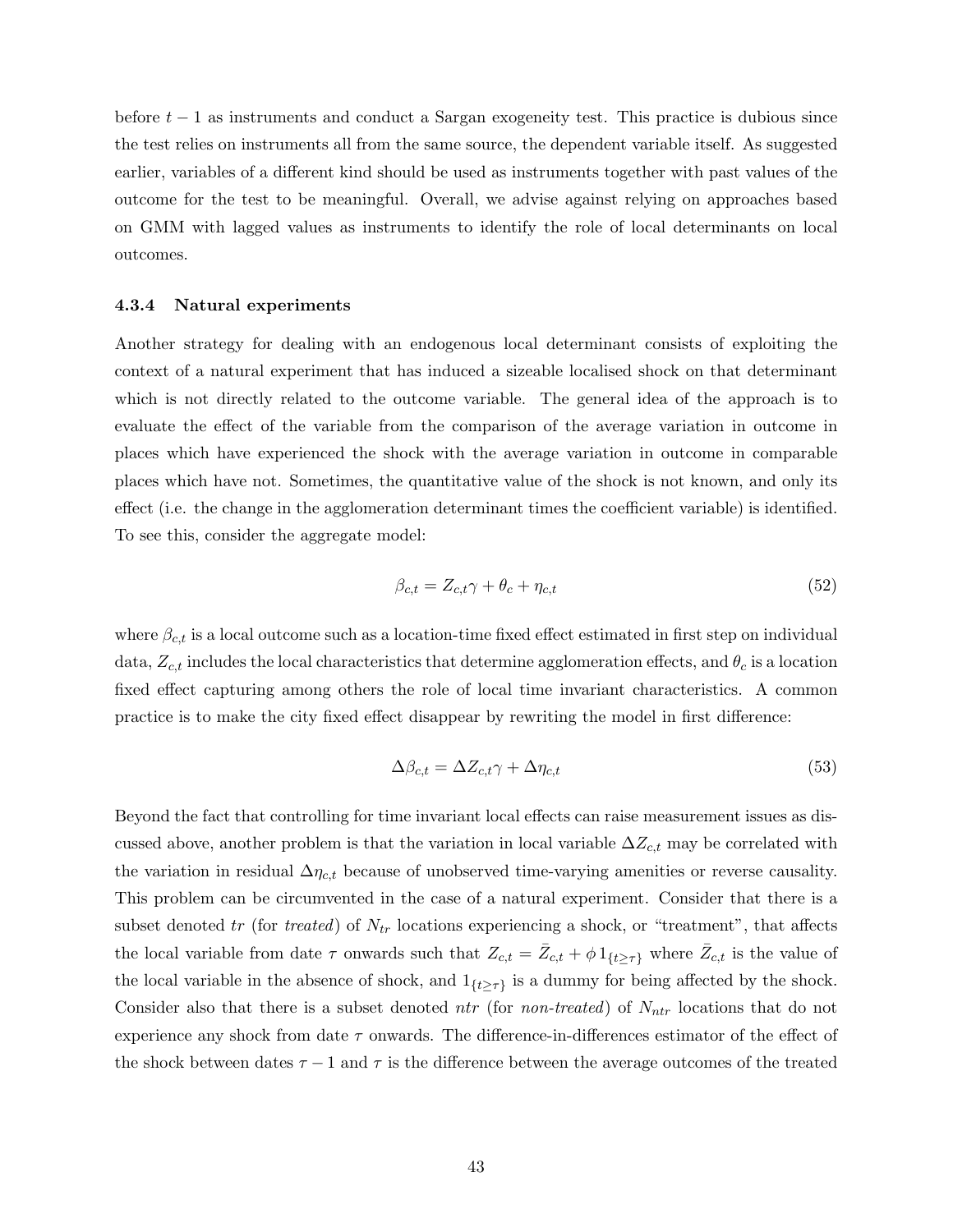and non-treated locations, given by:

$$
\widehat{\phi\gamma} = \frac{1}{N_{tr}} \sum_{c \in tr} \Delta \beta_{c,\tau} - \frac{1}{N_{ntr}} \sum_{c \in ntr} \Delta \beta_{c,\tau}
$$
\n(54)

This estimator converges to the true effect of the shock  $\phi \gamma$  provided that the numbers of locations in the treated and non-treated groups tend to infinity and that there is similarity between treated and non-treated locations in terms of growth of local variables and shocks in the absence of treatment:

$$
E\left[\Delta \bar{Z}_{c,t} \middle| c \in tr\right] = E\left[\Delta \bar{Z}_{c,t} \middle| c \in ntr\right] \quad \text{and} \quad E\left[\Delta \eta_{c,t} \middle| c \in tr\right] = E\left[\Delta \eta_{c,t} \middle| c \in ntr\right]. \tag{55}
$$

Note that when the value of the shock  $\phi$  is observed, it is then possible to recover the marginal impact of the local variable,  $\gamma$ .

The challenge when using a natural experiment is to find a control group which is similar to the treated group such that locations in the two groups would have experienced similar variations in local characteristics absent the shock and such that their unobserved characteristics would have evolved similarly. If this is not the case, strategies based on matching can lead to further comparability between the two groups or regression discontinuity approaches can be used to identify the effect of treatment locally.

A limitation when exploiting a natural experiment, in particular when using these two complementary strategies, is that external validity is not granted. The shock may be specific to a particular context and locations in the treated and non-treated groups may not be representative of the overall set of cities. Therefore the estimator obtained from the natural experiment may not correspond to the average effect of the shock for the whole set of cities.

Some papers such as Hanson (1997), Redding and Sturm (2008), and Greenstone et al. (2010) have achieved some success in using natural experiments when studying the effect of local determinants of agglomeration economies on outcomes of firms. We detail their strategies and conclusions in Section 5.4 concerning the results obtained in the literature.

# 4.4 Tackling the role of firm characteristics

We have so far considered a production function where the total factor productivity of firms is influenced by location but not by any intrinsic characteristic of firms. It is possible to argue though that firms differ in their management teams, with some being more efficient than others, and this creates some heterogeneity in productivity. Moreover, there can be some sorting of firms across space depending on management efficiency, for instance with firms with the better management teams being created in larger locations. International trade models with heterogeneous firms also imply that only the most able firms can survive in larger markets (see for instance Melitz and Ottaviano, 2008) due to competition effects that are not related to any kind of agglomeration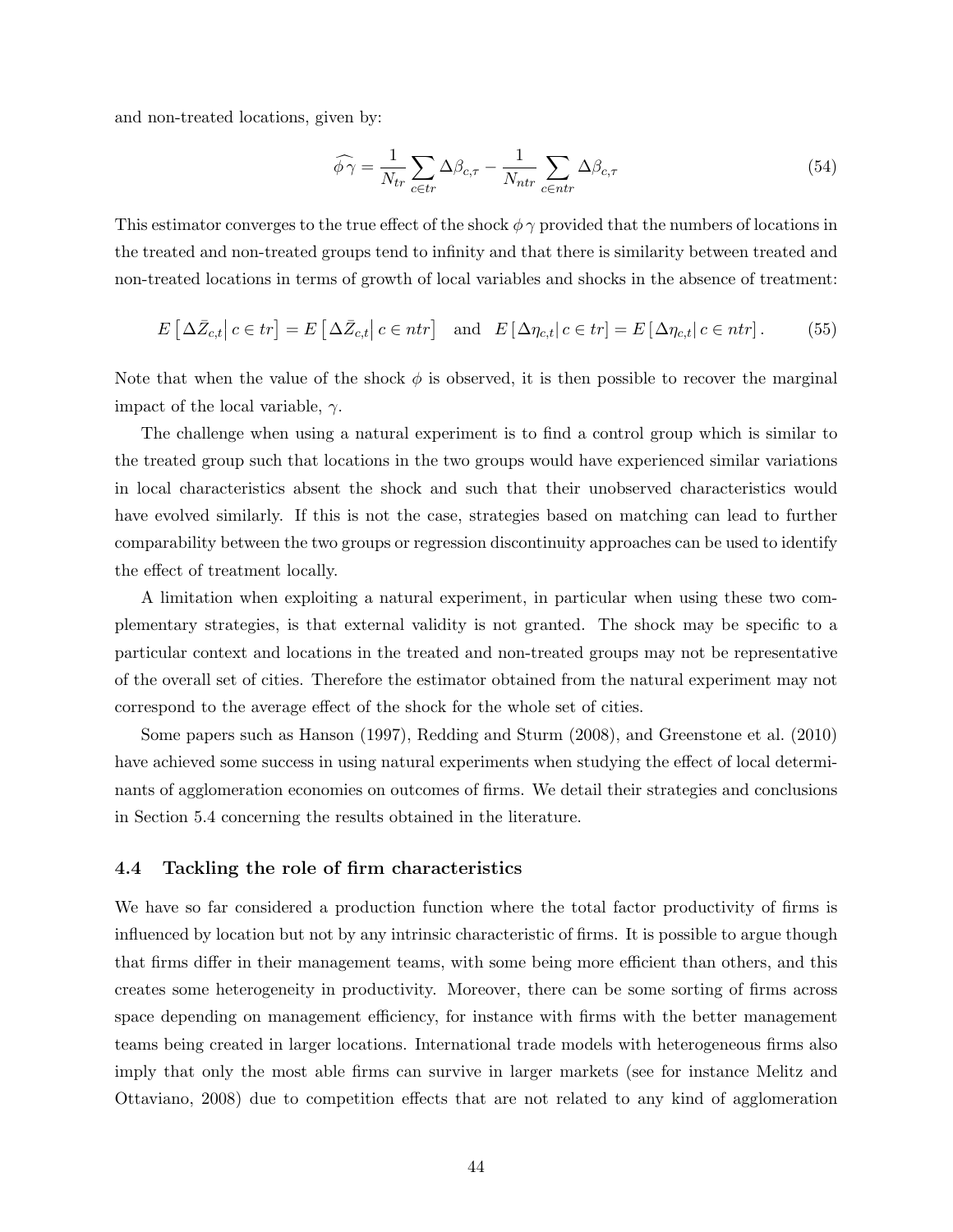gains. If such firm selection effects exist and firm heterogeneity is not properly taken into account, estimated effects of local characteristics such as city size are biased.

Heterogeneity in firm productivity can be taken into account in specifications of firm output value derived in Subsection 4.1 by making the TFP specific to the firm rather than to the area in the same way we did for output and input prices. A possible way of taking into account firm heterogeneity in wage regressions is to include firm fixed effects in wage specifications such as (6) which becomes:

$$
y_{i,t} = u_i + v_{j(i)} + X_{i,t}\theta + Z_{c(i,t),t}\gamma + \eta_{c(i,t),t} + \epsilon_{i,t}.\tag{56}
$$

where  $j(i)$  is the firm of individual i and  $v_j$  is a firm fixed effect. Two estimation issues need to be discussed. First, it is never possible to control properly for all productive amenities by including explanatory variables at the local level in the regression. Firm fixed effects are thus bound to capture the effect of any omitted local variable not varying over time and they thus cannot simply be interpreted as firm effects. From a theoretical point of view, this is crucial when trying to interpret the correlation between worker and firm fixed effects. This correlation does not necessarily capture the effect of a worker-firm match but could also capture the effect of a worker-area match with some sorting of firms depending on unobserved local characteristics. Nevertheless, firm fixed effects can still be considered as controls.

Second, it is difficult, if not impossible, to take into account time-varying local unobservables in the computation of standard errors. Indeed, the two-step approach proposed in Subsection 2.1.1 cannot be applied since local-time fixed effects cannot be identified separately from firm fixed effects. This occurs because firms do not move across space and the local average of their effects is then confounded with local effects. The larger the unobserved local effects, the larger the possible bias in standard errors derived from least square estimation. Some determinants of agglomeration economies could appear to have a significant effect, whereas they would not if unobserved local effects were properly considered.

An alternative approach consists of introducing proxies in the specification for firm characteristics related for instance to management or organisation, instead of firm fixed effects. One can then apply the two-stage approach to properly take into account local unobservables in the computation of standard errors. Such proxies are hard to find however and, when estimations are conducted in a single step, firm variables may also capture their effects which can be due to agglomeration economies. In particular, some authors use firm size as a regressor and do not control for local-time fixed effects (see for instance Mion and Naticchioni, 2009). Firm size may not only capture firm productivity but also agglomeration gains from increasing returns to scale due to a better market access. One may try to distinguish firm productivity by rather using firm size centred with respect to its local average. Another clear limitation to controlling for firm size is that it depends on time-dependent shocks that also affect wages. This causes a simultaneity bias in the estimations. Note that all these issues are common to most firm observed characteristics.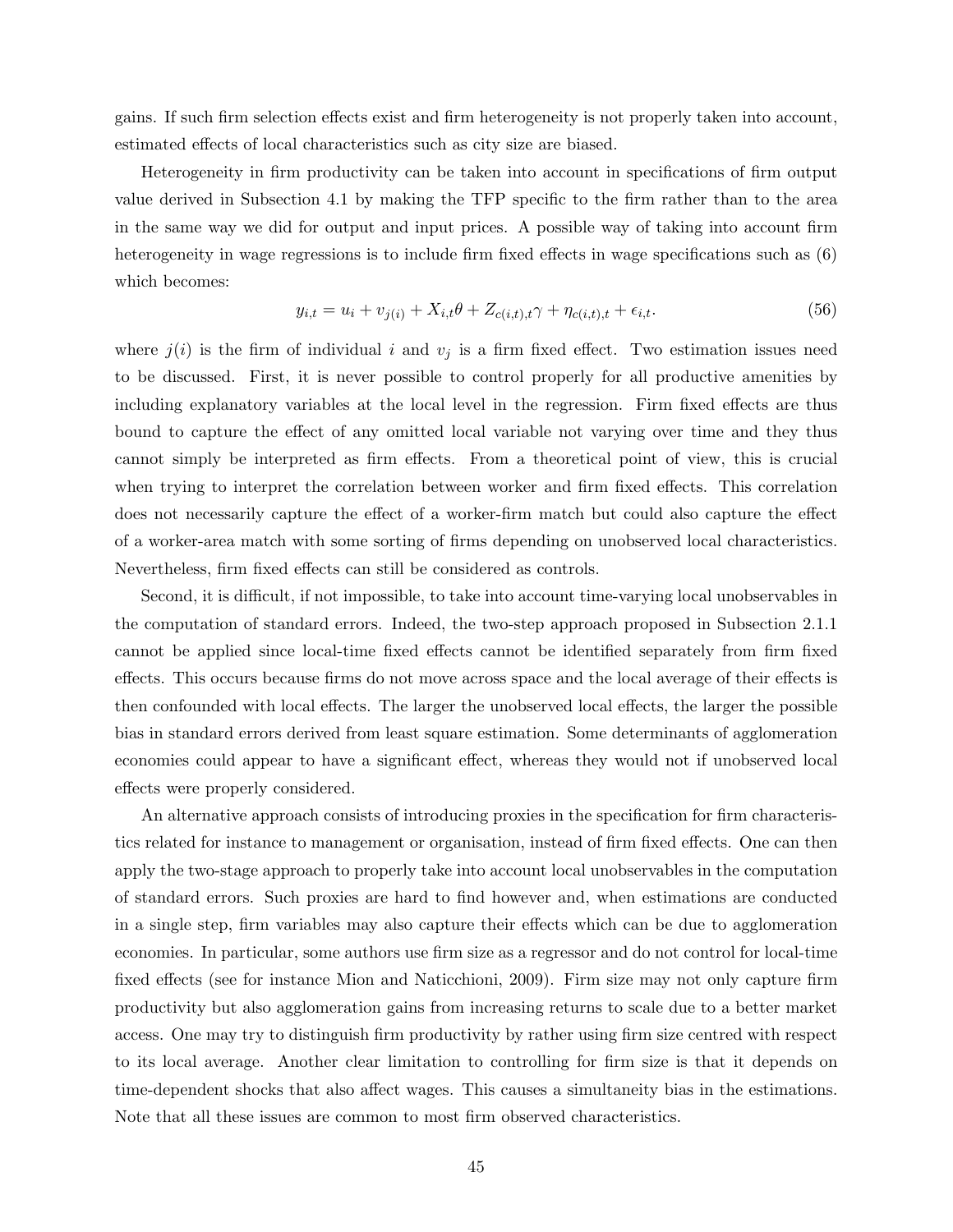Firm heterogeneity can itself be used to distinguish agglomeration effects from competition effects as proposed by Combes et al. (2012b). This paper considers a value-added specification where only labour, capital and skills are introduced. Firm TFP is measured with the residual computed at the firm level. An economic geography model with heterogeneous firms shows that a test for the presence of agglomeration and competition effects can then be conducted by comparing firms' TFP distributions in small and large cities. If the distribution in large cities is a right-shifted version of the distribution in small cities, all firms in large cities benefit from agglomeration effects. If the distribution in large cities is rather a left-truncated version of the distribution in small cities, competition is fiercer in large cities which leads to a larger share of the least productive firms being unable to survive there. Estimations from French data taking into account both the right-shift and left-truncation transformations support the presence of agglomeration effects but not the presence of competition effects.

# 4.5 Other empirical issues

### 4.5.1 Spatial scale

Papers differ in the spatial scale at which the impact of local determinants is measured. There are two main reasons for that: there is no real consensus on the spatial scope at which each agglomeration mechanism takes place and any local determinant captures in general several mechanisms, the relative intensity of which can differ across spatial scales. Theory makes it clear that the spatial scope of agglomeration effects depends on their type. For instance, whereas technological spillovers often require face-to-face contacts, other agglomeration effects such as input-output linkages could take place at a larger scale such as the region. The issue is in fact more complicated as changing the size of the spatial units usually involves changing their shape, and both changes create Modifiable Areal Unit Problems (MAUPs) that were already mentioned above. However, Briant et al. (2010) show in the particular case of the effect of local density on individual wages, that changing shapes is of secondary importance for the estimates compared to taking into account individual unobserved heterogeneity with individual fixed effects. Changing the size of units has a slightly larger effect but an order of magnitude lower than biases related to mis-specifications. Hence, choosing the right specification when measuring the impact of local characteristics appears to be more important than choosing the right spatial units. In practice, differences in estimates when the spatial scale varies can give a clue on the various agglomeration mechanisms at play at the various scales. Typically, knowledge spillovers, human capital externalities and matching effects should be the most prevalent agglomeration forces at short distances, say within cities or even neighbourhoods. By contrast, the effects of market access for both final and intermediate goods emphasised by economic geography models should be the main agglomeration forces driving differences in local outcomes at a larger scale, typically the region.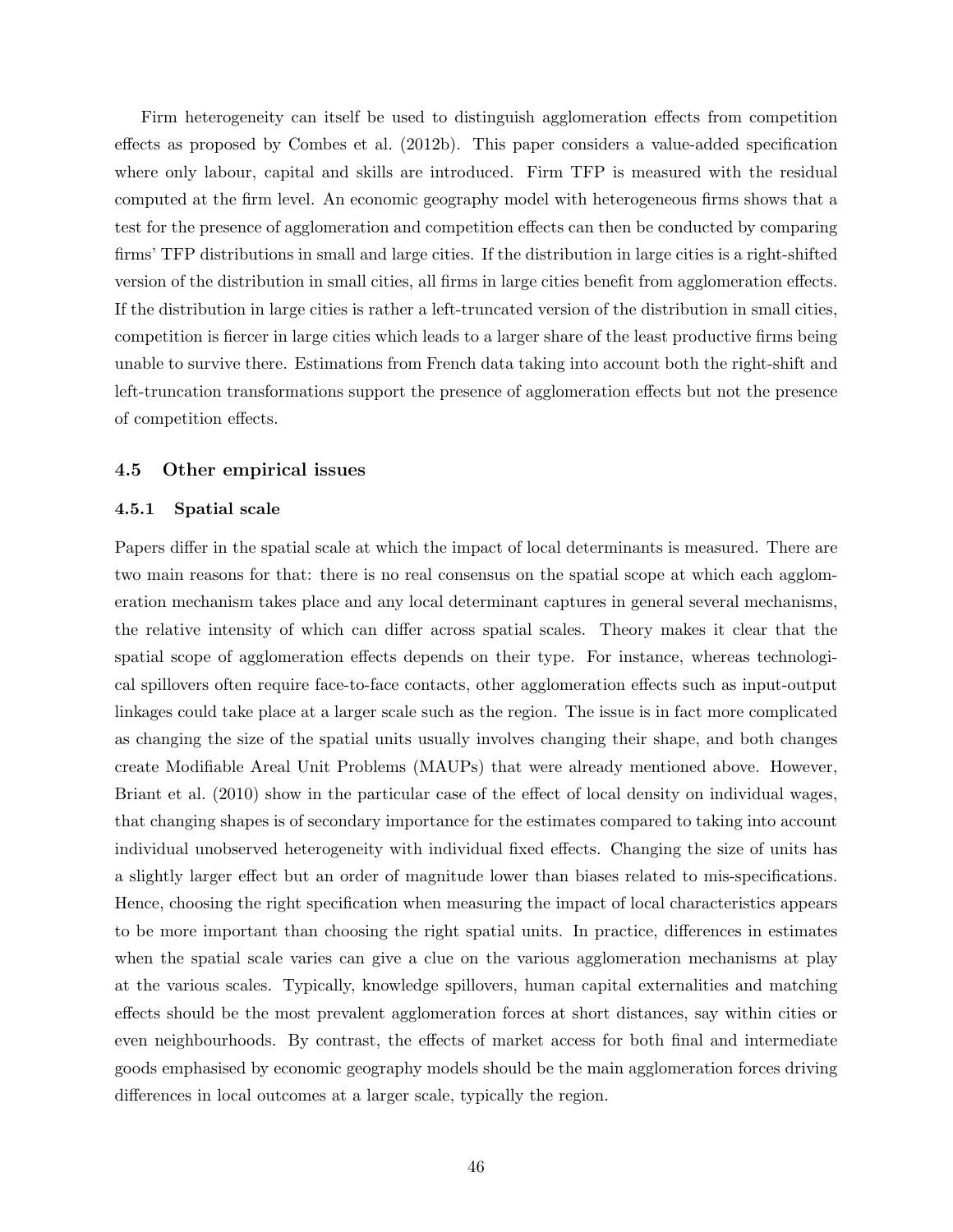Keeping these remarks in mind, some articles have tried to evaluate the spatial extent of the impacts of local characteristics, and the scale at which they are the strongest. A common approach is to consider an individual or location defined at a fine scale and to draw rings around it with increasing radius. The value of any local characteristic can be computed using only locations within each ring separately. The spatial extent of agglomeration effects related to the local characteristic is then tested by including within the same specification its values for all rings. Among the first studies using this strategy on US data, Rosenthal and Strange (2003) were aiming at explaining local firm creation and Desmet and Fafchamps (2005) local employment. In Rosenthal and Strange (2003), local activity is considered to be located within 1 mile of the zip code centroid, and three rings around it are considered. The first ring contains activities located between 1 and 5 miles, the second between 5 and 10 miles, and the third between 10 and 15 miles. In Desmet and Fafchamps (2005), the first ring contains activities located between 0 and 5 kilometres from the county, the second between 5 and 10 kilometres, the third between 10 and 20 kilometres and so on every 10 kilometres up to 100 kilometres. Agglomeration effects are considered to attenuate with distance when a decreasing impact is obtained the further away the rings are from the location. The spatial scope of agglomeration effects is given by the distance after which the local characteristic does not have a significant effect any more. It can happen that agglomeration effects first increase with distance before decreasing. The turning point gives the spatial scale at which they are the strongest.

#### 4.5.2 Measures of observed skills

Individual skills are not evenly distributed across locations. Combes et al. (2008a) show for instance that individual fixed effects and location fixed effects obtained from the estimation of a wage equation from French data are largely positively correlated. The uneven distribution of traits, intelligence and education is documented for the US by Bacolod et al. (2010). Bacolod et al. (2009b) show that city size is positively correlated with cognitive and people skills but negatively correlated with motor skills and physical strength. Bacolod et al. (2009a) also provide evidence that workers in the right tail of the people skill distribution in large cities have higher skills than those in small cities, and that the least skilled are less skilled in large cities than in small cities. This is in line with Combes et al. (2012c) who measure skills with individual fixed effects and Eeckhout et al. (2014) who measure skills with diplomas. Both papers conclude that there is a distribution of skills with larger variance and shifted to the right in larger cities. As discussed above, skills have two specific roles to play when estimating the effects of agglomeration economies on an economic outcome. First, skills can themselves be one of the determinants of agglomeration economies. Second, there can be some sorting of skills across locations and it is important to control for this to avoid biases when measuring the impact of local characteristics related to agglomeration economies.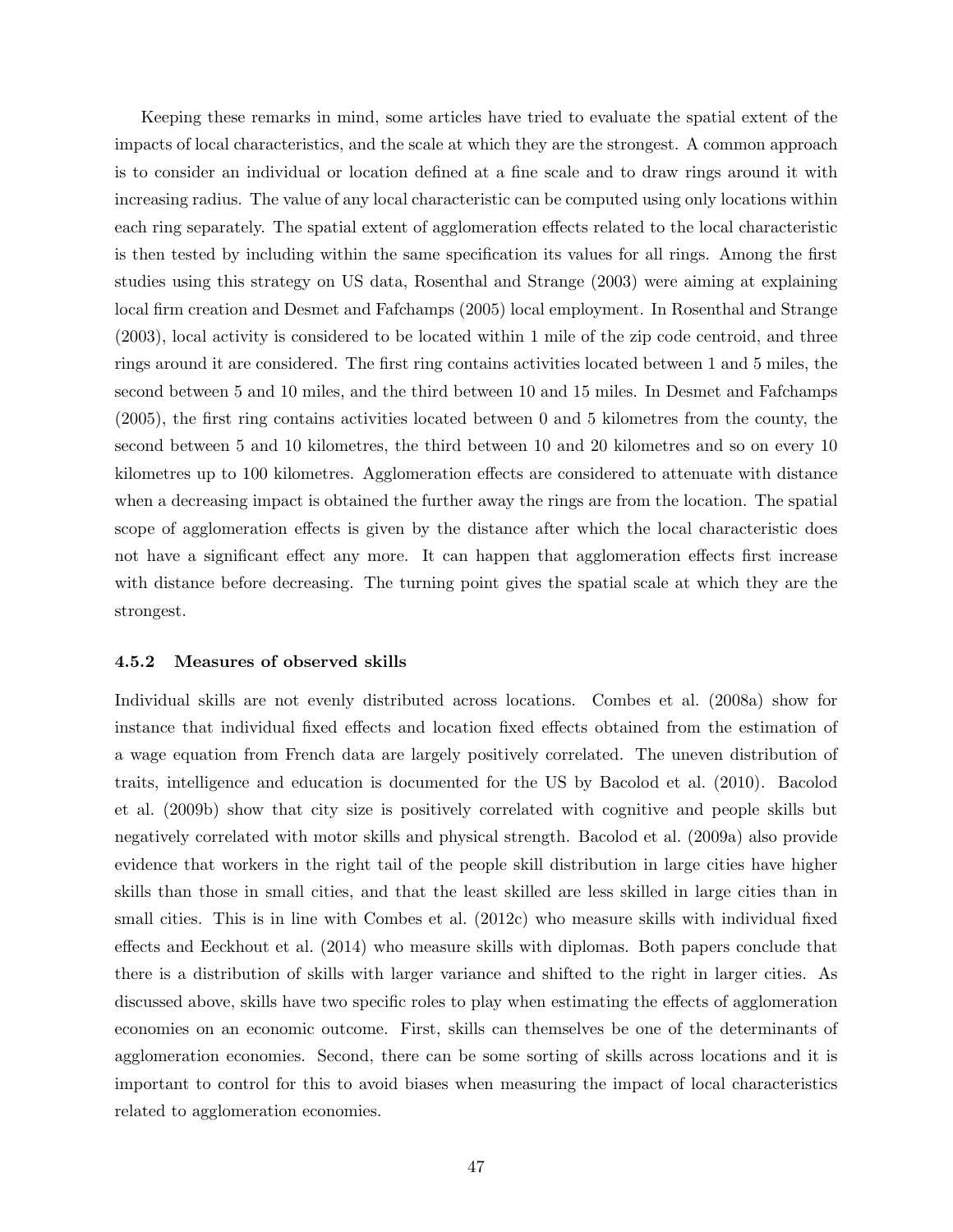As mentioned above, it is possible to keep the form of skills unspecified in wage equations by introducing individual fixed effects when using panel data. This has the two drawbacks that one has to rely on mobile individuals for identification and individual characteristics that matter for productivity cannot be identified. This strategy cannot be implemented when panel data are not available but various measures of observed skills can be used at the cost of not controlling for unobservable individual characteristics. There is a long tradition in labour economics of using obvious measures such as diplomas or years of schooling and we may mention Duranton and Monastiriotis (2002) on the UK and Wheaton and Lewis (2002) on the US as two early attempts that followed that route. It is also tempting to use the socio-professional category, 'occupation', which is often recorded in labour force surveys. It captures the exact job done by workers and part of the effects of past career, and may thus be considered as a measure that should be more correlated with current skills than education. On the other hand, there is an endogeneity concern since occupation is attached to the job and is jointly determined with the wage. There is no obvious solution for this endogeneity issue, except to use a more structural approach that would jointly model wages and occupational choice.

An interesting alternative is to introduce measures of traits and intelligence. Bacolod et al. (2009b) and Bacolod et al. (2010) build on psychological approaches and use detailed occupations from the Dictionary of Occupational Titles (DOT) to construct such measures using information on job requirements and principal component analysis. They end up with four indices related to cognitive skills, people skills, motor skills, and physical strength. It is possible to assess how individuals score on these four dimensions from the job they have just after their education. Bacolod et al. (2009b), in line with studies in labour economics, also use the Armed Forces Qualification Test (AFQT), the Rotter index, and the SAT scores for college admission in the US to control further for worker ability and better capture the quality of education. Some attempts have also been made to use other indirect proxies to control for skills. Fu and Ross (2013) use dummies for locations of residence, with the idea that the choice of a residential location is based on tastes, which are themselves likely to be partially correlated with individual productivity. At the same time, the location of residence can be endogenous as it is chosen while taking into account the location of the workplace and wage.

# 4.5.3 Functional form and decreasing returns to agglomeration

Most papers estimate a log-linear relationship between local outcome and local characteristics. When the elasticity is between 0 and 1, this corresponds to a function in levels which is concave but non-decreasing. This is an approximation and there is no theoretical reason why the relationship between the logarithm of local outcome and the logarithm of local determinants should be linear. Theory rather predicts that the marginal returns to agglomeration should be decreasing with city size, for instance because local congestion increases as the city grows. Gains from human capital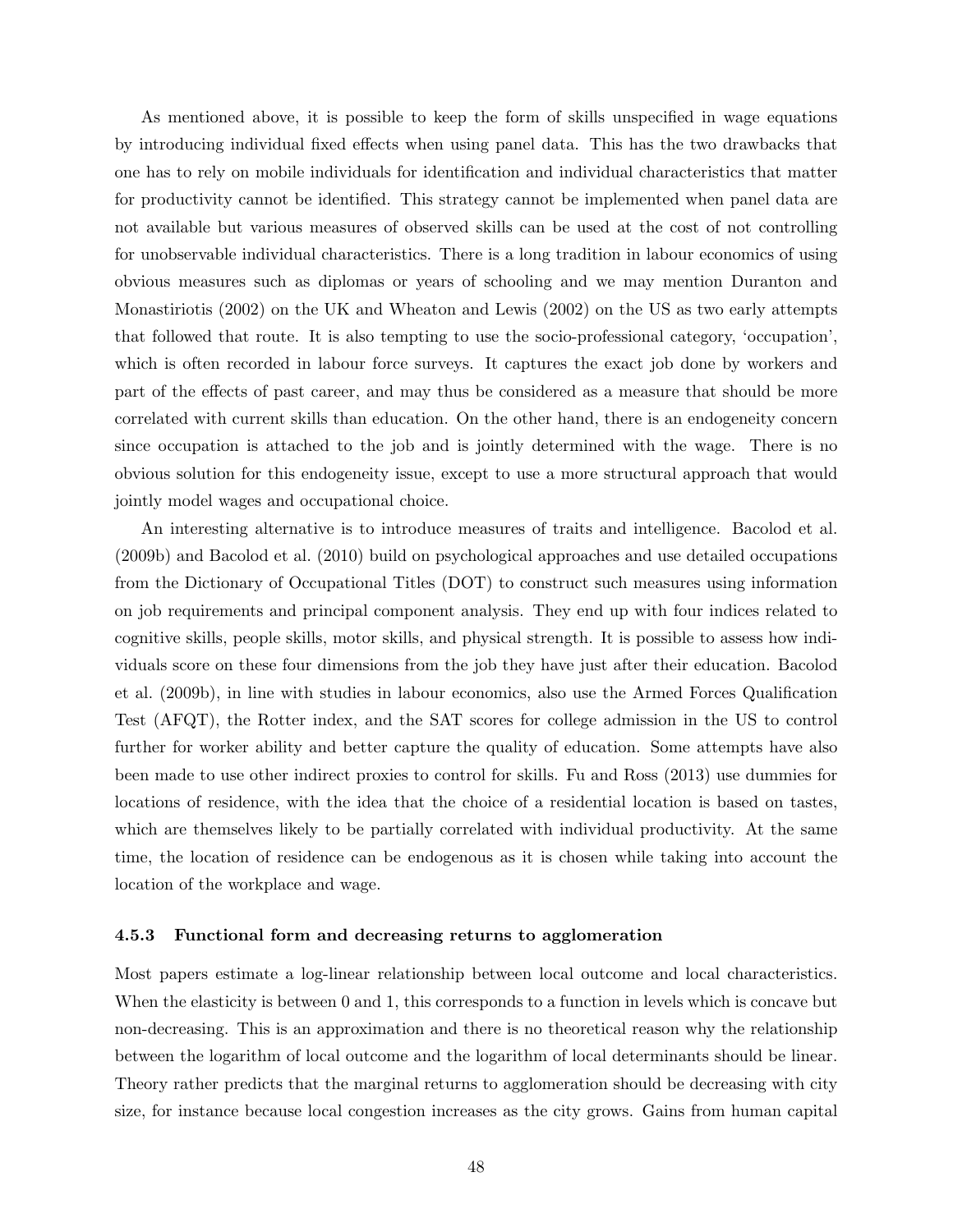externalities from the first skilled workers in a location may be rather large, but the more numerous skilled workers are, the lower the marginal gain from one additional skilled worker. A similar line of argument may hold for most technological spillovers. Economic geography models with variable mark-ups and strategic interactions, such as the one proposed by Combes and Lafourcade (2011), do present the feature that in the short run gains from agglomeration dominate costs as long as the asymmetry between locations is not too large but further agglomeration in the largest locations can lead to a reverse result. As illustrated in Subsection 2.1, local productivity is negatively affected through some channels, such as the increase of land prices with population, whatever the city size. This kind of effect can become dominant when cities are very large. More generally, one expects gains from agglomeration to be increasing and concave with a steep slope at the beginning, and costs to be increasing and convex with an initial slope close to zero. In that case, the difference between the two is concave and bell-shaped. The relationship between the determinants of agglomeration economies, in particular population size, and local outcomes is then expected to decrease beyond some threshold.

The simplest way to test for the presence of non-log-linear relationships consists of augmenting the specification with the square of the logarithm of local determinants but more complex functions of local determinants such as higher order polynomials can also be used. For instance, Au and Henderson (2006b) regress the value added of a city on a non-linear specification of its size using a sample of Chinese cities. Graham (2007) develops an original strategy based on a translog production function and two measures of effective urban density. Effective density is computed as a market potential function using either straight-line distances or generalised transport costs that consider road traffic congestion. Corresponding measures are used to estimate the magnitude of diminishing returns from agglomeration, i.e. the concave impact of density, and its link with transport congestion. Note finally that the presence of concave effects can be studied for other local characteristics and outcomes. For instance, Martin et al. (2011) quantify the non-linear effect of specialisation on firm value added. Overall, the literature is rather suggestive of diminishing returns to agglomeration (see Section 5). In practice, when estimating a non-linear effect, one should always check that the support of observations covers the whole interval where the nonlinear effect is interpreted. Otherwise, interpretation is based on extrapolation rather than an empirical feature of the data.

#### 4.5.4 Spatial lag models

There is a strand in spatial econometrics considering that spatial lag models can be informative on the effect of local determinants of agglomeration economies. In these models, a local outcome is regressed on a weighted average of neighbours' outcomes or on a weighted average of neighbours' exogenous characteristics, or both, where weights decrease with distance, and the spatial correlation of residuals is sometimes taken into account (see Lesage and Pace, 2009, for details).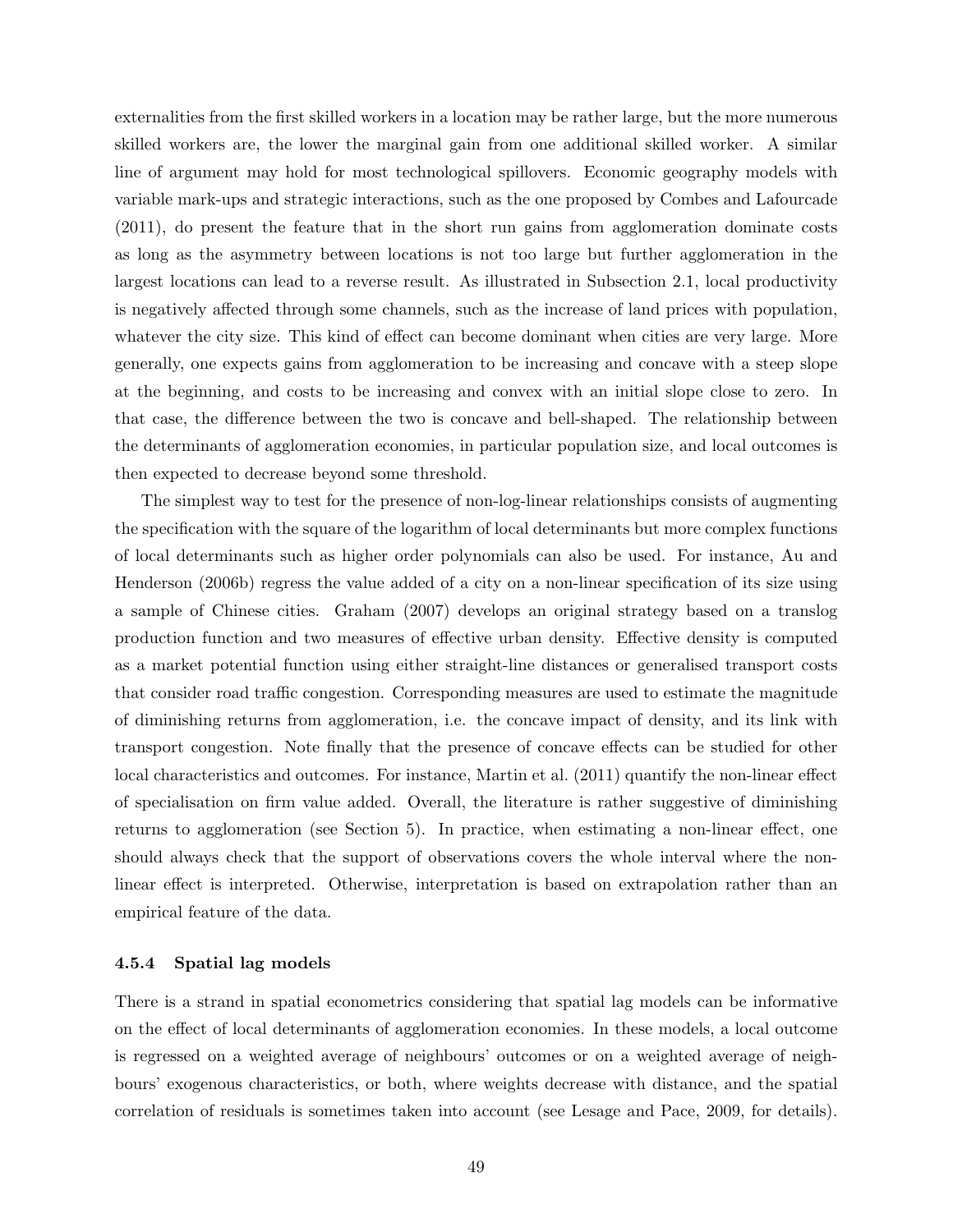The weighted averages of neighbours' outcomes or characteristics are considered to capture agglomeration effects. It is now standard to estimate this kind of model with maximum likelihood. An important limitation to this approach is that the model is identified as a result of parametric assumptions, in particular as regards the impact of space on agglomeration effects and the distribution of residuals.

As emphasised by Gibbons and Overman (2012), spatial specifications face a reflection problem ´a la Manski, which is known to be very difficult to be properly dealt with. For instance, consider the case where individual wage is regressed on neighbours' composition in terms of diplomas because one expects human capital externalities to spill over the boundaries of spatial units. This composition may be endogenous as highly educated workers may be attracted to the vicinity of workers earning high wages, in particular because they can finance local public goods.

The reflection problem is usually addressed in spatial econometrics by using spatial lags of higher order as instruments, in the spirit of panel estimation strategies which consist in instrumenting variables by long time lags of their first difference. However, this kind of approach relies on assumptions on the extent of spatial effects. Indeed, one needs to assume that these effects only involve close neighbours, whereas more distant neighbours do not have any direct effect on the outcome, which is the reason why they can be used to construct instruments verifying the exclusion restriction. Nevertheless, it is possible that neighbours located further away also directly affect the outcome, and instruments are thus invalid. An additional issue is that the validity of instruments cannot be properly assessed using an over-identification test as all instruments are built from the same underlying variables, computed at various distances but fundamentally affected by common shocks.

Overall, the main identification concern remains: One needs to find a strategy to identify the effect of local determinants of agglomeration economies using a natural experiment or valid instruments, and unfortunately spatial lag models are of no help for that. Corrado and Fingleton (2012), Gibbons and Overman (2012), McMillen (2012), and Gibbons et al. (2015) propose a more thorough discussion of the concerns regarding spatial econometrics.

# 5 Magnitudes for the effects of local determinants of productivity

Previous sections present relevant strategies that could be used to estimate the impact of local determinants of agglomeration economies, and clarify the underlying econometric assumptions and interpretations. Contributions in the literature rarely adopt exactly these empirical strategies and often use variants. This makes it rather difficult to compare their results and it can sometimes explain discrepancies in their conclusions. We survey these contributions as well as their results, and try to emphasise the main assumptions that are made in the estimation strategies in light of previous sections. We first present the large body of articles on the average impact of density on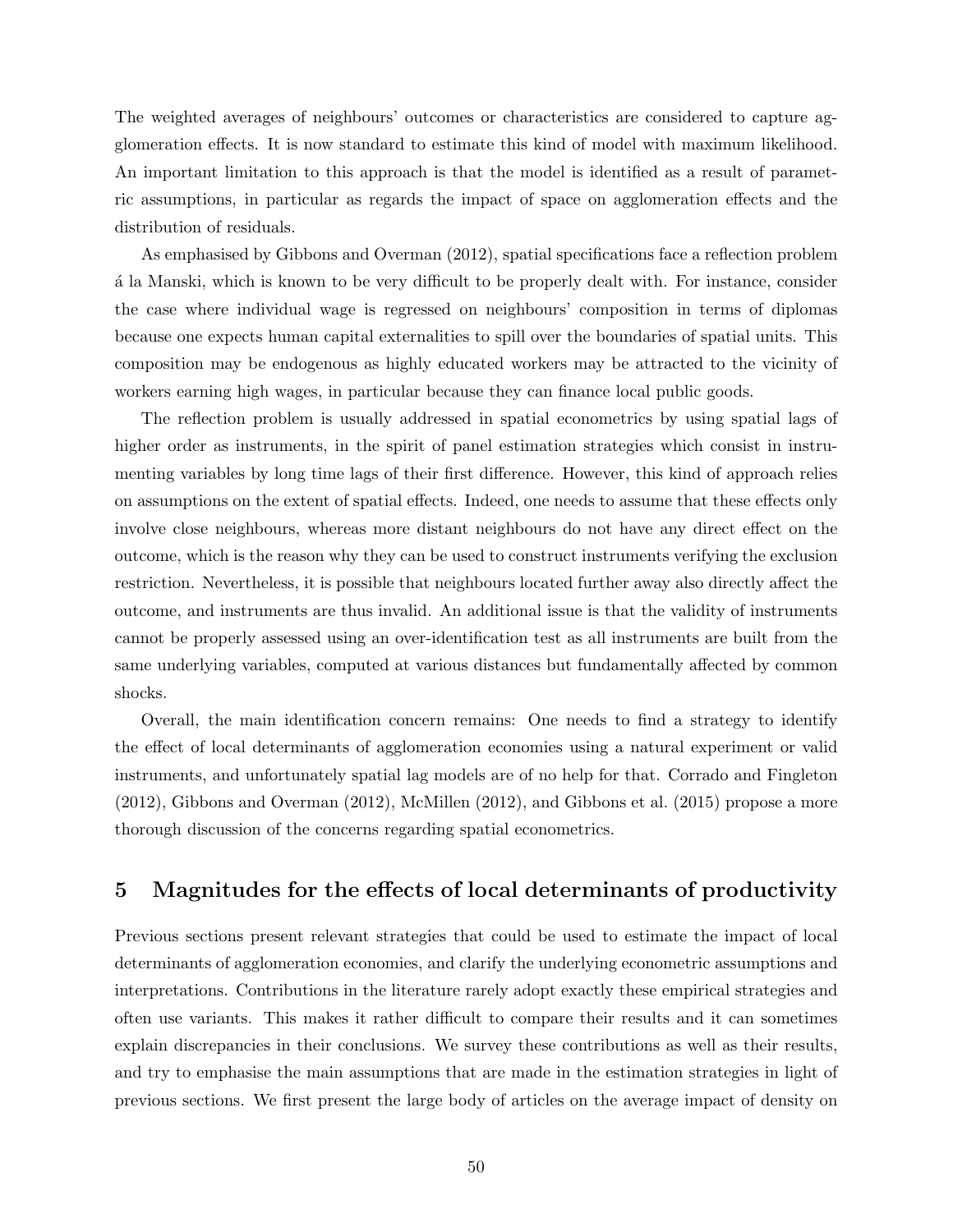productivity. We then turn to the scarce papers estimating heterogeneous effects across city sizes, workers' skills, or industries. We also review contributions on the spatial extent of agglomeration effects, which include some using natural experiments to address endogeneity issues. Results on specialisation, diversity and human capital externalities are then exposed, and a final section is devoted to the results obtained for developing countries.

# 5.1 Economies of density

It is now established that the local density of economic activities increases the productivity of firms and workers. This conclusion emerges from a large number of studies quoted below. Some of them use aggregate data and regress the logarithm of regional wage or total factor productivity on current logarithm of employment or population density. Typical values for the elasticity when controlling for some local variables but ignoring both reverse causality and individual unobserved heterogeneity to deal with spatial sorting are between 0.04 and 0.07. Estimates are rather diverse because different countries, industries, or periods of time are considered, as emphasised by Melo et al. (2009). Some studies estimate even larger magnitudes but usually use fewer control variables. The elasticity range 0.04−0.07 implies that when density is twice as great, productivity is between 3 and 5% higher. Density at the last decile in developed countries is usually at least two or three times greater than at the first decile, and may even be fifteen times greater (when considering European regions, or regions within some countries). The productivity gap associated to the inter-decile difference may be as large as 20%.

Correcting for aggregate endogeneity is generally found to have a small effect on elasticities. Instrumentation decreases them by 10 to 20%, and sometimes leaves the estimates unaffected or may even make them slightly increase. By contrast, using individual data and introducing individual fixed effects to control for spatial selection can change the estimated elasticity of productivity with respect to density much more. This elasticity can be divided by a factor larger than two and reach a value typically around 0.02. As detailed below, depending on the country and on the precise methodology used to control for skills (individual fixed effect or observed skills variables), the magnitude of the sorting bias can vary significantly.

Turning to specific estimates, the two benchmark studies using aggregate data for the US, Ciccone and Hall (1996) and Rosenthal and Strange (2008) for the years 1988 and 2000 respectively, report similar values for the elasticity of productivity with respect to density, at around 0.04- 0.05. The first study instruments density with historical variables (for instance lagged population, lagged population density or lagged rail-road network) and the second study by geological variables (seismic and landslide hazard, percentage of area underlain by sedimentary rock). In both cases, instrumentation barely affects estimates, and if anything, slightly increases the elasticity of productivity with respect to density.

Some studies attempt to estimate this elasticity for European regions. Ciccone (2002) replicates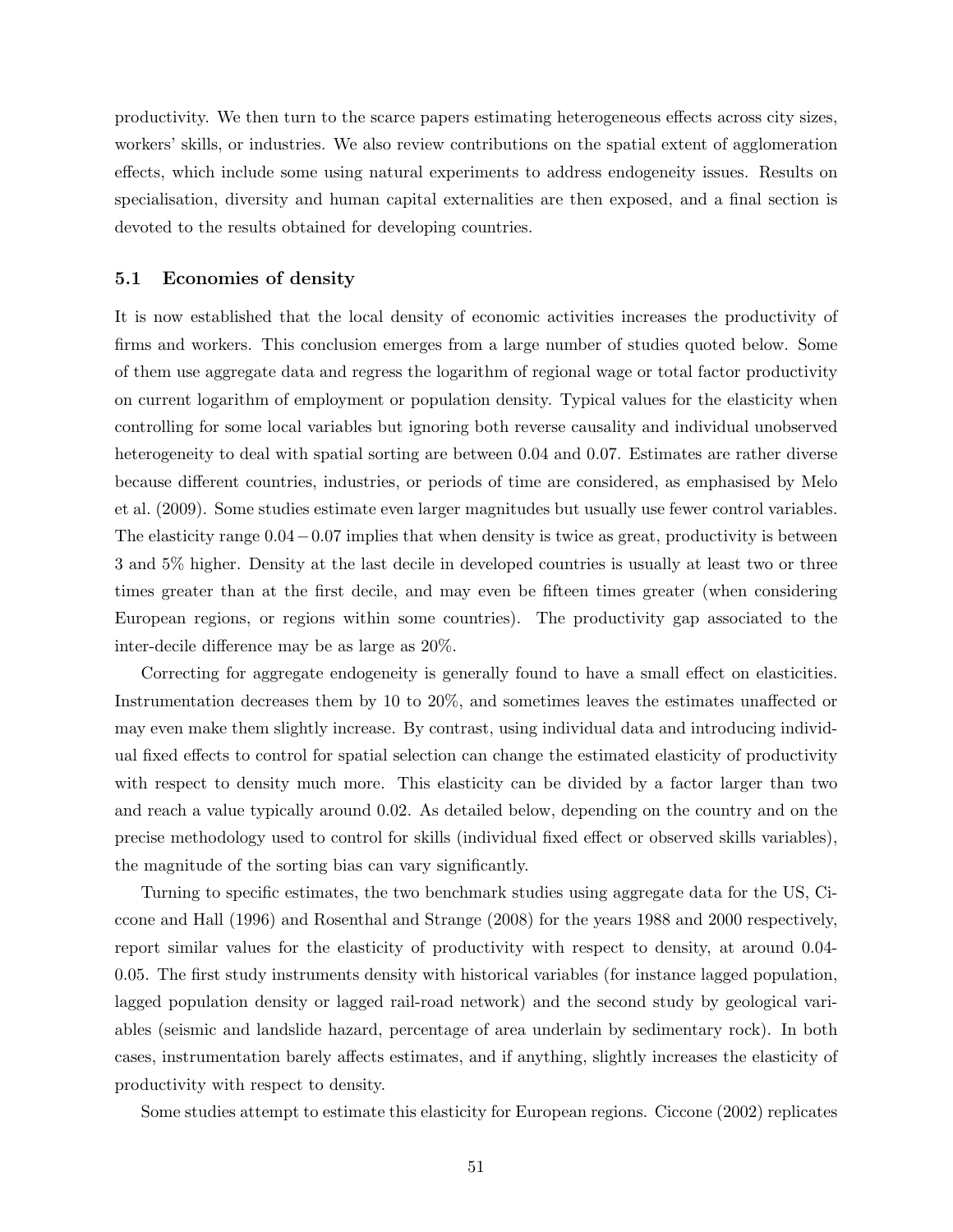Ciccone and Hall (1996) on NUTS 3 regions in France, Germany, Italy, Spain and the UK. His main instrument is land area, which is not very convincing since we argue in Section 3.1 that land area can have a direct effect on productivity. He gets an elasticity of around 0.05 for 1992. Interestingly, he also finds no evidence that agglomeration effects significantly differ across countries. Two more recent studies extend the set of countries considered in the analysis, although at the cost of using larger spatial units. Brülhart and Mathys (2008) consider 245 NUTS 2 regions in 20 Western and Eastern European countries, with data on the 1980-2003 period for Western countries but only on the 1990-2003 period for Eastern countries, and 8 broad industries covering both manufacturing and financial services. They use first differences and GMM to deal with endogeneity issues in the estimations. Unfortunately, results seem to differ widely depending on the empirical strategy they adopt. Still, they estimate quite large agglomeration gains with a long-run elasticity of productivity with respect to density reaching 0.13. Interestingly, the strength of agglomeration effects seems to have increased over time. This result is consistent with economic geography models that predict a bell-shaped curve between trade costs and agglomeration gains. The European economy, which has experienced a decline in trade costs over the last decades, appears to lie on the right-hand side of the curve where agglomeration effects reinforce when trade costs get smaller. Foster and Stehrer (2009) obtain estimates closer to Ciccone (2002) when using a panel of over 255 NUTS 2 regions in 26 European countries for the 1998-2005 period that covers 6 industries, including "agriculture, forestry and fishing", which is not considered by Brülhart and Mathys (2008). They also obtain the further result of a larger magnitude of agglomeration economies for new member states than for old ones. Nevertheless, they use land area as the only exogenous instrument, as in Ciccone (2002), and consider that the regional skill composition is exogenous, which is not very convincing. Marrocu et al. (2013) further extend the number of countries, regions, and time-span while leaving aside the endogeneity issues and conclude that specialisation gains would be more prevalent in new member states and diversity in older ones.

A number of early studies estimate agglomeration economies for separate countries on either wages or TFP aggregated by region. We do not summarise the results of all these studies as they are already covered by Rosenthal and Strange (2004). We rather focus on recent articles that use richer datasets at the individual level that include workers' or firms' precise location.

Glaeser and Maré  $(2001)$  are the first to evaluate agglomeration effects on wages net of individual fixed effects, the analysis being conducted on US data. Unfortunately, the size of their dataset does not allow them to evaluate the elasticity of wages with respect to density but only the impact of a couple of dummies for city size. For the same reason, it is also difficult to compare the magnitude of the effects estimated by Wheeler (2006) and Yankow (2006), still from US data, to the rest of the literature. Combes et al. (2008a) are able to estimate the effect of density on wages across all French cities at the individual level while considering individual fixed effects and taking into account aggregate endogeneity with the two-step estimation procedure involving instrumentation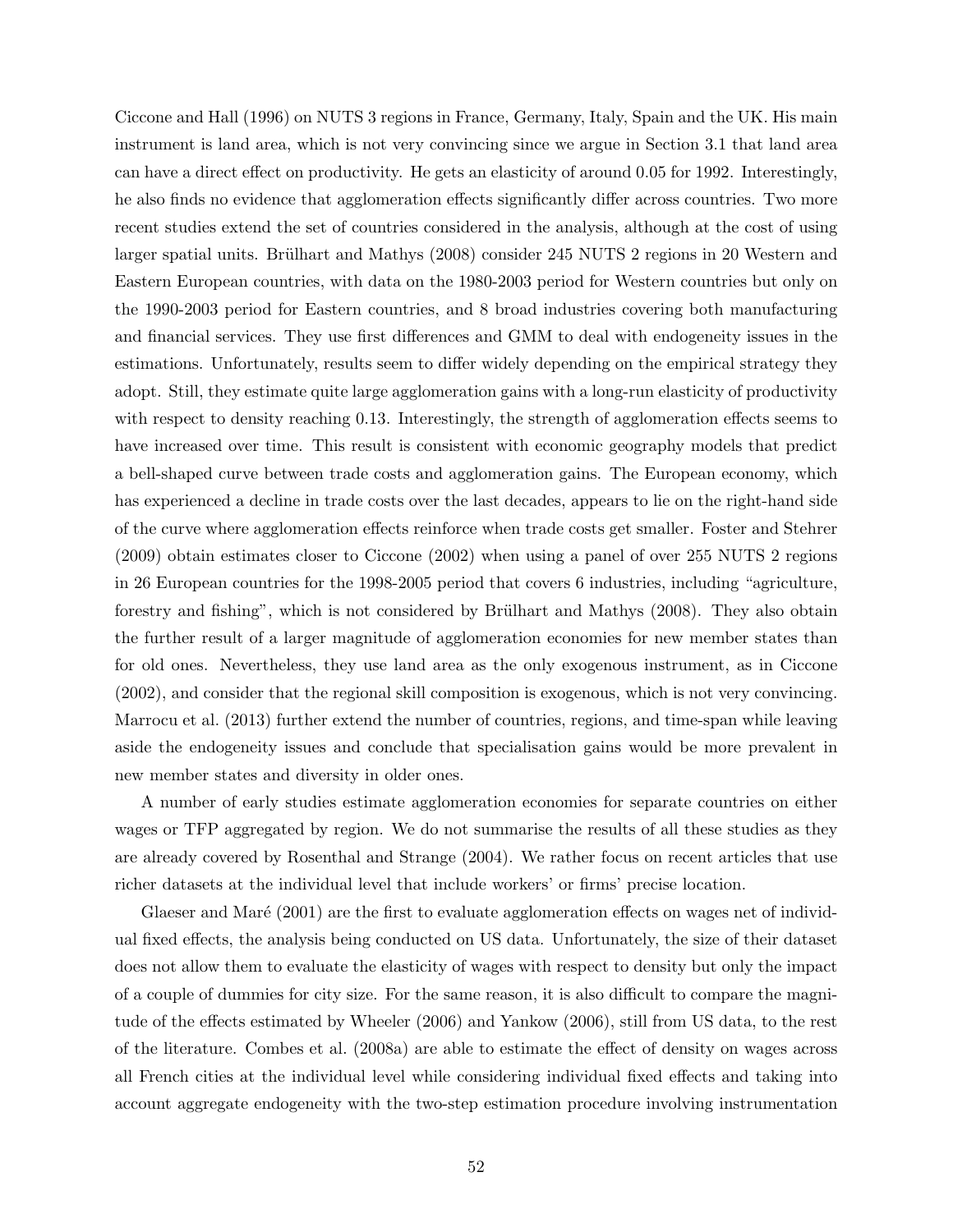that is described in Subsection 2.1.1. They find an elasticity of wage with respect to density at around 0.030, which is half that obtained when individual unobserved heterogeneity is not taken into account. Using a more elaborate instrumentation strategy, Combes et al. (2010) obtain a value of 0.027. This figure is very close to the one obtained for Spain by De La Roca and Puga (2012) when they do not control for dynamic agglomeration effects, which is 0.025. Mion and Naticchioni (2009) replicate Combes et al. (2008a) with Italian data and get an even smaller estimate of 0.01 which is still significantly different from zero. From UK data, D'Costa and Overman (2014) get an elasticity of 0.016, and from Dutch data, Groot et al. (2014) get 0.021, controlling for many individual variables and city-industry-time fixed effects but not individual fixed effects.<sup>15</sup>

Combes et al. (2008a) also show that individual abilities do not distribute randomly across locations. Workers who have higher skills are more often located in the most productive cities, which are the densest. The correlation between individual and area fixed effects is 0.29, and the correlation between individual fixed effect and density is as high as 0.44. This is the fundamental reason why controlling for individual characteristics has so much influence on the estimate of the elasticity of productivity with respect to density. Mion and Naticchioni (2009) find that sorting is slightly weaker in Italy, as they obtain a correlation between individual fixed effect and density of 0.21. There is also some evidence of spatial sorting in Spain as shown by De La Roca and Puga (2012) when dynamic agglomeration effects are not taken into account, and in the UK as shown by D'Costa and Overman (2014) when both static and dynamic effects are considered.

The role of skills has been debated further by De La Roca and Puga (2012) who show from Spanish data that the explanatory power of individual fixed effects largely falls once dynamic agglomeration effects are taken into account in the specification. As detailed in Subsection 2.2, dynamic effects are captured with variables measuring the time spent in different classes of city size. When these variables are not included in the specification, having spent more time in larger cities is captured by the individual fixed effect. The inclusion of city experience variables allows the authors to disentangle the effects of individual skills captured by individual fixed effects from dynamic agglomeration gains. In order to assess the magnitude of dynamic gains, De La Roca and Puga (2012) consider a quantity defined at the city level as the sum of the time-invariant city fixed effect and the effect of experience accumulated in the city for a worker who stayed there for seven years (which is the average length of time for workers in their sample). The elasticity of this quantity with respect to density that captures both static and dynamic agglomeration effects is 0.049, which is almost twice as large as the elasticity of city fixed effects evaluated at 0.025. This indicates major dynamic gains which would be even larger for more able workers as shown by the estimation of a specification allowing for an interaction between the individual fixed effect and city experience. Perhaps surprisingly, dynamic gains are found to be independent of the size of the

<sup>&</sup>lt;sup>15</sup>In contrast with these references, when considering individual data on siblings from the US, Krashinsky (2011) obtains that the average urban wage premium becomes non significant when introducing family fixed effects because there is a sorting of families across urban areas.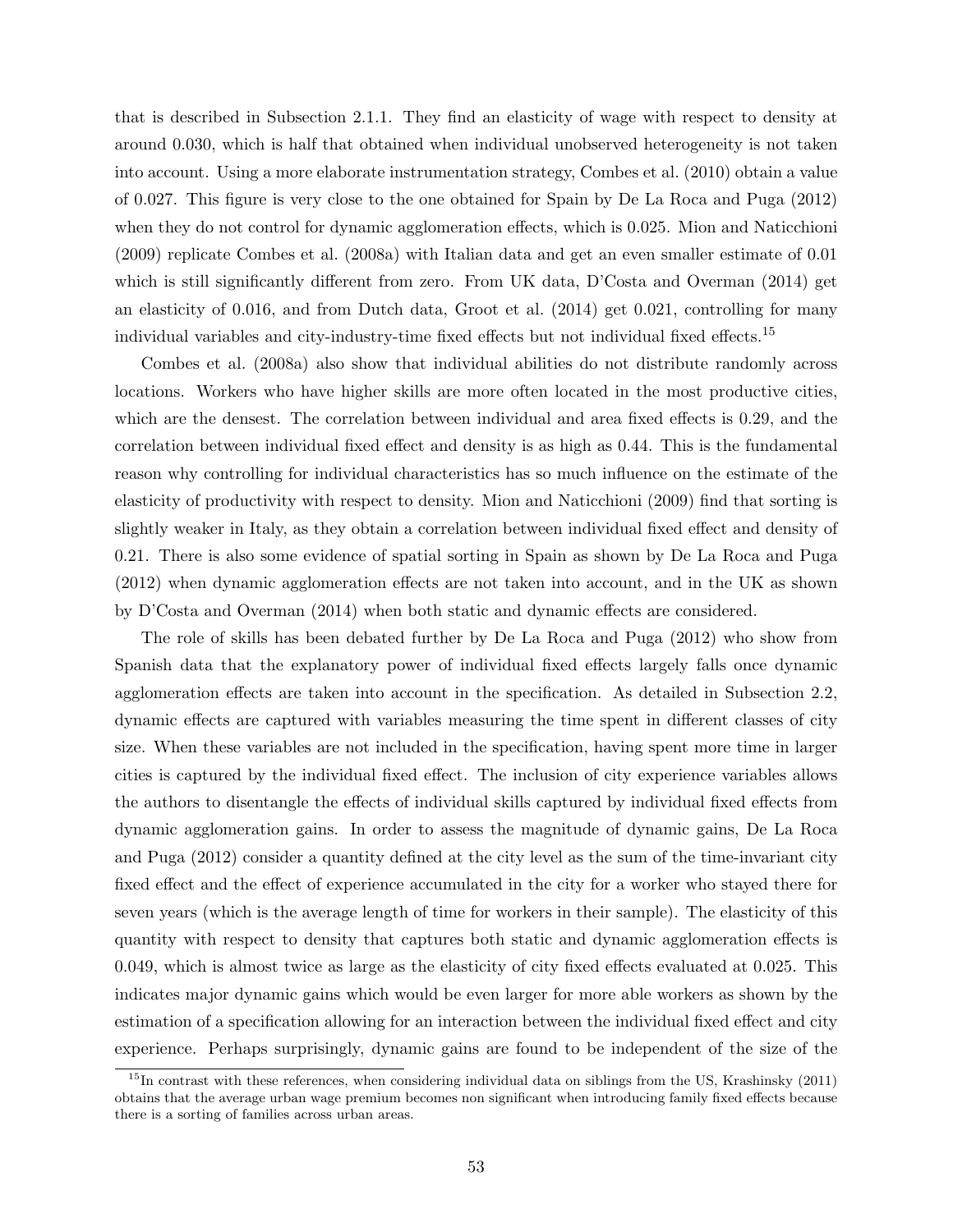city to which workers move subsequently. There would thus be a homogeneous transferability of learning effects across locations.

Following an empirical strategy close to De La Roca and Puga (2012), D'Costa and Overman (2014) show for the UK that dynamic effects are also present but weaker than in Spain. In particular, dynamic gains appear to be one shot only, the first year of stay in a city, and do not cumulate over time (except for the youngest workers, below 21). These results are consistent with those of Faberman and Freedman (2013) who study the impact of firms' age on earnings returns to density with US data and find that almost all of the gains occur at firms' birth. The structural exercise conducted by Baum-Snow and Pavan (2012) allows them to consider endogenous individual location choices, static and dynamic heterogeneous agglomeration gains as well as matching effects. Their conclusions for the US are similar to those obtained for Spain. Both static and dynamic gains from agglomeration are present, static gains being more important to explain differences between small and medium cities, and dynamic gains playing a more significant role to explain differences between medium and large cities. Conversely, individual sorting and matching effects play a secondary role in the city wage premium.

Due to computation limits, many studies consider only classes of city size and not all the cities separately. Moreover, in De La Roca and Puga (2012), the heterogeneous individual impact of dynamic agglomeration economies is supposed to be identical to the direct effect of individual skills and static agglomeration effects are not allowed to be specific to skills, whereas in D'Costa and Overman (2014), both static and dynamic agglomeration effects are homogeneous across workers. Lastly, considering time-invariant city fixed effects makes the city experience component also capture the time evolution of static agglomeration gains. Other recent attempts that consider both static and dynamic effects in specifications closer to those of Glaeser and Maré (2001) include Lehmer and Möller  $(2010)$  who find for Germany that only dynamic effects occur once firm size and individual fixed effects are taken into account, Carlsen et al. (2013) who find for Norway that static gains are homogeneous across education levels while dynamic ones increase with education, Wang (2013) who finds for the US that both static and dynamic gains are present and that they are stronger for younger and more educated workers. To conclude, De La Roca and Puga (2012) and Baum-Snow and Pavan (2012) pioneered the simultaneous study of static and dynamic agglomeration effects on wages while taking into account the observed and unobserved heterogeneity of workers. Further investigation along the lines suggested in Section 2 constitutes an appealing avenue of research.

As discussed in Subsection 4.1, it is worth studying TFP rather than wage since it is a direct measure of productivity that can sometimes be computed at the firm or establishment level, keeping in mind that interpretations slightly change. On the other hand, no convincing method has been proposed to control for individual skills when estimating agglomeration effects on TFP even with individual data at hand, and we have seen that sorting according to skills can induce considerable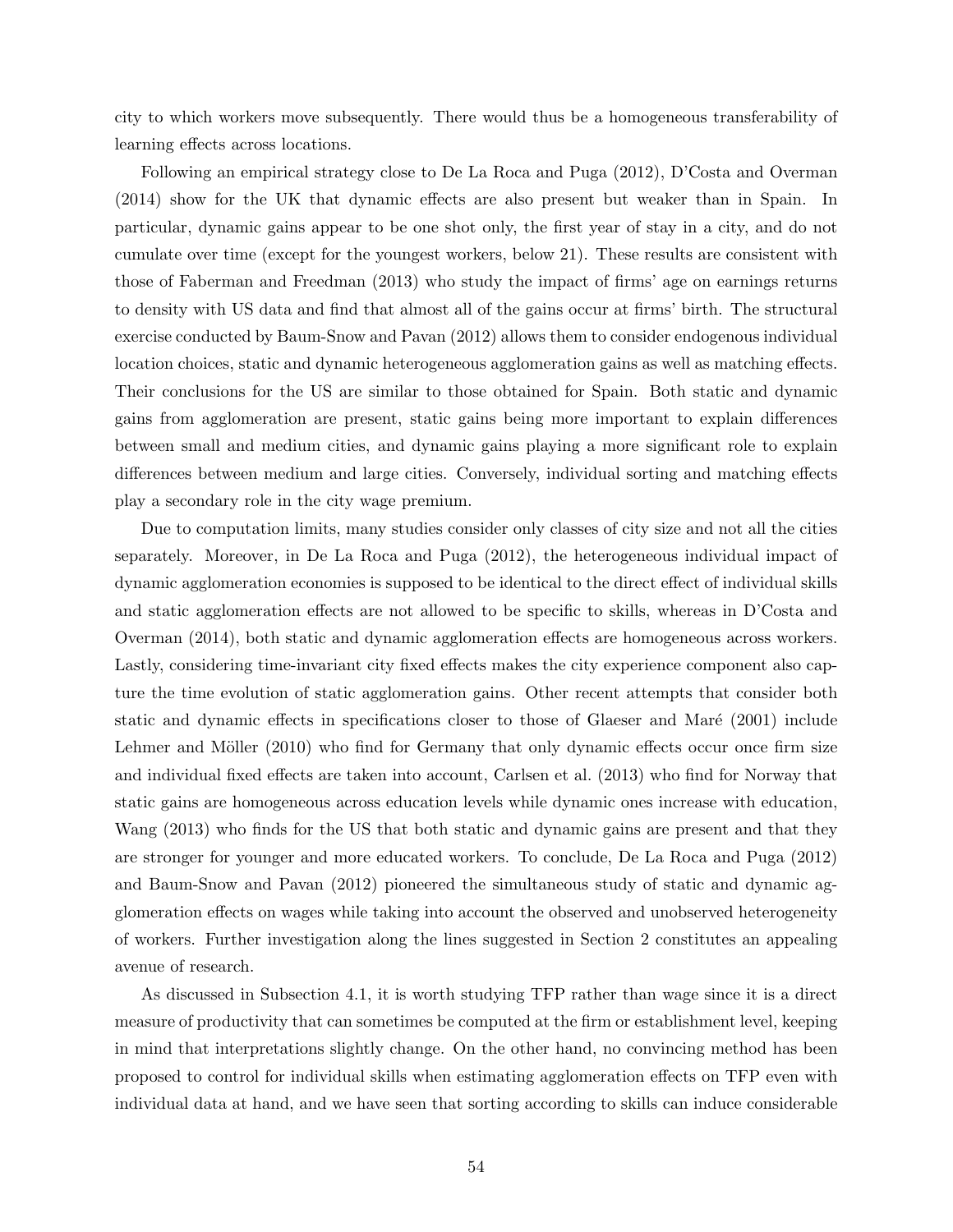biases. Henderson (2003) for the US and Cingano and Schivardi (2004) for Italy are among the first papers to study firm-level TFP. However, their assessment of possible endogeneity biases is only partial. Henderson (2003) uses GMM techniques to instrument both input use and local variables, with the caveats we mentioned in Subsection 4.3.3. Cingano and Schivardi (2004) takes into account the endogeneity of input use only, through the use of the Olley-Pakes estimation procedure. Graham (2009) provides estimates for the UK based on firm-level TFP data but he instruments neither input use nor local effects. Di Giacinto et al. (2014) assess the respective impact of locating in an urban area and in an industrial district on firm-level TFP in Italy, while instrumenting input use but not the size of the local economy that is also included as a control. As regards France, Combes et al. (2010) estimate firm TFP with the Olley-Pakes estimation procedure among others and use the estimates to construct a local measure of TFP which is then regressed on density while using historical and geological variables as instruments. Martin et al. (2011) rather rely on GMM using lagged values of explanatory variables as instruments. To the best of our knowledge, a large number of European countries, including Germany and Spain, have not yet benefited from specific estimates of agglomeration effects on TFP.

Studies on TFP usually conclude that there are significant agglomeration gains on firm productivity, even if some authors that simultaneously control for the level of industrial employment (not its share) wrongly reach the conclusion of their absence (see the discussion in Subsection 3.2). Melo et al. (2009) show that elasticities of TFP with respect to density are on average estimated to be larger than those obtained for wages, typically around 50% larger, even in Combes et al. (2010) where both types of estimates are computed on the same dataset and endogeneity is taken into account using the same instruments. Indeed, these authors get an elasticity of TFP with respect to density of 0.035-0.040 whereas they obtain 0.027 for the elasticity of wages. According to our basic model, it is difficult to interpret the difference between the two types of estimates. In wage equations, all the effects are re-scaled by the share of labour in the production function. Moreover, agglomeration economies percolating through the cost of inputs other than labour, such as land and intermediate inputs, affect wages but not TFP (see Subsection 4.1). A further possible reason for the difference in estimates obtained from wage and TFP regressions is that no one has managed to successfully control for individual skills when working on TFP. Taking properly into account workers' unobserved heterogeneity in TFP estimations is an avenue for future research.

# 5.2 Heterogeneous effects

As explained in Subsection 4.5.3, the impact of local characteristics on productivity should be bell-shaped as agglomeration gains are increasing and concave, while agglomeration costs are increasing but convex. Variations in the marginal effects of local characteristics are a first type of heterogeneity. For instance, the gain from increasing city size could be positive and large for small cities, and turn negative for very large ones, predictions that need to be investigated for instance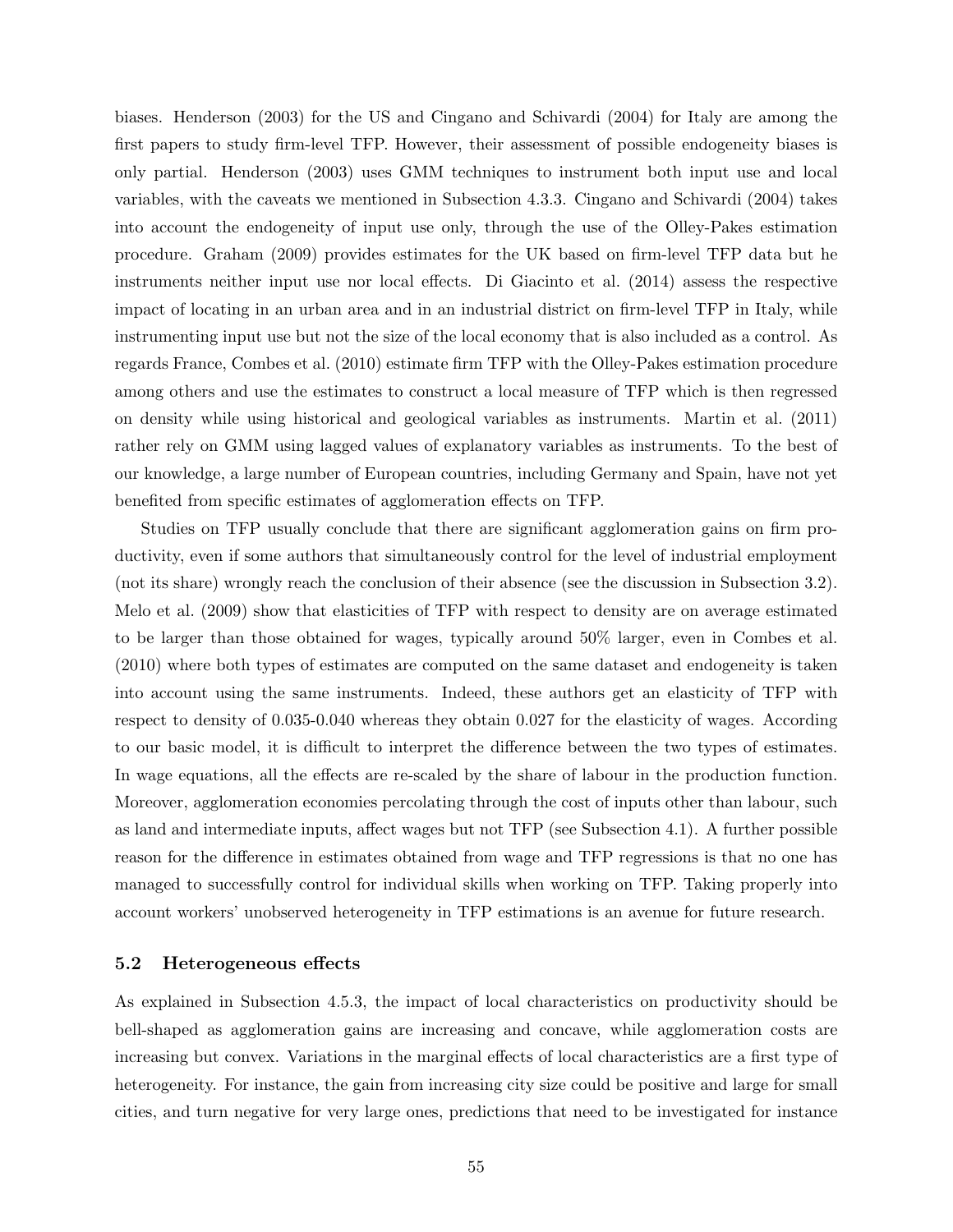to assess whether or not the size of cities is optimal.

Most studies do not report an estimated degree of concavity for agglomeration effects. Exceptions include Au and Henderson (2006b) who estimate for China a bell-shaped relationship between the productivity and size of cities and conclude that most cities lie on the left-hand-side of the peak, i.e. are too small to achieve the highest level of productivity. For the UK, Graham (2007) develops an original strategy based on road traffic congestion to estimate the diminishing returns of agglomeration effects and their link with transport congestion. Five out of nine industries present concave effects of density. Furthermore, it is shown that when congestion is taken into account, the elasticity with respect to density increases in seven of the nine industries. This is in line with expectations since in the absence of controls, the elasticity with respect to density reflects the overall net impact of density, taking into account both positive and negative effects. In the UK, congestion is shown to represent up to 30% of the agglomeration effect.

Agglomeration effects can also be heterogeneous across industries as the strength of agglomeration economies depends on industry characteristics. Nevertheless, estimations by industry remain scarce. One reason may be that the design of the empirical model, and in particular the search for valid instruments, has to be done industry by industry. Another reason is the lack of availability of local data per industry. Brülhart and Mathys (2008) and Foster and Stehrer (2009) are notable exceptions, but their works are at the European regional level and do not control for individual effects. They find significant agglomeration effects in all but one of the industries they consider. The exception is agriculture, in which regional density has a negative impact, a result that is fairly intuitive. Given the share of land in agricultural production and the fact that land prices increase with density, less dense places clearly represent the best alternative for productivity in this industry. Morikawa (2011) estimates from firm-level data the elasticity of firm TFP with respect to density for detailed services industries in the US without instrumenting. He finds large elasticities ranging from 0.07 to 0.15. In their meta-analysis, Melo et al. (2009) conclude that on average agglomeration effects tend to be stronger in manufacturing industries than in services industries.

Some studies have tried to evaluate the extent to which agglomeration economies are stronger for some types of workers or firms. For instance, Bacolod et al. (2009a) and Abel et al. (2012) for the US, Di Addario and Patacchini (2008) for Italy, and Groot and de Groot (2014) for the Netherlands, confirm the intuition that returns to education are higher in cities. This is also found by Lindley and Machin (2014) for the US who then assess to what extent the change in wage inequality across States over the 1980-2010 period arises from a shift in skill composition and a variation in education-specific returns to agglomeration economies. Firms in industries that are more skill-intensive should be concentrated where returns to education are higher, the larger cities, and this is observed by Elvery (2010) for US metropolitan areas.Lee (2010) is one of the rare studies to exhibit an industry in which the urban wage premium is found to decrease with skills, the health care sector in the US. He explains his result by labour supply effects for high-skilled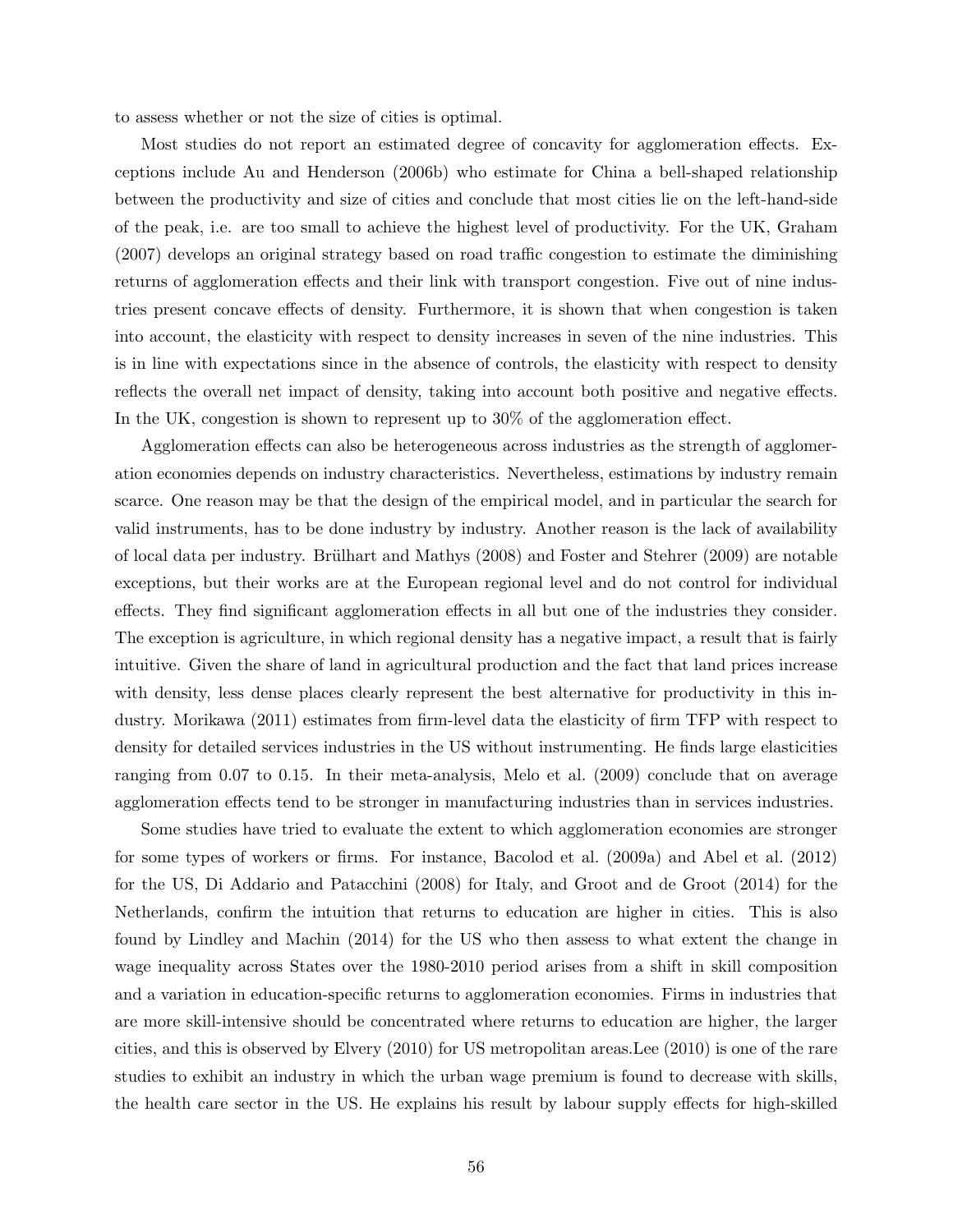health care employees as surgeons, dentists, or podiatrists, who would be more attracted by urban life than nurses or massage therapists, and this woud put a downward pressure on their wages in larger cities.

Using a structural approach controlling for endogenous location choices, Gould (2007) shows that both static and dynamic agglomeration gains are present for white-collar but not for bluecollar workers. Matano and Naticchioni (2012) reach a similar conclusion after performing quantile regressions on Italian data controlling for sorting on unobservable worker characteristics. They find that agglomeration effects appear to strengthen along the wage distribution. This is in line with the conclusions of Combes et al. (2012b) who use the full distribution of firm level TFP in France to show that the most efficient firms gain more from density than the least efficient ones. For instance, firms in the last quartile of productivity gain three times more from density than those in the first quartile. It is also found that the largest establishments gain more from density. Benefits are 50% greater for establishments with more than 100 workers than those with 6 to 10 workers. Going in the opposite direction, Henderson (2003) and Martin et al. (2011) conclude that specialisation effects are larger for smaller firms, but these two papers measure specialisation with the level and not share of industrial employment. Therefore, they partially confound density and the specialisation effects as explained in Subsection 3.2.

Other authors have investigated the sources of heterogeneous productivity gains from agglomeration, but rarely take into account simultaneously the endogeneity issues related to reverse causality and missing local variables. For instance, Rosenthal and Strange (2003) using US data find that the number of hours worked decreases with density for non-professionals but increases for professionals, and the effect is stronger for young workers. Moreover, the number of hours worked by young professionals is particularly sensitive to the proximity of other young professionals. Bacolod et al. (2009b) investigate which skills have returns positively related to city size. They conclude that only cognitive and social skills are better rewarded in large cities, while motor skills and physical strength are rewarded less well. In line with these results, Andersson et al. (2014) find that it is only for non routine jobs that there are gains from agglomeration in Sweden once the spatial sorting of skills is taken into account.

There is also scarce evidence on heterogenous agglomeration gains across demographic groups. Phimister (2005) estimates gender differences in city size premium from UK data, controlling for individual fixed effects but without taking into account endogeneity issues. He finds a larger urban premium for women, especially for those married or cohabitating. Ananat et al. (2013) investigates differences across races in the US while controlling for unobserved worker heterogeneity through residential location choices as in Fu and Ross (2013) but without dealing with endogeneity issues at the local level. They find that agglomeration effects are heterogeneous across races, the black-white wage gap increasing by 2.5% when there are one million more inhabitants in the city.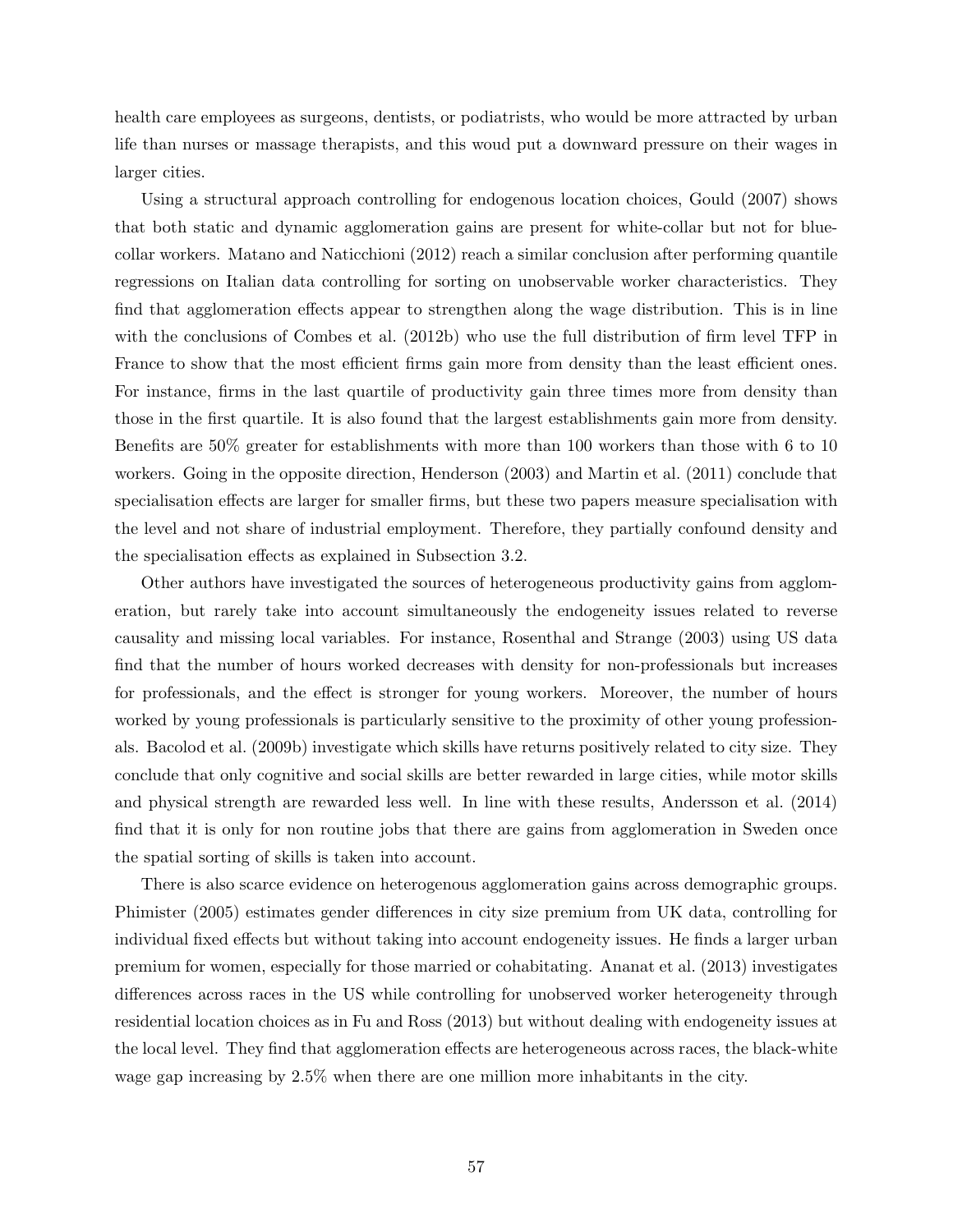# 5.3 Spatial extent of density effects

The rapid spatial decay of agglomeration effects is another robust finding in the literature. Agglomeration economies do not spill much over space. For the advertising agency industry, Arzaghi and Henderson (2008) provide evidence of an extremely fast spatial decay of agglomeration effects that are shown to occur primarily within 500 metres. This decay is certainly too extreme to be representative of more standard industries but, still, effects are rarely found to be significant beyond 100 kilometres, and the threshold is often lower.

The first way to assess the spatial extent of agglomeration effects consists of considering a single market potential variable that encompasses both the own location size and the sizes of other locations. As detailed in Subsection 3.1, one can consider the Harris market potential which is simply the sum over all spatial units, including the own location, of their size (or density) divided by the distance between the location and the unit considered. More structural forms of market potential from economic geography models can also be used. Importantly, in all cases, one implicitly assumes a pretty strong spatial decay of agglomeration effects. For instance, when trade costs are inversely related to distance, the impact on a location of the economic activity located 20 kilometres away is four times lower than that of activity at 5 kilometres, it is 10 times lower at 100 kilometres than at 10 kilometres, and so on. The positive effect of the economic size of distant locations, and the spatial decay of this effect are rarely rejected empirically. For instance, Head and Mayer (2006) in a study on European NUTS 2 regions obtain, when neither local skills nor endogeneity are taken into account, that both the Harris market potential and a structural market potential significantly increase regional wages, the two variables having a similar explanatory power. Holl (2012) assesses the effect of a Harris market potential based on distance through the real road network which is instrumented with historical population, geology, and historical transport networks. He finds a positive effect of this market potential on regional wages in Spain. Structural papers following the one proposed by Hanson (2005), such as the two early replications by Mion (2004) for Italy and Brakman et al. (2004) for Germany, confirm the positive impact of structural market potential on regional wages, even if sorting on skills and endogeneity concerns are not always fully addressed. Brakman et al. (2006), Breinlich (2006), Brakman et al. (2009) and Bosker et al. (2010) find evidence of a positive effect of structural market potential on GDP per capita for NUTS 2 European regions. Fallah et al. (2011) show for US metropolitan areas that the impact of the structural market potential is stronger at the top of the wage distribution. Some other contributions for developing countries are discussed in Subsection 5.7.

Assessing separately the role of own density and market potential definitely makes more sense if different local externalities operate at different distances. External market potential (that excludes own size or density) is most often found to have a significant positive effect on local productivity when it is introduced in addition to density in the specification. For instance, Combes et al. (2008a) and Combes et al. (2010) find that both variables have a significant positive effect in France, even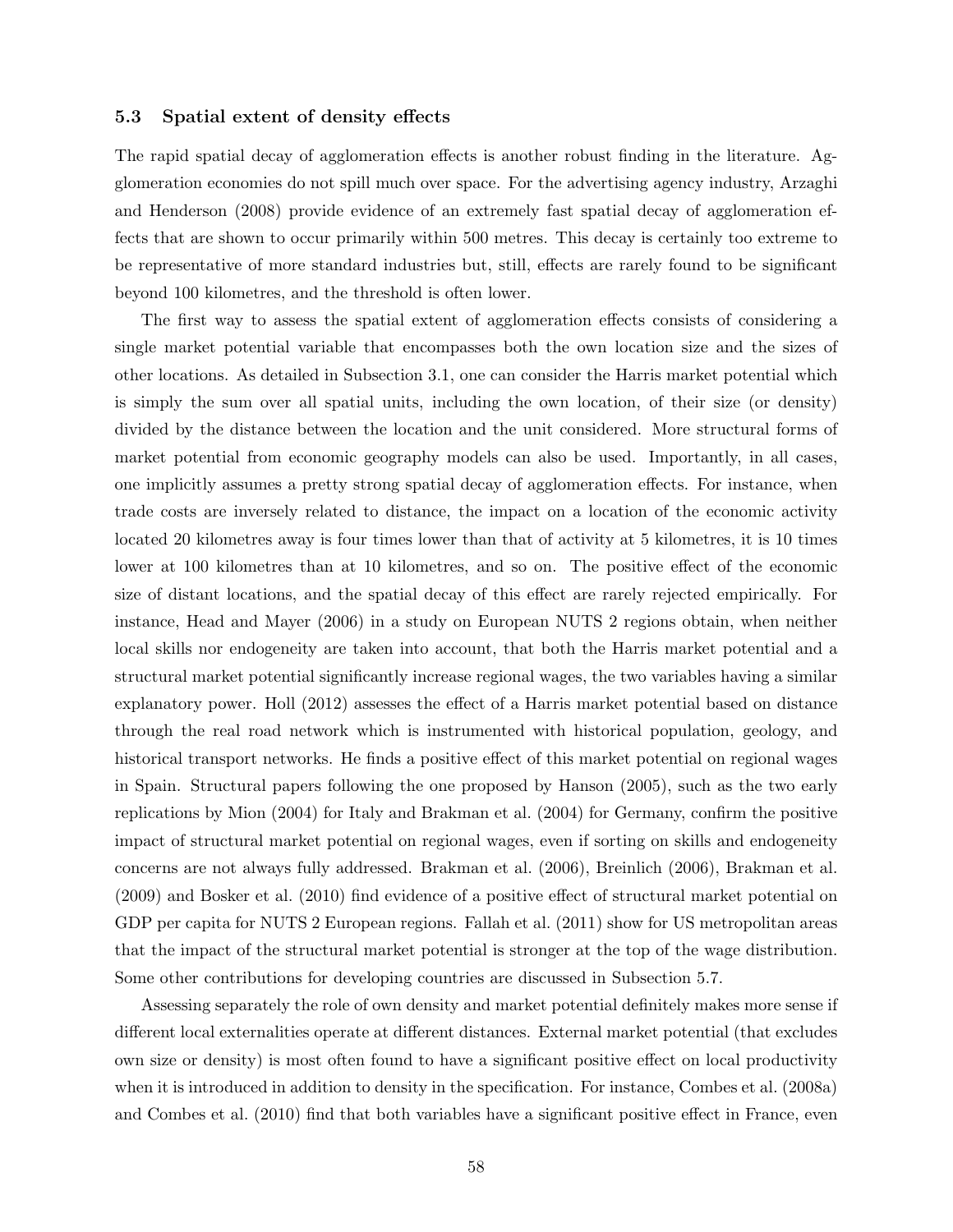when they are both instrumented and individual unobserved heterogeneity is taken into account. For NUTS 2 European regions, Foster and Stehrer (2009) introduce next to density a measure of market potential with a spatial decay of agglomeration economies arising from other regions of exponential form, i.e. with a decline that is even sharper than the inverse of distance. When trying exponential functions with various coefficients, they find that only those with the strongest spatial decay exhibit significant effects. Note that, in general, introducing the external market potential in regressions only slightly reduces the impact of own density.

The second strategy for assessing the spatial decay of agglomeration economies consists of introducing in the specification variables for the economic size of distant locations. Ciccone (2002) finds for NUTS 3 European regions that production in neighbouring regions has a positive impact on local productivity. He does not report the magnitude of the coefficient however, and he does not test for an impact of regions located further away. Rice et al. (2006) find for UK regions that agglomeration economies attenuate sharply with distance. Distant markets do affect local wages and productivity, but markets located 40 to 80 minutes away have one-quarter the effect of those located at less than 40 minutes, and markets located 80 to 120 minutes away have half the effect of those located 40 to 80 minutes away. Moreover, there is no effect of markets located more than 80 minutes away. Rosenthal and Strange (2008) obtain even larger spatial gradients when estimating the effect of employment concentration in rings around location on wages in US cities. The effect of the 0-5-mile ring is four to five times larger than the effect of the 5-25-mile ring. Turning to the outer rings (25-50 miles and 50-100 miles), effects are even smaller and very often not significantly different from zero. The spatial pattern obtained for Italy by Di Addario and Patacchini (2008) is consistent with this one since the impact of local population size is strongest between 0 and 4 kilometres and is not significant any more beyond 12 kilometres.

# 5.4 Market access effect evaluated using natural experiments

As our chapter shows, strategies used to tackle endogeneity issues are not always convincing, and in some cases, authors do not even attempt to tackle them. A few recent publications propose using natural experiments as a source of variation in the local economy size to circumvent endogeneity problems. Greenstone et al. (2010) test the presence of agglomeration effects on firm TFP by exploiting the arrival of large plants in some given US counties. Such plants affect the intensity of agglomeration economies although it is not possible to quantitatively assess the exact magnitude of the shocks. The key idea for finding a relevant control group for counties receiving a large plant is to rely on a real estate journal, the *Million Dollar Plants*, that gives for any large plant created, the county that the plant ultimately chose (the winner) and the counties that survived a long selection process but were ultimately not selected (the runners-up). The authors show that on average runner-up counties have similar characteristics to the winners. The effect of plant arrivals on incumbent plants is studied in a panel including both winner and runner-up counties but not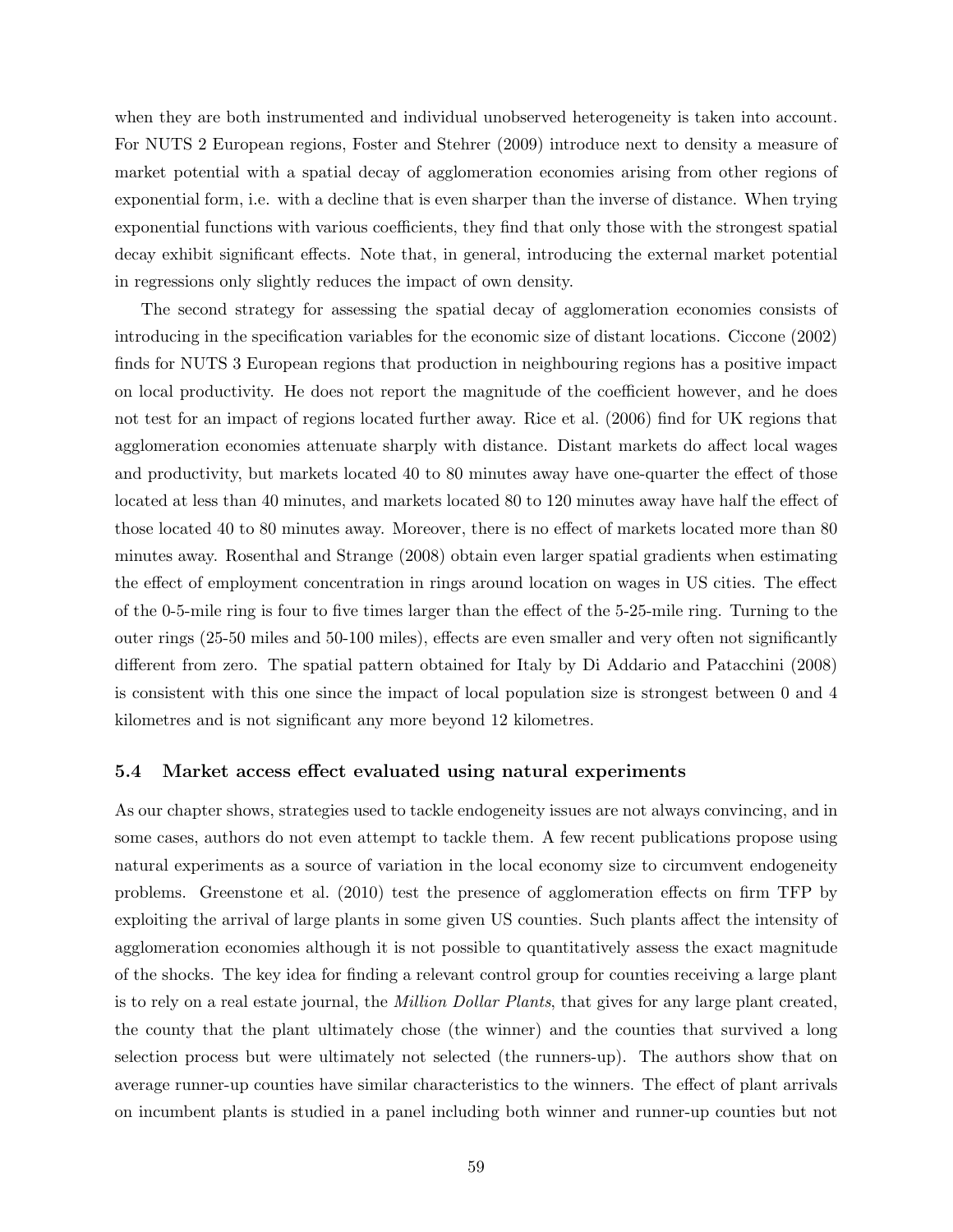others. Firm TFP is regressed on an interaction term between a dummy for being in the winner group and a dummy for the dates after the arrival of the large plant. The estimated coefficient of this interaction corresponds to the difference-in-differences estimator. It is found to be significantly positive and sizable, especially for incumbent plants sharing similar labour and technology pools with the new plant. Whereas the empirical strategy is quite convincing for identifying the effect of arriving plants, the link between the arrival of plants and changes in the intensity of agglomeration spillovers remains unknown (see the argument in Subsection 4.3.4). Moreover, external validity is far from granted since only a small sub-sample of counties is studied.

Papers exploiting natural experiments to evaluate the effect of market potential typically use the opening and closing of frontiers that prevent firms or cities from interacting with neighbours. An early example is Hanson (1997) who studies the effect of the trade reform in Mexico in the 1980s that turned the country from a closed economy to an economy open to trade with foreign countries, and in particular with the US. The opening of the frontiers has increased the market potential, especially for firms close to the Mexican-US border. It is shown that the opening of frontiers attracted firms close to this border whereas the concentration of firms in the capital city Mexico, which is located at a distance from this border, decreased. A more recent interesting use of natural experiment is provided by Redding and Sturm (2008) who study the effect of the division of Germany in 1949 on the growth of cities on the western side of the West-East German border.<sup>16</sup> The border cut their access to cities on the eastern side and thus decreased their market potential. The effect on cities located further away from the border should have been smaller as they had better access to other cities in Western Europe. Consequently, the authors compare the population growth of western cities close to the border to that of western cities far from the border, the two groups of cities having the same population trends before the division of the country. This is done in the same spirit as Greenstone et al. (2010), by restricting the sample to western cities and regressing city growth on an interaction term between a dummy for being close to the West-East German border and a dummy for dates after 1949. It is found that division of Germany led to a substantial relative decline of population growth for cities close to the border.<sup>17</sup> The effect is larger for smaller cities, which is expected since they have a smaller own market and rely more on other city markets. An interesting additional exercise would be to assess to what extent the division of Germany decreased the value of a market potential index and deduce from this measure of the shock and the difference-in-differences estimator a value for the elasticity of population growth with respect to market potential. This coefficient could be compared to the one obtained using a

 $16$ Note that the outcome here is city growth and not productivity as in other contributions surveyed in this section. This is because we chose to review all significant papers using natural experiments at the same place. Other results on city growth are reviewed in Section 6.

 $17A$  follow-up study (Ahlfeldt et al., 2012) shows that the division and reunification of Berlin had a significant effect on the gradient of land prices and employment in West Berlin close to the former main concentration of economic activity in East Berlin but a negligible effect along other more economically remote sections of the Berlin Wall.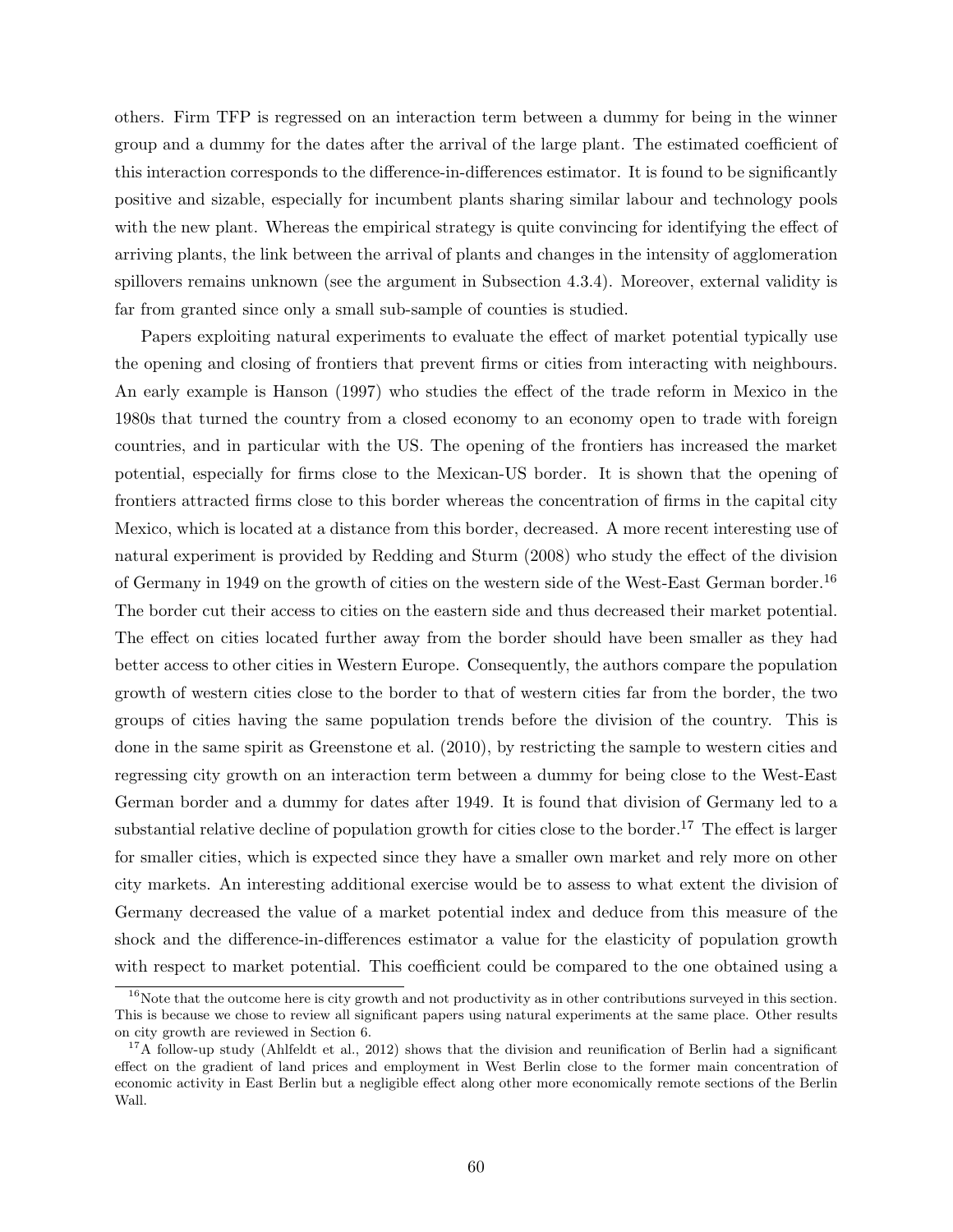more standard least squares instrumentation approach.

# 5.5 Specialisation and diversity

We now review papers evaluating the effect of localisation economies on local productivity. The main variable used for that purpose is specialisation, which is computed as the share of the industry in the local economy. Its effect on local productivity is assessed while controlling for the size or density of total activity. In many studies, when density and specialisation are simultaneously introduced, both are found to have a significant positive effect on productivity. For instance, Cingano and Schivardi (2004) show that this is the case in Italy when industries are pooled together. They also find that the spatial decay is very strong, since specialisation in neighbouring regions has no impact on local productivity. For France, Combes et al. (2008a) find that the effect of specialisation, estimated on wages separately for each industry, is significantly positive for 94 industries out of 99. Its magnitude is larger in business services and in two high-tech industries, medical instruments and artificial fibres. This is intuitive since such industries could face stronger technological spillover effects. These results confirm those of Henderson (2003) for the US where a larger effect of specialisation is found in high-tech industries. Martin et al. (2011) obtain a significant positive effect of specialisation on firm productivity in France that becomes negative above a certain level of specialisation, which is consistent with the presence of concave localisation effects. From European data, Brülhart and Mathys (2008) find a negative impact of own-industry density on output per worker in the industries they study, to the notable exception of financial services. Using a spatial variance analysis, Combes et al. (2008a) show that whereas total employment density explains a large share of spatial disparities in productivity, the explanatory power of specialisation remains small.

Following both the intuition of Jacobs (1969) and the central role of preference for diversity in many economic geography models, another appealing variable to explain productivity is the overall industrial diversity of the location. However, its estimated effect has been shown to be not robust. It is sometimes significantly positive, sometimes significantly negative, and often not significant at all, as for example for France in both Combes et al. (2008a) and Combes et al. (2010), for Italy in Cingano and Schivardi (2004) and for the US in Henderson (2003). Even if there are interesting intuitions behind diversity variables, no effect seems to be at play. It may be due to the way diversity is measured, since it is often through a Herfindahl or Krugman specialisation index computed from the industry shares in the local economy using a rather aggregate industry classification. Moreover, some industries may benefit from a group of other industries but usually not from all industries as assumed in the Herfindahl index. To tackle this issue, Moretti (2004a) uses a measure of proximity between industries and finds for the US that spillovers between economically-close industries are larger than spillovers between economically-distant industries, and this matches better what Jacobs had in mind.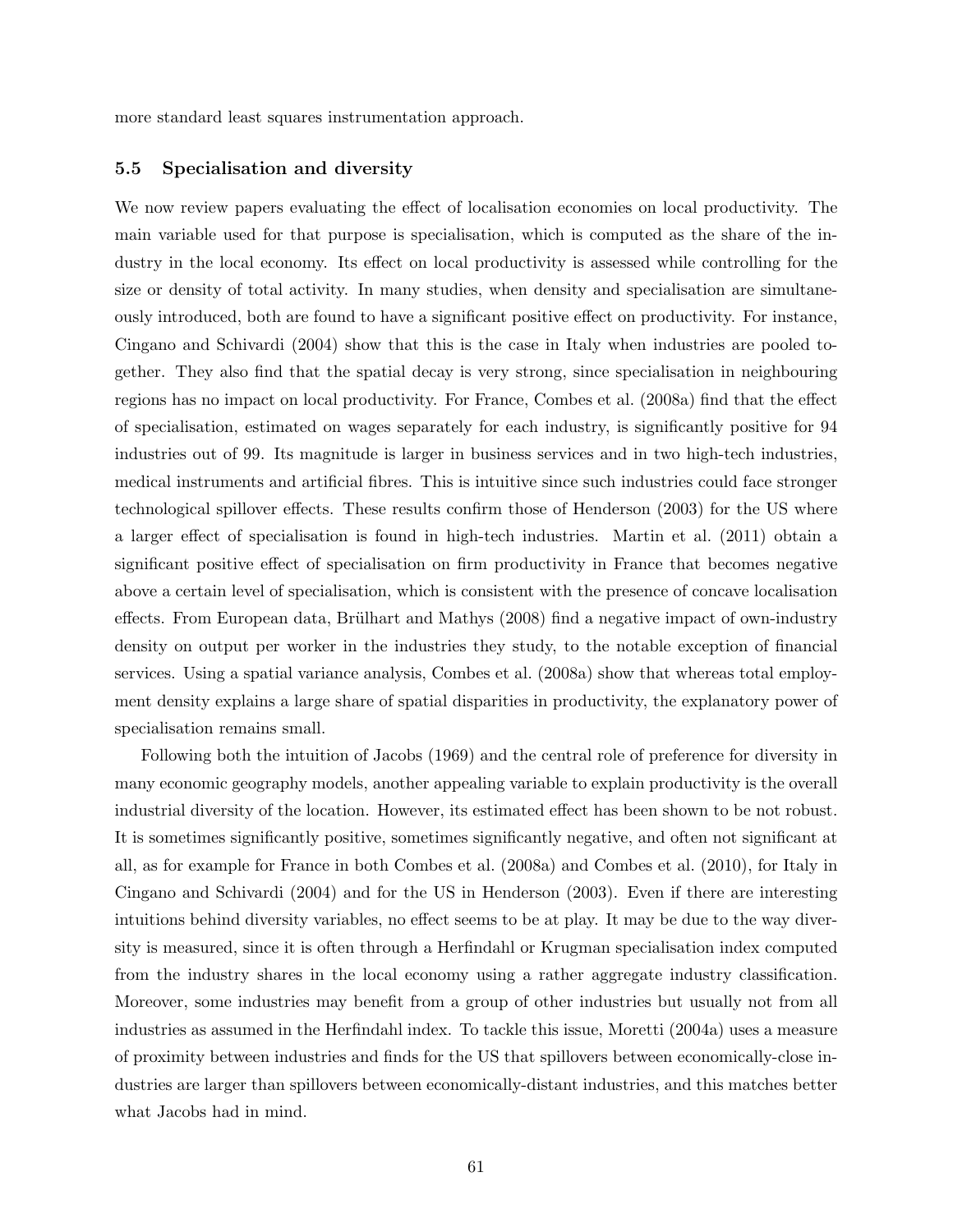# 5.6 Human capital externalities

We have already emphasised that the local share of professionals or highly-educated workers has many effects on productivity that can be difficult to disentangle. First, when using data aggregated at the city or the region level, it is not possible to identify separately the direct composition effect of skilled workers on average productivity and their human capital externality effect. When using individual data, the role of the local share of skilled workers on individual productivity can be assessed, while simultaneously taking into account the direct composition effect by introducing individual variables or individual fixed effects. Nevertheless, Section 3.3 shows that the local share of skilled workers captures not only the externality effect but also a substitution effect which is positive for unskilled workers and negative for skilled workers.

There has been a debate since the beginning of the 2000s on the existence and magnitude of local human capital externalities. While Moretti (2004a) and Moretti (2004b) find significant positive effects of human capital measures, Ciccone and Peri (2006) rather obtain an estimate that is not significant. It is difficult to make a conclusive case for either side. Moretti (2004b) implements the now standard approach of regressing the individual wage on the share of collegeeducated workers but this share captures both the externality and substitution effects. This is also the case in Moretti (2004a) when studying TFP rather than wages. On the other hand, Ciccone and Peri (2006) use a shift-share approach supposed to control for substitution effects but the sources of identification remain unclear as explained in Subsection 3.3. Importantly, no paper simultaneously controls for the presence of possible gains from density, whereas density is usually positively correlated with local human capital.

Other papers mostly use the same approach as Moretti (2004b) and obtain similar results. Rosenthal and Strange (2008) find the same positive effect of the local share of college-educated workers in the US. Considering this share at various distances from each worker location, they also obtain that the effects of human capital externalities attenuate sharply with distance. The effect of the share of college-educated workers in the 0-5-mile ring around the location is 3.5 times larger than the effect of this share in the 5-25-mile ring. These results are consistent with those of Fu (2007) who finds for the Boston Metropolitan Area using data on census blocks that human capital externalities decrease quickly beyond three miles.

For Europe, Rice et al. (2006) assess the role of the local share of workers with degree-level qualifications in the UK and find that it has a positive effect on wages and productivity. However, since the specification is not estimated at the individual level but rather at the local level, it is not possible to quantify separately the composition and externality effects. This is possible for France and Combes et al. (2008a) find a positive effect of the local share of professionals within the industry on individual wages, even after controlling for individual fixed effects and age, as well as location-time fixed effects which capture in particular the effect of density. Similarly, Rodríguez-Pose and Tselios (2012) find a positive impact of the regional levels of education on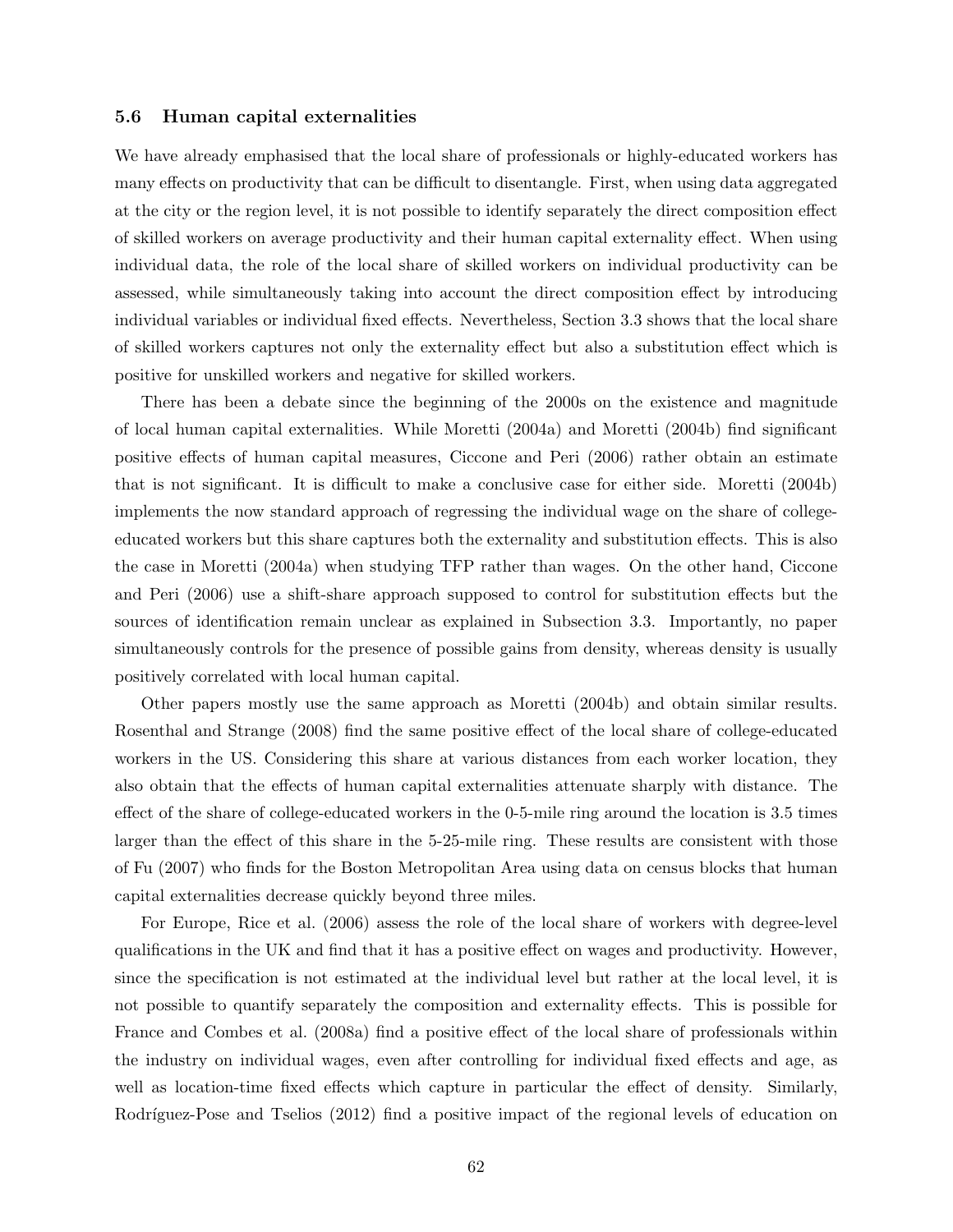individual earnings for European regions while using individual data and controling for individual characteristics and a region-time fixed effect.

Interestingly, when both productivity and wage data are available, one can evaluate how much of the productivity gains due to agglomeration are transformed into wage gains for workers. While this has not been done for Europe, Moretti (2004a) finds for the US that estimated productivity differences between cities with high human capital and low human capital are similar to observed differences in wages of manufacturing workers, indicating an almost complete transfer of human capital effects to workers. Since unobserved worker heterogeneity is not controlled for in this paper, the similarity between the productivity and wage differences can also result from a composition effect affecting both wage and TFP.

# 5.7 Developing economies

We now present empirical results on the presence of agglomeration economies in some developing countries. The related literature is recent and research needs to be pursued to gain knowledge on additional countries. The effect of market size on wages has been studied for China, India and Colombia. Panel data are usually not available and it is thus in general not possible to take into account unobserved individual heterogeneity. Differences between individuals are rather taken into account through individual explanatory variables such as qualification, gender, age, and sometimes occupation or the type of firm where the individual is employed. Overall, market size is found to have a larger effect than in developed countries. Combes et al. (2013) for instance study the effect of density on individual wages in 87 Chinese prefecture cities, instrumenting density by peripherality, the historical status of the city, and distance to historical cities. The elasticity of wages with respect to density is found to be at 0.10-0.12, around three times larger than in developed countries. Chauvin et al. (2014) evaluate the effect of density on individual annual earnings in India at the district level and also find a large elasticity around 0.09-0.12. Duranton (2014) investigates the impact of population on individual wages in Colombia while controlling for area at the local labour market level (which amounts to investigating the effect of density). Instrumentation is conducted using historical populations or soil characteristics (erodability and fertility). The estimated elasticity is 0.05, and thus lower than in China and India, but still large compared to estimates for developed countries.

Other measures of productivity have been used. Henderson et al. (2001) evaluate the effect of city population on value added per worker in Korea for five industry groups and 50 cities using panel data over the 1983-1993 period. They do not find evidence of size effect for any industry but their results are based on time evolutions without instrumentation for the endogeneity of city population. Similarly, Lee et al. (2010) find that population density does not have any significant effect on establishment-level output per worker in Korea when estimating a specification where local fixed effects and control variables are considered. Au and Henderson (2006a) and Au and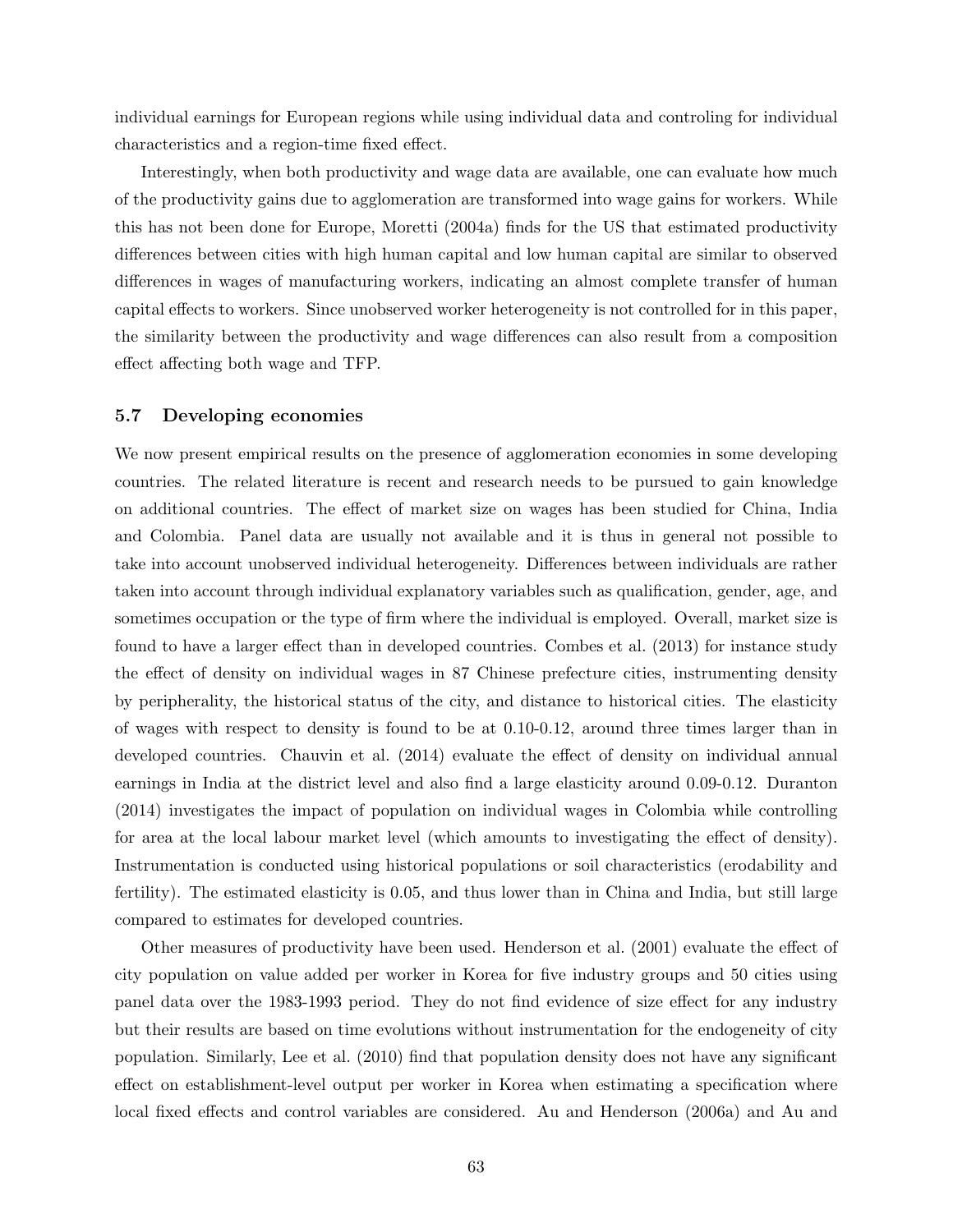Henderson (2006b) study at the city level the effect of total employment and its square on output per worker in China in the 1990s, instrumenting with urban plans not related to output and urban amenity variables. They control for the local shares of manufacturing and services and the shape of the total employment effect is allowed to vary with these shares. They find a concave effect of total employment on output per worker. The vast majority of Chinese cities appear to have a size of less than 50% of the peak where agglomeration economies are the most important. This can be explained by the hukou system that restricts workers' social rights mostly to their birthplace and thus limits their mobility, especially in the 1990s when it was strictly enforced.

There are also a couple of publications on firm productivity. Lall et al. (2004) study the effect of urban density on firm productivity in India for eleven industries considered separately, estimating jointly a production function and a cost function. The effect is found to be significantly positive in one industry only. Saito and Gopinath (2009) quantify the impact of regional population on firm TFP in the food industry in Chile estimating a production function using the Levinsohn-Petrin approach. The elasticity is found to be significantly positive, at around 0.07. In both papers, the authors do not deal with the endogeneity of local determinants of agglomeration economies.

The role of market potential is considered along with the size of the local economy by some of the previous articles. Lall et al. (2004) study the impact of the Harris market potential in India, an originality of their work being the use of accurate transport times rather than distances in the construction of their market potential variable. This variable includes the own location and its effect is found to be negative but non-significant for several industries. Other papers conduct similar exercises but removing the own area from the computation of the market potential measure to disentangle the size effects from the local economy and external markets. Interestingly, Duranton (2014) obtains a significantly negative sign for the effect of external market potential on wages in Colombia. An explanation can be that, when workers are perfectly mobile as in Krugman (1991a), the spatial equilibrium without full agglomeration implies lower nominal wages in larger regions to compensate for the better market access that decreases the prices of consumption goods. Combes et al. (2013) find no significant effect of market potential on wages in China once it is instrumented simultaneously with other local determinants, whereas Au and Henderson (2006a) find a positive effect on output per worker but the variable is not instrumented.

Some papers have adopted quasi-structural approaches inspired by Redding and Venables (2004) and Hanson (2005) to focus on the effects on wages of structural market access and supplier access that are derived from economic geography models. It has the limitation that own area is involved in the construction of the access variables and the effect of own local economy size cannot be identified separately from the effects of external market and supplier access. Amiti and Cameron (2007) study the effect of both access variables on wages at the firm level in Indonesia, but without being fully structural in their construction and without instrumenting to take into account endogeneity issues. Both market and supplier access are found to have a positive effect.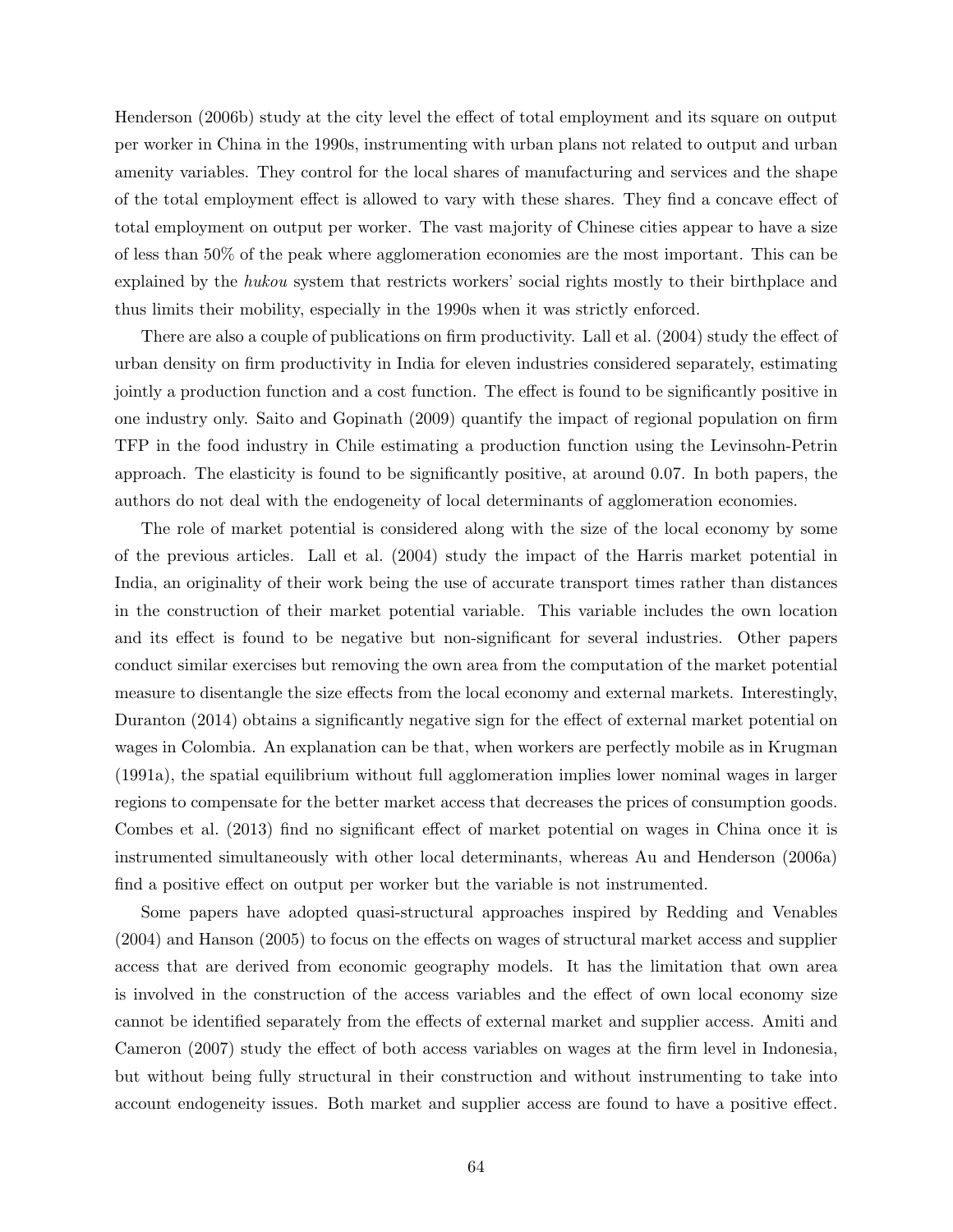Only 10% of the market access effect goes above 100km, and only 10% of the supplier access effect goes above 262km.

Fally et al. (2010) evaluate the impact of market and supplier access on individual wages in Brazil using a two-stage approach. First, a wage equation including state-industry fixed effects and individual characteristics is estimated in the spirit of Combes et al. (2008a) but at the industry level and without individual fixed effects since only cross-section data are available. In a second step, estimated state-industry fixed effects are regressed on structural measures of market and supplier access. These measures are obtained following strictly the strategy proposed by Redding and Venables (2004) where market and supplier access are recovered from the estimates of the trade flow specification derived from a economic geography model. An originality is that trade flows are measured at the industry level, which allows the authors to construct the access variables for each industry separately, whereas other papers only use aggregate flows and therefore construct only aggregate access variables.<sup>18</sup> Both market and supplier access variables are found to have a significant positive effect on wages when estimations are conducted using OLS. The authors then remove the supplier access variable from the specification and instrument the market access variable only (both variables rarely have simultaneously a significant effect due to their high correlation). Market access is found to keep its significant positive impact on wages.

Finally, Hering and Poncet (2010) evaluate the effect of market access on individual wages in 56 Chinese cities. They also follow the strategy proposed by Redding and Venables (2004) to build the market access variable but they do not consider the role of supplier access at all. Labour skills are captured by individual observed characteristics and a single-step estimation strategy is used. The authors instrument market access by centrality indices and find a significant positive effect which is larger for skilled workers.

Note that in all these contributions, structural access variables are the only local determinants of agglomeration economies considered in the specifications. Therefore their impacts cannot be identified separately from the effects of other local determinants not derived from economic geography models if these other determinants are correlated with access variables, which can occur in particular when distance plays a similar role in the attenuation of their effects.

Finally, some papers have studied local determinants of agglomeration economies other than market size. Henderson et al. (2001) assess the effect of industrial specialisation (measured with industry local employment) on productivity growth in Korea. They find some evidence of localisation economies for all the industry groups they consider, the magnitude of the effects being similar to that of the US. Lopez and Suedekum (2009) are interested in localisation economies and agglomeration spillovers on TFP for establishments in Chile. They consider both downstream and upstream spillovers between firms related by input-output relationships. They find a positive

<sup>&</sup>lt;sup>18</sup>The authors could have conducted the second step estimation for each industry separately, as proposed in Subsection 2.1, but they prefer to pool all industries together possibly because the number of locations (27 states) is small.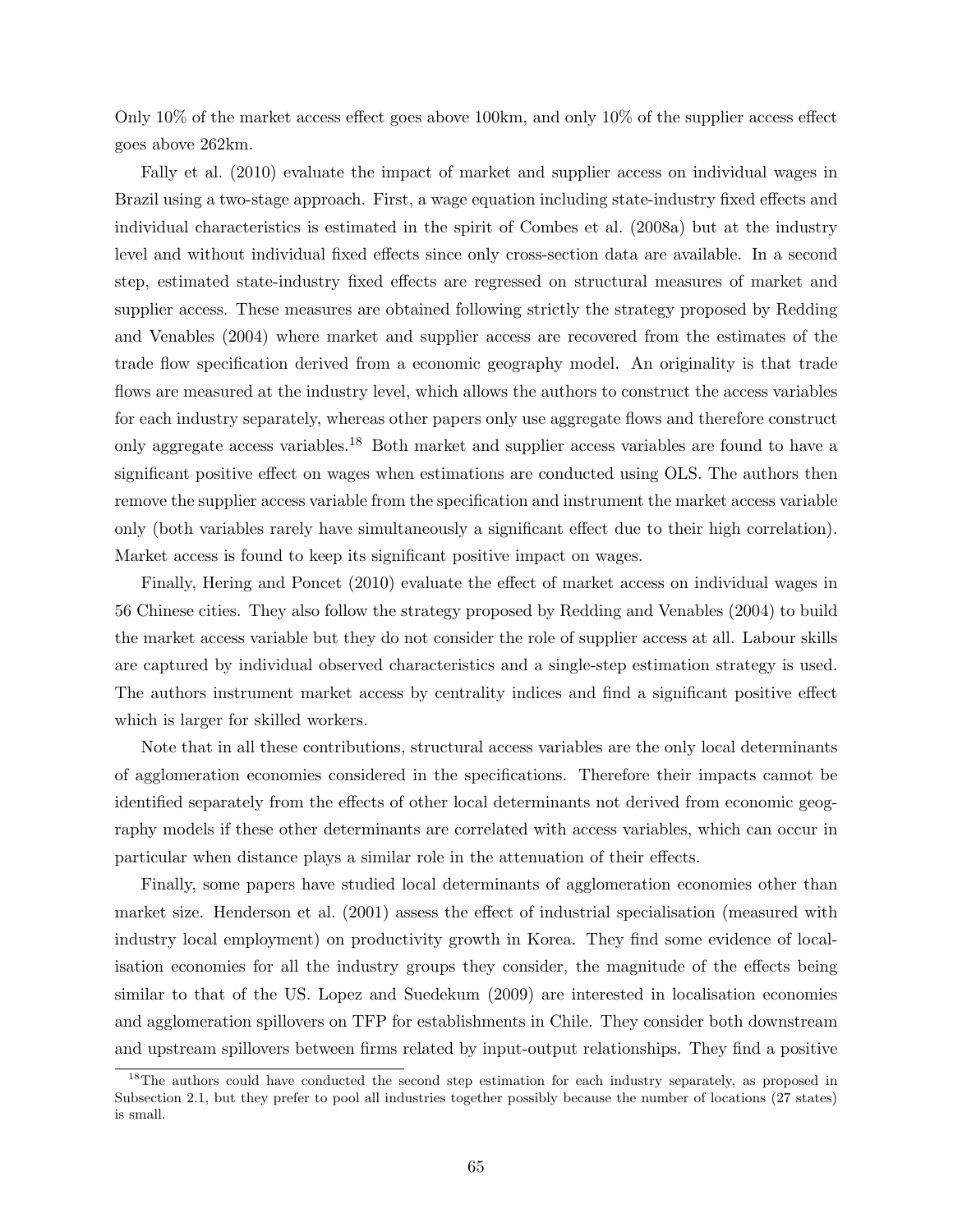effect of the number of intra-industry establishments consistent with the presence of localisation effects and of the number of establishments in upstream industries consistent with unidirectional agglomeration spillovers. Saito and Gopinath (2009) evaluate the impact of diversity, measured by a Herfindahl index, on firm TFP in the food industry in Chile, but find no significant effect. Endogeneity of local determinants and spatial sorting of workers are considered in none of these papers.

# 6 Effects of agglomeration economies on outcomes other than productivity

Although the most straightforward interpretations are made for the effects of local variables on local productivity, a rather large literature has attempted to identify the role of agglomeration economies on local outputs other than productivity. These outputs include employment or employment growth, and firm location decisions. We now turn to this literature and relate it to the same theoretical framework as the one we developed for productivity. This allows us to emphasise difficulties that are encountered when interpreting the results. Nevertheless, we survey the results that have been obtained over the last decade.

# 6.1 Industrial employment

We first focus on the local determinants of local industrial employment. We provide a theoretical background to specifications estimated in the literature, comment on the interpretations that can be made of the estimated coefficients, and finally present the results obtained by related papers.

### 6.1.1 From productivity externalities to employment growth

The two early studies that initiated the empirical evaluation of agglomeration economies in the 1990s, Glaeser et al. (1992) and Henderson et al. (1995), do not directly focus on the determinants of local productivity but rather on those of local employment growth at the industry level. A possible reason is that data on wages or total factor productivity at fine geographical levels such as cities or local labour markets were less available than today, and this is even more the case for individual data. At the same time, employment is by itself a local outcome of interest, especially for policy-makers, when for instance regional unemployment disparities are large as in Europe.

We develop a theoretical framework similar to the one used for productivity in order to ground employment equations and to allow for relevant interpretations of the effects found in this literature. As will become clear below, it is necessary to rely on a production function at the industry level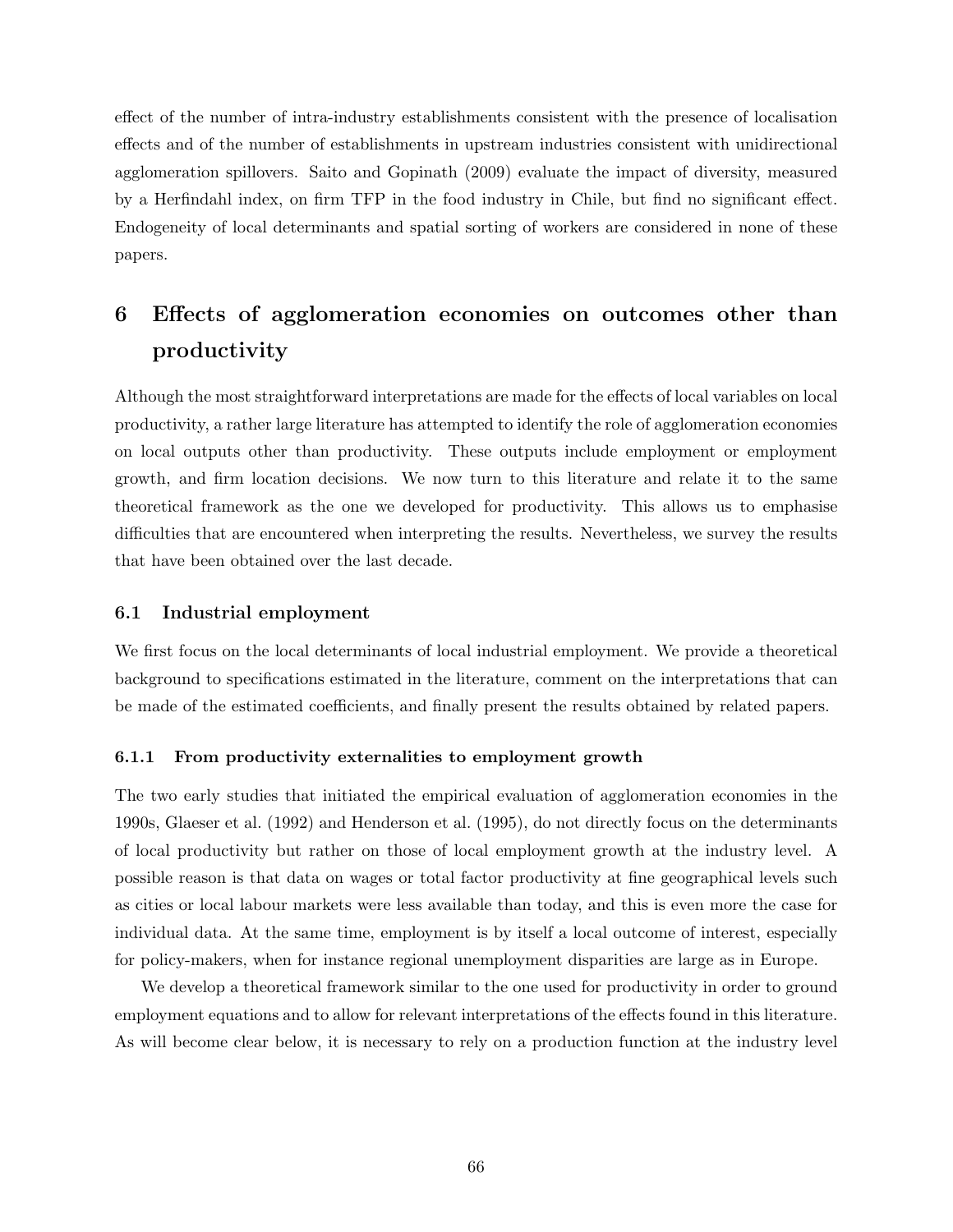with non-constant returns to scale and we consider:

$$
Y_{c,s,t} = \frac{A_{c,s,t}}{\alpha_1^{1-\alpha_2} \alpha_2^{\alpha_2}} \left( s_{c,t} L_{c,s,t} \right)^{\alpha_1} K_{c,s,t}^{\alpha_2},\tag{57}
$$

where  $\alpha_1 + \alpha_2 < 1$ . The first-order conditions equalising the return of inputs to their marginal productivity are:

$$
w_{c,s,t} = \frac{\alpha_1 p_{c,s,t} A_{c,s,t}}{\alpha_1^{1-\alpha_2} \alpha_2^{\alpha_2}} s_{c,s,t}^{\alpha_1} L_{c,s,t}^{\alpha_1-1} K_{c,s,t}^{\alpha_2},
$$
\n
$$
(58)
$$

$$
r_{c,t} = \frac{\alpha_2 p_{c,s,t} A_{c,s,t}}{\alpha_1^{1-\alpha_2} \alpha_2^{\alpha_2}} s_{c,s,t}^{\alpha_1} L_{c,s,t}^{\alpha_1} K_{c,s,t}^{\alpha_2 - 1}.
$$
 (59)

Substituting into (59) the expression of capital given by (58) leads to:

$$
L_{c,s,t} = \left(\frac{p_{c,s,t}A_{c,s,t}s_{c,s,t}^{\alpha_1}}{w_{c,s,t}^{1-\alpha_2}r_{c,s,t}^{\alpha_2}}\right)^{\frac{1}{1-\alpha_1-\alpha_2}}
$$
(60)

We first leave aside the role of wages that will be discussed below. Making the same assumptions as in Section 2 on how local characteristics determine  $p_{c,s,t}$ ,  $A_{c,s,t}$  and  $r_{c,s,t}$ , equation (60) can be used to motivate an empirical specification where the logarithm of local industry employment (instead of wage) is expressed as a function of local variables such as local density, land area, and specialisation:

$$
\ln L_{c,s,t} = \beta \ln den_{c,t} + \mu \ln area_{c,t} + \vartheta \ln spe_{c,s,t} + \nu_{c,s,t}.
$$
\n(61)

First notice that, as in the case of productivity, the exact channel of agglomeration economies cannot be identified since local characteristics determining agglomeration effects may have an impact on employment not only through technological progress, but also through input prices and goods prices. Importantly, the role of specialisation cannot be identified since the dependent variable, industrial employment, is a log-linear combination of specialisation and density, and terms have to be rearranged to avoid redundancy.This identification issue is the reason why the production function was specified at the industry level. By contrast, the role of other local variables can still be studied since (61) implies:

$$
\ln L_{c,s,t} = \frac{\beta - \vartheta}{1 - \vartheta} \ln den_{c,t} + \frac{\mu - \vartheta}{1 - \vartheta} \ln area_{c,t} + \nu_{c,s,t}.
$$
\n(62)

The impact of remaining local determinants is now net of the impact of specialisation, and cannot be identified separately from it.<sup>19</sup> It was initially suggested in the literature that the static agglom-

<sup>&</sup>lt;sup>19</sup>Firm level data would make it possible to identify the effect of industry employment by regressing firm employment on industry employment, in a way analogous to how individual wages allowed us to identify the role of individual skills separately from human capital externalities. This has not been done before to the best of our knowledge.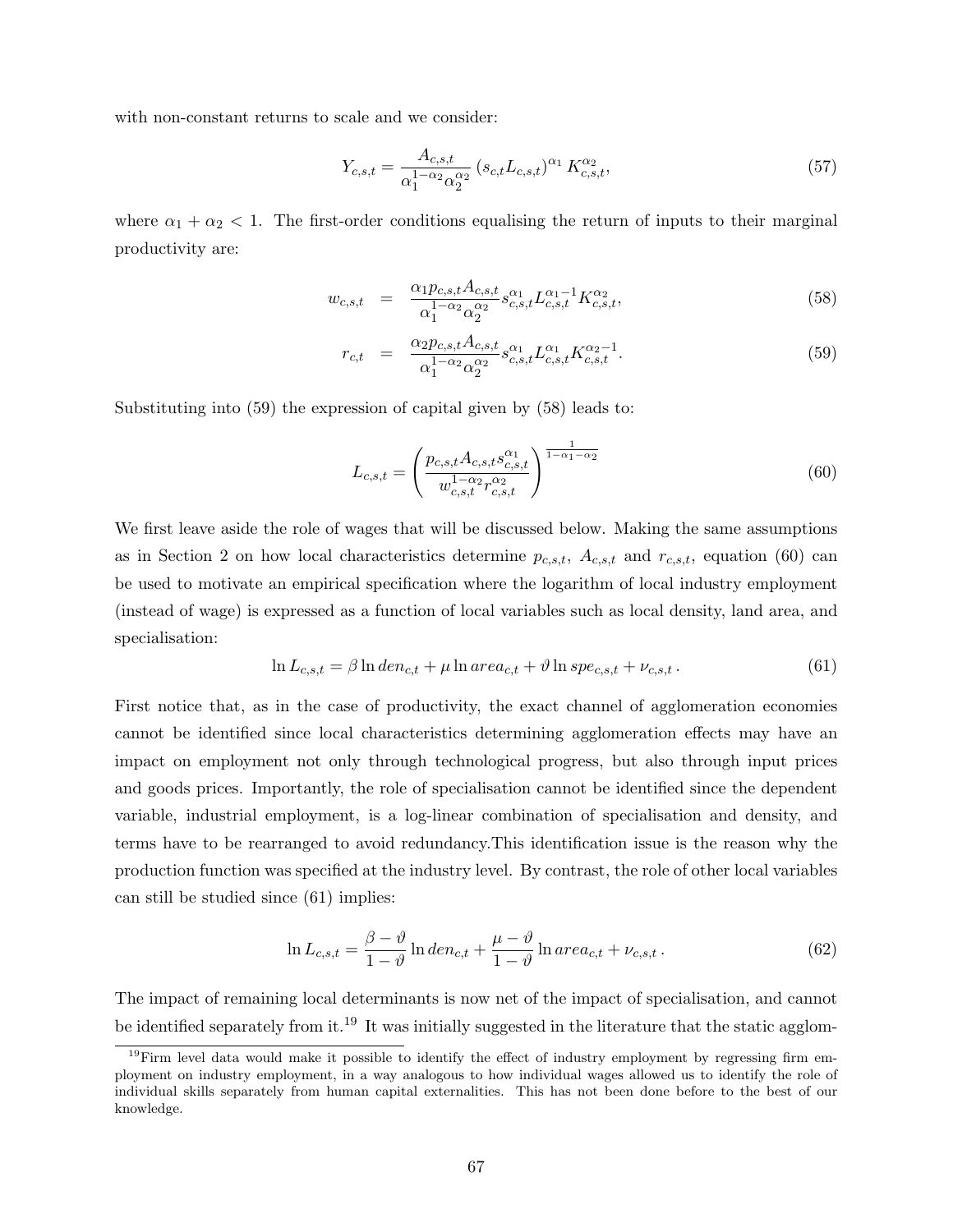eration effect related to specialisation could be identified using non-linearities by also including in (62) the level of specialisation in addition to its logarithm as an extra local variable. However, this makes interpretations difficult, especially when the two effects are estimated with different signs as for instance in Henderson et al. (1995). Parametric identification relying only on specific functional forms should be avoided.

Glaeser et al. (1992) propose rewriting (60) in first difference and then considering that the growth rate of local variables instead of their level is a function of the levels of local determinants. They interpret local variables as determinants of technological progress but these variables also capture the role of agglomeration economies operating through goods and inputs prices as shown by (60). Specialisation can now be included among local characteristics and its effect is identified separately. The corresponding specification is given by:

$$
\ln L_{c,s,t} - \ln L_{c,s,t-1} = \tilde{\beta} \ln den_{c,t-1} + \tilde{\mu} \ln area_{c,t-1} + \tilde{\vartheta} \ln spe_{c,s,t-1} + \varepsilon_{c,s,t}.
$$
 (63)

The coefficients of local variables capture the impact of dynamic agglomeration effects such as improved learning but not the impact of static ones as in (62).

When there is time autocorrelation of residuals, it is possible to derive from  $(62)$  a dynamic specification of local-industry employment similar to (63) even if there are no static and dynamic agglomeration effects. Suppose for instance that  $\nu_{c,s,t}$  follows an AR(1) process such that:

$$
\nu_{c,s,t} = (1 - \rho) \nu_{c,s,t-1} + \varepsilon_{c,s,t},\tag{64}
$$

where  $0 < \rho < 1$  and the residuals  $\varepsilon_{c,s,t}$  are identically and independently distributed. When there is no agglomeration effect such that  $\nu_{c,s,t} = L_{c,s,t}$  and taking into account the fact that  $L_{c,s,t} = den_{c,t} \, area_{c,t} \, spe_{c,s,t}$ , this specification implies:

$$
\ln L_{c,s,t} - \ln L_{c,s,t-1} = -\rho \ln L_{c,s,t-1} + \varepsilon_{c,s,t} = -\rho \ln den_{c,t-1} - \rho \ln area_{c,t-1} - \rho \ln spec_{c,s,t-1} + \varepsilon_{c,s,t},
$$
\n(65)

which involves the same explanatory variables as (63) but with coefficients constrained to be the same and negative. This suggests that when a specification such as (63) is estimated, it is possible to obtain negative coefficients for local variables even in the presence of dynamic agglomeration economies, and negative signs have indeed been obtained in the literature.

Taking all the intuitions in (61), (63) and (65) together, one may consider a specification with static and dynamic agglomeration effects (as we did for productivity in Section 2.2), as well as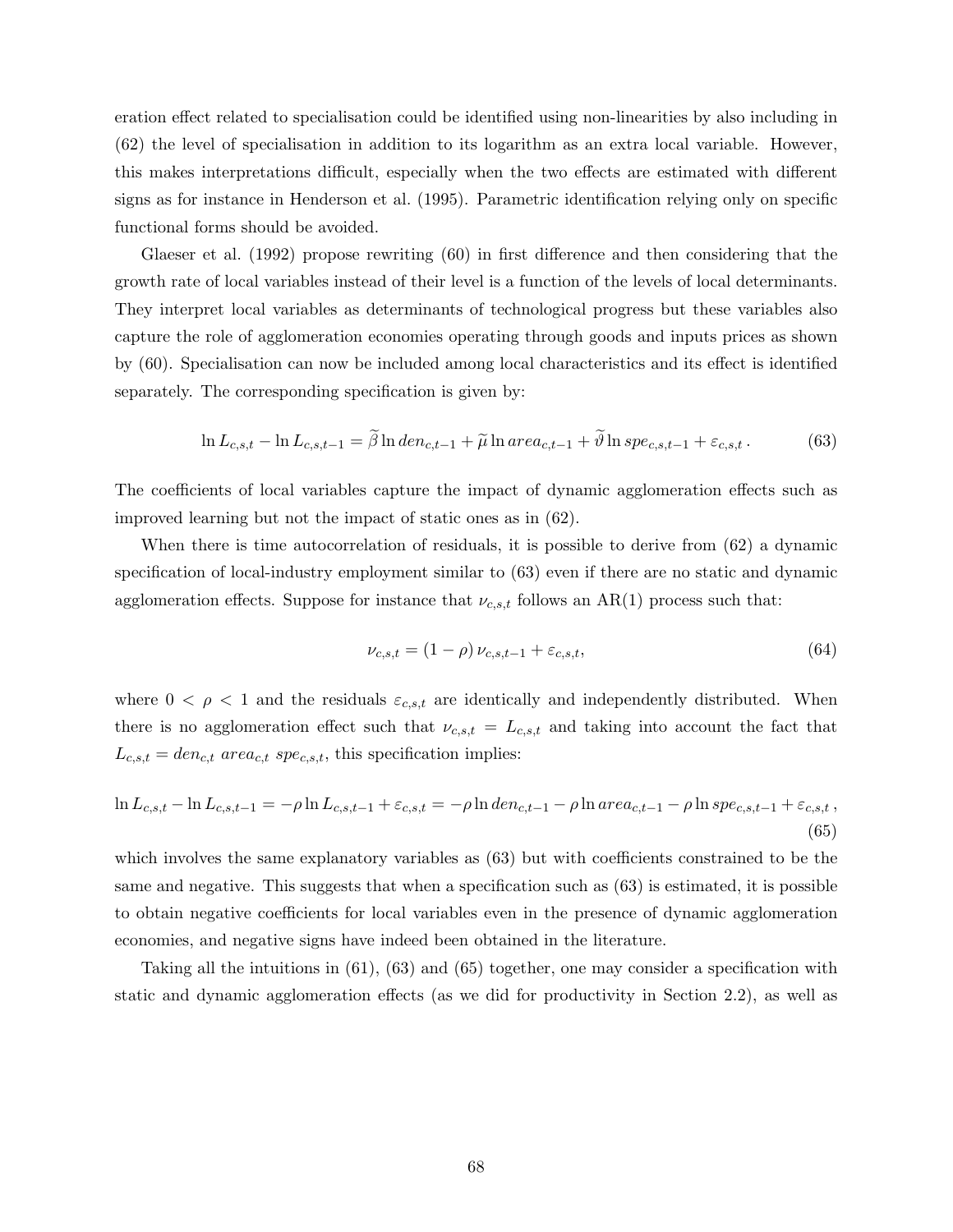time autocorrelation of residuals, which leads to:

$$
\ln L_{c,s,t} - \ln L_{c,s,t-1} = -\rho \ln L_{c,s,t-1} + \beta (\ln den_{c,t} - \ln den_{c,t-1})
$$
  
+  $\mu (\ln area_{c,t} - \ln area_{c,t-1}) + \vartheta (\ln spe_{c,s,t} - \ln spe_{c,s,t-1})$  (66)  
+  $\tilde{\beta} \ln den_{c,t-1} + \tilde{\mu} \ln area_{c,t-1} + \tilde{\vartheta} \ln spe_{c,s,t-1} + \varepsilon_{c,s,t},$ 

This specification involves time variations of static effects, dynamic effects, and inertia in industrial employment due to the time autocorrelation of residuals.<sup>20</sup> Rearranging terms to eliminate current and past specialisation (as their coefficients are not identified), we finally get:

$$
\ln L_{c,s,t} - \ln L_{c,s,t-1} = \frac{\tilde{\theta} - \rho}{1 - \vartheta} \ln L_{c,s,t-1} + \frac{\beta - \vartheta}{1 - \vartheta} \ln den_{c,t} + \frac{\mu - \vartheta}{1 - \vartheta} \ln area_{c,t} + \frac{\tilde{\beta} - \beta + \vartheta - \tilde{\vartheta}}{1 - \vartheta} \ln den_{c,t-1} + \frac{\tilde{\mu} - \mu + \vartheta - \tilde{\vartheta}}{1 - \vartheta} \ln area_{c,t-1} + \varepsilon_{c,s,t}.
$$
\n(67)

which is a specification close to the one estimated by Henderson (1997) and Combes et al. (2004). Alternatively, one can replace past industrial employment  $L_{c,s,t-1}$  by  $den_{c,t-1}$  are  $a_{c,t-1}$  spe $c_{c,s,t-1}$  to rather consider a specification with past specialisation although the same parameters are identified.

Unfortunately, the five coefficients in equation (67) are combinations of the seven parameters of interest. It is thus difficult to interpret the estimated coefficients even if one is able to deal with the endogeneity of right-hand side variables. For instance, a negative impact of past industrial employment is compatible not only with the presence of inertia in the series together with a positive static effect of specialisation, but also with a negative static effect of specialisation. Similarly, a positive impact of past local determinants is not incompatible with a negative impact of some static or dynamic agglomeration effects. As there are more parameters of interest than estimated coefficients, the different effects cannot be disentangled. The model could be augmented with other local characteristics such as market potential or diversity, and more lags of industrial employment, using statistical tests to determine how many lags should finally be kept. However, the same identification issues would remain as the impact of these variables would mix again static and dynamic effects.

Another point that we have not discussed so far about equation (60) is that local wage (or local wage growth if the dependent variable is employment growth) should be used as a control variable in the empirical specification if one wishes to restrict the interpretation of the effects of local characteristics to their role in  $p_{c,s,t}$ ,  $A_{c,s,t}$  and  $r_{c,s,t}$  only (consistent with the analysis on productivity) and avoid considering their role in  $w_{c,s,t}$ . Since one estimates a labour demand equation, the local wage is expected to have a negative effect on local employment. For given wages, agglomeration effects increase labour demand, and therefore we expect a positive effect of

 $^{20}$ This specification is not completely consistent with theory. It is possible to derive a specification which is consistent but it is much more intricate.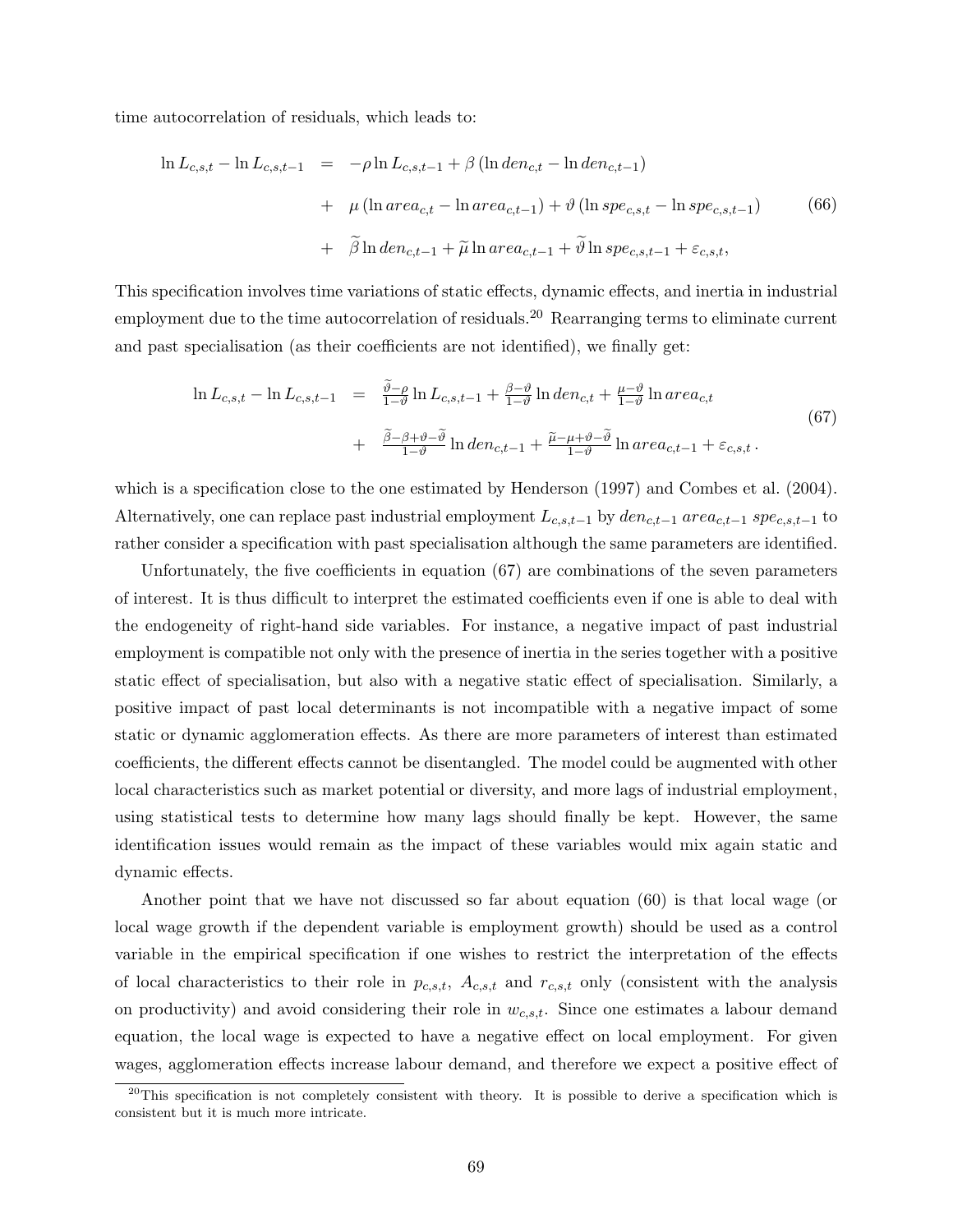density, area and market potential among others on local employment as in the case of productivity.

However, controlling for wages means that only a partial equilibrium effect of agglomeration economies is captured. It corresponds to the direct impact of agglomeration economies on labour demand but it does not capture the feed-back effects on this demand resulting from the wage change induced by agglomeration. Moreover from the econometric point of view, controlling for wages raises serious additional endogeneity issues, on top of those described above when the dependent variable measures productivity.

One can choose not to control for local wage but then the impact of local characteristics on local employment operates not only through  $p_{c,s,t}$ ,  $A_{c,s,t}$  and  $r_{c,s,t}$  but also  $w_{c,s,t}$ , and the effect through wage is negative. Typically, agglomeration economies raise nominal wages, which in turn yield a decrease in labour demand. The overall impact of agglomeration economies on employment is now ambiguous, and in particular it can be negative. On the one hand, agglomeration economies that increase  $p_{c,s,t}$ ,  $A_{c,s,t}$  and decrease  $r_{c,s,t}$  tend to positively affect employment, on the other hand, they also increase  $w_{c,s,t}$ , which tends to negatively affect employment. When the effect of density on local employment is found to be negative, one does not know if density has a negative effect on productivity, and therefore a negative effect on employment because productivity is positively related to employment, or if density has a positive effect on productivity which in turn has a positive effect on wages themselves affecting employment negatively. For instance, Cingano and Schivardi (2004) get opposite signs for some of the common determinants of productivity and employment, based on the same Italian dataset. This suggests that a positive effect of agglomeration economies on local productivity can actually turn into a negative effect on local employment.

Finally, Combes et al. (2004) also propose to break down local employment into two terms, employment per firm and the local number of firms:

$$
\ln L_{c,s,t} = \ln \left( \frac{L_{c,s,t}}{n_{c,s,t}} n_{c,s,t} \right) = \ln \frac{L_{c,s,t}}{n_{c,s,t}} + \ln n_{c,s,t},\tag{68}
$$

where  $n_{c,s,t}$  is the local number of firms within the industry. One can evaluate separately the impact of local characteristics on average employment in existing firms and on the number of firms. Indeed, urbanisation and localisation variables can have different effects on the intensive and extensive margins of employment. In first differences, the analysis indicates whether agglomeration economies have the same or opposite effects on internal firm growth and on external growth, or whether effects are stronger for one or the other employment growth components. Finally, note that some authors evaluate the effect of local human capital on employment growth in the spirit of what has been done for productivity, as for instance Simon (2004) for the US, and Suedekum (2008) and Suedekum (2010) for Germany. The interpretation is again blurred by the existence of substitution effects between high-skill and low-skill workers as discussed in Subsection 3.3.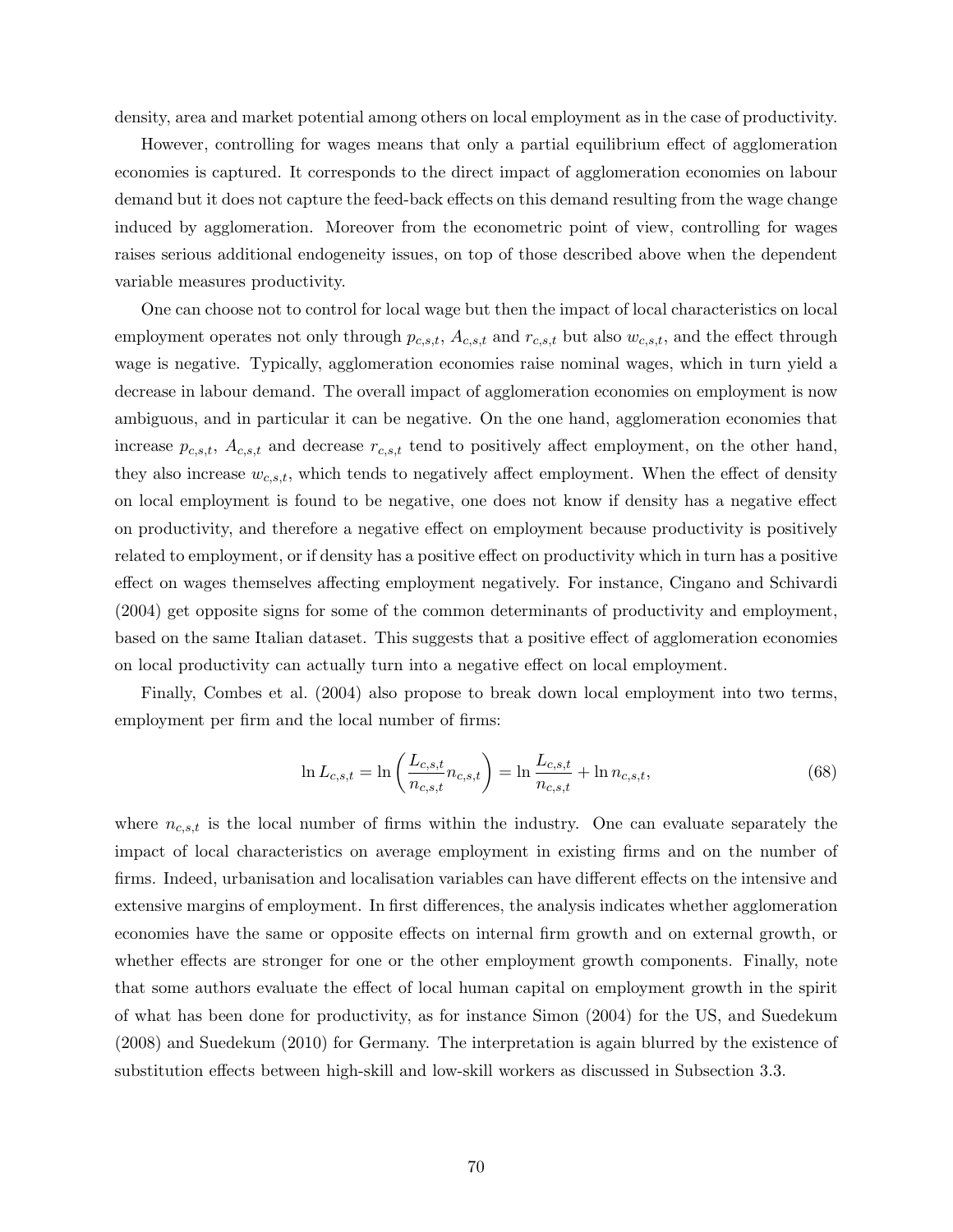### 6.1.2 Total employment, specialisation, diversity, and human capital

The explanatory variables introduced into employment growth regressions are usually very similar to those considered in productivity regressions, except that local density is replaced by local total employment. Estimated specifications generally involve dynamic agglomeration effects following (63) but not static effects. Results on the effect of total employment on industrial employment growth clearly illustrate the diversity of results obtained in the literature on local employment growth. Beyond the fact that samples for different countries and periods are used, the previous section illustrates how the use of different specifications does change the interpretation of estimated effects. For instance, Combes (2000) finds for France that the local market size has a positive effect on industrial employment growth for manufacturing industries but a negative effect for services industries. Viladecans-Marsal (2004) finds for Spain that the effect on industrial employment is not significant for three out of six industries, while it has a bell-shaped effect in the three other industries. Blien et al. (2006), who extend Blien and Suedekum (2005), obtain for Germany that local market size plays a positive role on industrial employment growth both for manufacturing and service activities. There are two recent studies on Italy, one that pools together manufacturing and service industries (Mameli et al., 2008) and one that focuses on business services (Micucci and Giacinto, 2009). Both conclude that total employment has a positive impact on industrial employment growth.

As we mentioned above, the question of the spatial decay of agglomeration effects is crucial. For the US, Desmet and Fafchamps (2005) consider the impact on local employment growth of total employment and industrial employment share at various distances from the location. They show that for non-service industries, such as manufacturing and construction, the effects are negative for distances below 20 kilometres, but are slightly positive for distances between 20 and 70 kilometres. This is consistent with employment moving away from city centres with high aggregate employment to nearby locations. Service industries exhibit a different pattern for the effect of total employment: the coefficients are positive at distances below 5 kilometres, and slightly negative at distances between 5 and 20 kilometres. This is consistent with employment growing faster in city centres and more slowly in nearby areas. Unfortunately, this question has rarely been addressed for European economies. Viladecans-Marsal (2004) studies the role on industrial employment of the local characteristics of neighbouring cities in Spain. She finds the effects of total local employment and employment in neighbouring locations to be significant in two out of the six industries she considers. In the same vein, and still on Spanish data, Solé-Ollé and Viladecans-Marsal (2004) show that growth of the central municipality within metropolitan areas has a positive effect on growth in the suburbs. Micucci and Giacinto (2009) also find for Italy a significant impact of distant locations on local employment growth.

The impact of diversity on productivity has been found to be not robust and this is also true for its effect on industrial employment growth. Whereas Glaeser et al. (1992) find a positive impact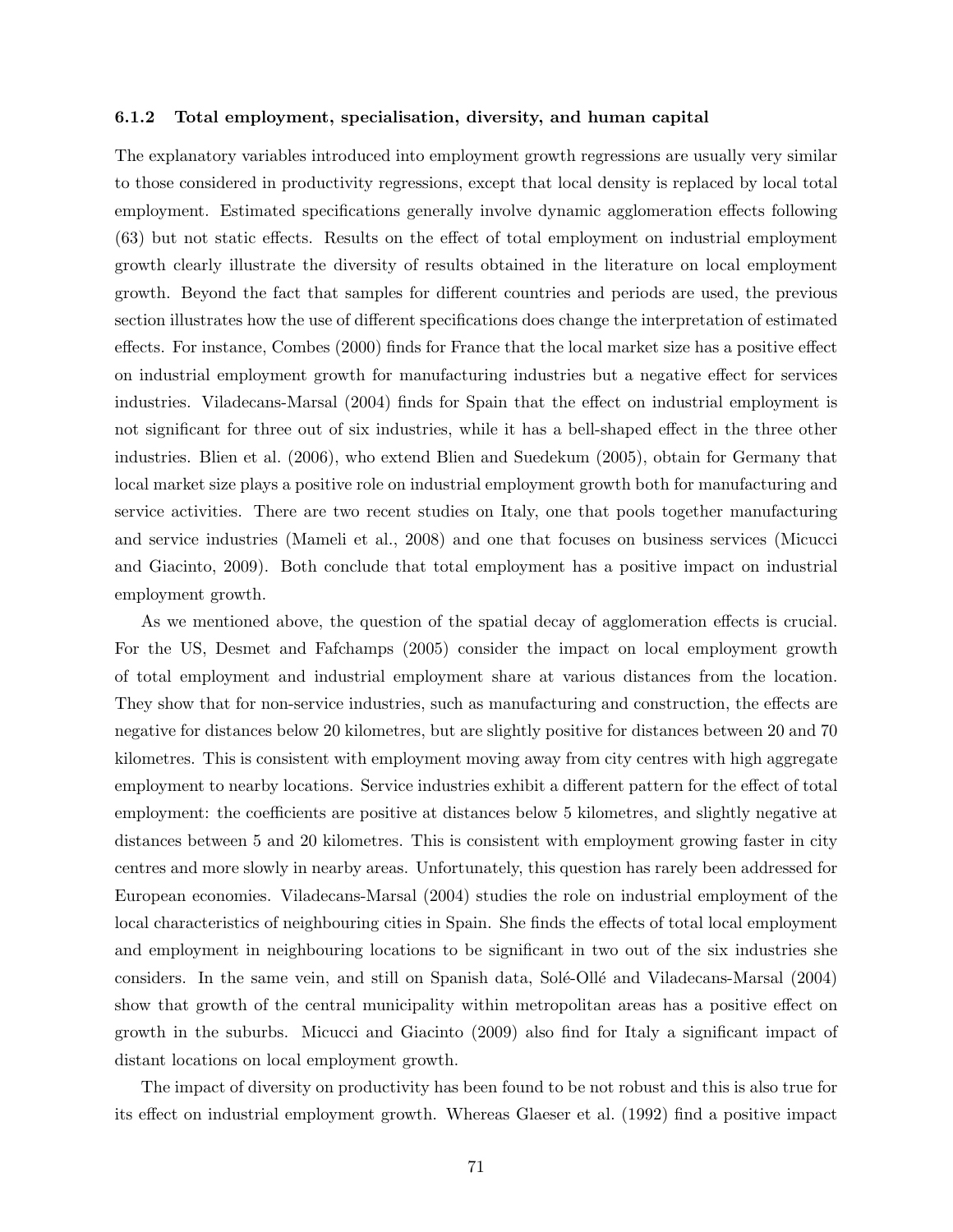of diversity (measured by the share of the five largest industries within the city) on industrial employment growth, Henderson et al. (1995) who use a Herfindhal index over all local industries obtain a significant positive effect in a couple of high-tech industries only. For France, Combes (2000) finds that the same diversity index has also a positive impact on employment growth in service industries but a negative one in most manufacturing industries, although it is positive for a few of them. For Spain, Viladecans-Marsal (2004) finds a positive static effect on employment for three industries but a negative effect for some others and a non-significant effect for two of them. For Germany, Blien et al. (2006) find that diversity has a positive effect on employment growth in both manufacturing and service industries, the effect being strong in the manufacturing industry. Diversity is also found to have a significant positive impact in Italy according to Mameli et al. (2008).

The impact of specialisation is difficult to assess because its role on agglomeration economies cannot be disentangled from the mean reversion process of industrial employment as shown earlier. The impact of specialisation is found to be negative in both manufacturing and service industries in France by Combes (2000), in Germany by Blien et al. (2006), and in Italy by Mameli et al. (2008). This result may arise from strong mean reversion that more than compensates positive agglomeration effects. Van Soest et al. (2006) obtains a positive effect of specialisation in Netherlands but the impact is very local and dies out quickly with distance.

Glaeser et al. (1992) popularised the use of the local average size of firms in industry as a determinant of localisation economies as discussed in Subsection 3.2. Both Combes (2000) for France and Blien et al. (2006) for Germany find that the presence of larger firms reduces employment growth in both manufacturing and service industries. To refine the role of local firm size, Combes (2000) introduces a local Herfindahl index of firm size heterogeneity. He finds that the local concentration of employment within large firms is also detrimental to local growth. Therefore, in France, the local market structure that fosters employment growth the most appears to be small firms of even size. A further example of the difficulty of interpreting the findings of this literature is given by Mameli et al. (2008) who show from Italian data that the effect of most local determinants on local employment is not very robust, in the sense that their sign changes depending on the industrial classification which is used.

Finally, local human capital is found to positively affect total employment growth, both in the US by Simon (2004) and in Germany by Suedekum (2008). However, the latter study emphasises that mostly unskilled employment growth is favoured, which is consistent with the presence of strong substitution effects between the two groups of workers and weak agglomeration effects.

### 6.1.3 Dynamic specifications

A crucial question is the time needed for a determinant of agglomeration economies to have a sizeable effect. The availability of panel datasets has generated a series of papers that estimate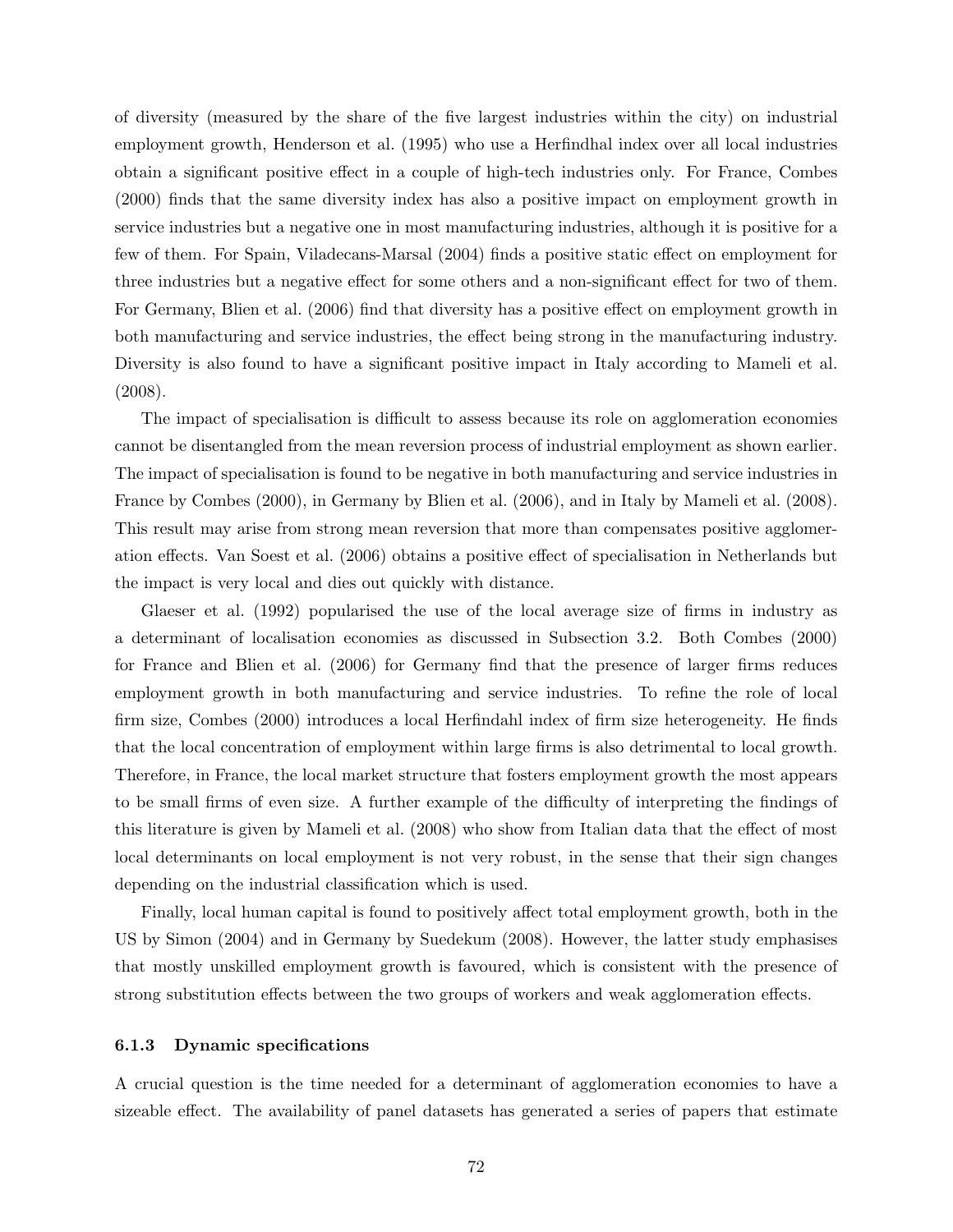jointly the dynamics of both the dependent local variable and local determinants of agglomeration economies in specifications with multiple lags involving both static and dynamic agglomeration effects. In other words, instead of estimating specifications described in Subsection 6.1, researchers estimate full auto-regressive models, as initially proposed by Henderson (1997) for US cities. Once this kind of model is estimated, short-run effects of local determinants can be distinguished from their long-run effects.

For instance, Blien et al. (2006) show that in Germany the impact of diversity dies out quickly over time, in both the manufacturing and services sectors. This means that diversity has no longrun effects. Similarly, the effect of local firm size is significant in the short run but not in the long run in the two sectors. As mentioned above, Combes et al. (2004) propose decomposing industrial employment into average employment per firm and the number of firms in the local industry. They then estimate from French data a Vector Auto-Regressive model involving these two dependent variables (this approach has been replicated with German data by Fuchs, 2011). It is found that the local determinants of the growth of existing firms are not necessarily the same as those that promote the creation of new firms. Overall, there is a greater inertia in the adjustment process in the United States than in France and Germany. Lagged values stop being significant after one year of lag for France and Germany. This is starkly at odds with the six- or seven-year significant lags found in Henderson (1997) for the US.

Unfortunately, as emphasised in Subsection 6.1.1, interpretations of estimated coefficients in terms of static and dynamic agglomeration effects remain very difficult because both types of effect can enter each estimated coefficient. Moreover, even if the structure of Vector Auto-Regressive models makes them rather suited to deal with endogeneity concerns by using dynamic panel estimation techniques, the application of such techniques is debatable in the context of agglomeration effects as argued in Subsection 4.3.3. Ultimately the literature using dynamic specifications remains descriptive and is not really able to deliver causal interpretations of the effects in terms of agglomeration economies.

## 6.2 Firms' location choices

Rather than assessing the impact of local determinants of agglomeration economies on productivity or industrial employment, some authors have tried to evaluate the impact of these determinants on the location choices of firms. Firms should locate where their expected profit is the highest. As profit increases with productivity, the local determinants of productivity should also affect firm location choices. This is the intuition motivating the approaches presented in this subsection. They lead to applications usually relating to location choices of foreign direct investments (FDI) or determinants of firm creation.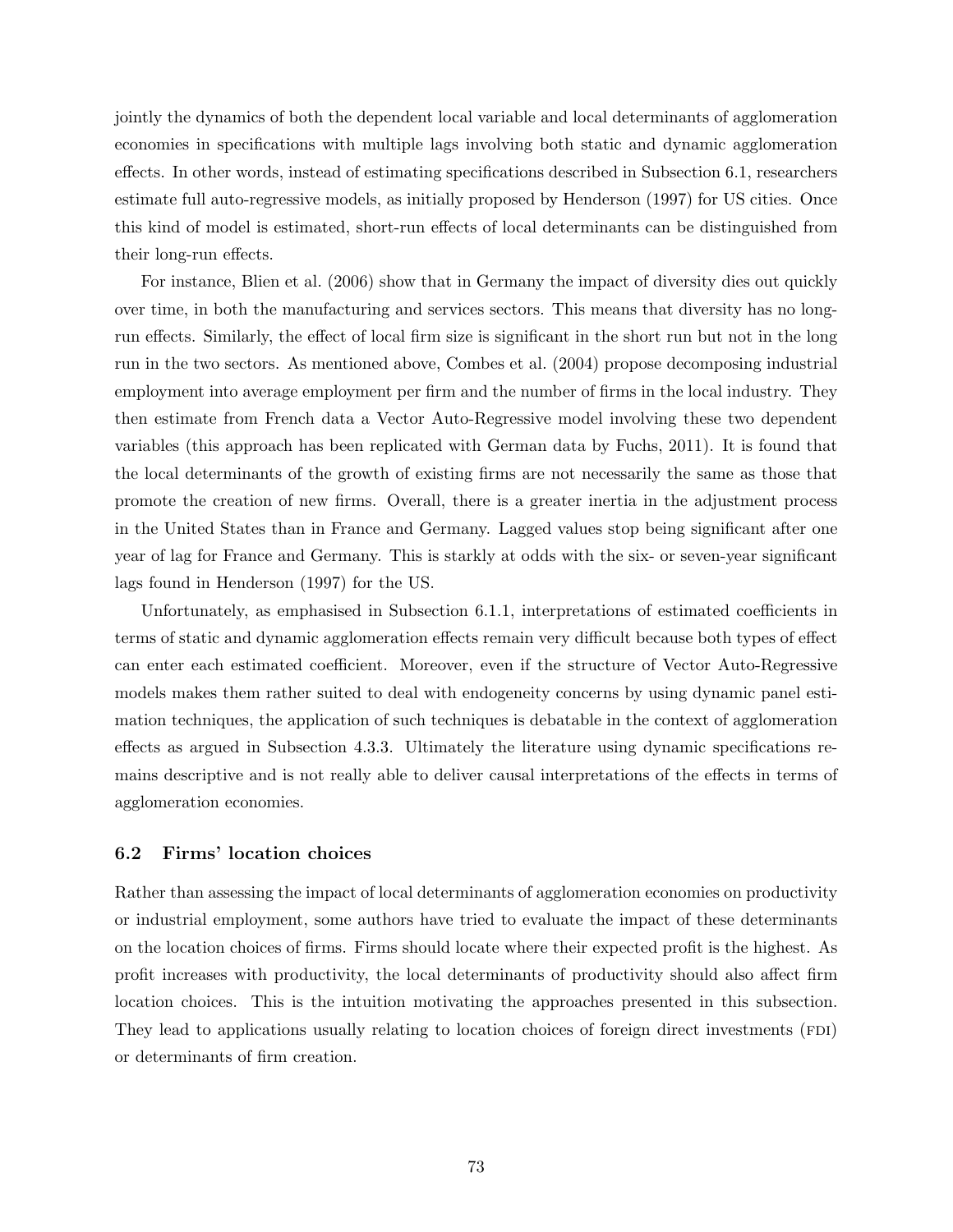### 6.2.1 Strategies and methodological concerns

To assess the role of local determinants of firm location choices, Carlton (1983) proposes to use the discrete choice modelling strategy developed by McFadden (1974). The idea is that, for any given firm, the value of each location depends on a deterministic local profit and an idiosyncratic component. The local profit is supposed to be the same for all firms but the idiosyncratic component varies across firms (and components are identically and independently distributed across locations for a given firm). This prevents firms from all choosing the same location, which would not correspond to reality. Assuming that idiosyncratic components follow extreme value laws, the firm location choice follows a logistic model, or Logit, which is quite easy to estimate.

Economic geography models predict how firms distribute themselves across space according to local profits, which are non-zero in the short run under imperfect competition. The location choice thus depends on the same quantities as those that enter the productivity equation (50) (the prices of goods and intermediate inputs, the technological level of the firm, and workers' efficiency) as well as the nominal wage. As a result, any of the urbanisation and localisation variables which enter the empirical specification of productivity can be included in a specification explaining firm location choices. However, interpretations are even more difficult than in the case of industrial employment, as there are direct and indirect effects which sometimes go in opposite directions. Indeed, profits depend not only on productivity but also on input use and output quantity which are themselves influenced by agglomeration effects but are not introduced in the regression. One can also choose whether or not to control for the local level of wages but interpretations then differ as in the case of industrial employment. Therefore, proposing correct and precise interpretations is difficult because many effects are at play and they interfere in non-linear ways to shape local profits.

Furthermore, almost all the local variables explaining location choices can be considered to be endogenous, precisely due to the location choices of both firms and workers which induce reverse causality affecting most local determinants of agglomeration economies. Unfortunately, this kind of issue is tackled even less often in empirical studies on firm location choices than in the literature on the local determinants of productivity and employment. At best, authors lag explanatory variables by one period of time, which is certainly not enough to correct for any endogeneity bias that may occur. To cope with the problem of omitted local variables, some authors include regional dummies at a geographical scale larger than the one considered for location choices, while others exploit time series and introduce local fixed effects. The same important caveats appear as for productivity studies and they are detailed in Subsection 4.3.

For all these reasons, the literature on firm location choices has to be considered as mostly descriptive. A safer route to assess the role of agglomeration effects on firm location choices would probably be to consider much more structural approaches, which however present the drawback of considering a more limited number of agglomeration channels.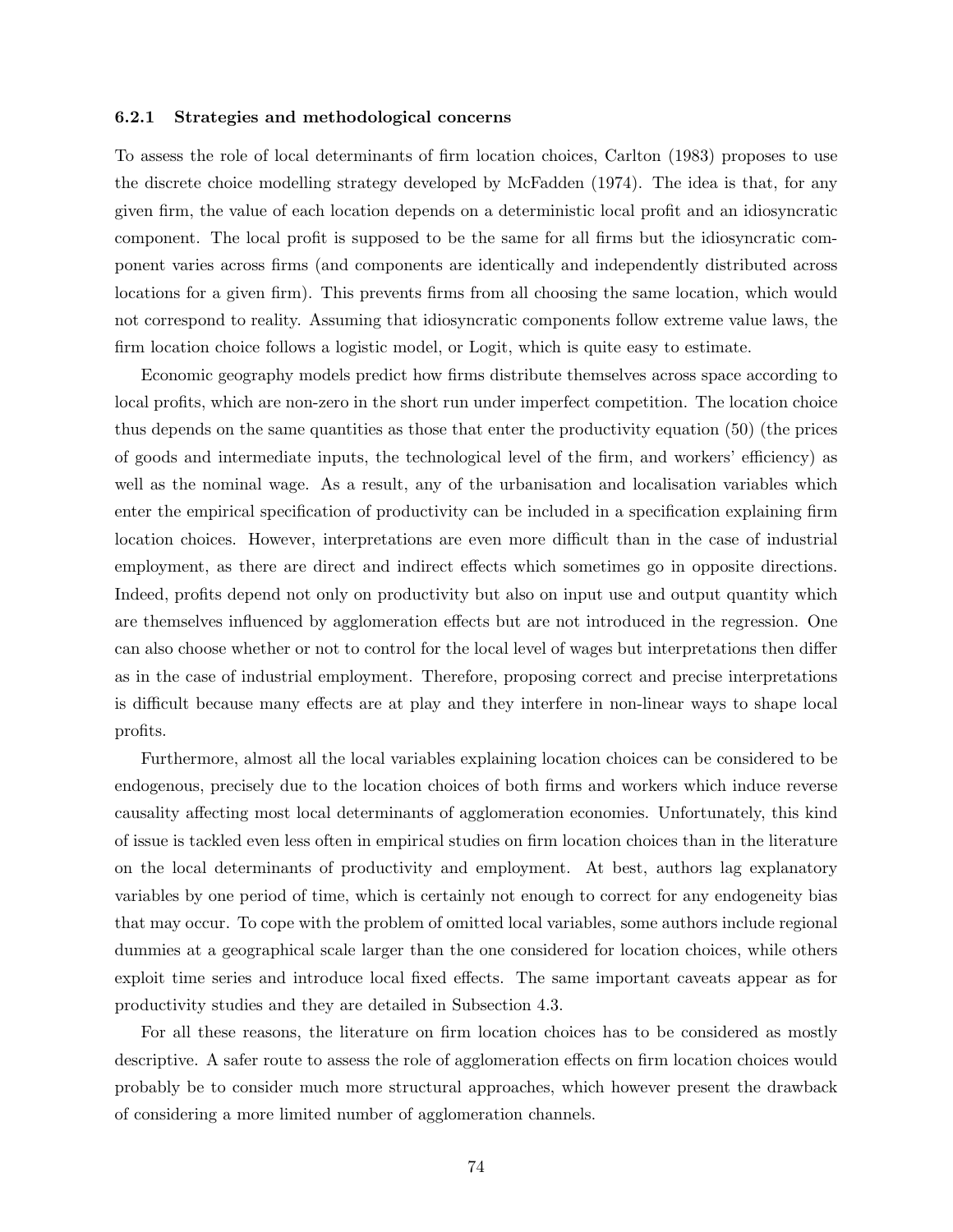Besides these limits, it is possible to enrich the approach when studying the location choices of firms among places in several countries using a nested logit model involving several stages. For instance, firms first choose the country where to locate and then, conditional on this choice, choose the region or city within the country. Two additive random components are now considered, one specific to the region and one specific to the country, and they are assumed to be independent. This structure produces a total random component correlated between regions within a given country, and the correlation can be estimated simultaneously with the other parameters in the model. In fact, the effects of local determinants of location choices at the different spatial scales are evaluated separately, once the geographical decomposition of the whole territory has been chosen (for instance, countries or continents, divided themselves into regions or cities). The nested logit approach has the advantage of limiting the number of possible locations considered for a firm choice at a given stage. This can be a desirable feature considering current computer capacities, especially if some fixed effects (for industries or other geographical scales) are introduced in the model. These estimation strategies have been considered in empirical studies that take either a reduced form approach, such as Carlton (1983), or a more structural approach where firm location choices are part of an economic geography model, such as Head and Mayer (2004).

Research based on discrete location choice models has primarily been applied to FDI because the determinants underlying their location decisions are more discernible than those of domestic firms that are less footloose. In particular, location choices are made by multinational firms in a relatively short period of time, without bearing the weight of historical contingencies like national firms. This makes them more appropriate candidates to test for the presence of agglomeration effects. An alternative approach adopted in a number of papers consists of considering the number of firm entries in a region as the dependent variable, and studying its determinants with a simple Tobit approach, or a count model such as the Poisson or the negative binomial, or even with a linear model. The Tobit model takes into account the left censorship of the dependent variable but considers that this variable is continuous. The main advantage of count models is that there is no computational limit on the number of alternatives such as in the Logit model. However, there are strong distributional assumptions on residuals. The standard linear model does not impose any assumption on the distribution of residuals and is very flexible for the number of covariates that can be considered but it ignores the discrete nature of the data and left censoring.

### 6.2.2 Discrete location choice models

Among early studies on the effect of local economy characteristics on location choices of FDI, Head et al. (1999) focus on the determinants of firm location choices between the 50 states of continental US, while Guimaraes et al. (2000) conduct a similar exercise for the 275 regions in Portugal, which are much smaller. Because of the urban and regional perspective of our survey, we do not discuss studies on location choices between countries. It may be noted, however, that their findings do not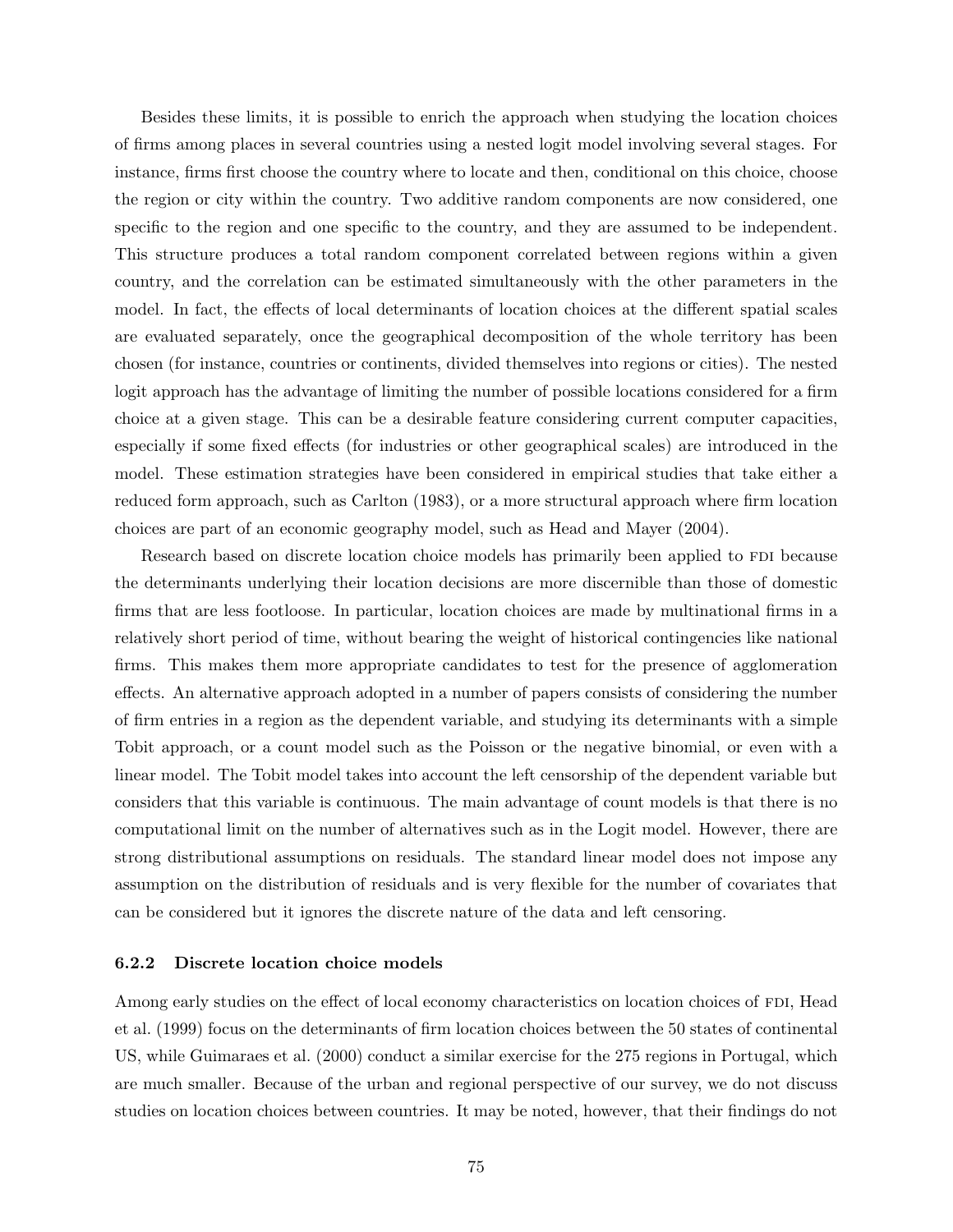significantly differ from those on location choices within a country even if the nature of underlying agglomeration economies is likely to differ.

As predicted by theory, the first factor that is almost systematically found to play a positive role on location choices of FDI is the size of the local economy. For instance, market size is measured with local total income in Head et al. (1999), and with two variables, manufacturing and services employment, in Guimaraes et al. (2000). Among other determinants of firm location choices is market access. Guimaraes et al. (2000) consider the distance to the main cities of Portugal as a proxy. At the European level, Head and Mayer (2004) compare the performance of Harris and structural market potential variables in explaining the location choices of Japanese affiliates across European regions at the NUTS 2 level. They find that both have a significant positive impact on these choices, even when controlling for a substantial number of other variables. Basile et al. (2008) analyse the location choices of multinational firms of various nationalities in 50 regions in eight EU countries. External market potential is found to have a significant positive effect as well as the own region total value added which is considered simultaneously. However, both effects appear to be mainly driven by location choices of European multinationals, and they are not significant for non-European ones.

The positive impact of market potential seems to be fairly universal and it is confirmed when data are disaggregated along various dimensions. For instance, Crozet et al. (2004) find a positive effect on FDI in France whatever the country of origin of firms. When studying FDI in Germany, Spies (2010) always find a positive effect of market potential when conducting estimations for each industry separately. Pusterla and Resmini (2007), who focus on FDI in the NUTS 2 regions in four Eastern European countries, find that both local manufacturing employment and market potential variables positively affect FDI, although most of the impact is on low-tech industries and not on high-tech ones.

As in the literature on productivity determinants, the functional form chosen for the role of distance in the market potential -the inverse of distance in most cases- assumes a fast spatial decay of agglomeration effects. The role of proximity has been further investigated. Basile (2004) for instance finds a negative effect on FDI of agglomeration in adjacent provinces in Italy, while at the same time agglomeration in own province has a positive effect. Interestingly, the authors are able to distinguish between foreign acquisitions and greenfield investments. The effect of the local number of establishments is found to be significantly positive only for foreign acquisitions. However, local demand measured by electricity consumption, which is also introduced into the specification, has a positive influence on the two types of firms. Greenfield investments are more appealing for evaluating the role of agglomeration effects because firms have more freedom in their location choices.

This literature almost systematically considers the role of a variable absent from local productivity or growth estimations: past foreign presence in the region. This variable can have effects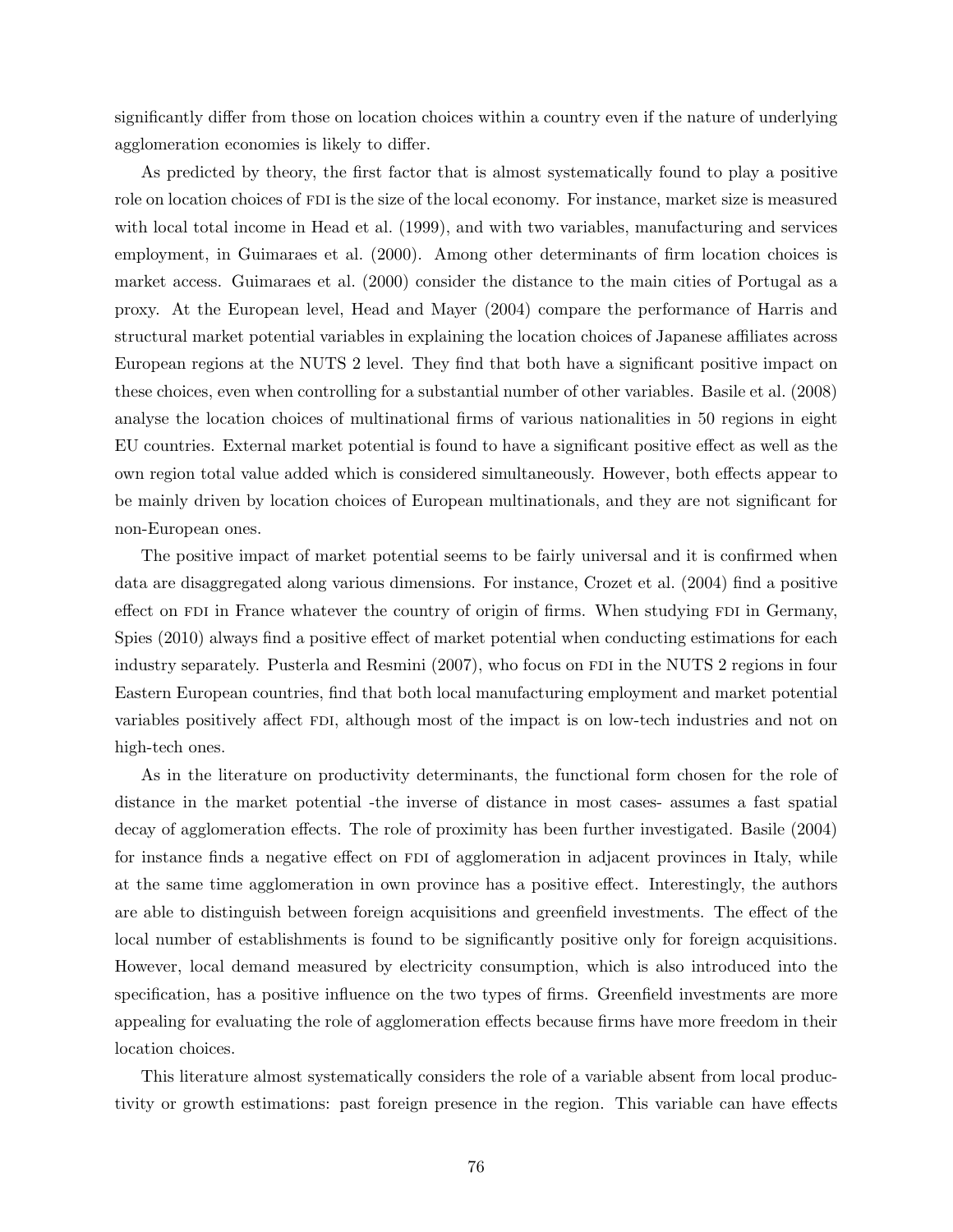going in opposite ways. On the one hand, it may attract future FDI because it reflects unobservable characteristics of the region that are also beneficial to new FDI, or because it reflects an existing business network that may be useful to new FDI. On the other hand, past foreign presence may have a negative impact on new FDI because of competition effects. From a theoretical point of view, it is also difficult to assess how such a variable interferes with other local determinants of agglomeration economies, in particular the size of the local economy. As always, absent relevant instruments and natural experiments, identifying causal effects is very difficult.

Current FDI is shown to be positively correlated with previous FDI. For instance, past FDI is found to attract Japanese affiliates in European regions (Head and Mayer, 2004), and to induce both acquisitions and greenfield investments in Italy (Basile, 2004). Past investment also has an influence in both low- and high-tech industries in Germany (Spies, 2010), Eastern European countries (Pusterla and Resmini, 2007), and Ireland (Barrios et al., 2006). Basile et al. (2008) find for European regions a positive effect of foreign presence on both European and non-European FDI. Crozet et al. (2004) study FDI in France by country of origin and find a positive effect of past presence for specific countries only, the largest effects being observed for Japan, the UK, Belgium, and the US. Finally, Devereux et al. (2007) find a positive effect of past foreign investment in the UK on both new investment by domestic firms and FDI, the effect being larger for FDI. The role of social and business network has also been indirectly investigated through variables such as the distance to home country or headquarters, which is found to have a negative impact on FDI in France by Crozet et al. (2004) and on European FDI in European regions by Basile et al. (2008). Generally, sharing a common language also has the expected positive effect on FDI, and this can be interpreted as indirect evidence of the presence of communication externalities.

As for productivity, authors also study the effect of local industry characteristics on location choices. FDI is fairly systematically found to be positively correlated with specialisation, usually measured by the local count of domestic firms in the industry at the European level (Head and Mayer, 2004), or within countries such as in Portugal (Guimaraes et al., 2000), France (Crozet et al., 2004) or the UK (Devereux et al., 2007). Devereux et al. (2007) also find a positive impact of local industrial diversity. For Ireland, Barrios et al. (2006) find that diversity has had a significantly positive impact on FDI since the 1980s, but not before, and only for high-tech firms for which specialisation has no impact. Conversely, whereas diversity does not matter for low-tech firms, specialisation has a positive impact on low-tech FDI. Hilber and Voicu (2010) find for Romania that both domestic and foreign industry-specific agglomeration measures positively affect FDI, but only the effect of domestic agglomeration is robust to the introduction of regional fixed effects. The same is found for the effect of domestic industry-specific agglomeration in neighbouring regions. The positive effect of diversity that is estimated without regional fixed effects is found to be not robust to their introduction.

Guimaraes et al. (2000) distinguish between the impact of manufacturing and service concen-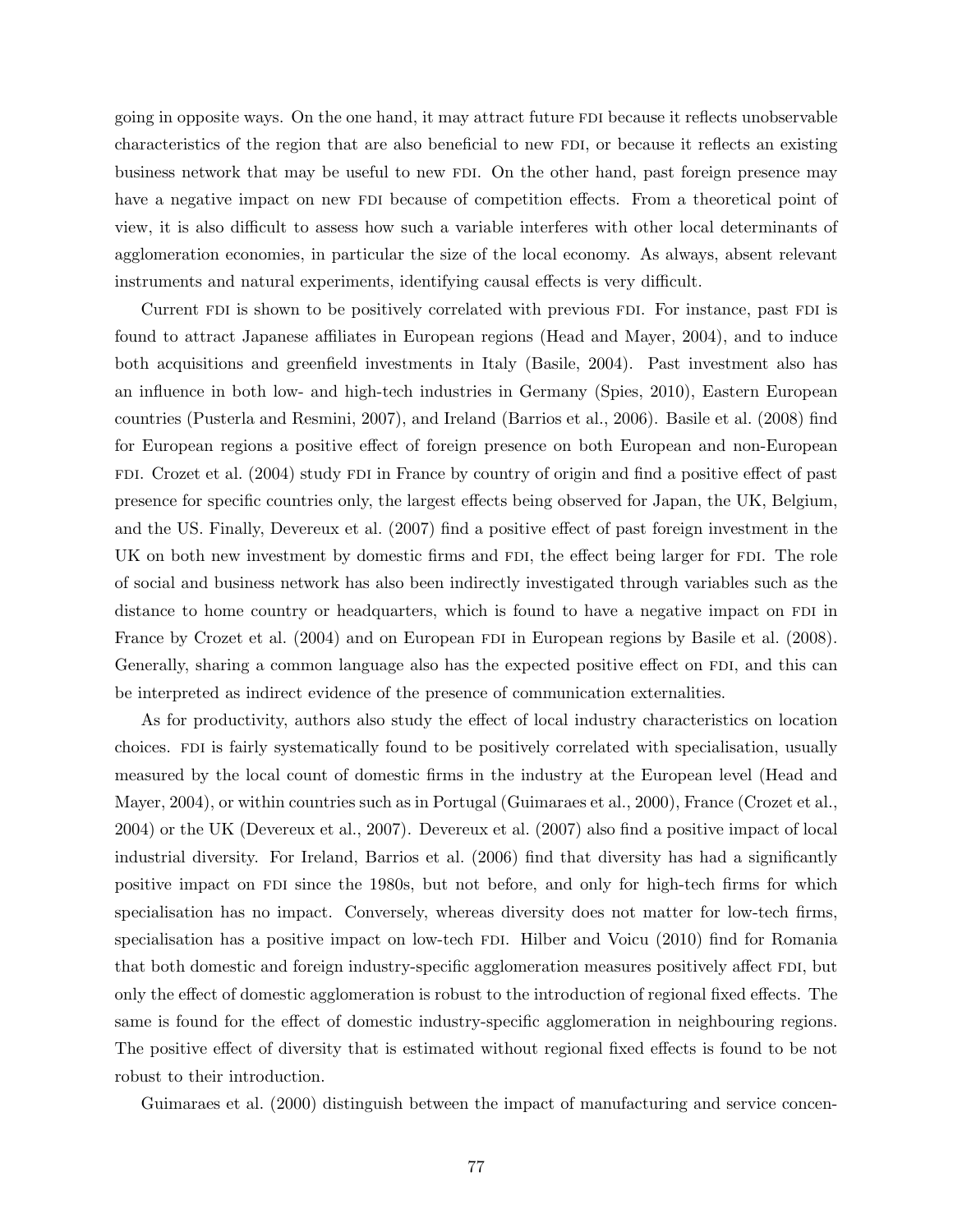tration, and find a larger impact from service concentration. This result has been confirmed in later studies, in particular for Eastern European regions. According to Ciestik (2005), service concentration has a significant positive large effect on FDI in Poland at the NUTS 3 level (49 regions), and the same is found for Romania at the NUTS 3 level (21 regions) by Hilber and Voicu (2010), even when region fixed effects are included in the specification. As an example, an increase of 10.0% in the density of service employment in a Romanian region makes the average Romanian region 11.9% more likely to attract a foreign investor.

As we can see, there are a variety of results that emphasise effects going more or less in the same direction but that remain difficult to compare (because authors usually estimate different specifications) and interpret (because of both the large number of possible effects and the possible presence of reverse causality).

These issues are even more important when studying the role of local labour markets in FDI as has been done in the literature. In particular, the impact of local labour costs has been investigated but a significant concern is that authors are rarely able to control simultaneously for the local quality of labour. The labour cost per efficient unit of labour would be predicted by theory to influence location choices but only the nominal cost is in general available. When labour efficiency is not taken into account, a positive impact of wages on the choice of a location may reflect the presence of high-skill workers. Moreover, wages are simultaneously determined with firm location choices, and this endogeneity issue is usually not addressed. The endogeneity issue may be even more important when the local unemployment rates are introduced into the specification and micro-foundations of the specification are even more unclear. A high local unemployment rate may reflect a large labour supply, and thus low wages or, on the contrary, wages that are too high and cause unemployment. Ultimately, due to the lack of theoretical background for empirical specifications, we think that little can be learnt from the impact of these variables. This is why we do not detail here their estimated effects, and we believe that a better use of theory will be required to really investigate the role of local labour markets.

### 6.2.3 Firm creation and entrepreneurship

Some recent literature argues that the location choices of new entrepreneurs and their determinants are worth studying because they should be more informative on the role and magnitude of agglomeration effects than the location choices of new plants by existing firms, as these choices are influenced by the locations of existing establishments of these firms. Unfortunately, as pointed out by Glaeser et al. (2010b), the literature on this topic is relatively small. Some contributions relate to the literature on innovations, and are therefore surveyed in Carlino and Kerr (2015). We describe here some contributions that describe the determinants of firm creations in a more general way.

Among papers on the US, Rosenthal and Strange (2003) show that firm creation is more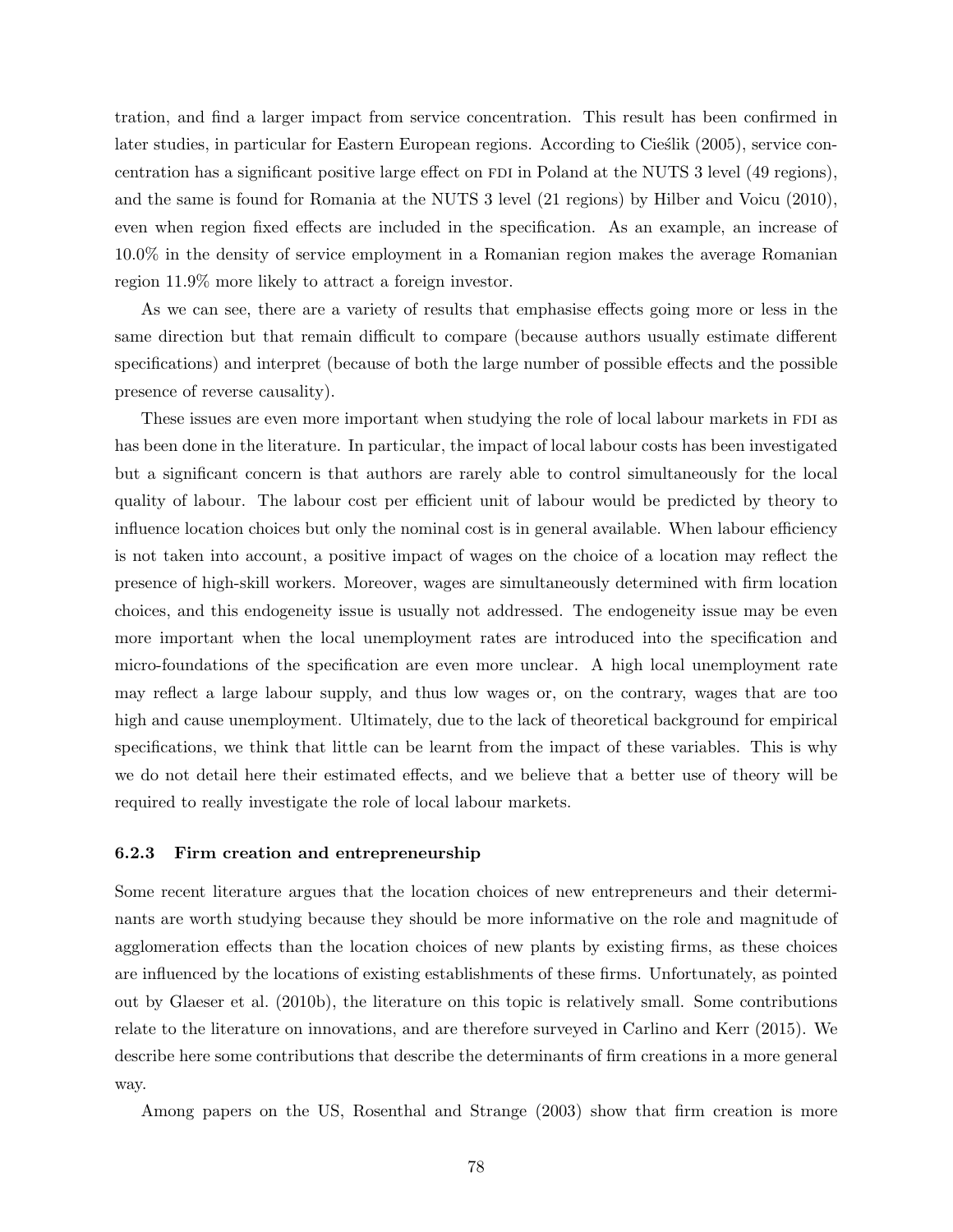important when the own-industry employment located within the first mile is larger, but the effect then vanishes rapidly with distance. Indeed, the impact within the first mile is 10 to 1000 times larger than the impact 2 to 5 miles away. They do not find any robust impact of urbanisation on firm creation. Glaeser and Kerr (2009) propose disentangling among plant creations those that do not result from existing firms, as it is a better measure of entrepreneurial activity. The local level of activity appears to favour entrepreneurship, as it goes along with the presence of many small local suppliers. Glaeser et al. (2010a) find not that there are higher returns where entrepreneurs settle but that entrepreneurs rather choose places where there are larger local entrepreneurial pools. Using the same dataset, and in the spirit of papers on determinants of local industrial employment, Delgado et al. (2010) augment the specification with dynamic effects and argue that mean reversion effects co-exist with agglomeration gains.

Among contributions on other countries, Figueiredo et al. (2002) investigate the location choices of entrepreneurs in Portugal. Interestingly, they are able to distinguish between native and nonnative entrepreneurs, and agglomeration effects are found only for non-natives. At a fine geographical scale, Arauzo-Carod and Viladecans-Marsal (2009) show for Spain that firm creation increases with own-industry previous entries. The effect is larger, the higher the technological level of the industry. Finally, Harada (2005) and Sato et al. (2012) find for Japan that a larger market size increases the willingness to become an entrepreneur, and that the effect is U-shaped for the share of them that become entrepreneurs eventually. Put differently, people are more often entrepreneurs in both large and small locations. By contrast, Addario and Vuri (2010) find that population density reduces the probability of being an entrepreneur in Italy even if entrepreneurs' earning are larger in denser areas.<sup>21</sup>

Overall, there is a great variety of results, which may be related to the estimation of different specifications and the way endogeneity issues are handled, especially as these issues are not always addressed. Still, once the burgeoning literature on location choices of entrepreneurs is better related to theory, and takes better into account spatial sorting and reverse causality, it should deliver interesting conclusions on the local determinants of entrepreneurship.

# 7 Identification of agglomeration mechanisms

The literature assessing the effects of local determinants of agglomeration economies on local outcomes estimates the overall net impacts of local variables, but it does not enter the black box of the underlying mechanisms at stake. Some attempts to identify some of these mechanisms have been made recently in three directions. A series of papers focuses on job search and matching effects, and evaluates whether agglomeration effects on productivity are related to the way local labour markets operate. Other authors have taken an indirect route by testing whether industrial

 $21$ There is also a recent literature on developing countries (see Ghani et al., 2013, 2014).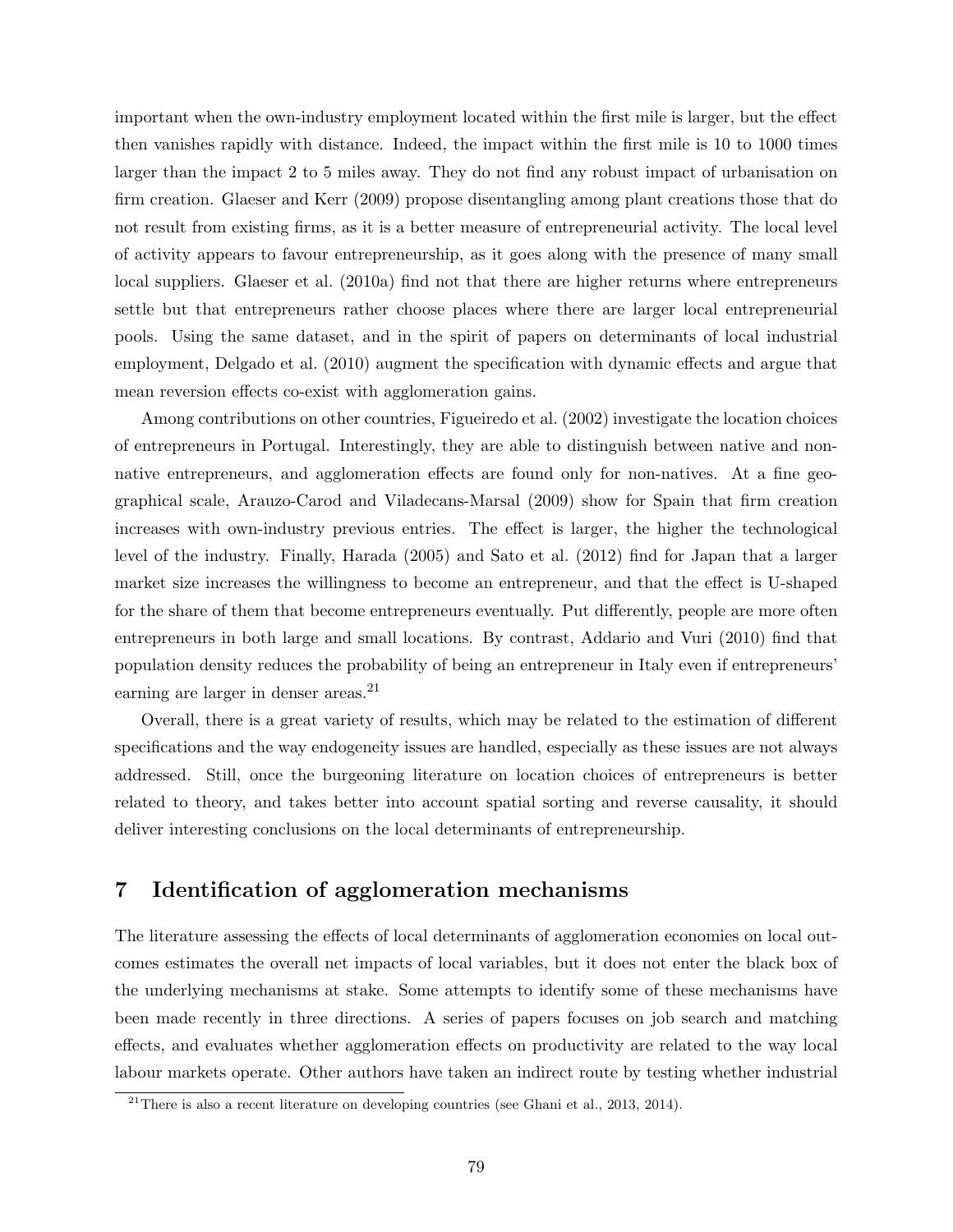spatial concentration or firms co-location relates to industry characteristics associated to the Marshallian three broad families of agglomeration mechanisms: labour pooling, knowledge spillovers, and input-output linkages. Last, a couple of case studies have been proposed to quantify specific agglomeration effects.

## 7.1 Labour mobility, specialisation, matching, and training

Some of the gains from agglomeration arise from an increase in job mobility and better matching between workers and firms. Some studies assess whether agglomeration increases the frequency of workers' moves between firms, industries, or occupations, as well as the chances for the unemployed of finding a job. Freedman (2008) studies the effect of specialisation on workers' job mobility and earnings dynamics for the software publishing industry in one anonymous state using a US longitudinal matched employer-employee dataset. Higher specialisation in a 25km radius increases the chances of moving between two software jobs. A wage regression also shows that specialisation within a 25km radius lowers the initial wage but is also associated with a steeper wage profile leading to a wage premium.

Using the National Longitudinal Survey of Youth, Wheeler (2008) evaluates the effect of local population, density, and diversity on mobility between industries depending on the number of previous job moves. When looking at a sample of first job changes, he finds that industry changes occur more often in large and diverse local markets than in small and non-diversified ones. Once several jobs have been held, the positive relationship becomes negative. As workers in large markets also tend to experience fewer job changes overall, the evidence is consistent with agglomeration facilitating labour market matching. In a similar spirit, Bleakley and Lin (2012) study the effect of the metropolitan area employment density on occupation and industry changes using US data. They instrument current local density with historical local density and current density at the state level. The rate of transitions of occupation and industry is found to be lower in denser markets but the result is reversed for younger workers, which is consistent with Wheeler (2008)'s interpretation. The local employment share in own industry or own occupation also has a negative effect on industry and occupation changes.

The effects of agglomeration variables on the job search process is investigated by Di Addario (2011) for Italy. She estimates the effects of local population and specialisation on the probabilities for non-employed individuals of searching for a job and getting employed. Agglomeration variables are instrumented with historical population, seismic hazard, and soil characteristics. Overall, results show that a larger local population and location in an industrial district or super-district increase the probability of being employed. Conversely, the impact of any variable on search behaviour is found to be zero.

Some authors have investigated whether matches between workers and firms are more productive in larger/denser areas. Some approaches used to evaluate the effect of matching on produc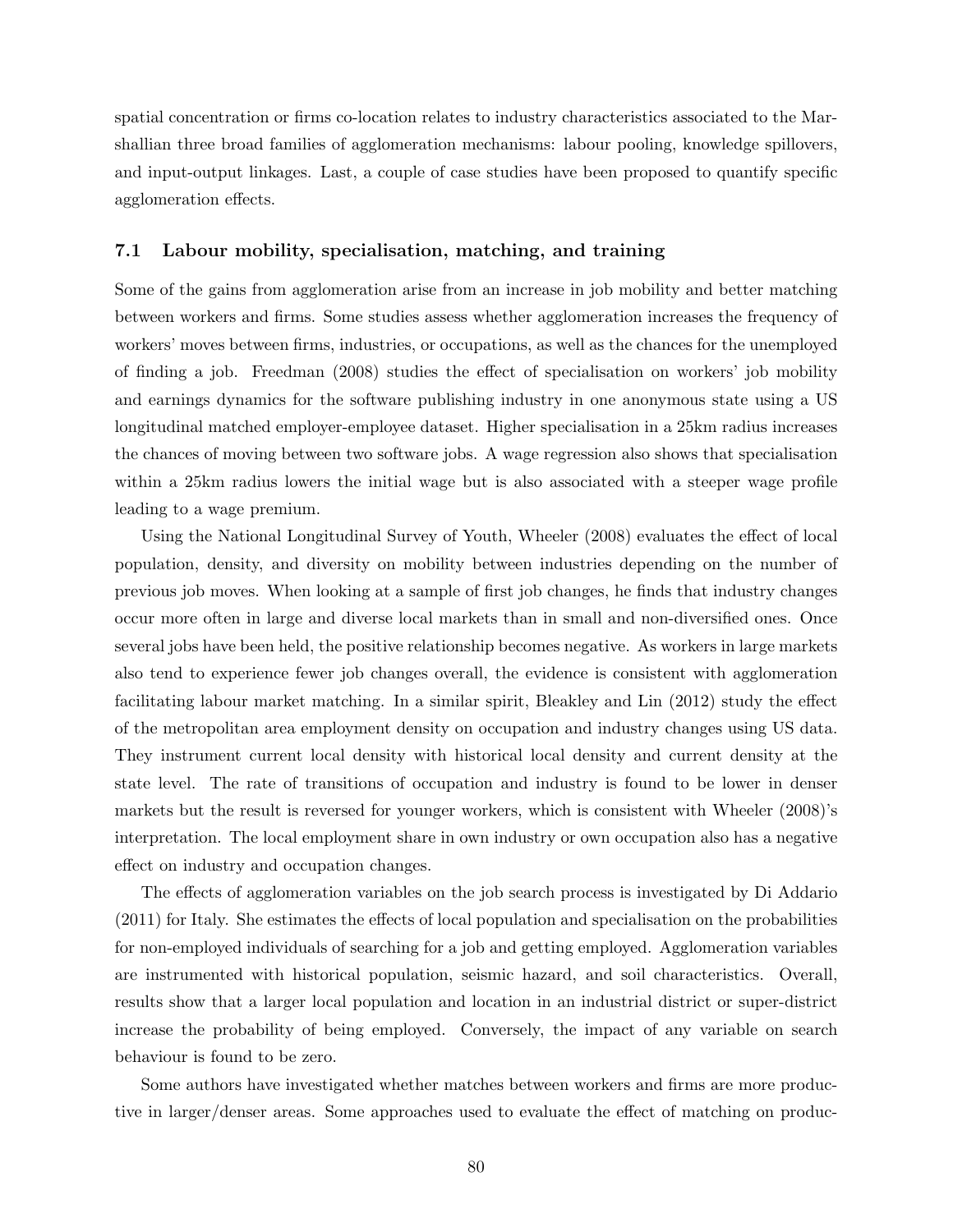tivity in a static framework are discussed in Subsection 2.3. In an application, Wheeler (2006) finds that wage growth is more important in large cities than small ones and that this difference is mostly related to differences in wage growth when changing jobs. This is consistent with better matching in larger cities. However, this study does not take into account the endogeneity of job and location mobility. This can be done using a more structural approach as explained in Subsection 2.4. Baum-Snow and Pavan (2012) estimate a structural model and find that match quality contributes little to the observed city size premium, in comparison with other static and dynamic agglomeration effects. Differences in conclusions may be due to differences in the structure of static and dynamic models, and more specifically how the endogeneity of individual choices is handled.

Alternative static approaches have been proposed to assess the role of match quality. Andersson et al. (2007) use matched worker-firm panel data on California and Florida to estimate a wage equation involving worker and firm fixed effects. They then compute for each county the correlation across firms between the firm fixed effect and the average worker fixed effect within the firm. The correlation is regressed at the county level on average firm fixed effect, average worker fixed effect, as well as density. The estimated coefficient of density is found to be positive and significant, indicating improved matching in denser areas. Figueiredo et al. (2014) evaluate the effect of density on matches between workers and firms using Portuguese employer-employee panel data. Their empirical strategy has two stages. First, they estimate a wage equation involving worker, firm and match effects. Second, estimated match effects are regressed on explanatory variables including in particular density and specialisation, as well as worker and firm fixed effects. The estimated effect of density in second stage is not significant. The effect of specialisation is significantly positive at the 10% level only. What remains unclear is to what extent the sole match effect captures all complementarity effects between workers and firms. Wage is expressed in logarithm in the firststage specification, which means that the exponentiated product of worker and firm fixed effects also captures complementarities.

Finally, Andini et al. (2013) assess for Italy whether there is an effect of density (and classification into an industrial district) on worker and firm individual measures of labour pooling. Density is measured at the local labour market level and is instrumented using historical values. Individual outcomes are the change of employer or type of work, or both, workplace learning, past experience, training by the firm, skill transferability, difficulty of replacing the worker or finding another job, measures of specialisation and the appropriateness of experience and education. Firm outcomes are the share of terminations that are voluntary, the share of vacancies filled from workers previously employed in the same industry, the number of days to train key workers, a measure of appropriateness of a new worker in terms of education and experience. Overall, results support theories of labour pooling, but evidence is weak, possibly due to the small size of the datasets. In particular, there is some evidence of a positive effect of agglomeration on turnover, on-the-job training, and improvement of job matches.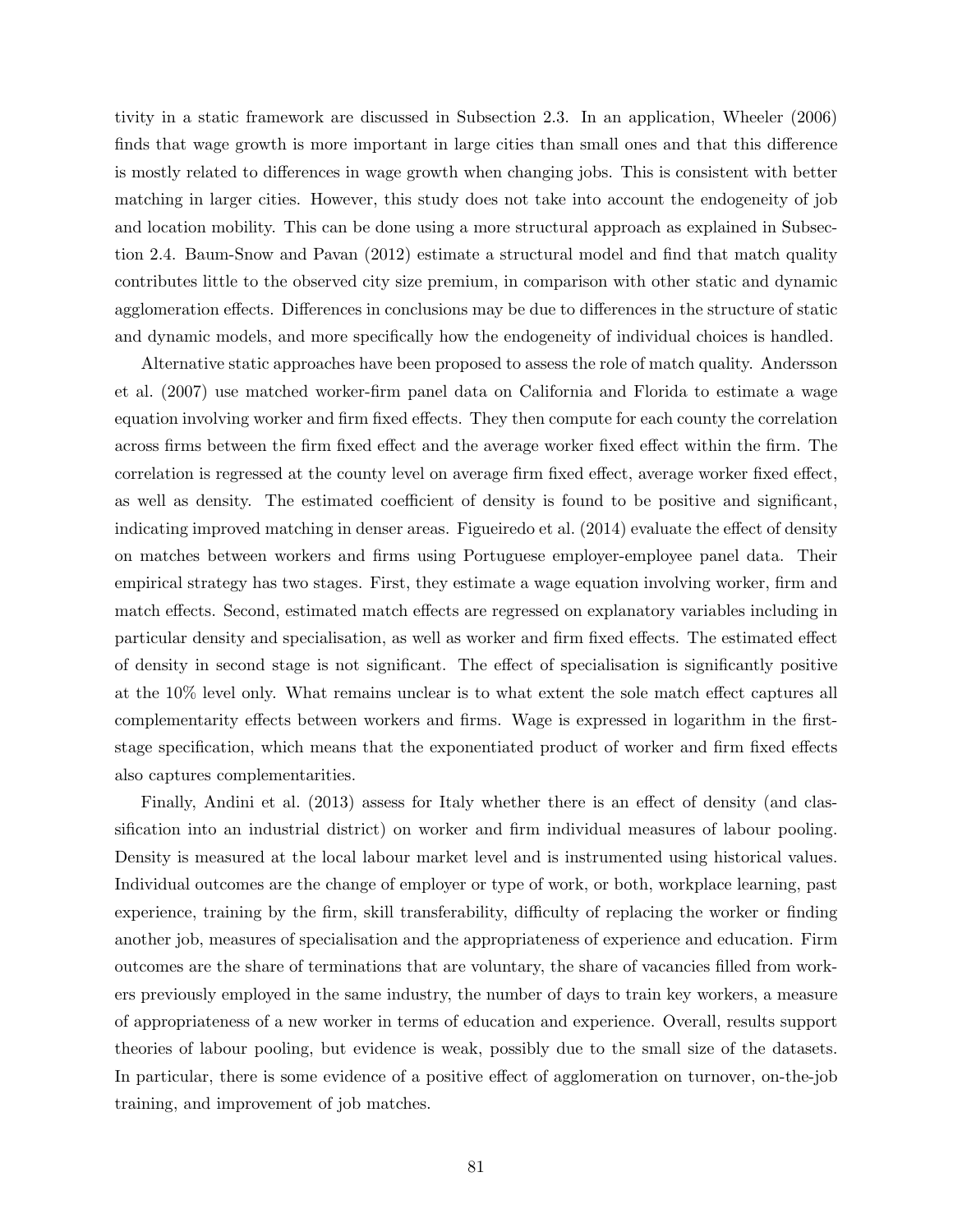Another possible mechanism that might lead to higher productivity in cities is task specialisation. The underlying idea is that there are benefits to the division of labour, and this division is limited by the extent of the market. The division of labour is then expected to be greater in larger markets. There are a few bits of research on the relationship between the division of labour and city size. Duranton and Jayet (2011) study this relationship using information on more than 5 million workers in 454 occupations and 114 sectors extracted from the 1990 French census. It is shown that even after taking into account the uneven distribution of industries across cities, larger cities exhibit a larger share of workers in scarcer occupations. For example, the difference between Paris and the smallest French cities is around 70%. For Germany, Kok (2015) shows that the specialisation of jobs and the required level of cognitive skills increase with city size. To our knowledge, the links between city size, the division of labour and productivity have not yet been investigated.

Last, some authors have investigated whether knowledge spillovers arise from the mobility of workers between firms within the same local labour market. Serafinelli (2014) shows that in the region of Veneto, Italy, hiring a worker with experience at highly productive firms significantly increases the productivity of other firms. According to his results, worker flows would explain around 15% of the productivity gains experienced by other firms when a new highly productive firm is added to a local labor market. Combes and Duranton (2006) propose a model in which firms choosing their location anticipate that they can improve their productivity by poaching workers from other firms. However their workers can be poached too unless they are paid higher wages, which makes their production costs larger. Some authors have proposed to test this story indirectly by studying how training within firms varies across city size, the alternative to training being to poach workers who are already trained from other firms. Brunello and Gambarotto (2007) for Italy, Brunello and Paola (2008) for the UK, and Muehlemann and Wolter (2011) for Switzerland, show that indeed there is less on-the-job training in larger markets, and this is particularly true in the UK.

Overall, the literature on mobility, job search, and training comprises interesting attempts to determine the agglomeration mechanisms that relate to the labour market. It remains mostly descriptive though and would gain from considering approaches more grounded in theory and tests of particular models.

### 7.2 Industrial spatial concentration and co-agglomeration

Another strand of the literature has tried to identify the separate role of the three main types of mechanisms underlying agglomeration economies according to Marshall (1890): knowledge spillovers, labour pooling, and input/output linkages. For that purpose, a couple of papers augment the specifications of employment or firm creation presented in Section 6 with variables that should capture these three types of mechanisms. A larger number of papers, which we present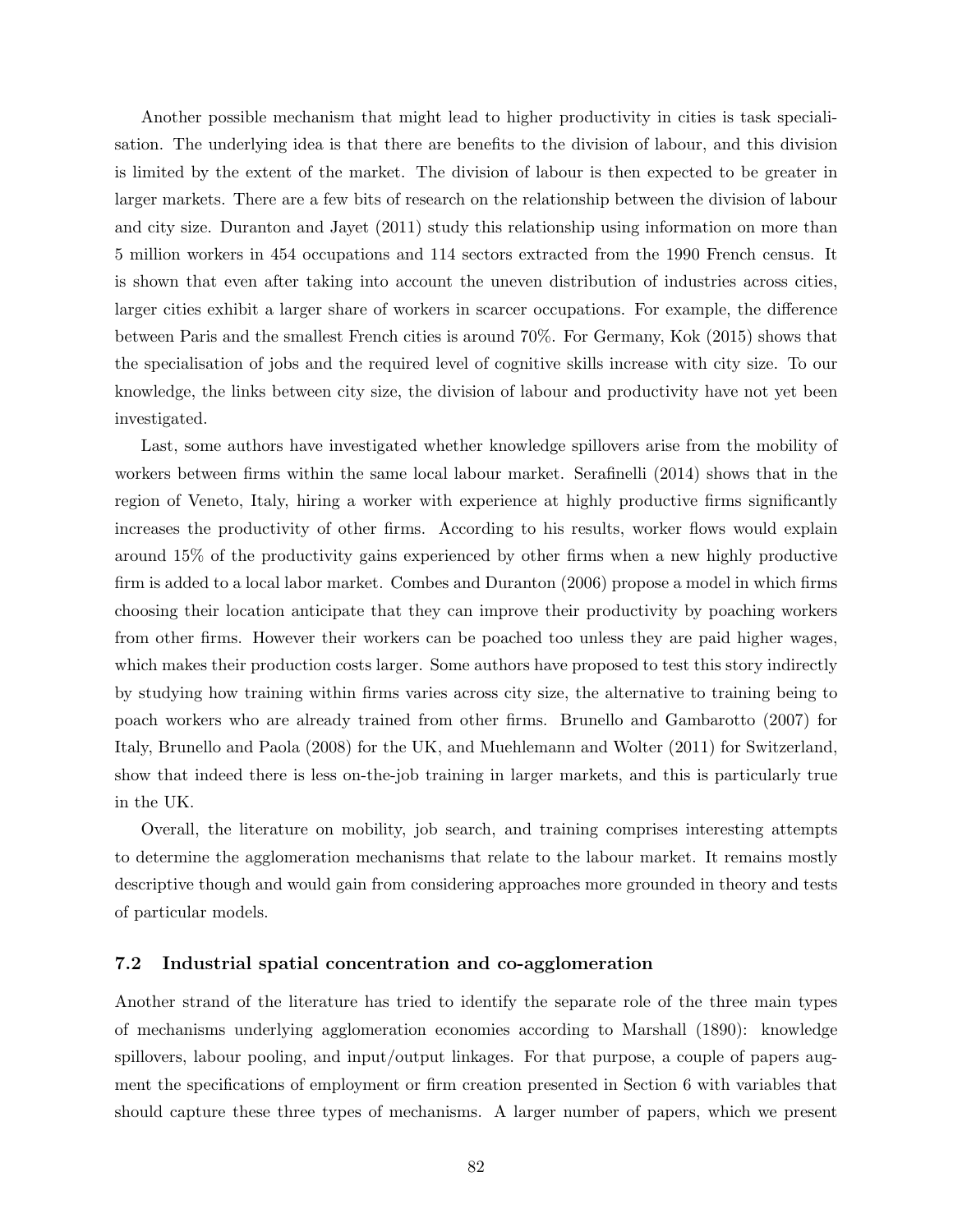first, compute spatial indices of concentration or co-agglomeration for every industry, and then regress them on industry characteristics related to the three families of mechanisms. As analyses usually do not rely on a precise theoretical framework, this literature is for the moment mostly descriptive.

Kim (1995) is among the first to compute a spatial concentration index for some industries, in his case the Gini spatial concentration index (see Combes et al., 2008b), and regress it on industry characteristics and more particularly on average firm size. His purpose is to test the intuition that industries with stronger increasing returns to scale, which should be characterised by larger firms in equilibrium, are spatially more concentrated. The spatial concentration index is computed for a division of the US into 9 large regions, for 20 industries, and for 5 points in time over the 1880- 1987 period. The share of raw materials in production is introduced in the specification supposedly to control for the impact of comparative advantages on spatial concentration, and industry fixed effects are used to capture the role of industry effects constant over time.

There are major limitations to this kind of empirical strategy. Even simple economic geography models show that increasing returns to scale interact with trade costs and the degree of product differentiation to fix the degree of spatial concentration in equilibrium (see Combes et al., 2008b). However, only one industry characteristic among these three is introduced in the specification. It is thus necessary to make the strong assumption that either the two other characteristics are not correlated with the first one or they are sufficiently invariant over time to be captured by industry fixed effects. If trade costs and product differentiation indices were available, considering them in the specification would certainly not be straightforward since theoretical models usually predict highly non-linear relationships between outcomes and underlying parameters. Introducing these characteristics as additional separate linear explanatory variables could be too extreme a simplification. Similarly, comparative advantage theory stresses the role of the interaction between factor intensity in the production function and regional factor endowments. Controlling for factor intensity but not for the distribution of endowments over space leads to ignoring the mechanism that generates regional specialisation. Lastly, some mechanisms affecting spatial concentration, such as knowledge spillovers and labour pooling, are not taken into account either.

Further studies have tried to assess the role of additional agglomeration mechanisms by augmenting the estimated specification.<sup>22</sup> Rosenthal and Strange  $(2001)$  is an interesting attempt in this direction. The spatial concentration measure is the Ellison and Glaeser (1997) index computed for 4-digit manufacturing industries in the US. Variables for the three types of mechanisms are considered. Input sharing is measured by the shares of manufacturing and non-manufacturing inputs in shipments. Knowledge spillovers are captured by innovations per dollar of shipment. Alternatively, some other authors also use R&D expenses. Measures of labour pooling are the value of shipments less the value of purchased inputs divided by the number of workers, the share

<sup>&</sup>lt;sup>22</sup>They also use more detailed data, albeit on a shorter period of time.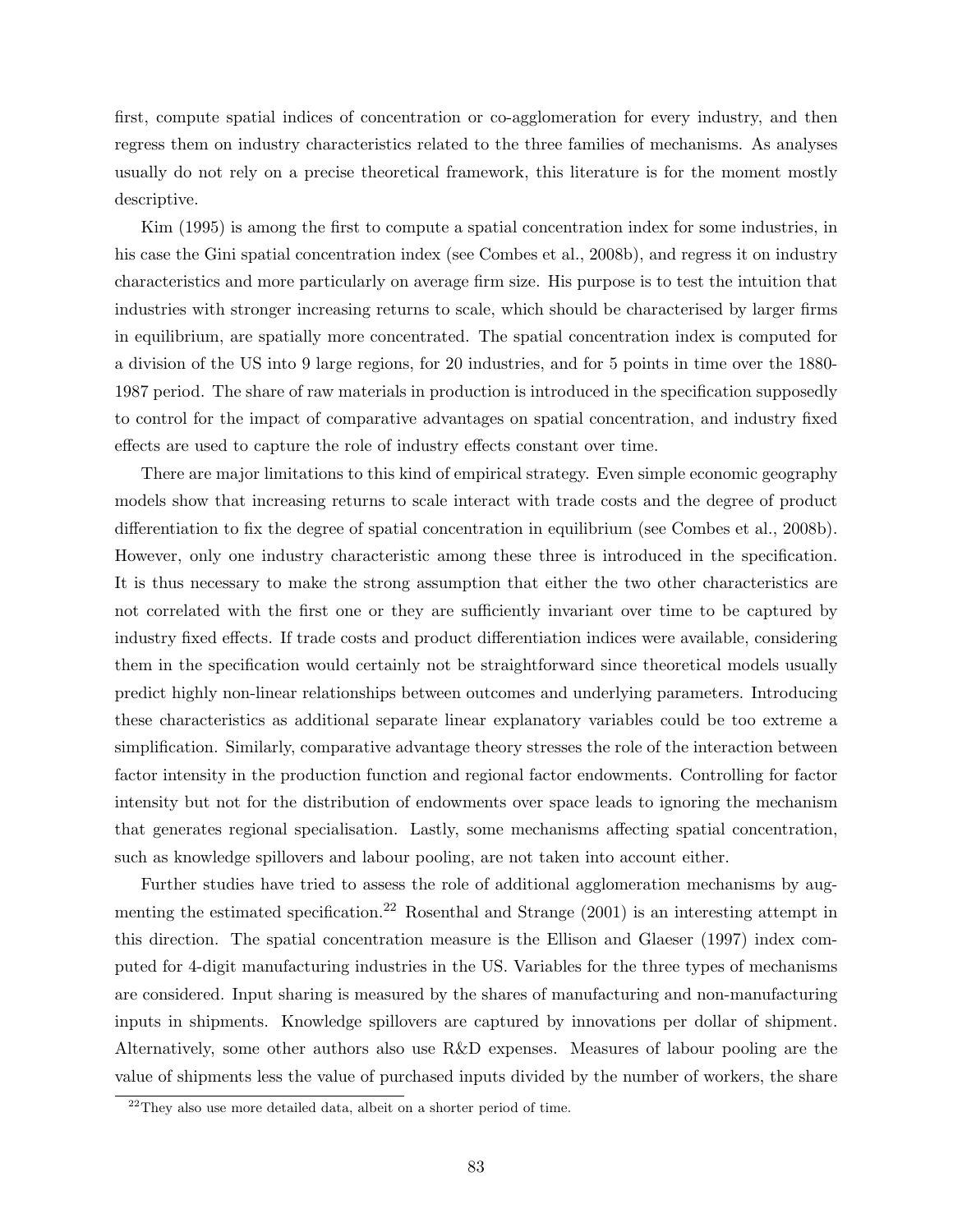of management workers, and the share of workers with at least a bachelor degree. These measures remain far from the intuition that industries with specific needs for some labour skills gain more than others from concentrating. A number of other control variables are introduced, many of which relate to primary input use with the purpose of capturing again comparative advantage effects. As only cross-section data are available, industry fixed effects can be introduced only at the 3-digit level and not the 4-digit level. The Ellison and Glaeser index takes into account in its construction an index of productive concentration that closely relates to the industry average plant size. Therefore it is not clear whether or not one should control for firm size, and the authors choose to leave it out of the specification.

Results obtained by Rosenthal and Strange (2001) are typical of this kind of study. Whereas labour pooling has a positive effect, knowledge spillovers have a positive impact on spatial concentration only when they are measured at a small scale (the zipcode). Reliance on manufactured inputs affects agglomeration at the state level but not at a smaller scale. By contrast, reliance on service inputs has a negative effect on agglomeration at the state level. Overman and Puga (2010) propose an alternative indirect measure of labour market pooling. It is based on the assumption that a labour pool of workers with adequate skills allows firms to absorb productivity shocks more efficiently. Using UK establishment-level panel data, they construct an establishment-level measure of idiosyncratic employment shocks and average it across time and establishments within the industry. They find that industries that experience more volatility are more spatially concentrated.

Long ago, Chinitz (1961) suggested that examining the degree of co-agglomeration of industries depending on their characteristics is another way to test for the presence of agglomeration economies. This approach is implemented in a systematic way by Ellison et al. (2010) who study the extent to which US manufacturing industries locate close to one another. The idea is to compute an index of co-agglomeration between two industries and to regress it on measures of proximity between the two industries in terms of labour pooling, knowledge spillovers, and input/output linkages. Labour pooling is measured with the correlation of occupation shares between the two industries. Alternatively, some authors use a measure of distance between the distributions of these shares in the two industries. Input and output linkages are proxied by the share of input from the other industry and the share of output to the other industry, respectively. Technological proximity is measured by two types of variables. The first type uses the shares of R&D flowing to and from the other industry. The second type uses patent citations of one industry made by the other industry. Such variables are in general not symmetrical. For instance, one industry can cite more the other than the opposite. Therefore, it is the maximum value of the variable for the two industries that is used in the regressions.

Importantly, in order to control for comparative advantage effects, the authors introduce among the explanatory variables a co-agglomeration index of spatial concentration due to natural advantages, which is an extension of the natural advantages spatial concentration index proposed by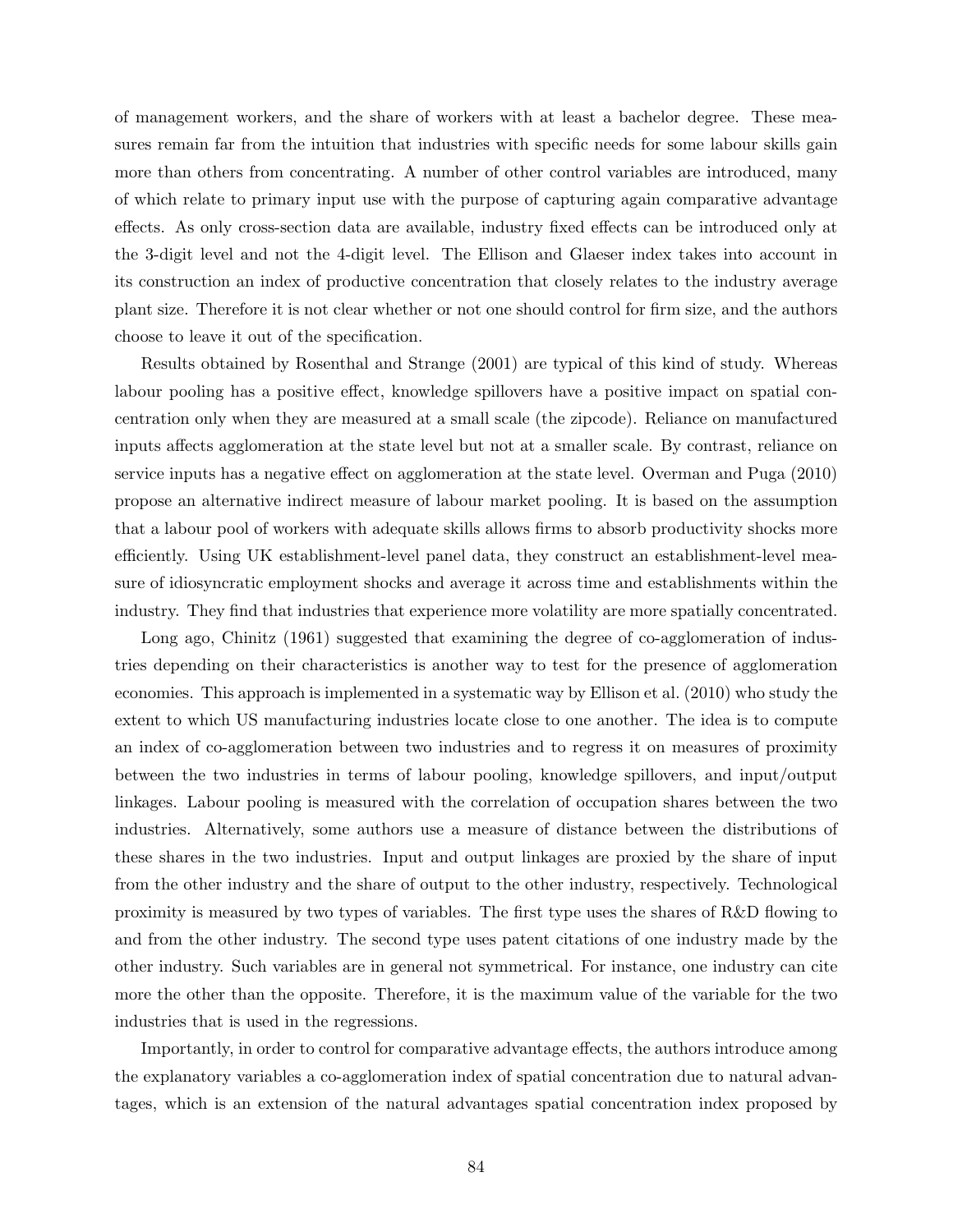Ellison and Glaeser (1999). Results are also provided for alternative co-agglomeration indexes. Indeed, a standard index such as the one of Ellison and Glaeser considers a classification of spatial units across which the economic activity is broken down and measures the concentration in these units. A limitation is that the relative location of units and the distances that separate them are not taken into account. As a result, the index is invariant up to any permutation of the units. For instance, it takes the same values if one relocates all units with large amounts of activity close to the centre of the economy or if one locates them at the periphery. Alternative measures of spatial concentration and co-agglomeration have been developed by Duranton and Overman (2005) to deal with this issue. They are based on the distribution of distances between establishments and can be computed for any spatial scope. One can assess whether there is concentration for a distance between establishments of 5 miles, 10 miles, and so on. Ellison et al. (2010) also estimate their specifications using the Duranton and Overman index computed for a distance of 250 miles. Finally, since explanatory variables are computed from the same quantities as the dependent variable, there might be endogeneity issues, and the authors propose to instrument explanatory variables with similar variables constructed from UK data instead of US data.

Results give some support to the three types of agglomeration mechanism. The largest effect is obtained for input-output linkages, followed by labour pooling. Kolko (2010) conducts a similar exercise for both manufacturing and service industries, using as additional measures of the links between industries variables related to the volume of inter-industry trade. He studies both agglomeration and co-agglomeration at various spatial scales: zip-code, county, metropolitan area, and state. Limitations are that he does not use distance-based concentration indices such as the Duranton and Overman index, he does not control for spatial concentration due to natural advantages, and he does not deal with endogeneity issues using instrumentation. Ultimately, trade between industries appears to be the main driver of industry co-agglomeration for both manufacturing and services. More precisely, service industries that trade with each other are more likely to co-locate in the same zip code, though not in the same county or state; by contrast, manufacturing industries that trade with each other are more likely to co-locate in the same county or state but not in the same zip code. Input sharing also positively affects co-agglomeration for both manufacturing and services and at any spatial level, and it is true for occupational similarity to some extent as a positive effect is found but only for services and at the zip-code level. As regards spatial concentration, labour pooling is the only variable having a significant impact. Its effect is positive but occurs in the manufacturing sector only.

Kerr and Kominers (2014) further study the determinants of spatial concentration in the spirit of Ellison et al. (2010). They compute the Duranton and Overman spatial concentration index for different industries and different distances. Values are pooled together and the resulting twodimension panel is then regressed on dummies for distances interacted with an industry measure of knowledge spillovers, and then alternatively an industry measure of labour pooling. The proxies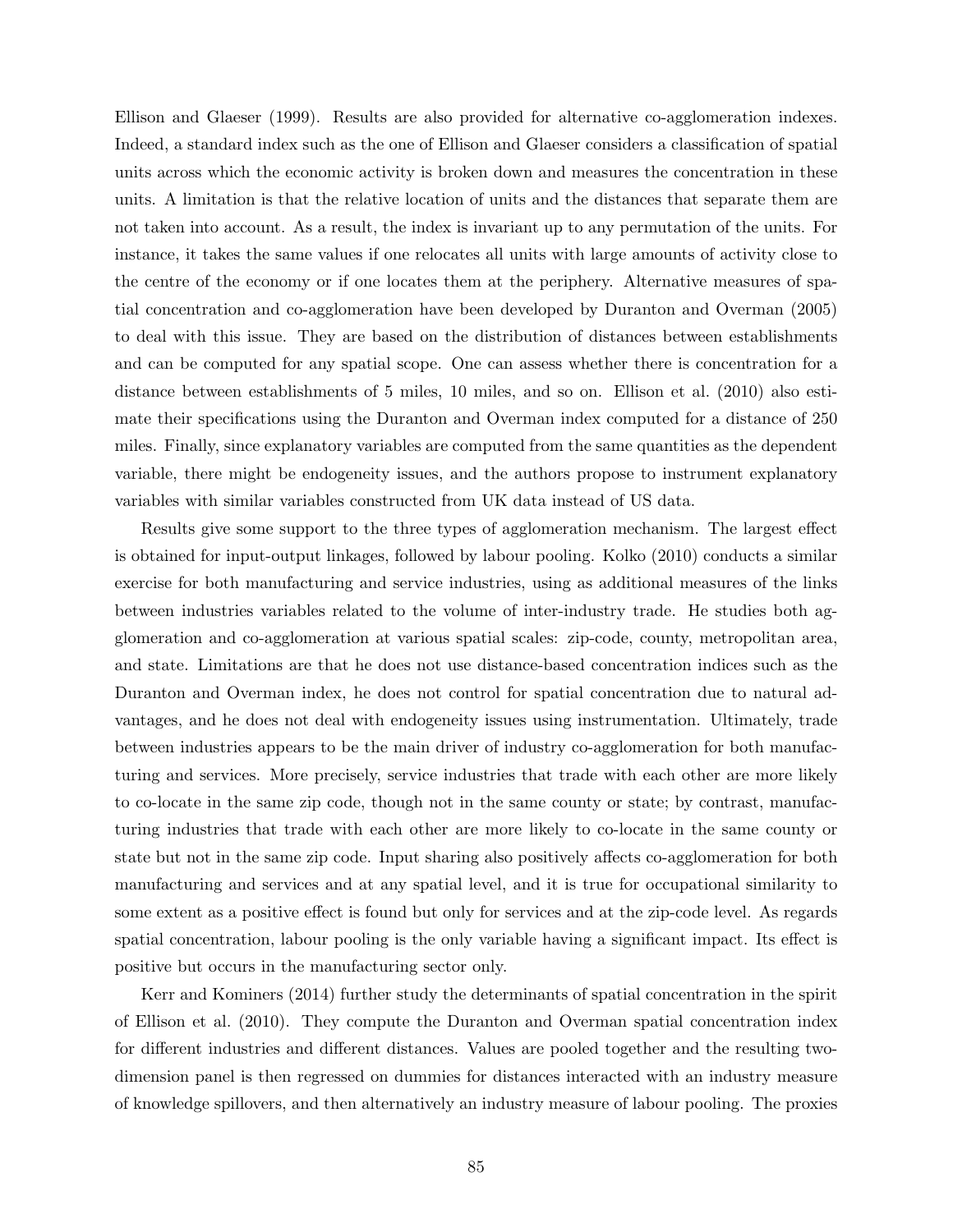used for these determinants are slightly different from those in other studies. As regards knowledge spillovers, the authors consider the citation premium for 0-10 miles relative to 30-150 miles. Labour pooling is captured by a Herfindahl index of occupational concentration computed over 700 categories. Most estimated coefficients obtained for interactions with dummies for distances decrease with distance, and they are significantly different from zero for short distances only. This suggests that establishments in industries with shorter knowledge spillovers or more labour pooling are more concentrated. Similar results are obtained whether one computes measures of knowledge spillovers and labour pooling using US data or UK data. Nevertheless, estimations for these two channels of agglomeration economies are conducted separately without confronting them in a single regression. Finally, estimated coefficients for interactions between dummies for distances and dependency to natural advantages tend to increase with distance and are significant for large enough distances only. This is consistent with the intuition that industries more dependent on natural advantages are more dispersed.

A difficulty faced by this literature is that the dependent variable is a complex function of certain quantities, such as local industrial employment, which relate to the quantities describing firms and establishments within the industry that are used in the construction of explanatory variables. Therefore it is not easy to argue about expected effects of explanatory variables in equilibrium, and this makes interpretations difficult. In light of this difficulty, Dumais et al. (1997) in a section not included in Dumais et al. (2002) propose re-examining the literature on industrial employment in order to assess the role of some specific agglomeration channels. They consider a specification where industrial employment is used as the dependent variable instead of an index of spatial concentration in the industry. Proxies for Marshallian externalities are constructed at the local level using the following strategy. Measures of proximity between industries as regards knowledge spillovers, labour pooling, input and output linkages are computed at the national level. For a given type of agglomeration channel, the local variable for an industry is then computed as the sum over all other industries of their proximity weighted by the share of these industries in the location. These local variables are also sometimes interacted with some of the local determinants of industrial employment presented in Subsection 6.1. All these terms serve as explanatory variables in the specification of local industrial employment.

Recently, a similar strategy has been implemented by Jofre-Montseny et al. (2011) to determine the effects of the different types of agglomeration economies on the location of new firms in Spain at the municipality level and city level.<sup>23</sup> In the same vein, Jofre-Montseny et al.  $(2014)$ estimate from Spanish data, for each industry separately, a firm location model with two main local explanatory variables, local employment within the industry and in other industries. The industry-specific estimates for these two variables are then regressed on industry characteristics

<sup>&</sup>lt;sup>23</sup>Papers using the same strategy but for the study of agglomeration economies on TFP include Rigby and Essletzbichler (2002), Baldwin et al. (2010), Drucker and Feser (2012) and Ehrl (2013).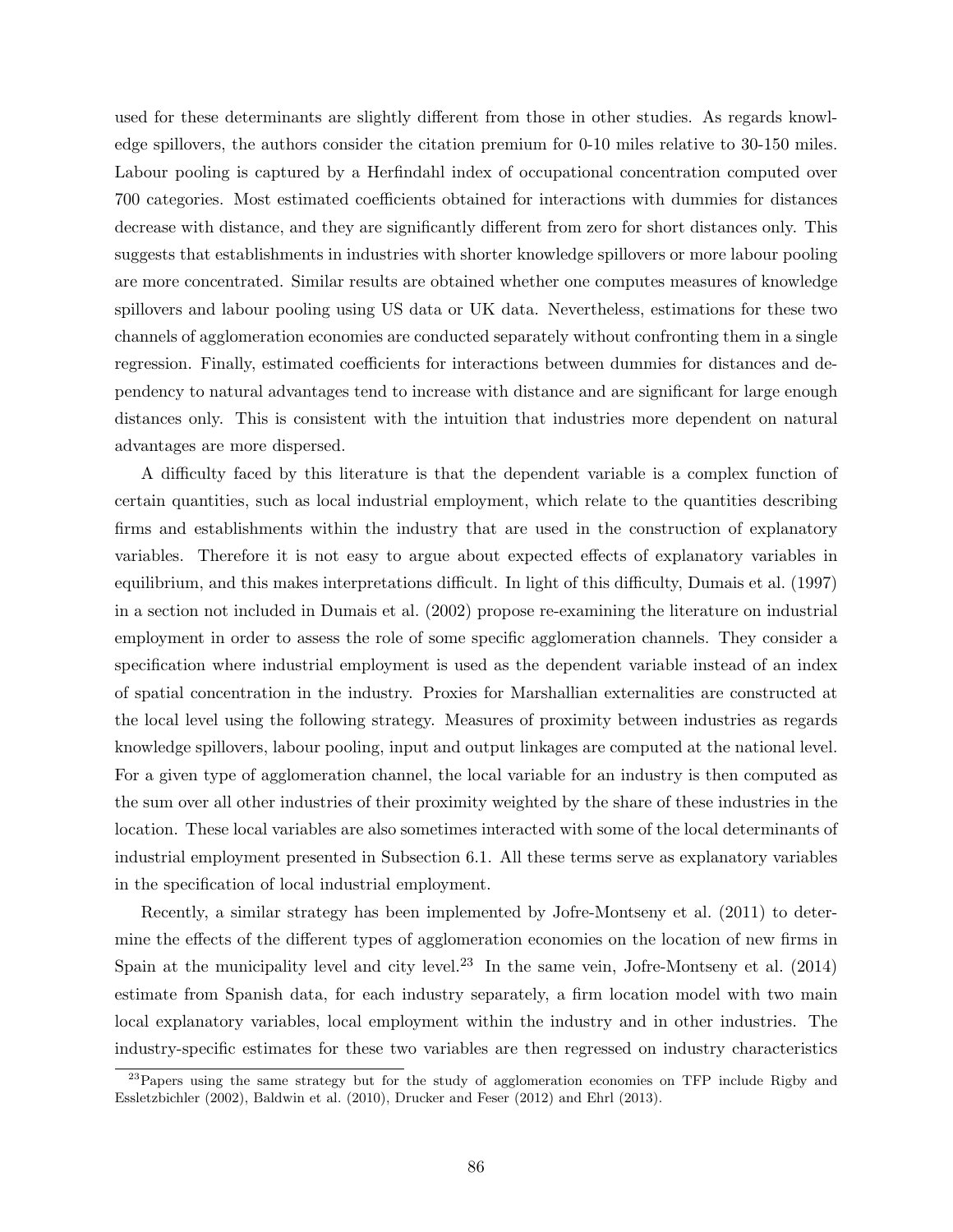proxying for knowledge spillovers, labour pooling, input sharing, and energy and primary input use. We emphasised above the difficulty in interpreting estimates of employment growth specifications, while the authors propose here to further extend these specifications by introducing interactions between local determinants and factors influencing the different agglomeration forces at the industry level. Such extended empirical frameworks are necessarily even more ambiguous and difficult to interpret than the basic employment growth specifications that we discussed in Section 6.1.

Overall, this strand of literature is an interesting effort to identify the mechanisms underlying agglomeration economies. Ultimately though, it is very difficult to give a clear interpretation of the results, and conclusions are mostly descriptive. This is due to the weak links between estimated specifications and theoretical models. Another concern is whether the right measure of concentration or co-agglomeration has been chosen. The exact properties of concentration indices, even measures  $\dot{a}$  la Duranton and Overman (2005), still need to be established. Moreover, one needs to assume that industry characteristics used as explanatory variables really capture the mechanisms they are meant to, and have additive linear effects whereas this is not granted. For instance, according to theory, two industries sharing inputs have more incentive to co-locate when trade costs for these inputs are large. In that perspective, variables capturing input/output linkages should be interacted with a measure of trade costs but this is not done in the literature. Finally, there are probably some endogeneity issues since the dependent variable and the explanatory variables are usually computed from the same quantities. However, the presence and channels of endogeneity are difficult to assess, and it is hard to conclude that some instruments are valid, as estimated specifications have usually not been derived from any precise theoretical framework. On the other hand, since the overall impact of agglomeration on productivity can be evaluated with reasonable confidence nowadays as we emphasised in previous sections, we think that investigating the relative magnitude of agglomeration channels is an important and promising avenue for future research. Descriptive evidence presented in this subsection could be used to build theoretical models from which specifications could be derived allowing the identification of agglomeration channels and strategies to tackle endogeneity concerns. Structural approaches applied to case studies, which are presented in the next subsection, constitute some first steps in that direction.

## 7.3 Case studies

Some specific mechanisms of agglomeration economies can be assessed through case studies of firms or industries for which the nature of possible density effects are known and can be specified.

An interesting structural attempt to evaluate the importance of agglomeration economies in distribution costs is proposed by Holmes (2011). The study focuses on the diffusion of Wal-Mart across the US territory and considers the location and timing of the opening of new stores. These new stores may sell general merchandise and, if they are super-centres, they may also sell food.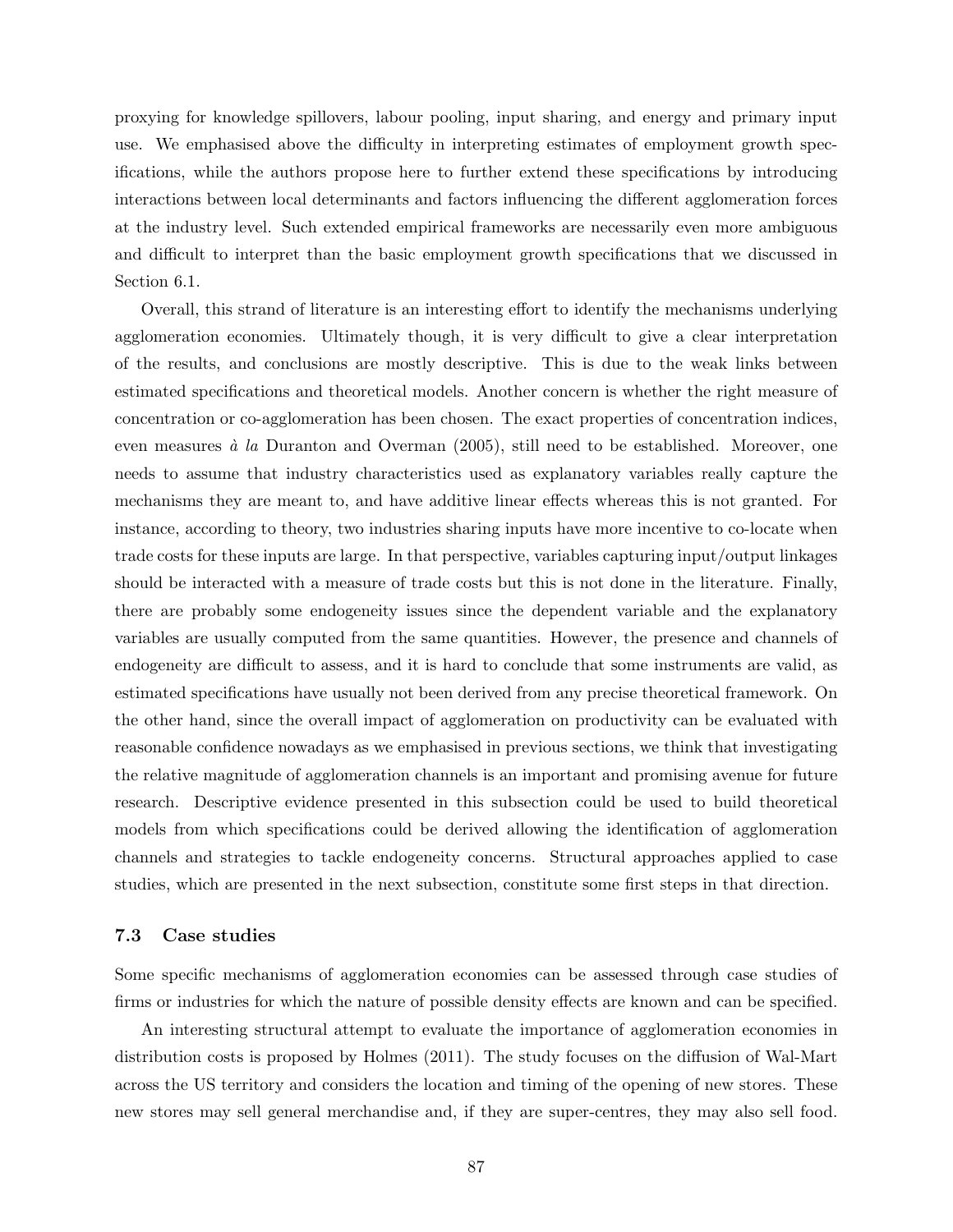When operating a store, Wal-Mart gets merchandise sales revenues but incurs costs that include not only wages, rent and equipment costs, but also fixed costs. These fixed costs depend on local population density as well as the distance to the nearest distribution centre of general merchandise and, possibly, the distance to the nearest food distribution centre. Higher store density usually goes along with shorter distance from distribution centres. When opening a new store, Wal-Mart faces a trade-off between savings from a shorter distance to distribution centres and cannibalisation of existing stores. The estimation strategy to assess the effects of population density and proximity to distribution centres is the following. The choice of consumers across shops is modelled and demand parameters are estimated by fitting the predicted merchandise and food revenues with those observed in the data. An inter-temporal specification of Wal-Mart profit function taking into account the location of shops is then considered. In particular, this function depends on revenues net of costs which include wages, rent and equipment costs, as well as fixed costs. For a given location of shops, net revenues can be derived from the specification of demand where parameters have been replaced by their first-stage estimators. To estimate parameters related to fixed costs, the author then considers the actual Wal-Mart choices for store openings as well as deviations in which the opening dates of pairs of stores are reordered. Profit derived for an actual choice of store openings must be at least equal to that of deviations. This gives a set of inequalities that can be brought to the data in order to estimate bounds for the effects of population density and distance to distribution centres. It is estimated that when a Wal-Mart store is closer by one mile to a distribution centre, the company enjoys a yearly benefit that lies in a tight interval around 3,500 dollars. This constitutes a measure of the benefits of store density.

The benefits from economies of density in agriculture related to the use of neighbouring land parcels are evaluated by Holmes and Lee (2012). When using a particular piece of equipment, a farmer can save on set-up costs by using it across many fields located close to each other. Moreover, if a farmer has knowledge about a specific crop, it is worth planting that crop on adjacent fields, although this may be at the expense of reducing the crop diversity that can be useful against risks. The authors focus on planting decisions in the Red River Valley region of North Dakota for which there are a variety of crops and years of data on crop choice collected by satellite. More precisely, the focus is on quarter sections which are 160-acre square parcels. These sections can be divided into quarters of forty acres, each designed as a field. The empirical strategy relies on a structural model where farmers maximise their inter-temporal profit on the four quarters of theirs, choosing for each quarter the extent to which they cultivate a given crop (rather than alternative ones). Production depends on soil quality and the quantity of investment in a particular kind of equipment useful to cultivate the specific crop but which has a cost. It is possible to show that because of density economies arising from the use of the specific piece of equipment on all quarters, the optimal cultivation level for a crop on a quarter depends not only on the soil quality of this quarter but also on that of the other quarters. The specification can be estimated and parameters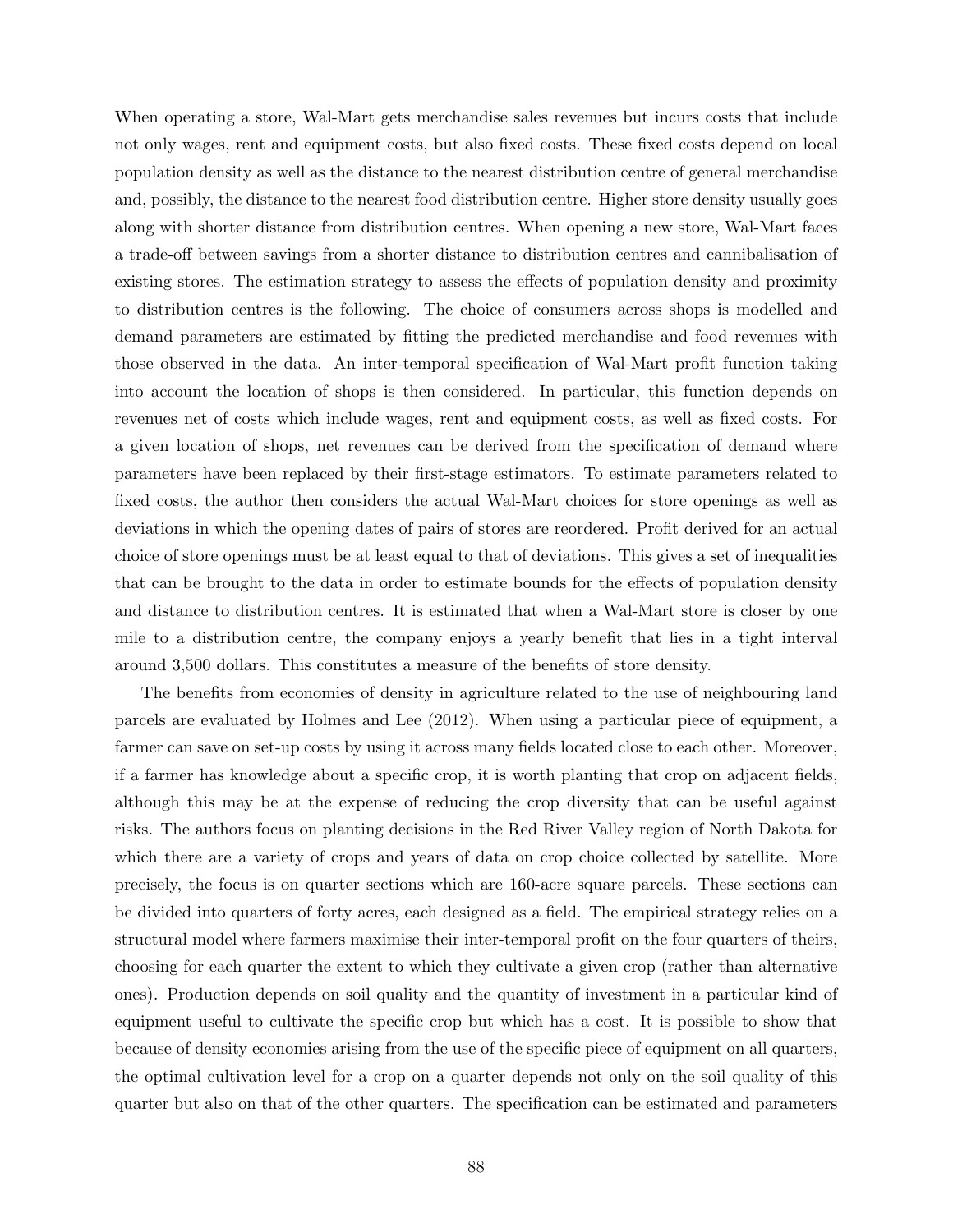can be used to assess the importance of economies of density. The authors find evidence of a strong link between quarters of a same parcel. If economies of density were removed, the long-run planting level of a particular crop would fall by around 40 percent. The authors also find that two-thirds of the actual level of crop specialisation can be attributed to natural advantages and one-third to economies of density.

## 8 Conclusion

Most of the literature identifies the overall impact of local determinants of agglomeration economies, but not the role of specific mechanisms that generate agglomeration effects. This is already a crucial element when assessing the role of cities. Major progress has been made in dealing with spatial sorting of workers and firms as well as endogeneity issues due to missing variables and reverse causality, especially when assessing the effect of density on productivity.

We developed a consistent framework that encompasses both the early attempts to estimate agglomeration effects using aggregate regional data and more sophisticated strategies using individual data, recently including some structural approaches. This allowed us to discuss most empirical issues and the solutions that have been proposed in the literature. We also presented the attempts to study the determinants of other local outcomes, namely employment and firm location choices, but more investigations are still needed. For instance, further theoretical and empirical clarifications would be useful when studying the determinants of local employment in order to better disentangle the short-term dynamics from long-term effects, and the respective role of labour demand and supply. The determinants of firm location choices have benefited so far from a very limited treatment of selection and endogeneity issues. Surprisingly, the impact of agglomeration economies on unemployment has received little attention and deserves more work at least from a European perspective as regional disparities in unemployment rates there remain large. Finally, identifying the channels of agglomeration economies is also clearly important but the related literature remains limited except for some contributions on innovation that are surveyed in Carlino and Kerr (2015). Meaningful strategies relying on sound theoretical ground to provide an empirical assessment of channels of agglomeration economies are still needed, and current evidence while being interesting is rather descriptive.

Some researchers have started to investigate routes complementary to those mentioned in our chapter. First, the existence of a spatial equilibrium implies that agglomeration costs are a necessary counterpart of agglomeration gains. This prediction is supported by Gibbons et al. (2011) who show that in Great Britain there is an almost one for one relationship between local housing costs and nominal earnings, which are higher in larger cities, once the effects of housing quality and workers skills are netted out. Therefore, assessing the presence of agglomeration costs can be used to provide indirect evidence for the existence of agglomeration gains. Second, some authors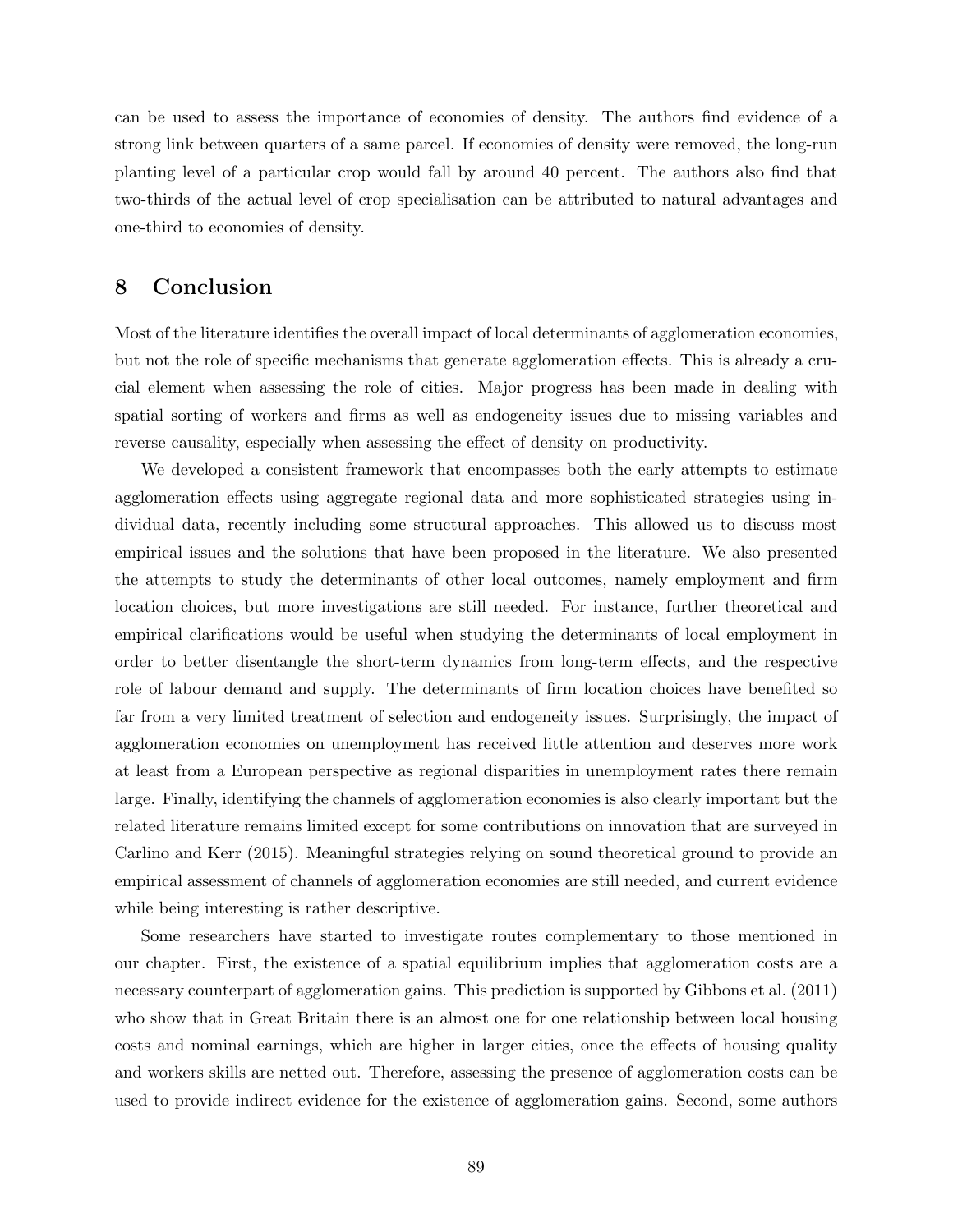have gone a step further by looking at the implications in terms of welfare of the simultaneous presence of agglomeration costs and gains. However, some effects have not yet been considered in the analyses, whereas they have some importance in a policy perspective. For instance, considering how city size affects environmental concerns or road congestion costs is important for designing urban policies that improve welfare.

There have been only a few early independent attempts to evaluate agglomeration costs and they are on developing countries only (Thomas, 1980; Richardson, 1987; Henderson, 2002). Recently, housing and land prices have started to be investigated more systematically, although articles usually rely for their analyses on datasets that are not comprehensive. There are a few rare exceptions such as Davis and Heathcote (2007) and Davis and Palumbo (2008) on the whole US, or Combes et al. (2012a) on the determinants of land prices in French urban areas. This last paper estimates the elasticity of land prices with respect to city population, from which the elasticity of urban costs is recovered. Its magnitude is found to be similar to the one of the elasticity of agglomeration gains on productivity. Albouy and Ehrlich (2013) replicate the approach to investigate the determinants of land prices in US metropolitan areas. Finally, some papers have tried to exploit natural or controlled experiments such as Rossi-Hansberg et al. (2010) who use residential urban revitalization programs implemented in Richmond, Virginia, to evaluate the effect of housing externalities on land value.

Housing is not the only good whose price varies across locations but little is known for other types of goods. Using barcode data on purchase transactions, Handbury and Weinstein (2014) and Handbury (2013) assess how prices of grocery products vary with city size. Handbury and Weinstein (2014) find that raw price indices slightly increase with city size, and this would constitute an additional source of agglomeration costs for households. However, this result is obtained before correcting prices for quality differences across varieties and before taking into account effects related to preferences for diversity that are present when considering CES utility functions. Once these are taken into account, price indices decrease with city size. This is the typical agglomeration gain that can be found in economic geography models with mobile workers  $\dot{a}$  la Krugman (1991a). The price index decrease is due mostly to a much larger number of available varieties in larger cities but also to a higher quality of varieties sold there. Handbury (2013) allows preferences to differ between rich and poor households, and obtains the further result that the price index decreases with city size only for rich households but increase for poor ones. Clearly, investigating further these types of agglomeration effects is high on the agenda.

Last, since there is evidence that gains and costs from agglomeration as well location choices differ across types of workers, there is a need to consistently reintroduce space in welfare analyses when one wishes to assess individual or household inequalities. Moretti (2013) shows that real wage disparities between skilled and unskilled workers have increased less over the last 30 years than what nominal wage disparities would suggest, once the increase in the propensity of skilled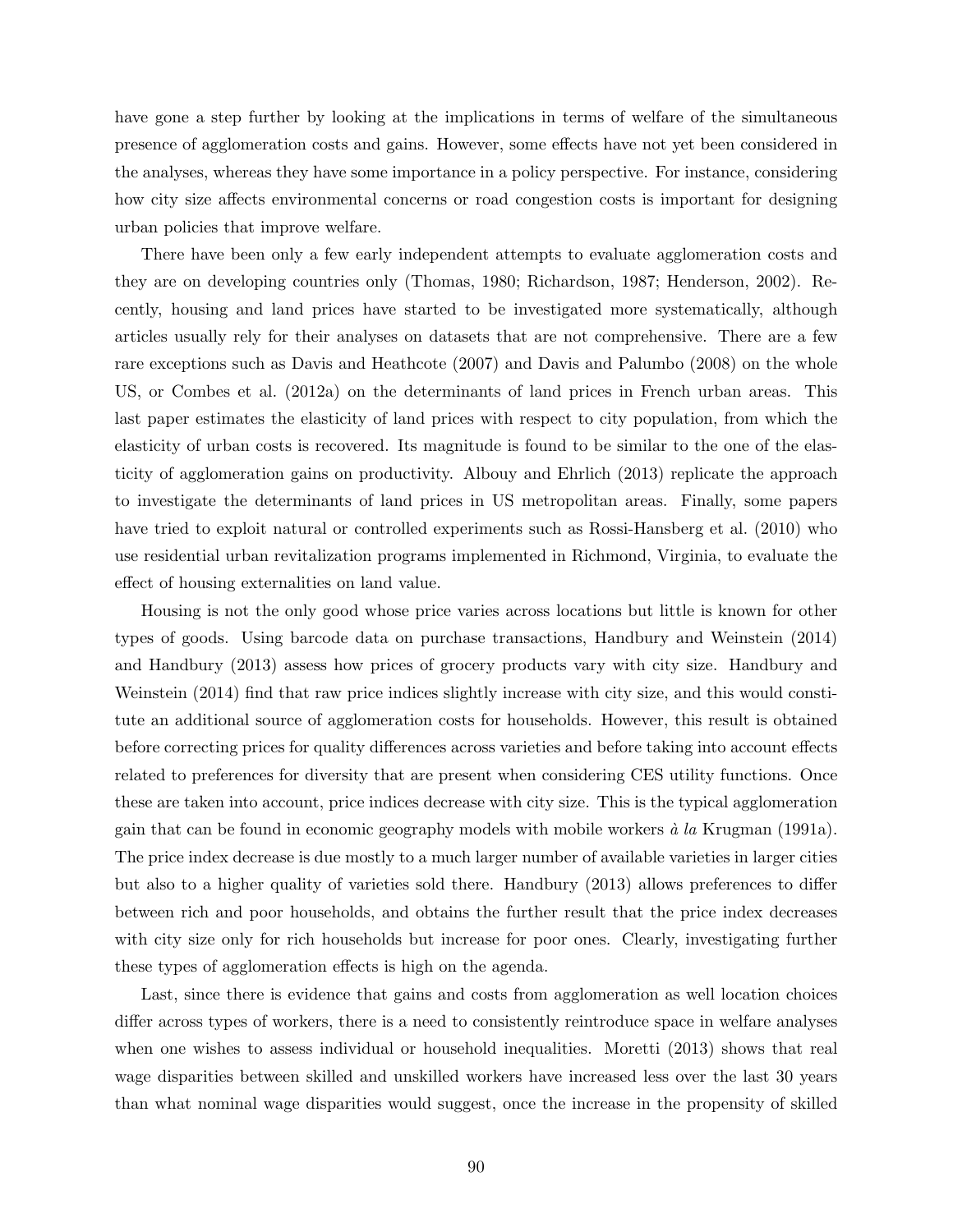workers to live in larger cities compared to unskilled workers has been taken into account. Indeed, the increase in the difference in housing cost between skilled and unskilled workers represents up to 30% of the increase in the difference in nominal wages. Albouy et al. (2013) show that Canadian cities with the highest real wage differ for English- and French-speakers.

However, this type of real wage computation does not consider differences in amenity endowments across cities and possible differences in the valuation of amenities across worker groups. As workers are mobile, differences in real wages across locations should reflect to some extent differences in amenity value (see Roback, 1982). Albouy et al. (2013) show that indeed the real wage they compute for Canadian cities is slightly correlated with arts and climate city ratings. For the US, Albouy (2008) and Albouy (2009) find that the most valuable cities have coastal proximity, sunshine, and mild seasons. These findings are in line with those of Desmet and Rossi-Hansberg (2013) who use a slightly more general model calibrated on US data to assess the welfare impact of eliminating differences in amenities or frictions (within-city commuting time, local taxes, government expenditure) between cities. Diamond (2013) takes into account workers' heterogeneity and shows that the increased skill sorting in the US is partly due to the endogenous increase in amenities within higher skill cities.

Some recent theoretical contributions such as Behrens et al. (2014), Eeckhout et al. (2014), and Behrens and Robert-Nicoud (2014), suggest that sorting and disparities are worth studying simultaneously within and between cities. Glaeser et al. (2009) and Combes et al. (2012c) show that indeed larger cities present larger dispersions of wages and skills respectively in the US and France. Baum-Snow and Pavan (2013) further document the emergence of both within and between city inequalities in wages and skills in the US. A full empirical welfare assessment of both within and between city disparities considering agglomeration costs and benefits, heterogeneous workers that are imperfectly mobile, and amenity data in addition to productivity measures and land and housing prices, is a challenge for future research.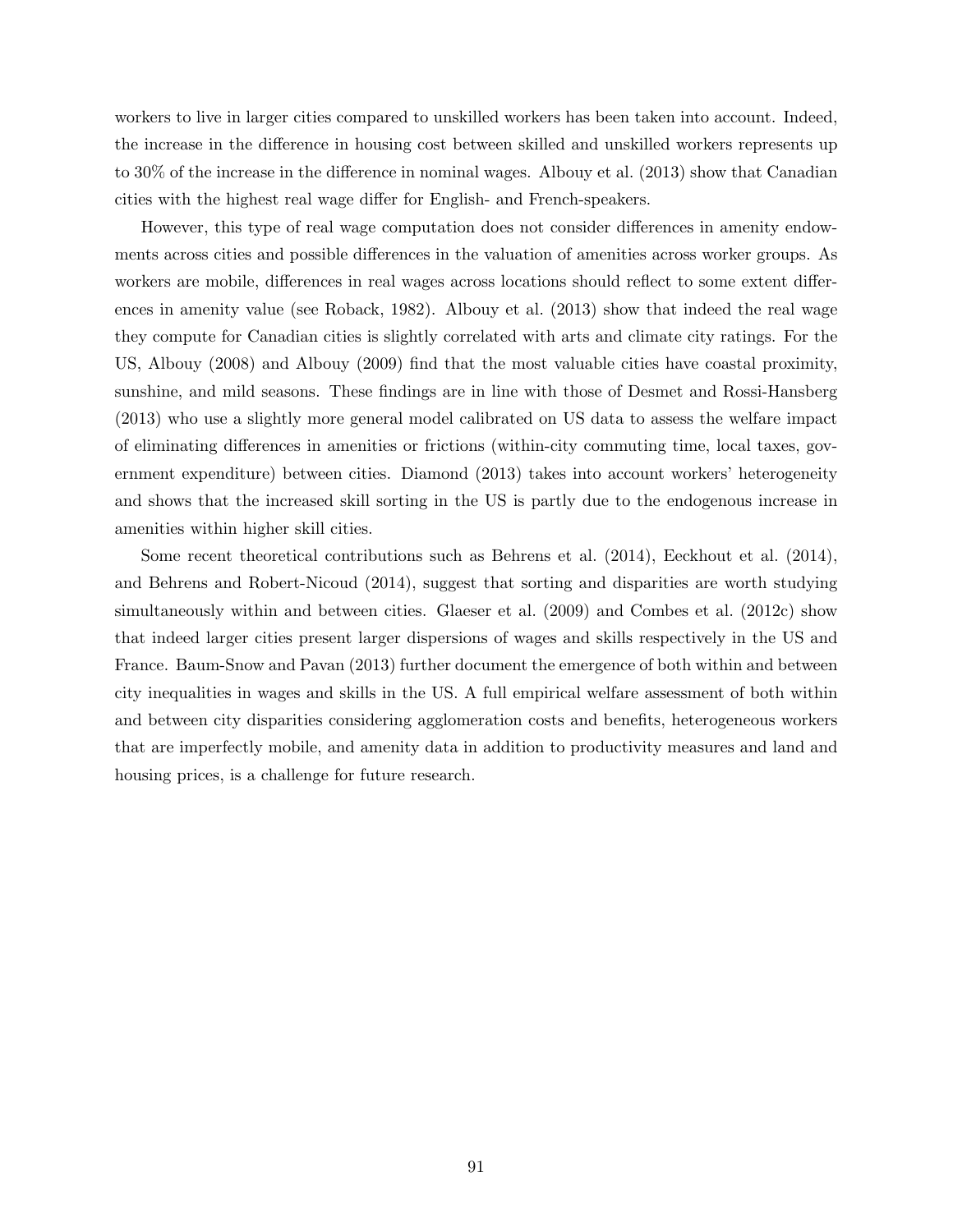# References

- Abel, Jaison R., Dey, Ishita, and Gabe, Todd M. Productivity and the density of human capital. Journal of Regional Science, 52(4):562–586, 2012.
- Abowd, John M., Kramarz, Francis, and Margolis, David N. High wage workers and high wage firms. Econometrica, 67(2):251–333, 1999.
- Addario, Sabrina Di and Vuri, Daniela. Entrepreneurship and market size. The case of young college graduates in Italy. Labour Economics, 17(5):848–858, 2010.
- Ahlfeldt, Gabriel, Redding, Stephen, Sturm, Daniel, and Wolf, Nikolaus. The economics of density: Evidence from the Berlin Wall. CEP Discussion Papers 1154, 2012.
- Albouy, David. Are big cities really bad places to live? Improving quality-of-life estimates across cities. Working Paper 14472, National Bureau of Economic Research, 2008.
- Albouy, David. What are cities worth? Land rents, local productivity, and the capitalization of amenity values. Working Paper 14981 Revised 2014, National Bureau of Economic Research, 2009.
- Albouy, David and Ehrlich, Gabriel. The distribution of urban land values: Evidence from market transactions. Mimeograph, University of Illinois, 2013.
- Albouy, David, Leibovici, Fernando, and Warman, Casey. Quality of life, firm productivity, and the value of amenities across Canadian cities. Canadian Journal of Economics, 46(2):379–411, 2013.
- Amiti, Mary and Cameron, Lisa. Economic geography and wages. Review of Economics and Statistics, 89(1):15–29, 2007.
- Ananat, Elizabeth, Fu, Shihe, and Ross, Stephen L. Race-specific agglomeration economies: Social distance and the black-white wage gap. Working Paper 18933, National Bureau of Economic Research, 2013.
- Andersson, Fredrik, Burgess, Simon, and Lane, Julia I. Cities, matching and the productivity gains of agglomeration. Journal of Urban Economics, 61(1):112–128, 2007.
- Andersson, Martin, Klaesson, Johan, and Larsson, Johan P. The sources of the urban wage premium by worker skills: Spatial sorting or agglomeration economies? Papers in Regional Science, page forthcoming, 2014.
- Andini, Monica, de Blasio, Guido, Duranton, Gilles, and Strange, William. Marshallian labour market pooling: Evidence from Italy. Regional Science and Urban Economics, 43(6):1008–1022, 2013.
- Arauzo-Carod, Josep-Maria and Viladecans-Marsal, Elisabet. Industrial location at the intrametropolitan level: The role of agglomeration economies. Regional Studies, 43(4):545–558, 2009.
- Arellano, Manuel and Bond, Steve. Some tests of specification for panel data: Monte carlo evidence and an application to employment equations. Review of Economic Studies, 58(2):277–297, 1991.
- Arzaghi, Mohammad and Henderson, J. Vernon. Networking off Madison Avenue. Review of Economic Studies, 75(4):1011–1038, 2008.
- Au, Chun-Chung and Henderson, J. Vernon. How migration restrictions limit agglomeration and productivity in China. Journal of Development Economics, 80(2):350–388, 2006a.
- Au, Chun-Chung and Henderson, Vernon. Are Chinese cities too small? Review of Economic Studies, 73(3):549–576, 2006b.
- Bacolod, Marigee, Blum, Bernardo S., and Strange, William C. Urban interactions: Soft skills versus specialization. Journal of Economic Geography, 9(2):227–262, 2009a.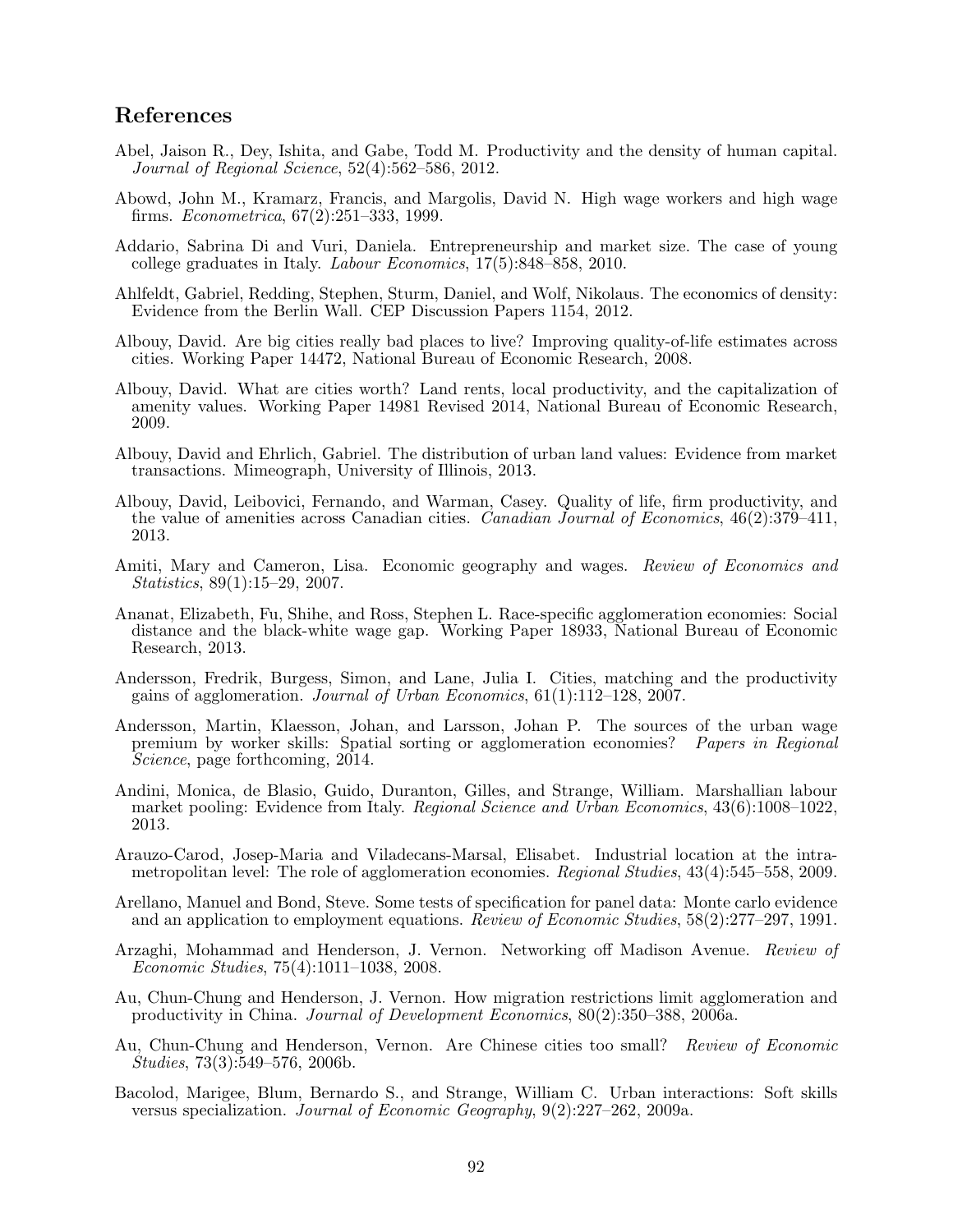- Bacolod, Marigee, Blum, Bernardo S., and Strange, William C. Skills in the city. Journal of Urban Economics,  $65(2):136 - 153$ , 2009b.
- Bacolod, Marigee, Blum, Bernardo S., and Strange, William C. Elements of skills: Traits, intelligences, education, and agglomeration. Journal of Regional Science, 50(1):245–280, 2010.
- Bai, Jushan. Panel data models with interactive fixed effects. *Econometrica*, 77(4):1229–1279, 2009.
- Baldwin, John R., Brown, W. Mark, and Rigby, David L. Agglomeration economies: Microdata panel estimates from Canadian manufacturing. Journal of Regional Science, 50(5):915–934, 2010.
- Barrios, Salvador, Görg, Holger, and Strobl, Eric. Multinationals' location choice, agglomeration economies, and public incentives. International Regional Science Review, 29(1):81–107, 2006.
- Basile, Roberto. Acquisition versus greenfield investment: The location of foreign manufacturers in Italy. Regional Science and Urban Economics, 34(1):3–25, 2004.
- Basile, Roberto, Castellani, Davide, and Zanfei, Antonello. Location choices of multinational firms in Europe: The role of EU cohesion policy. Journal of International Economics, 74(2):328–340, 2008.
- Baum-Snow, Nathaniel and Ferreira, Fernando. Causal inference in urban economics. In Duranton, Gilles, Henderson, Vernon, and Strange, Will, editors, Handbook of Urban and Regional Economics, volume 5A. North-Holland, Amsterdam, 2015.
- Baum-Snow, Nathaniel and Pavan, Ronni. Understanding the city size wage gap. Review of Economic Studies, 79(1):88–127, 2012.
- Baum-Snow, Nathaniel and Pavan, Ronni. Inequality and city size. Review of Economics and Statistics, 93(5):1535–1548, 2013.
- Beaudry, Paul, Green, David A., and Sand, Ben. Spatial equilibrium with unemployment and wage bargaining: Theory and estimation. *Journal of Urban Economics*, 79(C):2–19, 2014.
- Behrens, Kristian and Robert-Nicoud, Frédéric. Survival of the fittest in cities: Urbanisation and inequality. Economic Journal, forthcoming, 2014.
- Behrens, Kristian, Duranton, Gilles, and Robert-Nicoud, Frédéric. Productive cities: Sorting, selection, and agglomeration. Journal of Political Economy, 122(3):507–553, 2014.
- Bleakley, Hoyt and Lin, Jeffrey. Thick-market effects and churning in the labor market: Evidence from US cities. Journal of Urban Economics, 72(2):87103, 2012.
- Blien, Uwe and Suedekum, Jens. Local economic structure and industry development in Germany, 1993-2001. Economics Bulletin, 17(15):1–8, 2005.
- Blien, Uwe, Suedekum, Jens, and Wolf, Katja. Productivity and the density of economic activity. Labour Economics, 13(4):445–458, 2006.
- Bosker, Maarten, Brakman, Steven, Garretsen, Harry, and Schramm, Marc. Adding geography to the new economic geography: Bridging the gap between theory and empirics. Journal of Economic Geography,  $\overline{10(6)}$ :793–823, 2010.
- Brakman, Steven, Garretsen, Harry, and Schramm, Marc. The spatial distribution of wages: Estimating the Helpman-Hanson model for Germany. Journal of Regional Science, 44(3):437– 466, 2004.
- Brakman, Steven, Garretsen, Harry, and Schramm, Marc. Putting new economic geography to the test: Free-ness of trade and agglomeration in the {EU} regions. Regional Science and Urban Economics, 36(5):613–635, 2006.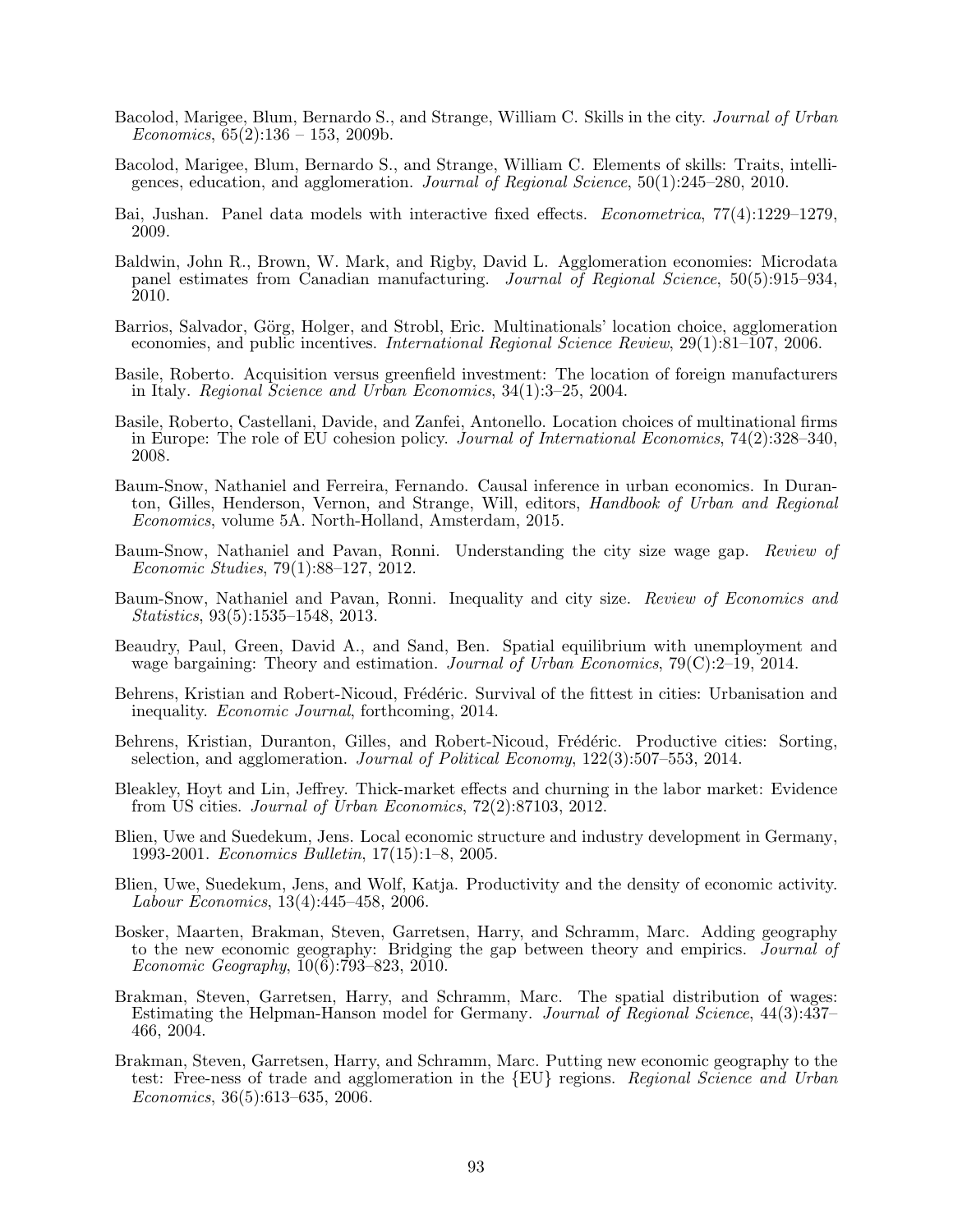- Brakman, Steven, Garretsen, Harry, and Van Marrewijk, Charles. Economic geography within and between European nations: The role of market potential and density across space and time. Journal of Regional Science, 49(4):777–800, 2009.
- Breinlich, Holger. The spatial income structure in the European Union What role for economic geography? Journal of Economic Geography, 6(5):593–617, 2006.
- Briant, Anthony, Combes, Pierre-Philippe, and Lafourcade, Miren. Does the size and shape of geographical units jeopardize economic geography estimations? Journal of Urban Economics, 67(3):287–302, 2010.
- Brülhart, Marius and Mathys, Nicole A. Sectoral agglomeration economies in a panel of European regions. Regional Science and Urban Economics, 38(4):348 – 362, 2008.
- Brunello, Giorgio and Gambarotto, Francesca. Do spatial agglomeration and local labor market competition affect employer-provided training? evidence from the UK. Regional Science and Urban Economics, 37(1):1–21, 2007.
- Brunello, Giorgio and Paola, Maria De. Training and economic density: Some evidence form italian provinces. Labour Economics, 15(1):118–140, 2008.
- Buchanan, James M. An economic theory of clubs. Economica, 32(125):1–14, 1965.
- Carlino, Gerald and Kerr, William. Agglomeration and innovation. In Duranton, Gilles, Henderson, Vernon, and Strange, Will, editors, Handbook of Urban and Regional Economics, volume 5A. North-Holland, Amsterdam, 2015.
- Carlsen, Fredrik, Rattsø, Jørn, and Stokke, Hildegunn E. Education, experience and dynamic urban wage premium. Department of Economics Working Paper 142013, Norwegian University of Science and Technology, 2013.
- Carlton, Dennis. The location and employment choices of new firms: An econometric model with discrete and continuous endogenous variables. Review of Economics and Statistics, 65(3): 440–449, 1983.
- Chauvin, Jean-Pierre, Glaeser, Edward, and Tobio, Kristina. Urban economics in the US and India. Work in progress, Harvard University, 2014.
- Chinitz, Benjamin. Contrasts in agglomeration: New-York and Pittsburgh. American Economic Review, 51(2):279–289, 1961.
- Ciccone, Antonio. Agglomeration effects in Europe. European Economic Review, 46(2):213–227, 2002.
- Ciccone, Antonio and Hall, Robert E. Productivity and the density of economic activity. American Economic Review, 86(1):54–70, 1996.
- Ciccone, Antonio and Peri, Giovanni. Identifying human capital externalities: Theory with an application to US cities. Review of Economic Studies, 73(2):381–412, 2006.
- Ciestik, Andrzej. Regional characteristics and the location of foreign firms within poland. Applied Economics, 37(8):863–874, 2005.
- Cingano, Federico and Schivardi, Fabiano. Identifying the sources of local productivity growth. Journal of the European Economic Association, 2(4):720–742, 2004.
- Combes, Pierre-Philippe. Economic structure and local growth: France, 1984–1993. Journal of Urban Economics, 47(3):329–355, 2000.
- Combes, Pierre-Philippe. The empirics of economic geography: How to draw policy implications? Review of World Economics, 147(3):567–592, 2011.
- Combes, Pierre-Philippe and Duranton, Gilles. Labour pooling, labour poaching, and spatial clustering. Regional Science and Urban Economics, 36(1):1–28, 2006.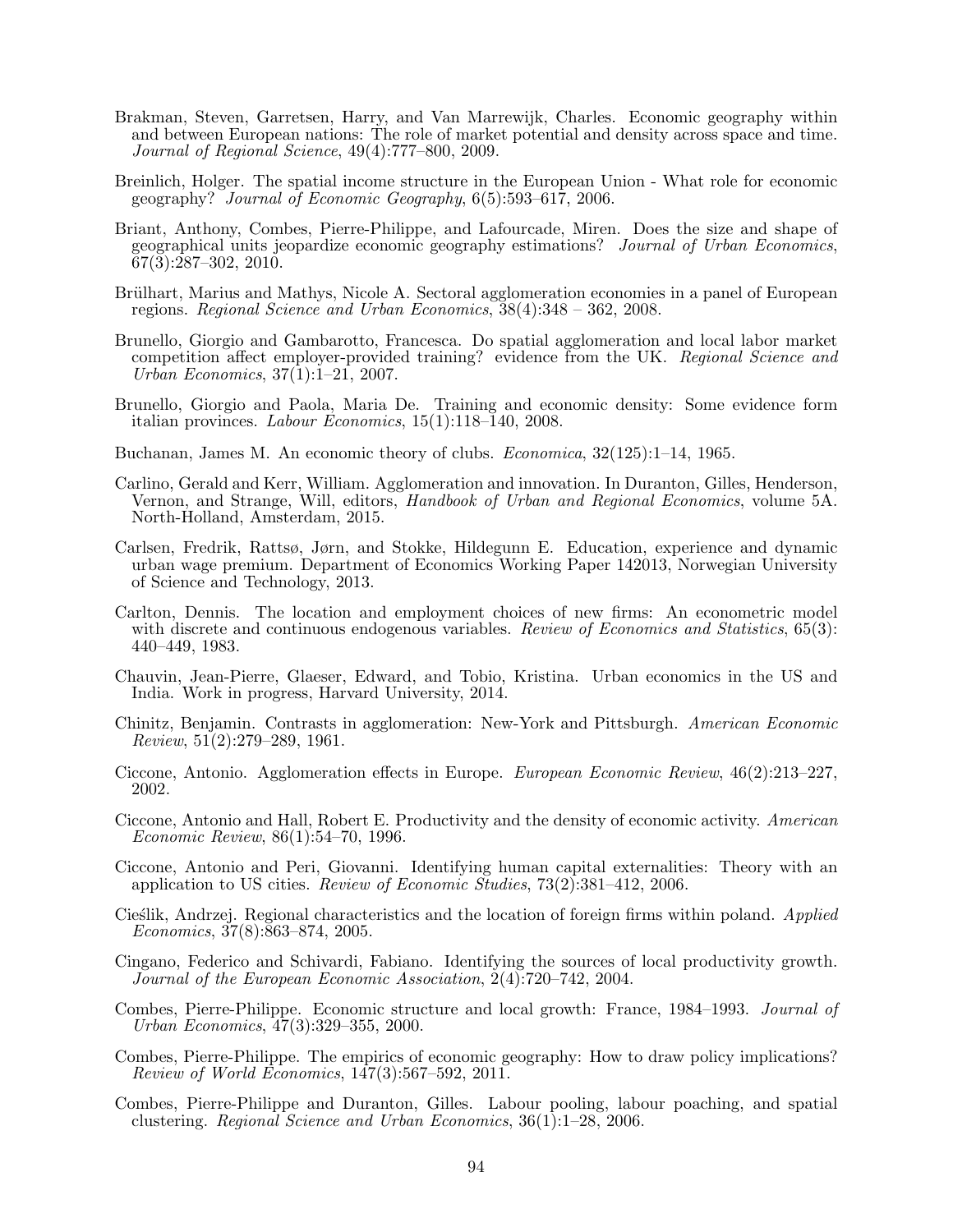- Combes, Pierre-Philippe and Lafourcade, Miren. Transport costs: Measures, determinants, and regional policy implications for France. Journal of Economic Geography, 5(3):319–349, 2005.
- Combes, Pierre-Philippe and Lafourcade, Miren. Competition, market access and economic geography: Structural estimation and predictions for France. Regional Science and Urban Economics, 41:508–524, 2011.
- Combes, Pierre-Philippe, Magnac, Thierry, and Robin, Jean-Marc. The dynamics of local employment in France. Journal of Urban Economics, 56(2):217–243, 2004.
- Combes, Pierre-Philippe, Duranton, Gilles, and Gobillon, Laurent. Spatial wage disparities: Sorting matters! Journal of Urban Economics, 63(2):723–742, 2008a.
- Combes, Pierre-Philippe, Mayer, Thierry, and Thisse, Jacques-François. Economic Geography: The integration of Regions and Nations. Princeton University Press, New Jersey, 2008b.
- Combes, Pierre-Philippe, Duranton, Gilles, Gobillon, Laurent, and Roux, Sébastien. Estimating agglomeration effects with history, geology, and worker fixed-effects. In Glaeser, Edward L., editor, *Agglomeration Economics*, pages 15–65. Chicago University Press, Chicago, IL, 2010.
- Combes, Pierre-Philippe, Duranton, Gilles, and Gobillon, Laurent. The identification of agglomeration economies. Journal of Economic Geography, 11(2):253–266, 2011.
- Combes, Pierre-Philippe, Duranton, Gilles, and Gobillon, Laurent. The costs of agglomeration: Land prices in French cities. Discussion Paper 9240, Centre for Economic Policy Research, 2012a.
- Combes, Pierre-Philippe, Duranton, Gilles, Gobillon, Laurent, Puga, Diego, and Roux, Sébastien. The productivity advantages of large markets: Distinguishing agglomeration from firm selection. Econometrica, 80(6):2543–2594, 2012b.
- Combes, Pierre-Philippe, Duranton, Gilles, Gobillon, Laurent, and Roux, Sébastien. Sorting and local wage and skill distributions in France. Regional Science and Urban Economics, 42(6): 913–930, 2012c.
- Combes, Pierre-Philippe, Démurger, Sylvie, and Li, Shi. Urbanisation and migration externalities in China. Discussion Paper 9352, Centre for Economic Policy Research, 2013.
- Corrado, Luisa and Fingleton, Bernard. Where is the economics in spatial econometrics? Journal of Regional Science, 52(2):210–239, 2012.
- Crozet, Matthieu, Mayer, Thierry, and Mucchielli, Jean-Louis. How do firms agglomerate? A study of FDI in France. Regional Science and Urban Economics,  $34(1):27 - 54$ ,  $2004$ .
- Davis, Morris A. and Heathcote, Jonathan. The price and quantity of residential land in the United States. Journal of Monetary Economics, 54(8):2595–2620, 2007.
- Davis, Morris A. and Palumbo, Michael G. The price of residential land in large US cities. *Journal* of Urban Economics, 63(1):352–384, 2008.
- D'Costa, Sabine and Overman, Henry. The urban wage growth premium: Sorting or learning? Regional Science and Urban Economics, forthcoming, 2014.
- De La Roca, Jorge and Puga, Diego. Learning by working in big cities. Discussion Paper 9243, Centre for Economic Policy Research, 2012.
- Delgado, Mercedes, Porter, Michael E., and Stern, Scott. Clusters and entrepreneurship. Journal of Economic Geography, 10(4):495–518, 2010.
- Desmet, Klaus and Fafchamps, Marcel. Changes in the spatial concentration of employment across US counties: A sectoral analysis 1972-2000. Journal of Economic Geography, 5(3):261–284, 2005.
- Desmet, Klaus and Rossi-Hansberg, Esteban. Urban accounting and welfare. American Economic Review, 103(6):2296–2327, 2013.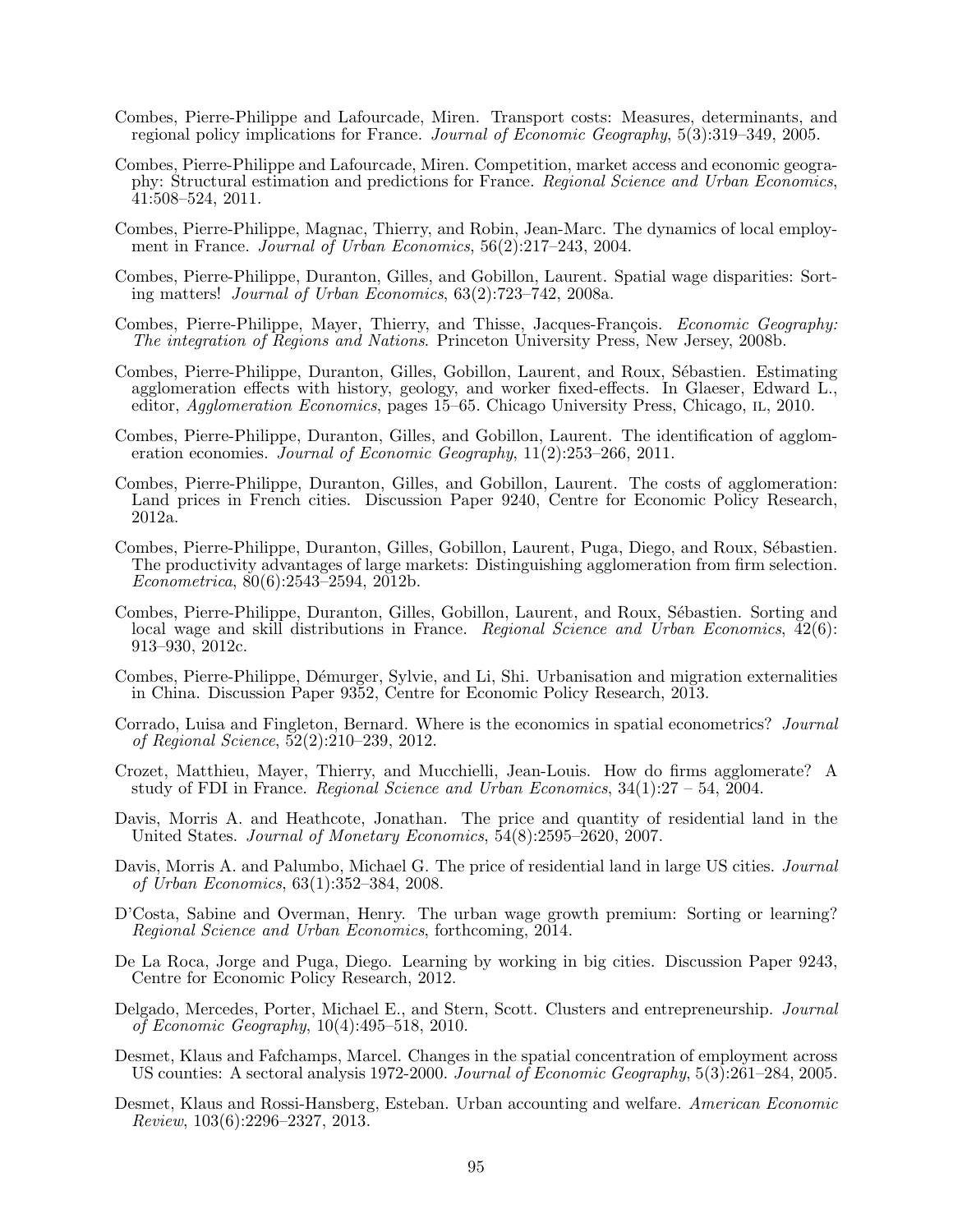- Devereux, Michael P., Griffith, Rachel, and Simpson, Helen. Firm location decisions, regional grants and agglomeration externalities. Journal of Public Economics,  $91(3-4):413-435$ ,  $2007$ .
- Di Addario, Sabrina. Job search in thick markets. *Journal of Urban Economics*, 69(3):303–318, 2011.
- Di Addario, Sabrina and Patacchini, Eleonora. Wages and the city. Evidence from Italy. Labour Economics, 15(5):1040–1061, 2008.
- Di Giacinto, Valter, Gomellini, Matteo, Micucci, Giacinto, and Pagnini, Marcello. Mapping local productivity advantages in italy: Industrial districts, cities or both? Journal of Economic Geography, (2):365394, 2014.
- Diamond, Rebecca. The determinants and welfare implications of US workers' diverging location choices by skill: 1980-2000. Mimeograph, Stanford University, 2013.
- Drucker, Joshua and Feser, Edward. Regional industrial structure and agglomeration economies: An analysis of productivity in three manufacturing industries. Regional Science and Urban Economics, 42(12):1–14, 2012.
- Dumais, Guy, Ellison, Glenn, and Glaeser, Edward L. Geographic concentration as a dynamic process. Working Paper 6270, National Bureau of Economic Research, 1997.
- Dumais, Guy, Ellison, Glenn, and Glaeser, Edward L. Geographic concentration as a dynamic process. Review of Economics and Statistics, 84(2):193–204, 2002.
- Duranton, Gilles. Agglomeration effects in Colombia. Mimeograph, Wharton University, 2014.
- Duranton, Gilles and Jayet, Hubert. Is the division of labour limited by the extent of the market? Evidence from French cities. Journal of Urban Economics, 69(1):56–71, 2011.
- Duranton, Gilles and Monastiriotis, Vassilis. Mind the gaps: The evolution of regional earnings inequalities in the uk 1982-1997. Journal of Regional Science, 42(2):219–256, 2002.
- Duranton, Gilles and Overman, Henry G. Testing for localization using micro-geographic data. Review of Economic Studies, 72(4):1077–1106, 2005.
- Duranton, Gilles and Puga, Diego. Nursery cities: Urban diversity, process innovation, and the life cycle of products. American Economic Review, 91(5):1454–1477, 2001.
- Duranton, Gilles and Puga, Diego. Micro-foundations of urban agglomeration economies. In Henderson, J. Vernon and Thisse, Jacques-François, editors, Handbook of Regional and Urban Economics, volume 4, pages 2063–2117. North-Holland, Amsterdam, 2004.
- Eeckhout, Jan, Pinheiro, Roberto, and Schmidheiny, Kurt. Spatial sorting. Journal of Political Economy, 122(3):554–620, 2014.
- Ehrl, Philipp. Agglomeration economies with consistent productivity estimates. Regional Science and Urban Economics, 43(5):751–763, 2013.
- Ellison, Glenn and Glaeser, Edward L. Geographic concentration in US manufacturing industries: A dartboard approach. Journal of Political Economy, 105(5):889–927, 1997.
- Ellison, Glenn and Glaeser, Edward L. The geographic concentration of industry: Does natural advantage explain agglomeration? American Economic Review Papers and Proceedings, 89(2): 311–316, 1999.
- Ellison, Glenn, Glaeser, Edward L., and Kerr, William R. What causes industry agglomeration? Evidence from coagglomeration patterns. American Economic Review, 100(3):1195–1213, 2010.
- Elvery, Joel A. City size and skill intensity. Regional Science and Urban Economics, 40(6):367–379, 2010.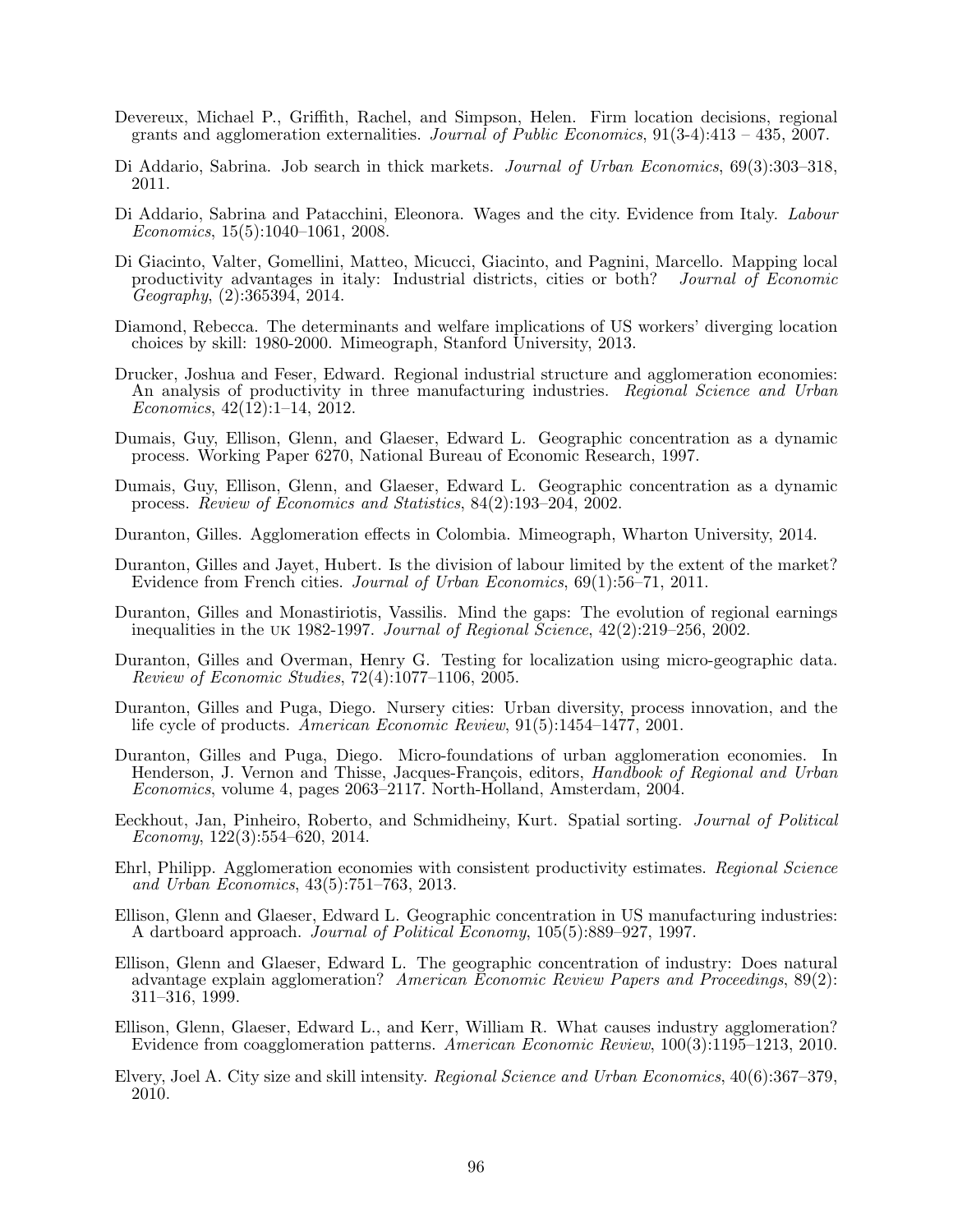- Faberman, Jason and Freedman, Matthew. The urban density premium across establishments. Working Paper 2013-01, Federal Reserve Bank of Chicago, 2013.
- Fallah, Belal N., Partridge, Mark D., and Olfert, M. Rose. New economic geography and US metropolitan wage inequality. Journal of Economic Geography, 46(5):865–895, 2011.
- Fally, Thibault, Paillacar, Rodrigo, and Terra, Cristina. Economic geography and wages in Brazil: Evidence from micro-data. Journal of Development Economics, 91(1):155–168, 2010.
- Figueiredo, Octávio, Guimarães, Paulo, and Woodward, Douglas. Home-field advantage: Location decisions of Portuguese entrepreneurs. Journal of Urban Economics, 52(2):341–361, 2002.
- Figueiredo, Octávio, Guimarães, Paulo, and Woodward, Douglas. Firmworker matching in industrial clusters. Journal of Economic Geography, 14(1):1–19, 2014.
- Foster, Neil and Stehrer, Robert. Sectoral productivity, density and agglomeration in the Wider Europe. Spatial Economic Analysis, 4(4):427–446, 2009.
- Freedman, Matthew. Job hopping, earnings dynamics, and industrial agglomeration in the software publishing industry. Journal of Urban Economics, 64(3):590–600, 2008.
- Fu, Shihe. Smart café cities: Testing human capital externalities in the Boston metropolitan area. Journal of Urban Economics, 61(1):86–111, 2007.
- Fu, Shihe and Ross, Stephen L. Wage premia in employment clusters: How important is worker heterogeneity? *Journal of Labor Economics*,  $31(2):271-304$ ,  $2013$ .
- Fuchs, Michaela. The determinants of local employment dynamics in Western Germany. Empirical Economics, 40(1):177–203, 2011.
- Fujita, Masahisa, Krugman, Paul R., and Venables, Anthony J. The Spatial Economy: Cities, Regions, and International Trade. mit Press, Cambridge, 1999.
- Ghani, Ejaz, Kerr, William, and O'Connell, Stephen. Local industrial structures and female entrepreneurship in India. Journal of Economic Geography, 13(6):929–964, 2013.
- Ghani, Ejaz, Kerr, William, and O'Connell, Stephen. Determinants of entrepreneurship in India. Regional Studies, 48(6):1071–1089, 2014.
- Gibbons, Stephen and Overman, Henry G. Mostly pointless spatial econometrics. *Journal of* Regional Science, 52(2):172–191, 2012.
- Gibbons, Stephen, Overman, Henry G., and Resende, Guilherme. Real earnings disparities in Britain. Discussion Paper 65, Spatial Economic Research Center, 2011.
- Gibbons, Stephen, Overman, Henry G., and Patacchini, Eleonora. Spatial methods. In Duranton, Gilles, Henderson, Vernon, and Strange, Will, editors, Handbook of Urban and Regional Economics, volume 5A. North-Holland, Amsterdam, 2015.
- Glaeser, Edward L. and Kerr, William R. Local industrial conditions and entrepreneurship: How much of the spatial distribution can we explain? Journal of Economics an dManagement Strategy, 18(3):623–663, 2009.
- Glaeser, Edward L. and Maré, David C. Cities and skills. *Journal of Labor Economics*, 19(2): 316–342, 2001.
- Glaeser, Edward L., Kallal, Heidi, Scheinkman, José A., and Schleifer, Andrei. Growth in cities. Journal of Political Economy, 100(6):1126–1152, 1992.
- Glaeser, Edward L., Resseger, Matt, and Tobio, Kristina. Inequality in cities. *Journal of Regional* Science, 49(4):617–646, 2009.
- Glaeser, Edward L., Kerr, William R., and Ponzetto, Giacomo A.M. Clusters of entrepreneurship. Journal of Urban Economics, 67(1):150–168, 2010a.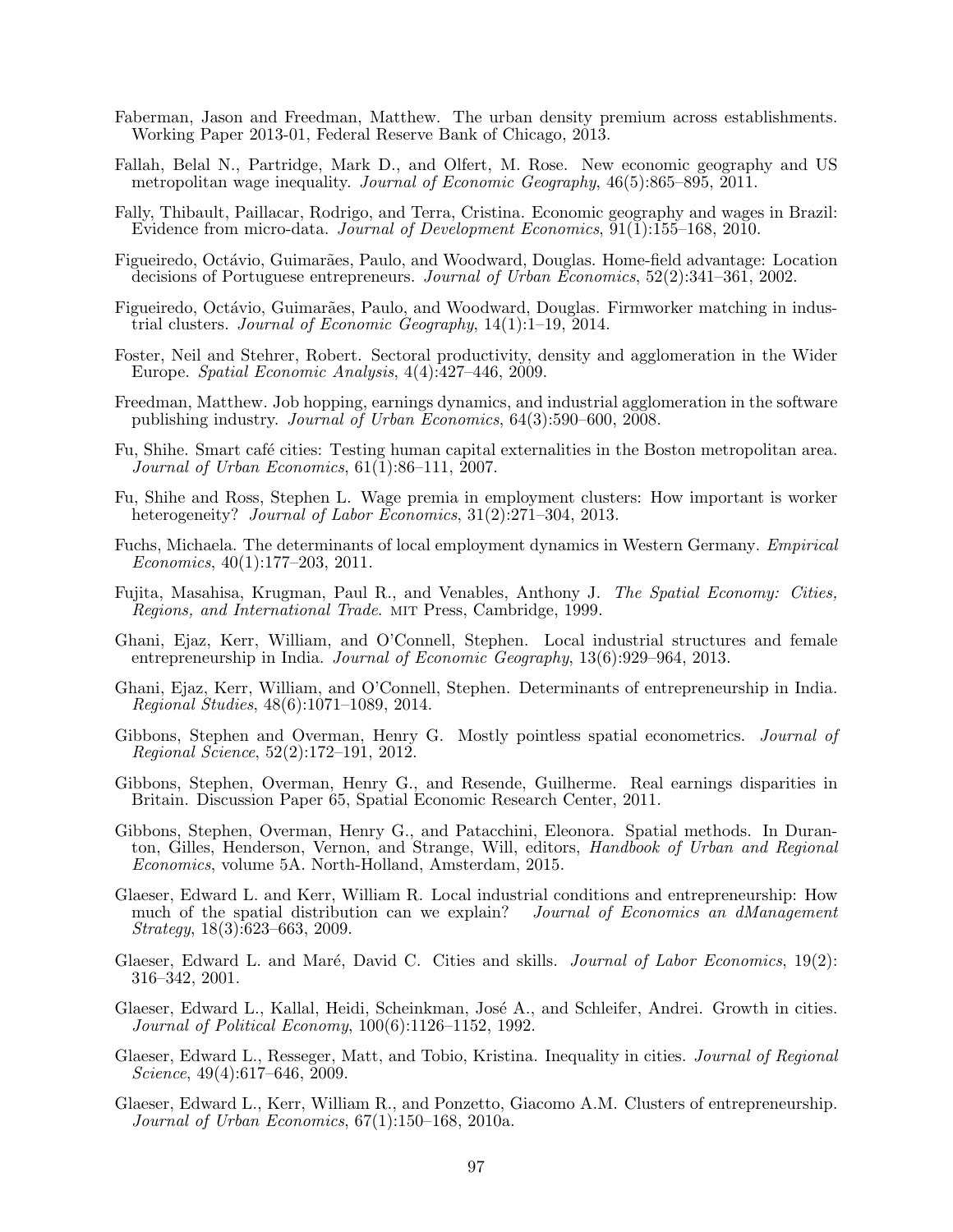- Glaeser, Edward L., Rosenthal, Stuart S., and Strange, William C. Urban economics and entrepreneurship. Journal of Urban Economics, 67(1):1–14, 2010b.
- Gould, Eric. Cities, workers, and wages: A structural analysis of the urban wage premium. Review of Economic Studies, 74:477–506, 2007.
- Graham, Daniel J. Variable returns to agglomeration and the effect of road traffic congestion. Journal of Urban Economics, 62(1):103–120, 2007.
- Graham, Daniel J. Identifying urbanisation and localisation externalities in manufacturing and service industries. Papers in Regional Science, 88(1):63–84, 2009.
- Graham, Daniel J., Melo, Patricia S., Jiwattanakulpaisarn, Piyapong, and Noland, Robert B. Testing for causality between productivity and agglomeration economies. Journal of Regional Science, 50(5):935–951, 2010.
- Greenstone, Michael, Hornbeck, Richard, and Moretti, Enrico. Identifying agglomeration spillovers: Evidence from winners and losers of large plants openings. Journal of Political Economy,  $118(3):536-598$ , 2010.
- Groot, Stefan P.T. and de Groot, Henri L.F. Estimating the skill bias in agglomeration externalities and social returns to education: Evidence from dutch matched worker-firm micro-data. Discussion Paper 2014-088, Tinbergen Institute, 2014.
- Groot, Stefan P.T., de Groot, Henri L.F., and Smit, Martijn J. Reginal wage differences in the Netherlands: Micro evidence on agglomeration externalities. Journal of Regional Science, 54(3): 503–523, 2014. ISSN 1467-9787.
- Guimaraes, Paulo, Figueiredo, Octávio, and Woodward, Douglas. Agglomeration and the location of foreign direct investment in Portugal. Journal of Urban Economics, 47(1):115–135, 2000.
- Handbury, Jessie. Are poor cities cheap for everyone? Non-homotheticity and the cost of living across US cities. Mimeograph, Wharton University, 2013.
- Handbury, Jessie and Weinstein, David. Goods prices and availability in cities. Quarterly Journal of Economics, 2014. forthcoming.
- Hanson, Gordon H. Increasing returns, trade, and the regional structure of wages. Economic Journal, 107(440):113–133, 1997.
- Hanson, Gordon H. Market potential, increasing returns, and geographic concentration. Journal of International Economics, 67(1):1–24, 2005.
- Harada, Nobuyuki. Potential entrepreneurship in Japan. Small Business Economics, 25:293–304, 2005.
- Harris, Chauncy. The market as a factor in the localization of industry in the United States. Annals of the Association of American Geographers, 44(4):315–348, 1954.
- Head, Keith and Mayer, Thierry. Market potential and the location of Japanese investment in the European Union. Review of Economics and Statistics, 86(4):959–972, 2004.
- Head, Keith and Mayer, Thierry. Regional wage and employment responses to market potential in the eu. Regional Science and Urban Economics, 36(5):573–595, 2006.
- Head, Keith, Ries, John C., and Swenson, Deborah L. Attracting foreign manufacturing: Investment promotion and agglomeration. Regional Science and Urban Economics, 29(2):197–218, 1999.
- Heckman, James and Singer, Burton. A method for minimizing the impact of distributional assumptions in econometric models for duration data. Econometrica, 2(52):271–320, 1984.
- Henderson, J. Vernon. Externalities and industrial development. *Journal of Urban Economics*, 42 (3):449–470, 1997.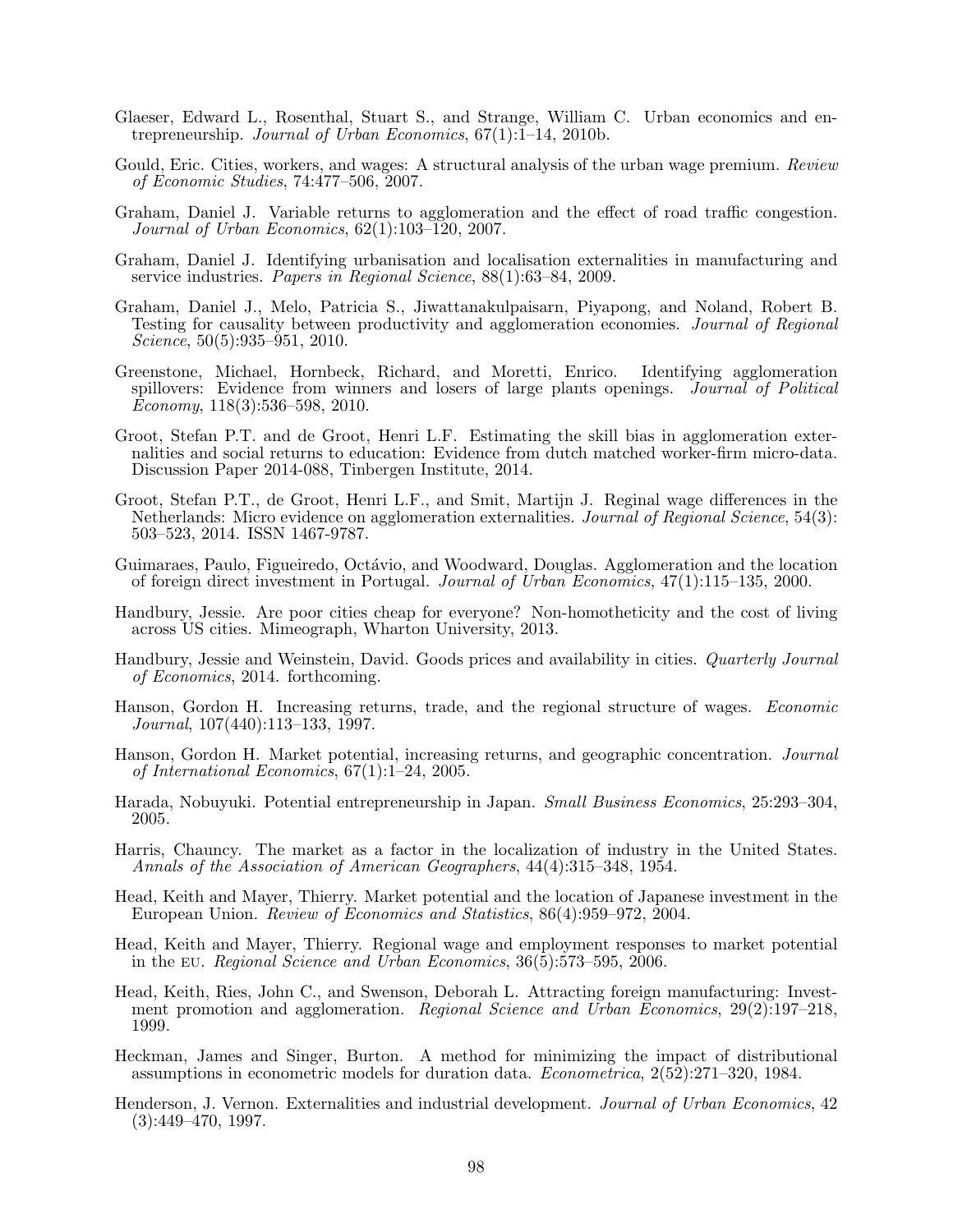Henderson, J. Vernon. Marshall's economies. Journal of Urban Economics, 53(1):1–28, 2003.

- Henderson, J. Vernon, Kuncoro, Ari, and Turner, Matt. Industrial development in cities. Journal of Political Economy, 103(5):1067–1090, 1995.
- Henderson, Vernon. Urban primacy, external costs, and the quality of life. Resource and Energy Economics, 24(1):95–106, 2002.
- Henderson, Vernon, Lee, Todd, and Lee, Yung Joon. Scale externalities in Korea. Journal of Urban Economics, 49:479–504, 2001.
- Hering, Laura and Poncet, Sandra. Market access and individual wages: Evidence from China. Review of Economics and Statistics,, 92:145–159, 2010.
- Hilber, Christian A. L. and Voicu, Ioan. Agglomeration economies and the location of foreign direct investment: Empirical evidence from Romania. Regional Studies, 44(3):355–371, 2010.
- Holl, Adelheid. Market potential and firm-level productivity in Spain. Journal of Economic Geography, 12(6):1191–1215, 2012.
- Holmes, Thomas and Sieg, Holger. Structural estimation in urban economics. In Duranton, Gilles, Henderson, Vernon, and Strange, Will, editors, Handbook of Urban and Regional Economics, volume 5A. North-Holland, Amsterdam, 2015.
- Holmes, Thomas J. The diffusion of Wal-Mart and economies of density. *Econometrica*, 79(1): 253–302, 2011.
- Holmes, Thomas J. and Lee, Sanghoon. Economies of density versus natural advantage: Crop choice on the Back Forty. Review of Economics and Statistics, 94(1):1–19, 2012.
- Imbens, Guido and Angrist, Joshua. Identification and estimation of local average treatment effects. Econometrica, 62(2):467–475, 1994.
- Jacobs, Jane. The Economy of Cities. Random House, New York, 1969.
- Jofre-Montseny, Jordi, Marin-Lopez, Raquel, and Viladecans-Marsal, Elisabet. The mechanisms of agglomeration: Evidence from the effect of inter-industry relations on the location of new firms. Journal of Urban Economics, 70(2-3):61–74, 2011.
- Jofre-Montseny, Jordi, Marín-López, Raquel, and Viladecans-Marsal, Elisabet. The determinants of localization and urbanization economies: Evidence from the location of new firms in Spain. Journal of Regional Science, 54(2):313–337, 2014.
- Kerr, William and Kominers, Scott Duke. Agglomerative forces and cluster shapes. Review of Economics and Statistics, forthcoming, 2014.
- Kim, Sukkoo. Expansion of markets and the geographic distribution of economic activities: The trends in US regional manufacturing structure, 1860-1987. Quarterly Journal of Economics, 110 (4):881–908, 1995.
- Kok, Suzanne. Town and city jobs: Your job is different in another location. Regional Science and Urban Economics, forthcoming, 2015.
- Kolko, Jed. Urbanization, agglomeration, and coagglomeration of service industries. In Glaeser, Edward L., editor, The Economics of Agglomeration, pages 151–180. National Bureau of Economic Research, Cambridge (mass.), 2010.
- Krashinsky, Harry. Urban agglomeration, wages and selection: Evidence from samples of siblings. Labour Economics, 18(1):79–92, 2011.
- Krugman, Paul R. Increasing returns and economic geography. Journal of Political Economy, 99 (3):484–499, 1991a.
- Krugman, Paul R. Geography and Trade. mit Press, Cambridge, ma, 1991b.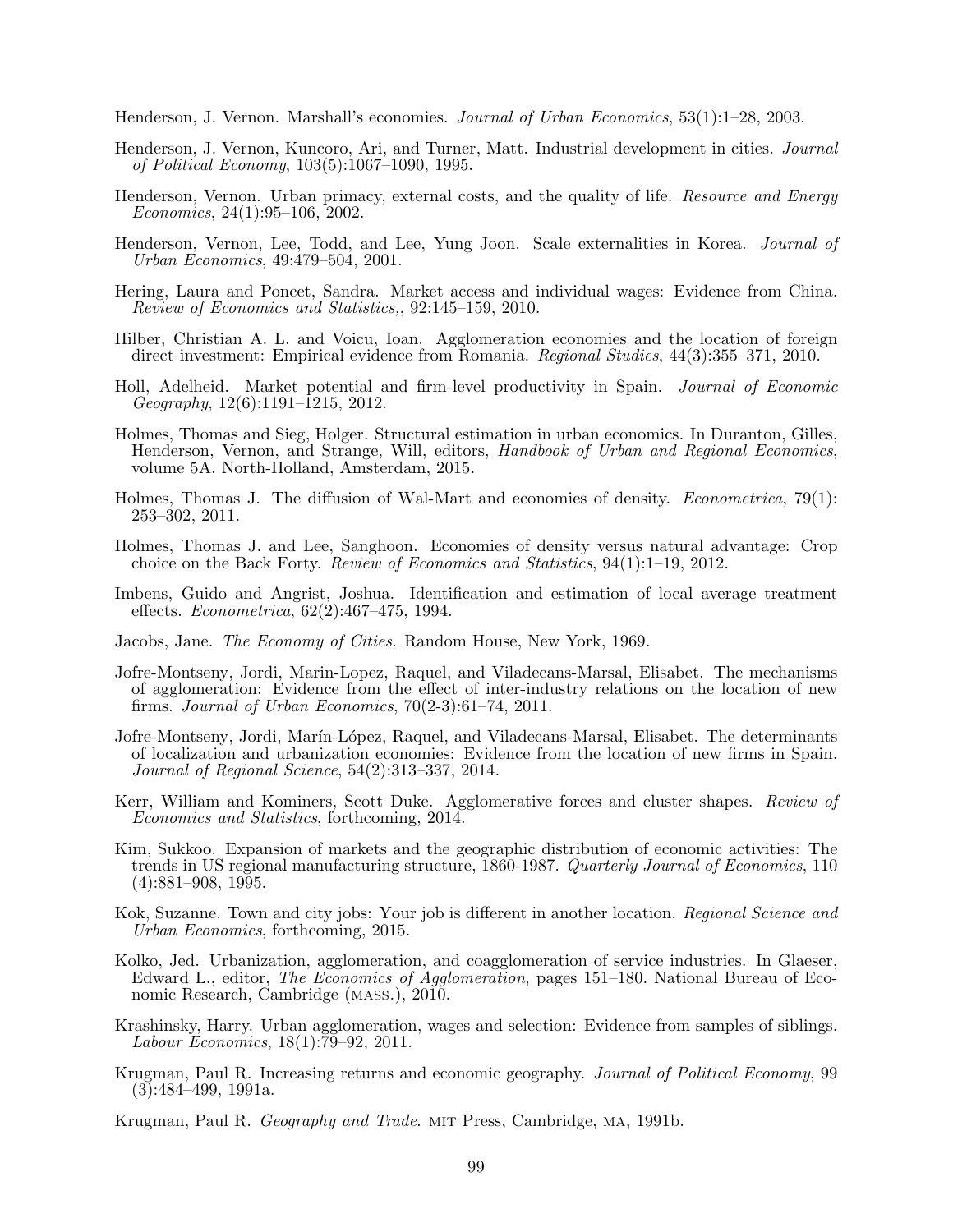- Lall, Somik V., Shalizi, Zmarak, and Deichmann, Uwe. Agglomeration economies and productivity in Indian industry. Journal of Development Economics, 73(3):643–673, 2004.
- Lee, Bun Song, Jang, Soomyung, and Hong, Sung Hyo. Marshalls scale economies and Jacobs externality in Korea: The role of age, size and the legal form of organisation of establishments. Urban Studies, 47(14):3131–3156, 2010.
- Lee, Sanghoon. Ability sorting and consumer city. *Journal of Urban Economics*,  $68(1):20-33$ , 2010.
- Lehmer, Florian and Möller, Joachim. Interrelations between the urban wage premium and firmsize wage differentials: a microdata cohort analysis for germany. The Annals of Regional Science, 45(1):31–53, 2010.
- Lesage, James and Pace, Robert Kelley. *Introduction to spatial econometrics*. CRC Press, New York, 2009.
- Levinsohn, James and Petrin, Amil. Estimating production functions using inputs to control for unobservables. Review of Economic Studies, 70(2):317–342, 2003.
- Lindley, Joanne and Machin, Stephen. Spatial changes in labour market inequality. *Journal of* Urban Economics, 79(0):121–138, 2014. Spatial Dimensions of Labor Markets.
- Lopez, Ricardo A. and Suedekum, Jens. Vertical industry relations, spillovers, and productivity: Evidence from Chilean plants. Journal of Regional Science, 49(4):721–747, 2009.
- Lucas, Robert E. Jr. On the mechanics of economic development. Journal of Monetary Economics, 22(1):3–42, 1988.
- Mameli, Francesca, Faggian, Alessandra, and McCann, Philip. Employment growth in Italian local labour systems: Issues of model specification and sectoral aggregation. Spatial Economic Analysis, 3(3):343–360, 2008.
- Marrocu, Emanuela, Paci, Raffaele, and Usai, Stefano. Productivity growth in the Old and New Europe: The role of agglomeration externalities. Journal of Regional Science, 53(3):418–442, 2013.
- Marshall, Alfred. Principles of Economics. Macmillan, London, 1890.
- Martin, Philippe, Mayer, Thierry, and Mayneris, Florian. Spatial concentration and plant-level productivity in France. Journal of Urban Economics, 69(2):182–195, 2011.
- Matano, Alessia and Naticchioni, Paolo. Wage distribution and the spatial sorting of workers. Journal of Economic Geography, 12(2):379–408, 2012.
- McFadden, Dennis. Conditional logit analysis of qualitative choice behavior. In Zarembka, Paul, editor, Frontier in Econometrics, pages 105–142. Academic Press, New York, 1974.
- McMillen, Daniel P. Perspectives on spatial econometrics: Linear smoothing with structured models. Journal of Regional Science, 52(2):192–209, 2012.
- Melitz, Marc J. and Ottaviano, Gianmarco I. P. Market size, trade, and productivity. Review of Economic Studies, 75(1):295–316, 2008.
- Melo, Patricia C., Graham, Daniel J., and Noland, Robert B. A meta-analysis of estimates of urban agglomeration economies. Regional Science and Urban Economics, 39(3):332–342, 2009.
- Micucci, Giacinto and Giacinto, Valter di. The producer service sector in Italy: Long-term growth and its local determinants. Spatial Economic Analysis, 4(4):391–425, 2009.
- Mion, Giordano. Spatial externalities and empirical analysis: The case of Italy. *Journal of Urban* Economics, 56(1):97–118, 2004.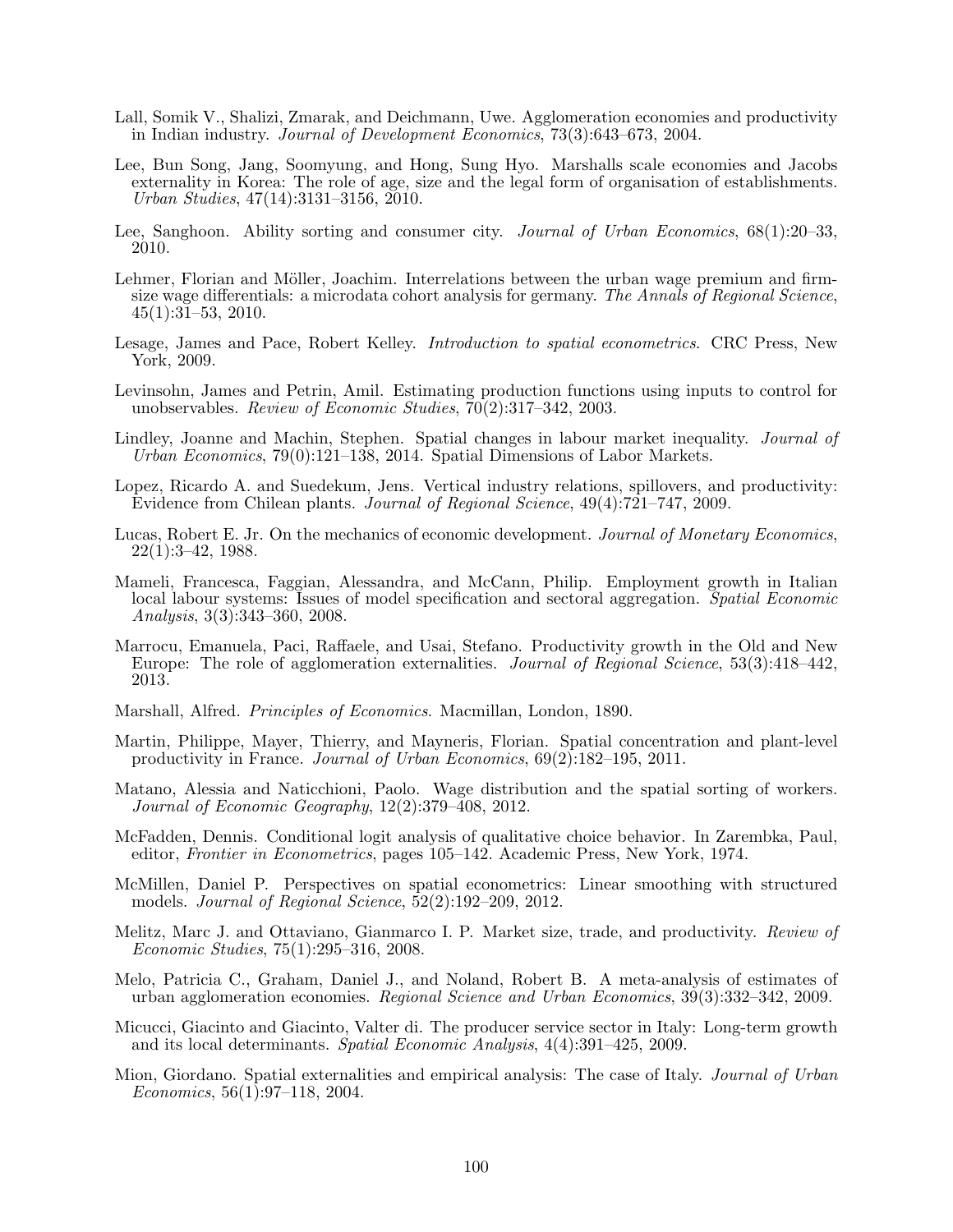- Mion, Giordano and Naticchioni, Paolo. The spatial sorting and matching of skills and firms. Canadian Journal of Economics, 42(1):28–55, 2009.
- Moretti, Enrico. Workers' education, spillovers, and productivity: Evidence from plant-level production functions. American Economic Review, 94(3):656–690, 2004a.
- Moretti, Enrico. Estimating the social return to higher education: Evidence from longitudinal and repeated cross-sectional data. Journal of Econometrics, 121(1):175–212, 2004b.
- Moretti, Enrico. Real wage inequality. American Economic Journal: Applied Economics, 5(1): 65–103, 2013.
- Morikawa, Masayuki. Economies of density and productivity in service industries: An analysis of personal service industries based on establishment-level data. Review of Economics and Statistics, 93(1):179–192, 2011.
- Moulton, Brent R. An illustration of the pitfall in estimating the effects of aggregate variables on micro units. Review of Economics and Statistics, 72(2):334–338, 1990.
- Muehlemann, Samuel and Wolter, Stefan C. Firm-sponsored training and poaching externalities in regional labor markets. Regional Science and Urban Economics, 41(6):560–570, 2011.
- Neumark, David and Simpson, Helen. Place-based policies. In Duranton, Gilles, Henderson, Vernon, and Strange, Will, editors, Handbook of Urban and Regional Economics, volume 5A. North-Holland, Amsterdam, 2015.
- Olley, G. Steven and Pakes, Ariel. The dynamics of productivity in the telecommunication equipment industry. Econometrica, 64(6):1263–1297, 1996.
- Overman, Henry G. and Puga, Diego. Labor pooling as a source of agglomeration: An empirical investigation. In Glaeser, Edward L., editor, The Economics of Agglomeration, pages 133–150. National Bureau of Economic Research, Cambridge (mass.), 2010.
- Phimister, Euan. Urban effects on participation and wages: Are there gender differences? Journal of Urban Economics, 58(3):513–536, 2005.
- Pusterla, Fazia and Resmini, Laura. Where do foreign firms locate in transition countries? An empirical investigation. The Annals of Regional Science, 41(4):835–856, 2007.
- Redding, Stephen and Sturm, Daniel. The costs of remoteness: Evidence from German division and reunification. American Economic Review, 98(5):1766–1797, 2008.
- Redding, Stephen and Venables, Anthony J. Economic geography and international inequality. Journal of International Economics, 62(1):63–82, 2004.
- Rice, Patricia, Venables, Anthony J., and Patacchini, Eleonora. Spatial determinants of productivity: Analysis for the regions of Great Britain. Regional Science and Urban Economics, 36(6): 727–752, 2006.
- Richardson, Harry W. The costs of urbanization: A four-country comparison. Economic Development and Cultural Change, 35(3):561–580, 1987.
- Rigby, David L. and Essletzbichler, Jrgen. Agglomeration economies and productivity differences in US cities. Journal of Economic Geography, 2(4):407–432, 2002.
- Roback, Jennifer. Wages, rents and the quality of life. *Journal of Political Economy*, 90(6): 1257–1278, 1982.
- Rodríguez-Pose, Andrès and Tselios, Vassilis. Individual earnings and educational externalities in the european union. Regional Studies,  $46(1):39-57$ ,  $2012$ .
- Rosenthal, Stuart S. and Strange, William C. The determinants of agglomeration. Journal of Urban Economics, 50(2):191–229, 2001.